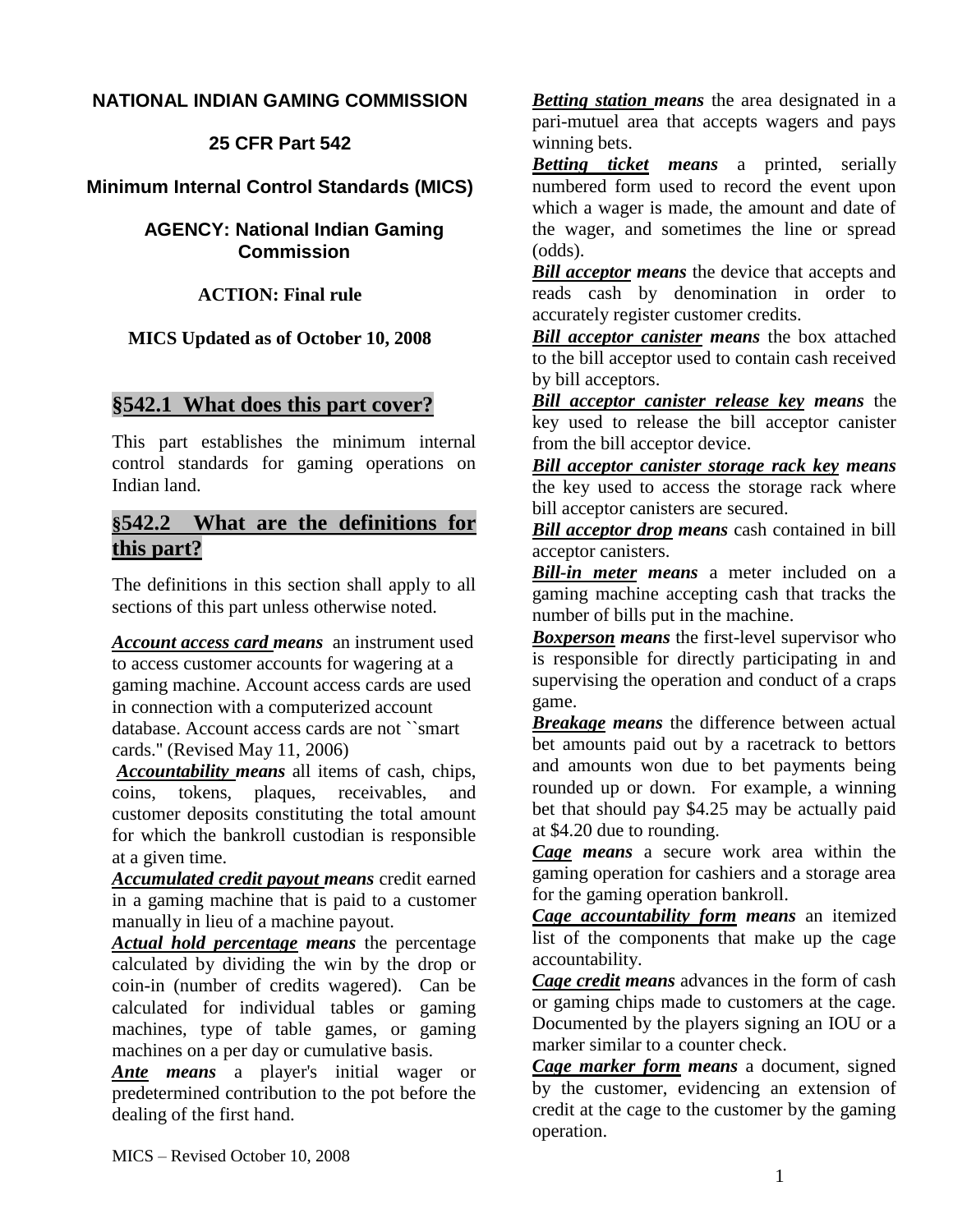*Calibration module means* the section of a weigh scale used to set the scale to a specific amount or number of coins to be counted.

*Call bets means* a wager made without cash or chips, reserved for a known customer and includes marked bets (which are supplemental bets made during a hand of play). For the purpose of settling a call bet, a hand of play in craps is defined as a natural winner (e.g., seven or eleven on the come-out roll), a natural loser (e.g., a two, three or twelve on the come-out roll), a seven-out, or the player making his point, whichever comes first.

*Card game means* a game in which the gaming operation is not party to wagers and from which the gaming operation receives compensation in the form of a rake, a time buy-in, or other fee or payment from a player for the privilege of playing.

*Card room bank means* the operating fund assigned to the card room or main card room bank.

*Cash-out ticket means* an instrument of value generated by a gaming machine representing a cash amount owed to a customer at a specific gaming machine. This instrument may be wagered at other machines by depositing the cash-out ticket in the machine bill acceptor.

*Chips means* cash substitutes, in various denominations, issued by a gaming operation and used for wagering.

*Coin-in meter means* the meter that displays the total amount wagered in a gaming machine that includes coins-in and credits played.

*Coin meter count machine means* a device used in a coin room to count coin.

*Coin room means* an area where coins and tokens are stored.

*Coin room inventory means* coins and tokens stored in the coin room that are generally used for gaming machine department operation.

*Commission means* the National Indian Gaming Commission.

*Complimentary means* a service or item provided at no cost, or at a reduced cost, to a customer.

*Count means* the total funds counted for a particular game, gaming machine, shift, or other period.

*Count room means* a room where the coin and cash drop from gaming machines, table games, or other games are transported to and counted.

*Count team means* personnel that perform either the count of the gaming machine drop and/or the table game drop.

*Counter check means* a form provided by the gaming operation for the customer to use in lieu of a personal check.

*Counter game means* a game in which the gaming operation is a party to wagers and wherein the gaming operation documents all wagering activity. The term includes, but is not limited to, bingo, keno, and pari-mutuel race books. The term does not include table games, card games and gaming machines. (Adopted May 11, 2006)

*Credit means* the right granted by a gaming operation to a customer to defer payment of debt or to incur debt and defer its payment.

*Credit limit means* the maximum dollar amount of credit assigned to a customer by the gaming operation.

*Credit slip means* a form used to record either:

**(1)** The return of chips from a gaming table to the cage; or

**(2)** The transfer of IOUs, markers, or negotiable checks from a gaming table to a cage or bankroll.

*Customer deposits means* the amounts placed with a cage cashier by customers for the customers' use at a future time.

*Deal means* a specific pull tab game that has a specific serial number associated with each game.

*Dealer means* an employee who operates a game, individually or as a part of a crew, administering house rules and making payoffs.

*Dedicated camera means* a video camera required to continuously record a specific activity.

*Deskman means* a person who authorizes payment of winning tickets and verifies payouts for keno games.

*Draw ticket means* a blank keno ticket whose numbers are punched out when balls are drawn for the game. Used to verify winning tickets.

*Drop (for gaming machines) means* the total amount of cash, cash-out tickets, coupons,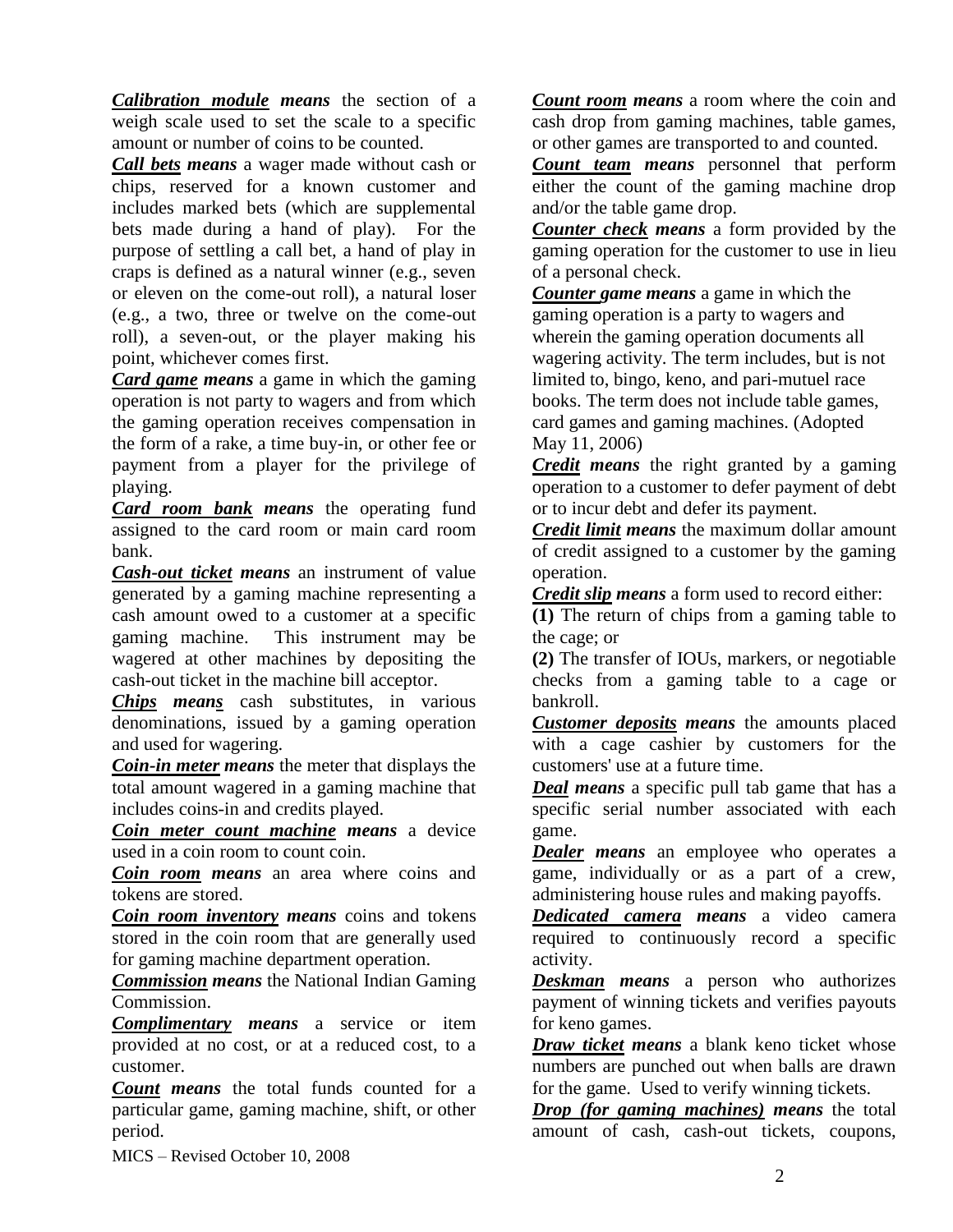coins, and tokens removed from drop buckets and/or bill acceptor canisters.

*Drop (for table games) means* the total amount of cash, chips, and tokens removed from drop boxes, plus the amount of credit issued at the tables.

*Drop box means* a locked container affixed to the gaming table into which the drop is placed. The game type, table number, and shift are indicated on the box.

*Drop box contents keys means* the key used to open drop boxes.

*Drop box release keys means* the key used to release drop boxes from tables.

*Drop box storage rack keys means* the key used to access the storage rack where drop boxes are secured.

*Drop bucket means* a container located in the drop cabinet (or in a secured portion of the gaming machine in coinless/cashless configurations) for the purpose of collecting coins, tokens, cash-out tickets, and coupons from the gaming machine.

*Drop cabinet means* the wooden or metal base of the gaming machine that contains the gaming machine drop bucket.

*Drop period means* the period of time that occurs between sequential drops. (Adopted May 4, 2005)

*Earned and unearned take means* race bets taken on present and future race events. Earned take means bets received on current or present events. Unearned take means bets taken on future race events.

*EPROM means* erasable programmable readonly memory or other equivalent game software media.

*Fill means* a transaction whereby a supply of chips, coins, or tokens is transferred from a bankroll to a table game or gaming machine.

*Fill slip means* a document evidencing a fill.

*Flare means* the information sheet provided by the manufacturer that sets forth the rules of a particular pull tab game and that is associated with a specific deal of pull tabs. The flare shall contain the following information:

**(1)** Name of the game;

**(2)** Manufacturer name or manufacturer's logo;

MICS – Revised October 10, 2008

**(3)** Ticket count; and

**(4)** Prize structure, which shall include the number of winning pull tabs by denomination, with their respective winning symbols, numbers, or both.

*Future wagers means* bets on races to be run in the future (e.g., Kentucky Derby).

*Game server means* an electronic selection device, utilizing a random number generator.

*Gaming machine means* an electronic or electromechanical machine that allows a player to play games of chance, some of which may be affected by skill, which contains a microprocessor with random number generator capability for outcome selection or computer terminal that accesses an outcome that is subsequently and randomly selected in drawings that are electronically conducted by central computer or other such methods of chance selection, whether mechanical or electronic. The machine is activated by the insertion of cash or cash equivalents and which awards cash, cash equivalents, merchandise, or a written statement of the player's accumulated credits, which written statements may be redeemable for cash. (Revised May 4, 2005)

*Gaming machine analysis report means* a report prepared that compares theoretical to actual hold by a gaming machine on a monthly or other periodic basis.

*Gaming machine booths and change banks means* a booth or small cage in the gaming machine area used to provide change to players, store change aprons and extra coin, and account for jackpot and other payouts.

*Gaming machine count means* the total amount of coins, tokens, and cash removed from a gaming machine. The amount counted is entered on the Gaming Machine Count Sheet and is considered the drop. Also, the procedure of counting the coins, tokens, and cash or the process of verifying gaming machine coin and token inventory.

*Gaming machine pay table means* the reel strip combinations illustrated on the face of the gaming machine that can identify payouts of designated coin amounts.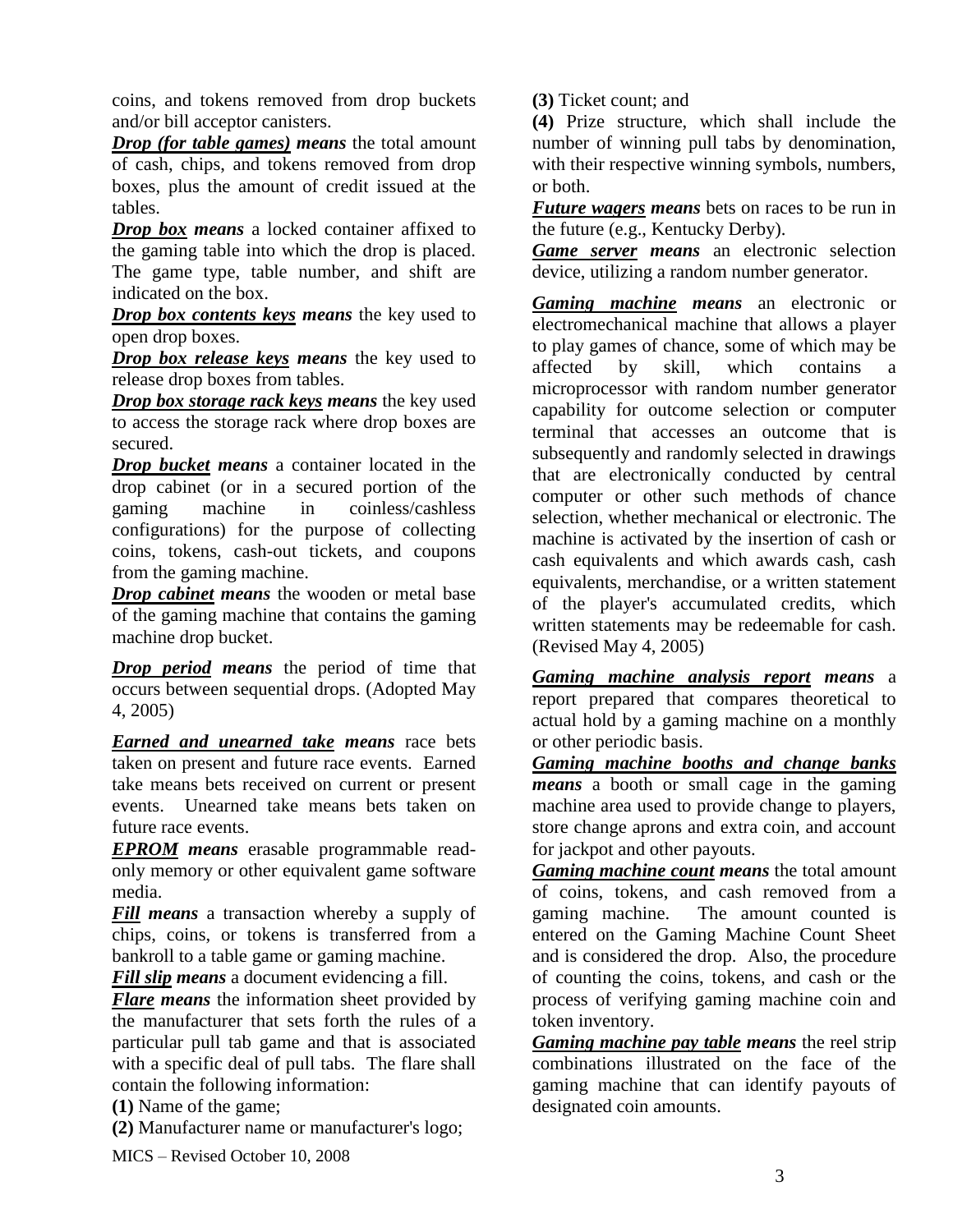*Gaming operation accounts receivable (for gaming operation credit) means* credit extended to gaming operation customers in the form of markers, returned checks, or other credit instruments that have not been repaid.

*Gross gaming revenue means* annual total amount of cash wagered on class II and class III games and admission fees (including table or card fees), less any amounts paid out as prizes or paid for prizes awarded.

*Hold means* the relationship of win to coin-in for gaming machines and win to drop for table games.

*Hub means* the person or entity that is licensed to provide the operator of a pari-mutuel wagering operation information related to horse racing that is used to determine winners of races or payoffs on wagers accepted by the parimutuel wagering operation.

*Internal audit means* persons who perform an audit function of a gaming operation that are independent of the department subject to audit. Independence is obtained through the organizational reporting relationship, as the internal audit department shall not report to management of the gaming operation. Internal audit activities should be conducted in a manner that permits objective evaluation of areas examined. Internal audit personnel may provide audit coverage to more than one operation within a Tribe's gaming operation holdings.

*Issue slip means* a copy of a credit instrument that is retained for numerical sequence control purposes.

*Jackpot payout means* the portion of a jackpot paid by gaming machine personnel. The amount is usually determined as the difference between the total posted jackpot amount and the coins paid out by the machine. May also be the total amount of the jackpot.

*Lammer button means* a type of chip that is placed on a gaming table to indicate that the amount of chips designated thereon has been given to the customer for wagering on credit before completion of the credit instrument. Lammer button may also mean a type of chip used to evidence transfers between table banks and card room banks.

*Linked electronic game means* any game linked to two (2) or more gaming operations that are physically separate and not regulated by the same Tribal gaming regulatory authority.

*Main card room bank means* a fund of cash, coin, and chips used primarily for poker and pan card game areas. Used to make even cash transfers between various games as needed. May be used similarly in other areas of the gaming operation.

*Marker means* a document, signed by the customer, evidencing an extension of credit to him by the gaming operation.

*Marker credit play means* that players are allowed to purchase chips using credit in the form of a marker.

*Marker inventory form means* a form maintained at table games or in the gaming operation pit that are used to track marker inventories at the individual table or pit.

*Marker transfer form means* a form used to document transfers of markers from the pit to the cage.

*Master credit record means* a form to record the date, time, shift, game, table, amount of credit given, and the signatures or initials of the persons extending the credit.

*Master game program number means* the game program number listed on a gaming machine EPROM.

*Master game sheet means* a form used to record, by shift and day, each table game's winnings and losses. This form reflects the opening and closing table inventories, the fills and credits, and the drop and win.

*Mechanical coin counter means* a device used to count coins that may be used in addition to or in lieu of a coin weigh scale.

*Meter means* an electronic (soft) or mechanical (hard) apparatus in a gaming machine. May record the number of coins wagered, the number of coins dropped, the number of times the handle was pulled, or the number of coins paid out to winning players.

*MICS means* minimum internal control standards in this part 542.

*Motion activated dedicated camera means* a video camera that, upon its detection of activity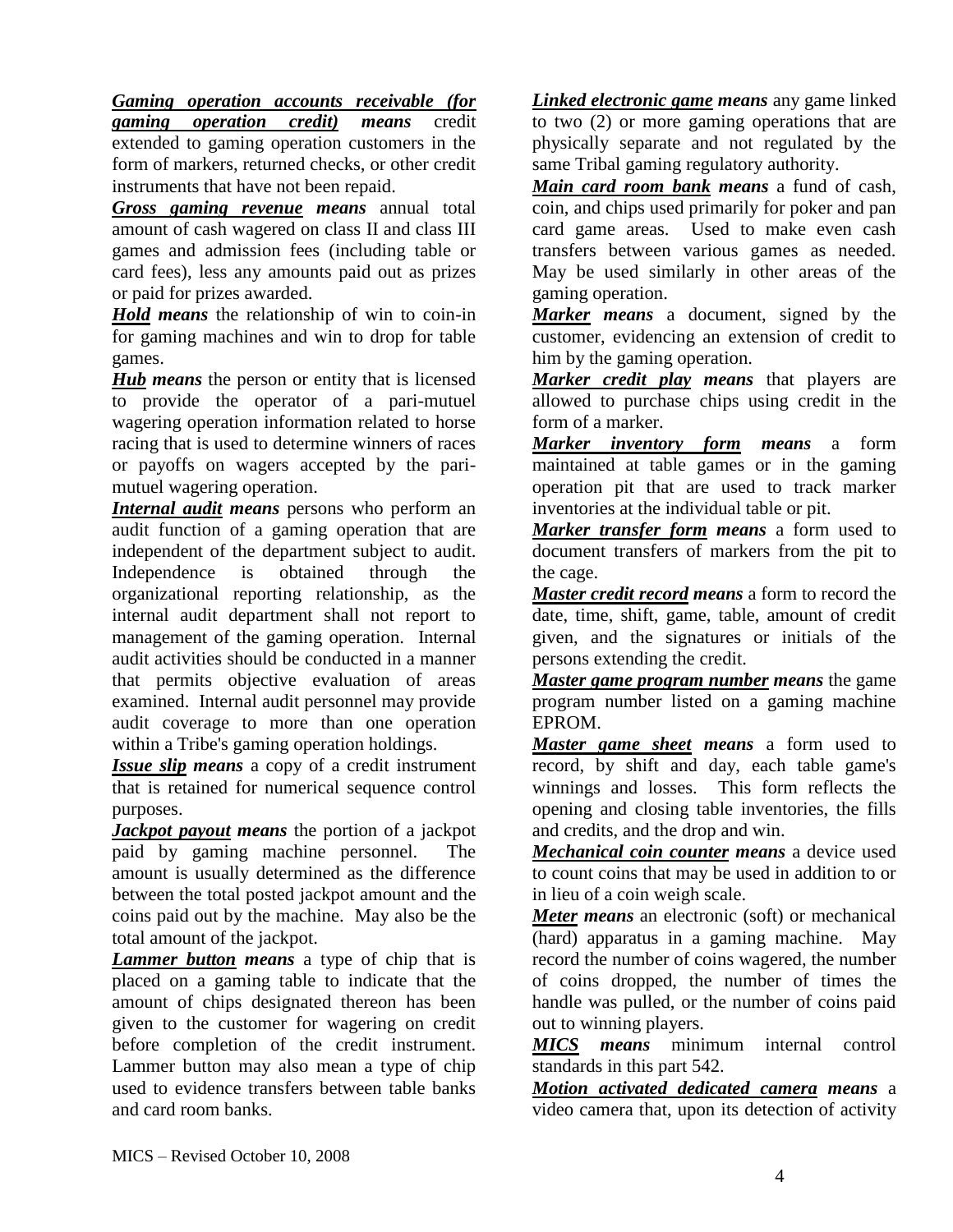or motion in a specific area, begins to record the activity or area.

*Multi-game machine means* a gaming machine that includes more than one type of game option.

*Multi-race ticket means* a keno ticket that is played in multiple games.

*On-line gaming machine monitoring system means* a system used by a gaming operation to monitor gaming machine meter readings and/or other activities on an on-line basis.

*Order for credit means* a form that is used to request the transfer of chips or markers from a table to the cage. The order precedes the actual transfer transaction that is documented on a credit slip.

*Outstation means* areas other than the main keno area where bets may be placed and tickets paid.

*Par percentage means* the percentage of each dollar wagered that the house wins (i.e., gaming operation advantage).

*Par sheet means* a specification sheet for a gaming machine that provides machine hold percentage, model number, hit frequency, reel combination, number of reels, number of coins that can be accepted, and reel strip listing.

*Pari-mutuel wagering means* a system of wagering on horse races, jai-alai, greyhound, and harness racing, where the winners divide the total amount wagered, net of commissions and operating expenses, proportionate to the individual amount wagered.

*Payment slip means* that part of a marker form on which customer payments are recorded.

*Payout means* a transaction associated with a winning event.

*PIN means* the personal identification number used to access a player's account.

*Pit podium means* a stand located in the middle of the tables used by gaming operation supervisory personnel as a workspace and a record storage area.

*Pit supervisor means* the employee who supervises all games in a pit.

*Player tracking system means* a system typically used in gaming machine departments that can record the gaming machine play of individual customers.

MICS – Revised October 10, 2008

*Post time means* the time when a pari-mutuel track stops accepting bets in accordance with rules and regulations of the applicable jurisdiction.

*Primary and secondary jackpots means* promotional pools offered at certain card games that can be won in addition to the primary pot.

*Progressive gaming machine means* a gaming machine, with a payoff indicator, in which the payoff increases as it is played (i.e., deferred payout). The payoff amount is accumulated, displayed on a machine, and will remain until a player lines up the jackpot symbols that result in the progressive amount being paid.

*Progressive jackpot means* deferred payout from a progressive gaming machine.

*Progressive table game means* table games that offer progressive jackpots.

*Promotional payout means* merchandise or awards given to players by the gaming operation based on a wagering activity.

*Promotional progressive pots and/or pools means* funds contributed to a table game or card game by and for the benefit of players. Funds are distributed to players based on a predetermined event. (Revised May 4, 2005)

*Rabbit ears means* a device, generally Vshaped, that holds the numbered balls selected during a keno or bingo game so that the numbers are visible to players and employees.

*Rake means* a commission charged by the house for maintaining or dealing a game such as poker.

*Rake circle means* the area of a table where rake is placed.

*Random number generator means* a device that generates numbers in the absence of a pattern. May be used to determine numbers selected in various games such as keno and bingo. Also commonly used in gaming machines to generate game outcome.

*Reel symbols means* symbols listed on reel strips of gaming machines.

*Rim credit means* extensions of credit that are not evidenced by the immediate preparation of a marker and does not include call bets.

*Runner means* a gaming employee who transports chips/cash to or from a gaming table and a cashier.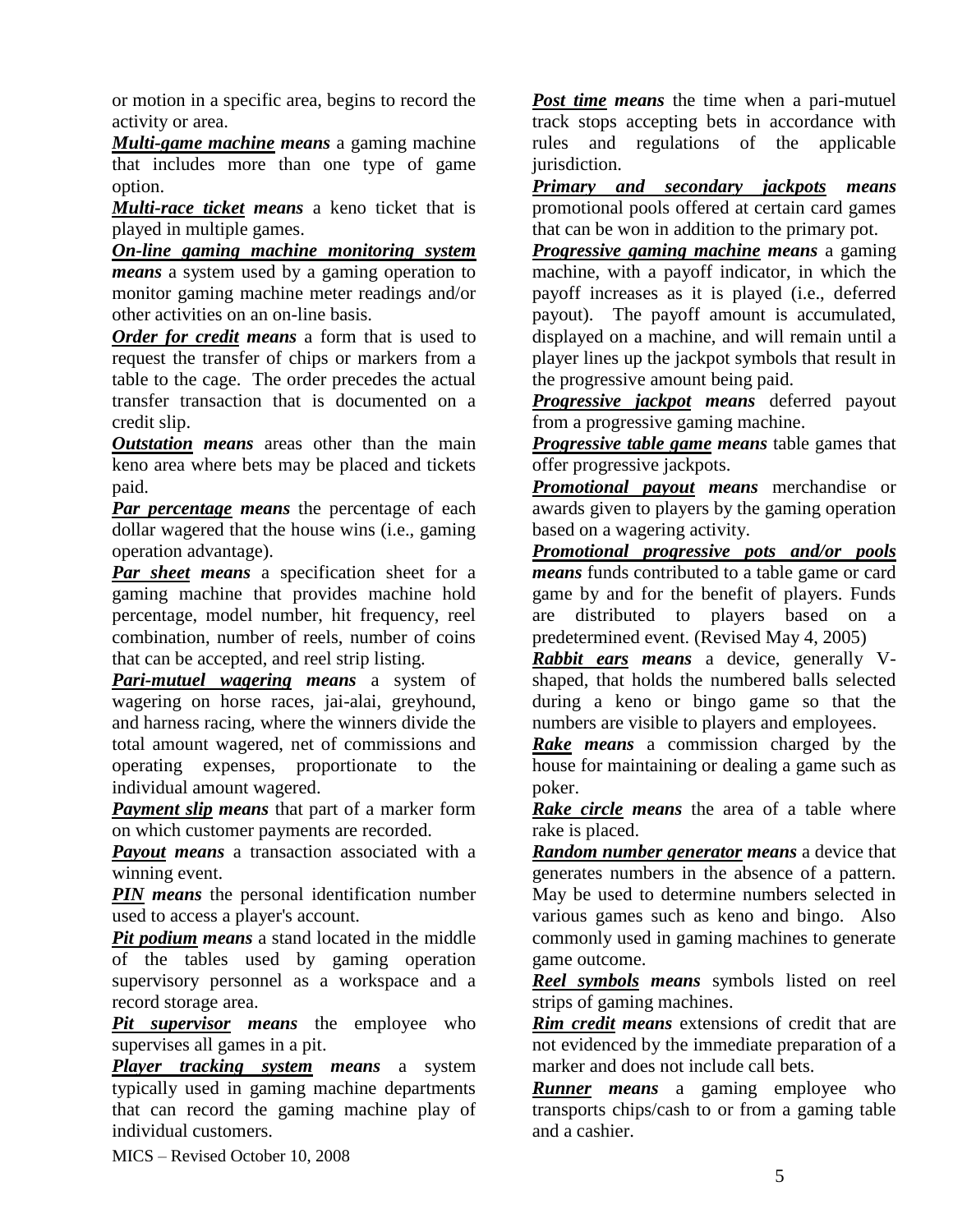*SAM means* a screen-automated machine used to accept pari-mutuel wagers. SAM's also pay winning tickets in the form of a voucher, which is redeemable for cash.

*Series number means* the unique identifying number printed on each sheet of bingo paper that identifies the bingo paper as a series or packet. The series number is not the free space or center space number located on the bingo paper. (Adopted May 4, 2005)

*Shift means* an eight-hour period, unless otherwise approved by the Tribal gaming regulatory authority, not to exceed twenty-four (24) hours.

*Shill means* an employee financed by the house and acting as a player for the purpose of starting or maintaining a sufficient number of players in a game.

*Short pay means* a payoff from a gaming machine that is less than the listed amount.

*Soft count means* the count of the contents in a drop box or a bill acceptor canister.

*Statistical drop means* total amount of money, chips and tokens contained in the drop boxes, plus pit credit issued, minus pit credit payments in cash in the pit. (Adopted May 11, 2006)

*Statistical win means* closing bankroll, plus credit slips for cash, chips or tokens returned to the cage, plus drop, minus opening bankroll, minus fills to the table, plus marker credits. (Adopted May 11, 2006)

*Sufficient clarity means* use of monitoring and recording at a minimum of twenty (20) frames per second. Multiplexer tape recordings are insufficient to satisfy the requirement of sufficient clarity.

*Surveillance room means* a secure location(s) in a gaming operation used primarily for casino surveillance.

*Surveillance system means* a system of video cameras, monitors, recorders, video printers, switches, selectors, and other ancillary equipment used for casino surveillance.

*Table games means* games that are banked by the house or a pool whereby the house or the pool pays all winning bets and collects from all losing bets.

*Table inventory means* the total coins, chips, and markers at a table.

*Table inventory form means* the form used by gaming operation supervisory personnel to document the inventory of chips, coins, and tokens on a table at the beginning and ending of a shift.

*Table tray means* the container located on gaming tables where chips, coins, or cash are stored that are used in the game.

*Take means* the same as earned and unearned take.

*Theoretical hold means* the intended hold percentage or win of an individual gaming machine as computed by reference to its payout schedule and reel strip settings or EPROM.

*Theoretical hold worksheet means* a worksheet provided by the manufacturer for all gaming machines that indicate the theoretical percentages that the gaming machine should hold based on adequate levels of coin-in. The worksheet also indicates the reel strip settings, number of credits that may be played, the payout schedule, the number of reels and other information descriptive of the particular type of gaming machine.

**Tier A** *means* gaming operations with annual gross gaming revenues of **more than \$1 million** but **not more than \$5 million**.

*Tier B means* gaming operations with annual gross gaming revenues of **more than \$5 million** but **not more than \$15 million**.

*Tier C means* gaming operations with annual gross gaming revenues of **more than \$15 million.**

*Tokens means* a coin-like cash substitute, in various denominations, used for gambling transactions.

*Tribal gaming regulatory authority means* the tribally designated entity responsible for gaming regulation.

*Vault means* a secure area within the gaming operation where tokens, checks, cash, coins, and chips are stored.

*Weigh/count means* the value of coins and tokens counted by a weigh machine.

*Weigh scale calibration module means* the device used to adjust a coin weigh scale.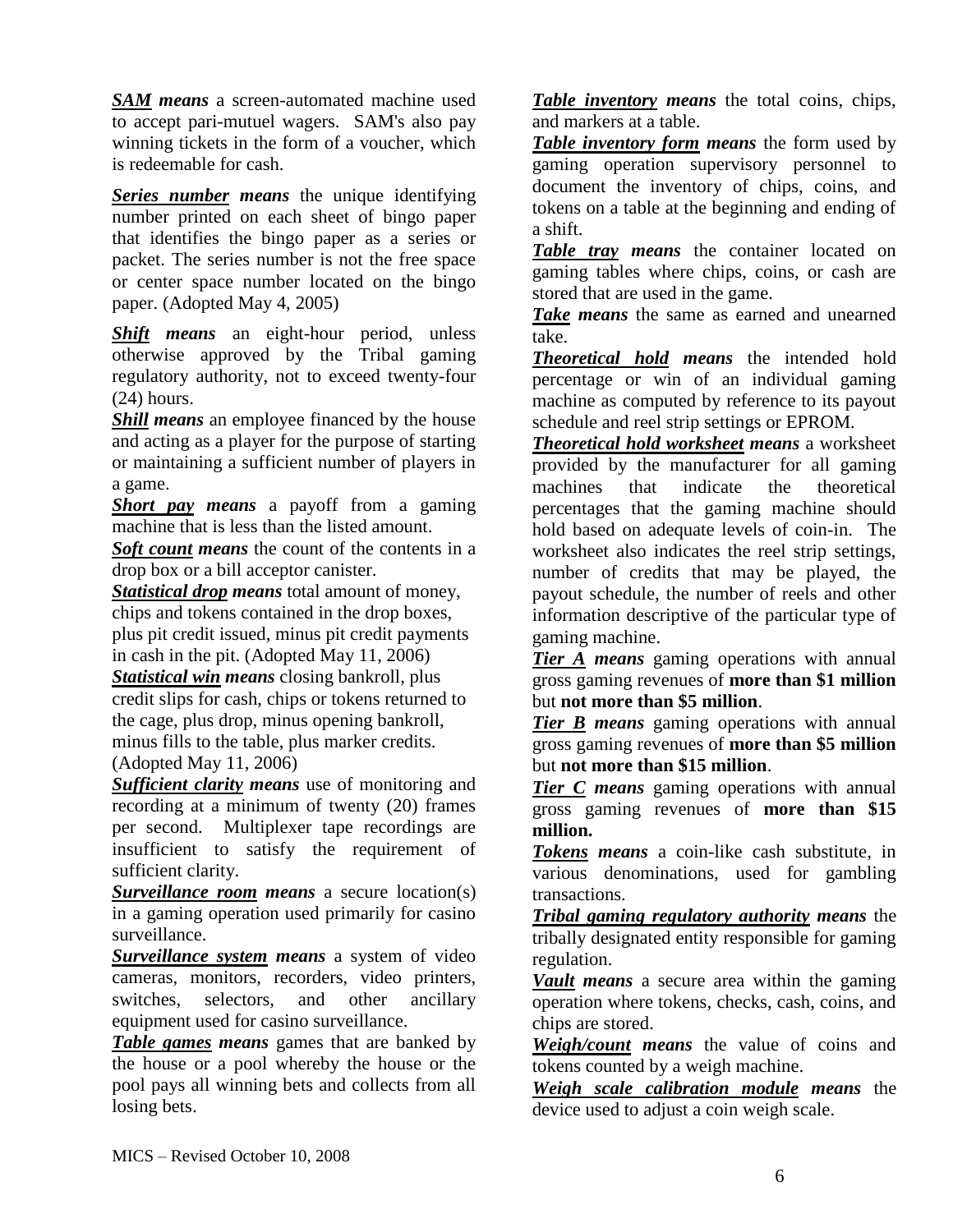*Weigh scale interface means* a communication device between the weigh scale used to calculate the amount of funds included in drop buckets and the computer system used to record the weigh data.

*Weigh tape means* the tape where weighed coin is recorded.

*Wide area progressive gaming machine means* a progressive gaming machine that is linked to machines in other operations and play on the machines affect the progressive amount. As wagers are placed, the progressive meters on all of the linked machines increase.

*Win means* the net win resulting from all gaming activities. Net win results from deducting all gaming losses from all wins prior to considering associated operating expenses.

*Win-to-write hold percentage means* win divided by write to determine hold percentage.

*Wrap means* the method of storing coins after the count process has been completed, including, but not limited to, wrapping, racking, or bagging. May also refer to the total amount or value of the counted and stored coins.

*Write means* the total amount wagered in keno, bingo, pull tabs, and pari-mutuel operations.

*Writer means* an employee who writes keno, bingo, pull tabs, or pari-mutuel tickets. A keno writer usually also makes payouts.

# **§542.3 How do I comply with this part?**

# **(a)** *Compliance based upon tier***.**

**(1) Tier A** gaming operations must comply with §§542.1 through 542.18, and §§542.20 through 542.23.

**(2) Tier B** gaming operations must comply with §§542.1 through 542.18, and §§542.30 through 542.33.

**(3) Tier C** gaming operations must comply with §§542.1 through 542.18, and §§542.40 through 542.43.

#### **(b)** *Determination of tier***.**

MICS – Revised October 10, 2008 **(1) The determination of tier level shall** be made based upon the annual gross gaming revenues indicated within the gaming operation's audited financial statements. Gaming operations moving from one tier to

another shall have nine (9) months from the date of the independent certified public accountant's audit report to achieve compliance with the requirements of the new tier.

**(2) The Tribal gaming regulatory authority may** extend the deadline by an additional six (6) months if written notice is provided to the Commission no later than two weeks before the expiration of the nine (9) month period.

**(c)** *Tribal internal control standards***.** Within six (6) months of June 27, 2002, each Tribal gaming regulatory authority shall, in accordance with the Tribal gaming ordinance, establish and implement tribal internal control standards that shall:

**(1) Provide** a level of control that equals or exceeds those set forth in this part;

**(2) Contain** standards for currency transaction reporting that comply with 31 CFR part 103;

**(3) Establish** standards for games that are not addressed in this part; and

**(4) Establish** a deadline, which shall not exceed nine (9) months from June 27, 2002, by which a gaming operation must come into compliance with the tribal internal control standards. However, the Tribal gaming regulatory authority may extend the deadline by an additional six (6) months if written notice is provided to the Commission no later than two weeks before the expiration of the nine (9) month period.

**(d)** *Gaming operations*. Each gaming operation shall develop and implement an internal control system that, at a minimum, complies with the tribal internal control standards.

**(1)** *Existing gaming operations*. All gaming operations that are operating on or before June 27, 2002, shall comply with this part within the time requirements established in paragraph (c) of this section. In the interim, such operations shall continue to comply with existing tribal internal control standards.

**(2)** *New gaming operations*. All gaming operations that commence operations after August 26, 2002, shall comply with this part before commencement of operations.

**(e)** *Submission to Commission*. Tribal regulations promulgated pursuant to this part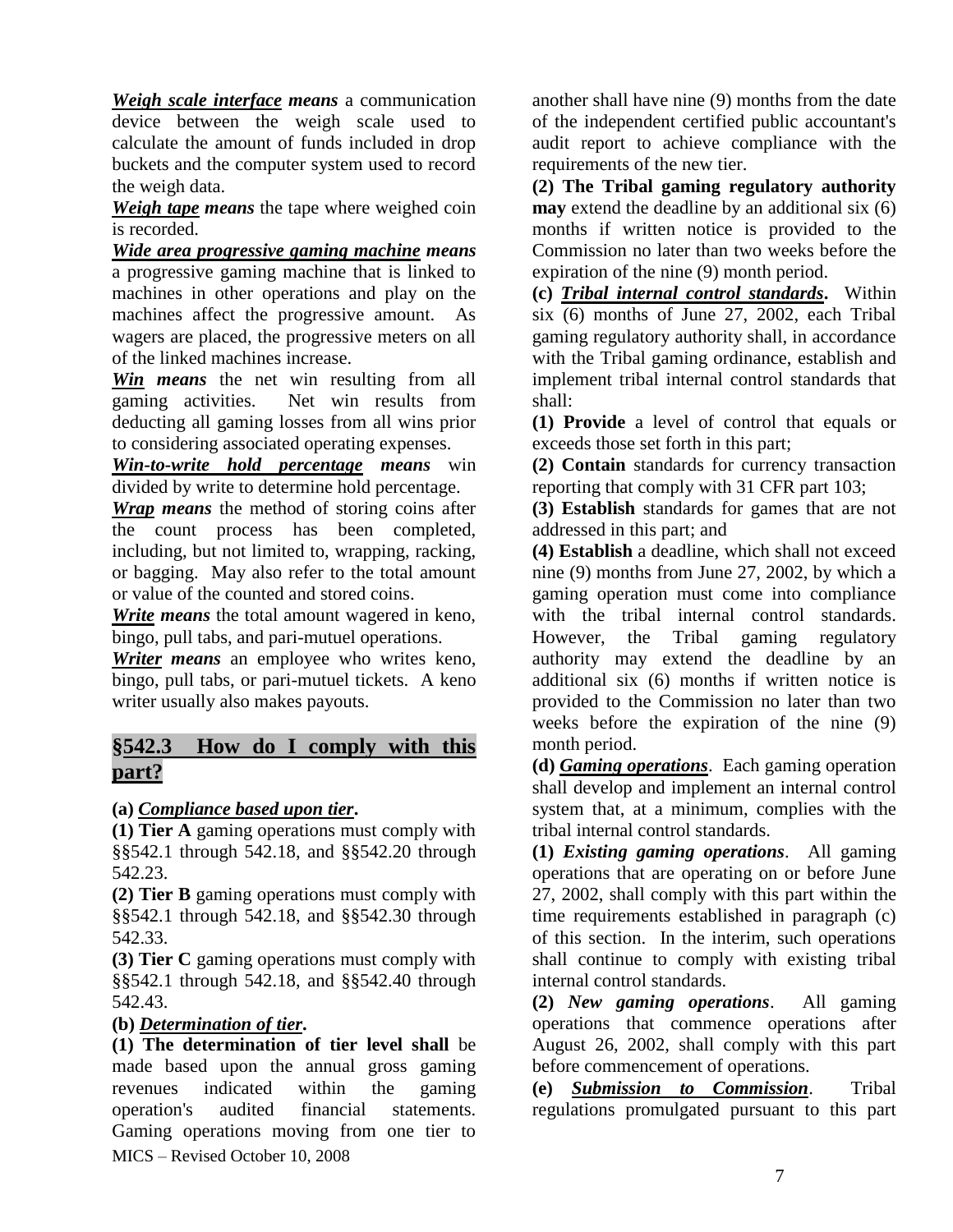shall not be required to be submitted to the Commission pursuant to 25 CFR 522.3(b).

#### **(f)** *CPA testing***. (Revised August 12, 2005)**

**(1) An independent certified public accountant (CPA) shall be engaged to perform** ''Agreed-Upon Procedures'' to verify that the gaming operation is in compliance with the minimum internal control standards (MICS) set forth in this part or a Tribally approved variance thereto that has received Commission concurrence. The CPA shall report each event and procedure discovered by or brought to the CPA's attention that the CPA believes does not satisfy the minimum standards or Tribally approved variance that has received Commission concurrence. The ''Agreed-Upon Procedures'' may be performed in conjunction with the annual audit. The CPA shall report its findings to the Tribe, Tribal gaming regulatory authority, and management. The Tribe shall submit two copies of the report to the Commission within 120 days of the gaming operation's fiscal year end. This regulation is intended to communicate the Commission's position on the minimum agreed-upon procedures to be performed by the CPA. Throughout these regulations, the CPA's engagement and reporting are based on Statements on Standards for Attestation Engagements (SSAEs) in effect as of December 31, 2003, specifically SSAE 10 (''Revision and Recodification Agreed-Upon Procedures Engagements.''). If future revisions are made to the SSAEs or new SSAEs are adopted that are applicable to this type of engagement, the CPA is to comply with any new or revised professional standards in conducting engagements pursuant to these regulations and the issuance of the agreed-upon procedures report. The CPA shall perform the ''Agreed-Upon Procedures'' in accordance with the following: (Revised August 12, 2005)

MICS – Revised October 10, 2008 **(i)** As a prerequisite to the evaluation of the gaming operation's internal control systems, it is recommended that the CPA obtain and review an organization chart depicting segregation of functions and responsibilities, a description of the duties and responsibilities of each position shown on the organization chart, and an accurate, detailed narrative description of the gaming operation's procedures in effect that demonstrate compliance.

**(ii)** Complete the CPA NIGC MICS Compliance checklists or other comparable testing procedures. The checklists should measure compliance on a sampling basis by performing walkthroughs, observations and substantive testing. The CPA shall complete separate checklists for each gaming revenue center, cage and credit, internal audit, surveillance, information technology and complimentary services or items. All questions on each applicable checklist should be completed. Work-paper references are suggested for all ''no'' responses for the results obtained during testing (unless a note in the ''W/P Ref''' can explain the exception).

**(iii)** The CPA shall perform, at a minimum, the following procedures in conjunction with the completion of the checklists:

**(A)** At least one unannounced observation of each of the following: Gaming machine coin drop, gaming machine currency acceptor drop, table games drop, gaming machine coin count, gaming machine currency acceptor count, and table games count. The AICPA's ''Audits of Casinos'' Audit and Accounting Guide states that ''observations of operations in the casino cage and count room should not be announced in advance  $* * * "$  For purposes of these procedures, ''unannounced'' means that no officers, directors, or employees are given advance information regarding the dates or times of such observations. The independent accountant should make arrangements with the gaming operation and Tribal gaming regulatory authority to ensure proper identification of the CPA's personnel and to provide for their prompt access to the count rooms.

**(1)** The gaming machine coin count observation would include a weigh scale test of all denominations using pre-counted coin. The count would be in process when these tests are performed, and would be conducted prior to the commencement of any other walk-through procedures. For computerized weigh scales, the test can be conducted at the conclusion of the count, but before the final totals are generated.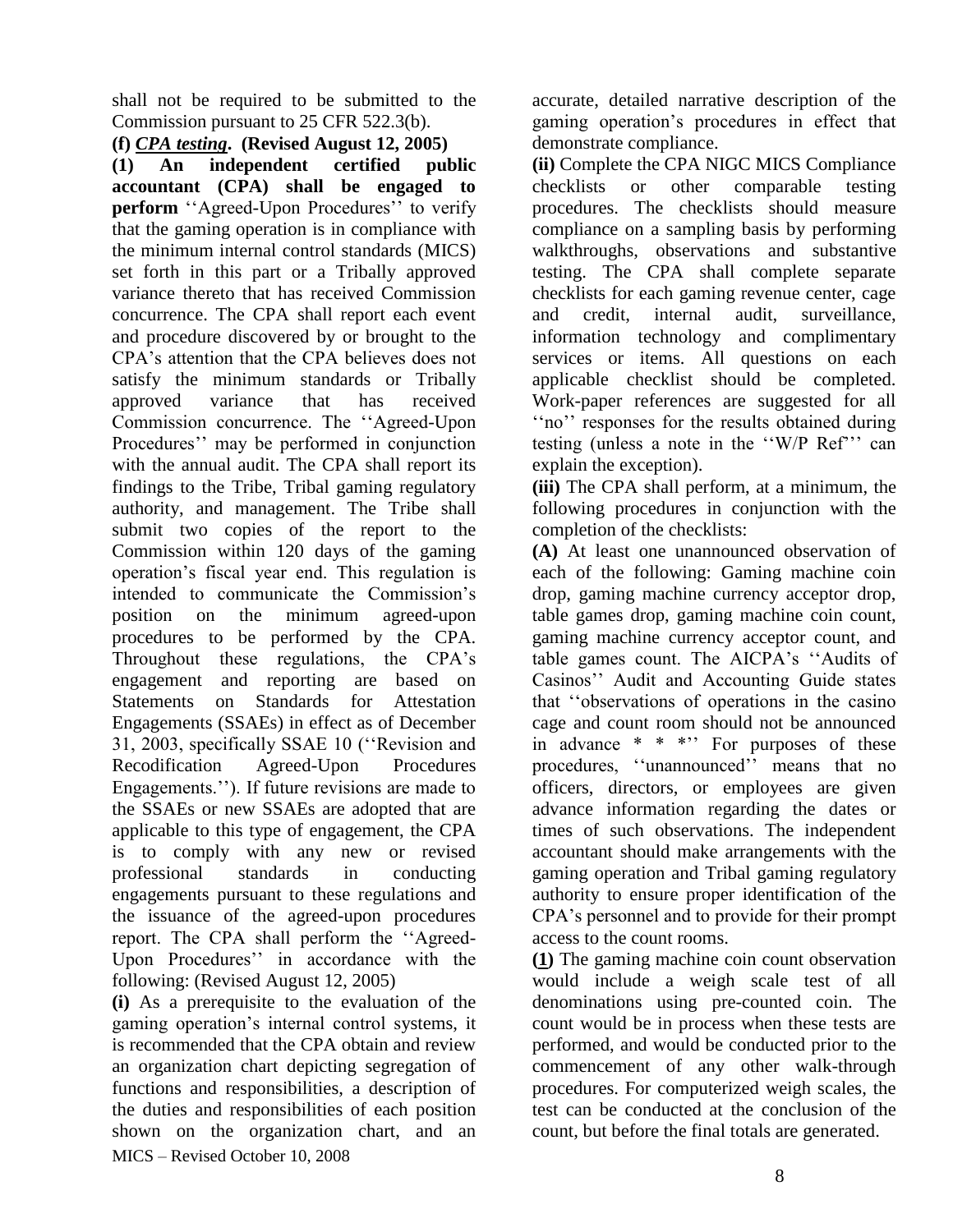**(2)** The checklists should provide for drop/count observations, inclusive of hard drop/count, soft drop/count and currency acceptor drop/count. The count room would not be entered until the count is in process and the CPA would not leave the room until the monies have been counted and verified to the count sheet by the CPA and accepted into accountability. If the drop teams are unaware of the drop observations and the count observations would be unexpected, the hard count and soft count rooms may be entered simultaneously. Additionally, if the gaming machine currency acceptor count begins immediately after the table games count in the same location, by the same count team, and using the same equipment, the currency acceptor count observation can be conducted on the same day as the table games count observation, provided the CPA remains until monies are transferred to the vault/ cashier.

**(B)** Observations of the gaming operation's employees as they perform their duties.

**(C)** Interviews with the gaming operation's employees who perform the relevant procedures.

**(D)** Compliance testing of various documents relevant to the procedures. The scope of such testing should be indicated on the checklist where applicable.

**(E)** For new gaming operations that have been in operation for three months or less at the end of their business year, performance of this regulation, section 542.3(f), is not required for the partial period.

**(2) Alternatively, at the discretion of the Tribe**, the Tribe may engage an independent certified public accountant (CPA) to perform the testing, observations and procedures reflected in paragraphs  $(f)(1)(i)$ ,  $(ii)$ , and  $(iii)$  of this section utilizing the Tribal internal control standards adopted by the Tribal gaming regulatory authority or Tribally approved variance that has received Commission concurrence. Accordingly, the CPA will verify compliance by the gaming operation with the Tribal internal control standards. Should the Tribe elect this alternative, as a prerequisite, the CPA will perform the following: (Revised August 12, 2005)

**(i)** The CPA shall compare the Tribal internal control standards to the MICS to ascertain whether the criteria set forth in the MICS or Commission approved variances are adequately addressed.

**(ii)** The CPA may utilize personnel of the Tribal gaming regulatory authority to cross-reference the Tribal internal control standards to the MICS, provided the CPA performs a review of the Tribal gaming regulatory authority personnel's work and assumes complete responsibility for the proper completion of the work product.

**(iii)** The CPA shall report each procedure discovered by or brought to the CPA's attention that the CPA believes does not satisfy paragraph  $(f)(2)(i)$  of this section.

### **(3) Reliance on Internal Auditors**.

**(i)** The CPA may rely on the work of an internal auditor, to the extent allowed by the professional standards, for the performance of the recommended procedures specified in paragraphs  $(f)(1)(iii)(B)$ ,  $(C)$ , and  $(D)$  of this section, and for the completion of the checklists as they relate to the procedures covered therein provided that the internal audit department can demonstrate to the satisfaction of the CPA that the requirements contained within § 542.22, 542.32, or 542.42, as applicable, have been satisfied.

**(ii)** Agreed-upon procedures are to be performed by the CPA to determine that the internal audit procedures performed for a past 12-month period (includes two 6-month periods) encompassing a portion or all of the most recent business year has been properly completed. The CPA will apply the following Agreed-Upon Procedures to the gaming operation's written assertion:

**(A)** Obtain internal audit department workpapers completed for a 12-month period (includes two 6-month periods) encompassing a portion or all of the most recent business year and determine whether the CPA NIGC MICS

Compliance Checklists or other comparable testing procedures were included in the internal audit workpapers and all steps described in the checklists were initialed or signed by an internal audit representative.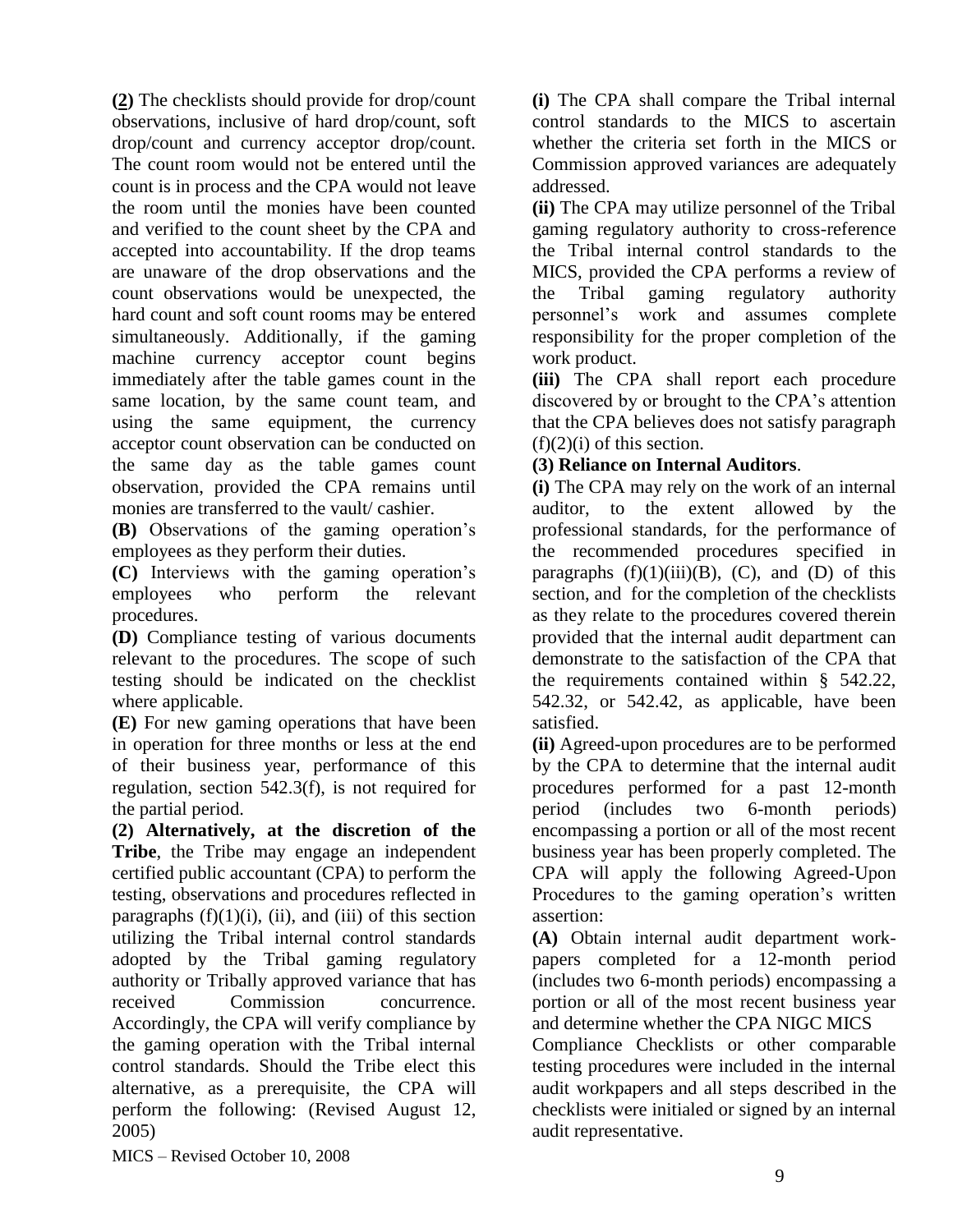**(B)** For the internal audit work-papers obtained in paragraph  $(f)(3)(ii)(A)$  of this section, on a sample basis, reperform the procedures included in CPA NIGC MICS Compliance Checklists or other comparable testing procedures prepared by internal audit and determine if all instances of noncompliance noted in the sample were documented as such by internal audit. The CPA NIGC MICS Compliance Checklists or other comparable testing procedures for the applicable Drop and Count procedures are not included in the sample reperformance of procedures because the CPA is required to perform the drop and count observations as required under paragraph  $(f)(1)(iii)(A)$  of this section of the Agreed-Upon Procedures. The CPA's sample should comprise a minimum of 3 percent of the procedures required in each CPA NIGC MICS Compliance Checklist or other comparable testing procedures for the gaming machine and table game departments and 5 percent for the other departments completed by internal audit in compliance with the internal audit MICS. The reperformance of procedures is performed as follows:

**(1)** For inquiries, the CPA should either speak with the same individual or an individual of the same job position as the internal auditor did for the procedure indicated in their checklist.

**(2)** For observations, the CPA should observe the same process as the internal auditor did for the procedure as indicated in their checklist.

**(3)** For document testing, the CPA should look at the same original document as tested by the internal auditor for the procedure as indicated in their checklist. The CPA need only retest the minimum sample size required in the checklist.

**(C)** The CPA is to investigate and resolve any differences between their reperformance results and the internal audit results.

**(D)** Documentation is maintained for 5 years by the CPA indicating the procedures reperformed along with the results.

**(E)** When performing the procedures for paragraph  $(f)(3)(ii)(B)$  of this section in subsequent years, the CPA must select a different sample so that the CPA will reperform substantially all of the procedures after several years.

**(F)** Any additional procedures performed at the request of the Commission, the Tribal gaming regulatory authority or management should be included in the Agreed-Upon Procedures report transmitted to the Commission.

### **(4) Report Format.**

**(i)** The NIGC has concluded that the performance of these procedures is an attestation engagement in which the CPA applies such Agreed-Upon Procedures to the gaming operation's assertion that it is in compliance with the MICS and, if applicable under paragraph  $(f)(2)$  of this section, the Tribal internal control standards and approved variances, provide a level of control that equals or exceeds that of the MICS. Accordingly, the Statements on Standards for Attestation Engagements (SSAE's), specifically SSAE 10, issued by the Auditing Standards Board is currently applicable. SSAE 10 provides current, pertinent guidance regarding agreed-upon procedure engagements, and the sample report formats included within those standards should be used, as appropriate, in the preparation of the CPA's agreed-upon procedures report. If future revisions are made to this standard or new SSAEs are adopted that are applicable to this type of engagement, the CPA is to comply with any revised professional standards in issuing their agreed upon procedures report. The Commission will provide an Example Report and Letter Formats upon request that may be used and contain all of the information discussed below:

**(A)** The report must describe all instances of procedural noncompliance regardless of materiality) with the MICS or approved variations, and all instances where the Tribal gaming regulatory authority's regulations do not comply with the MICS. When describing the agreed-upon procedures performed, the CPA should also indicate whether procedures performed by other individuals were utilized to substitute for the procedures required to be performed by the CPA. For each instance of noncompliance noted in the CPA's agreed-upon procedures report, the following information must be included: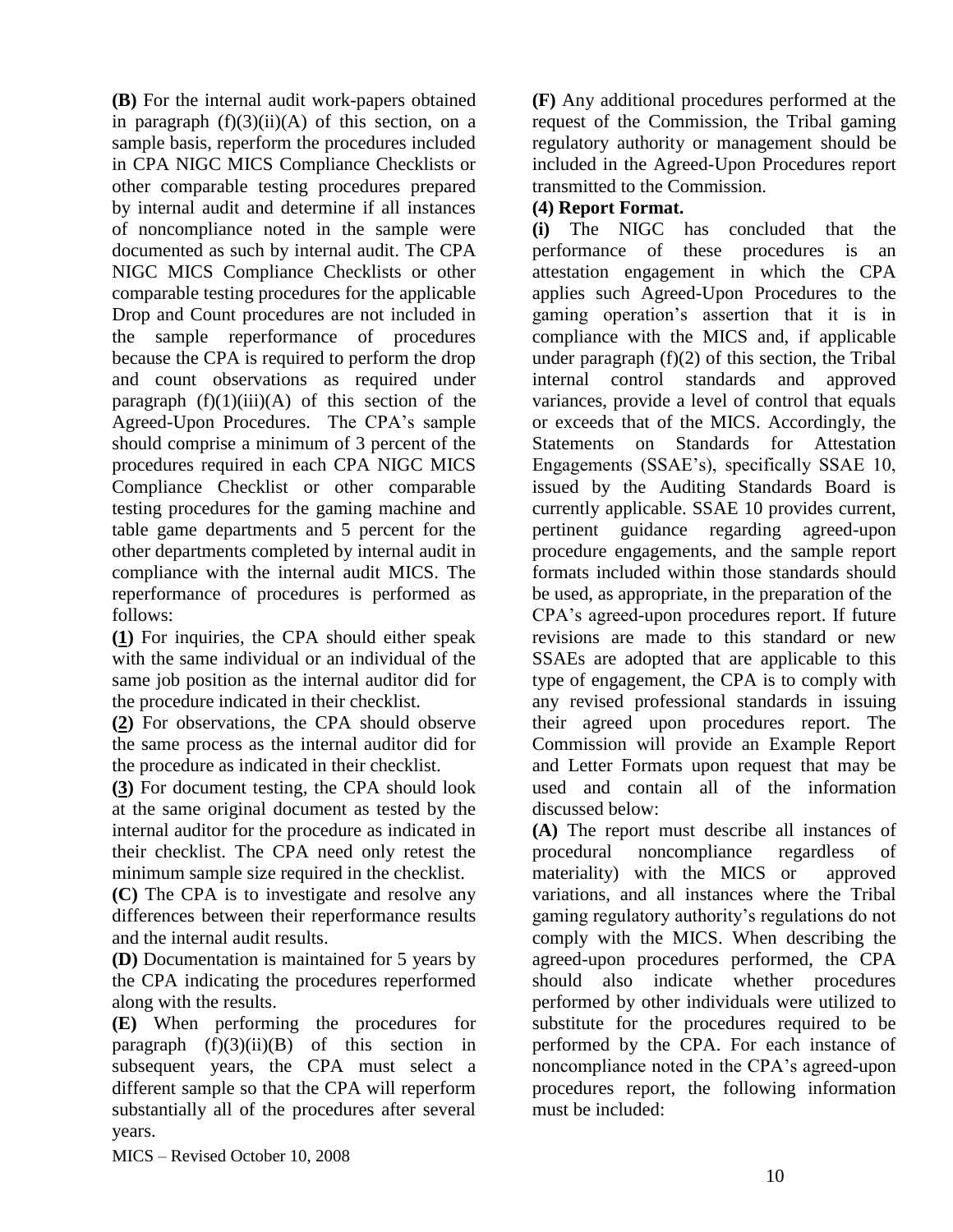**(1)** The citation of the applicable MICS for which the instance of noncompliance was noted. **(2)** A narrative description of the noncompliance, including the number of exceptions and sample size tested.

## **(5) Report Submission Requirements**.

**(i)** The CPA shall prepare a report of the findings for the Tribe and management. The Tribe shall submit 2 copies of the report to the Commission no later than 120 days after the gaming operation's business year. This report should be provided in addition to any other reports required to be submitted to the Commission.

**(ii)** The CPA should maintain the work-papers supporting the report for a minimum of five years. Digital storage is acceptable. The Commission may request access to these workpapers, through the Tribe.

**(6) CPA NIGC MICS Compliance Checklists**. In connection with the CPA testing pursuant to this section and as referenced therein, the Commission will provide CPA MICS Compliance Checklists upon request.

# **(g)** *Enforcement of Commission Minimum Internal Control Standards***.**

(1) **Each Tribal gaming regulatory authority** is required to establish and implement internal control standards pursuant to paragraph (c) of this section. Each gaming operation is then required, pursuant to paragraph (d) of this section, to develop and implement an internal control system that complies with the Tribal internal control standards. Failure to do so may subject the Tribal operator of the gaming operation, and/or the management contractor, to penalties under 25 U.S.C. 2713.

**(2) Recognizing** that Tribes are the primary regulator of their gaming operation(s), enforcement action by the Commission will not be initiated under this part without first informing the Tribe and Tribal gaming regulatory authority of deficiencies in the internal controls of its gaming operation and allowing a reasonable period of time to address such deficiencies. Such prior notice and opportunity for corrective action is not required where the threat to the integrity of the gaming operation is immediate and severe.

# **§542.4 How do these regulations affect minimum internal control standards established in a Tribal-State compact?**

**(a)** If there is a direct conflict between an internal control standard established in a Tribal-State compact and a standard or requirement set forth in this part, then the internal control standard established in a Tribal-State compact shall prevail.

**(b)** If an internal control standard in a Tribal-State compact provides a level of control that equals or exceeds the level of control under an internal control standard or requirement set forth in this part, then the Tribal-State compact standard shall prevail.

**(c)** If an internal control standard or a requirement set forth in this part provides a level of control that exceeds the level of control under an internal control standard established in a Tribal-State compact, then the internal control standard or requirement set forth in this part shall prevail.

# **§542.5 How do these regulations affect state jurisdiction?**

Nothing in this part shall be construed to grant to a state jurisdiction in class II gaming or extend a state's jurisdiction in class III gaming.

# **§542.6 Does this part apply to small and charitable gaming operations?**

**(a)** *Small gaming operations*. This part shall not apply to small gaming operations provided that:

**(1) The Tribal gaming regulatory authority** permits the operation to be exempt from this part;

**(2) The annual gross gaming revenue** of the operation does not exceed \$1 million; and

**(3) The Tribal gaming regulatory authority** develops and the operation complies with alternate procedures that:

**(i)** Protect the integrity of games offered; and

**(ii)** Safeguard the assets used in connection with the operation.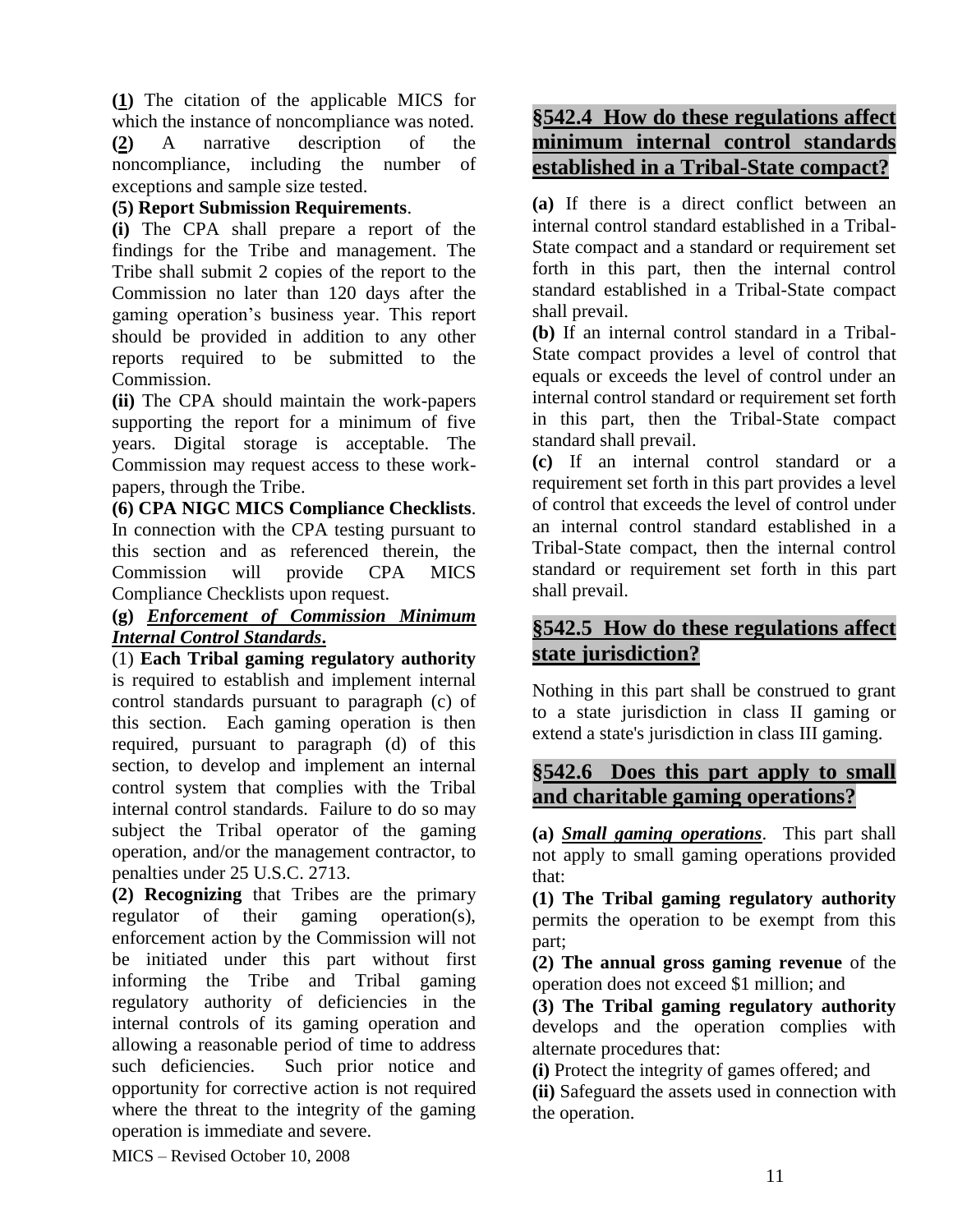**(b)** *Charitable gaming operations*. This part shall not apply to charitable gaming operations provided that:

**(1) All proceeds** are for the benefit of a charitable organization;

**(2) The Tribal gaming regulatory authority** permits the charitable organization to be exempt from this part;

**(3) The charitable gaming operation** is operated wholly by the charitable organization's employees or volunteers;

**(4) The annual gross gaming revenue** of the charitable gaming operation does not exceed \$100,000;

**(i)** Where the annual gross gaming revenues of the charitable gaming operation exceed \$100,000, but are less than \$1 million, paragraph (a) of this section shall also apply; and

**(ii)** [Reserved]

**(5) The Tribal gaming regulatory authority** develops and the charitable gaming operation complies with alternate procedures that:

**(i)** Protect the integrity of the games offered; and

**(ii)** Safeguard the assets used in connection with the gaming operation.

**(c)** *Independent operators*. Nothing in this section shall exempt gaming operations conducted by independent operators for the benefit of a charitable organization.

# **§542.7 What are the minimum internal control standards for bingo? Section 542.7 is removed and reserved effective October 13, 2009.**

**(a)** *Computer applications*. For any computer applications utilized, alternate documentation and/or procedures that provide at least the level of control described by the standards in this section, as approved by the Tribal gaming regulatory authority, will be acceptable.

# **(b)** *Game play standards***.**

**(1) The functions of seller and payout verifier shall** be segregated. Employees who sell cards on the floor shall not verify payouts with cards in their possession. Floor clerks who sell cards

on the floor are permitted to announce the serial numbers of winning cards.

**(2) All sales of bingo cards shall** be documented by recording at least the following: **(i)** Date;

**(ii)** Shift (if applicable);

**(iii)** Session (if applicable);

**(iv)** Dollar amount;

**(v)** Signature, initials, or identification number of at least one seller (if manually documented); and

**(vi)** Signature, initials, or identification number of a person independent of the seller who has randomly verified the card sales (this requirement is not applicable to locations with \$1 million or less in annual write).

**(3) The total win and write shall** be computed and recorded by shift (or session, if applicable).

**(4) The Tribal gaming regulatory authority**, or the gaming operation as approved by the Tribal gaming regulatory authority, shall establish and the gaming operation shall comply with procedures that ensure the correct calling of numbers selected in the bingo game.

**(5) Each ball shall** be shown to a camera immediately before it is called so that it is individually displayed to all customers. For speed bingo games not verified by camera equipment, each ball drawn shall be verified by a person independent of the bingo caller responsible for calling the speed bingo game.

**(6) For all** coverall games and other games offering a payout of \$1,200 or more, as the balls are called the numbers shall be immediately recorded by the caller and maintained for a minimum of twenty-four (24) hours.

**(7) Controls shall** be present to assure that the numbered balls are placed back into the selection device prior to calling the next game.

**(8) The authenticity of each payout shall** be verified by at least two persons. A computerized card verifying system may function as the second person verifying the payout if the card with the winning numbers is displayed on a reader board.

**(9) Payouts in excess of \$1,200 shall** require written approval, by personnel independent of the transaction, that the bingo card has been examined and verified with the bingo card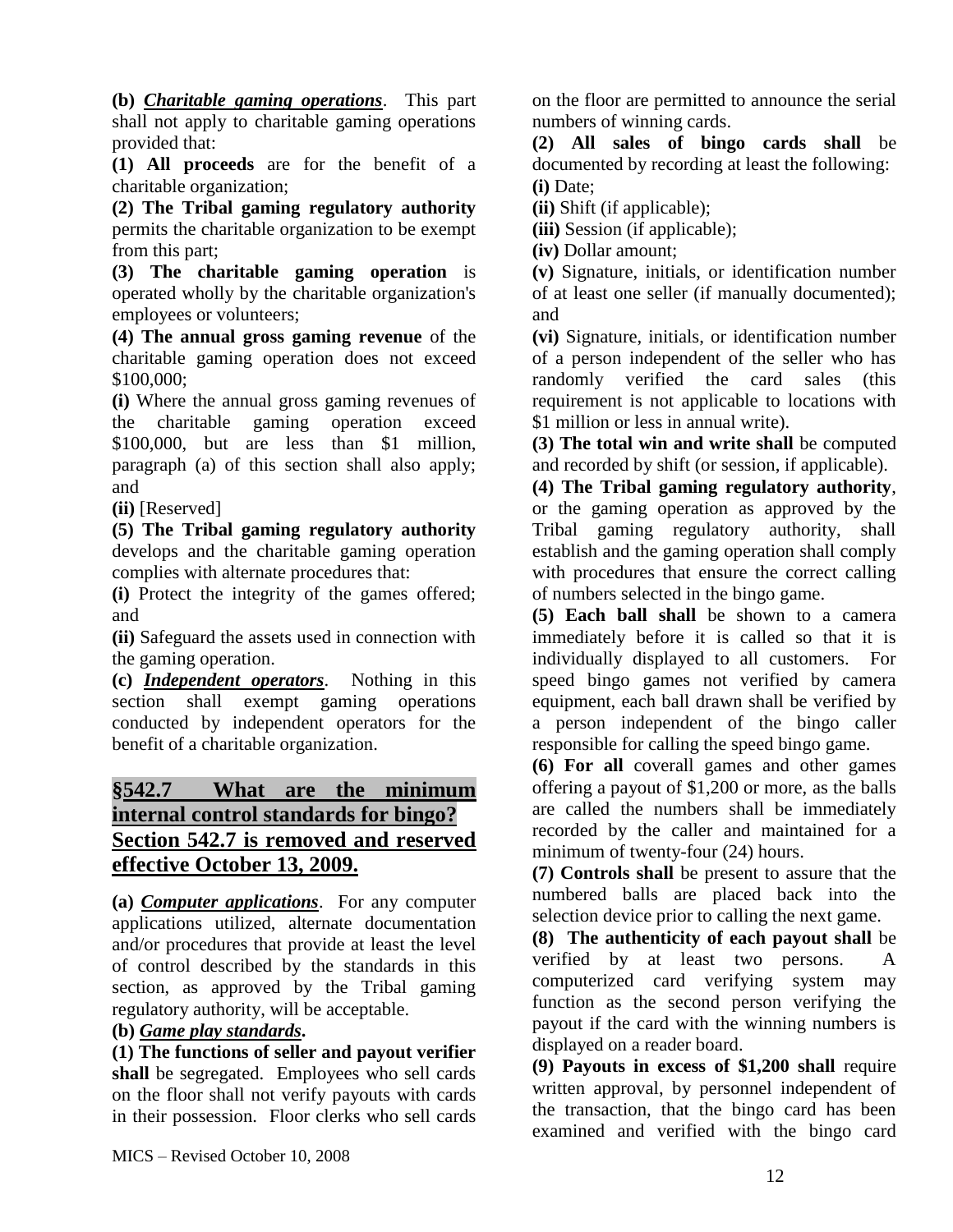record to ensure that the ticket has not been altered.

**(10) Total payout** shall be computed and recorded by shift or session, if applicable.

## **(c)** *Promotional payouts or awards*.

**(1) If the gaming operation** offers promotional payouts or awards, the payout form/documentation shall include the following information:

**(i)** Date and time;

**(ii)** Dollar amount of payout or description of personal property (e.g., jacket, toaster, car, etc.), including fair market value;

**(iii)** Type of promotion; and

**(iv)** Signature of at least one employee authorizing and completing the transaction.

### **(2)** [Reserved]

## **(d)** *Accountability form***.**

**(1) All funds** used to operate the bingo department shall be recorded on an accountability form.

**(2) All funds** used to operate the bingo department shall be counted independently by at least two persons and reconciled to the recorded amounts at the end of each shift or session. Unverified transfers of cash and/or cash equivalents are prohibited. (Revised August 12, 2005)

### **(e)** *Bingo equipment***.**

**(1) Access to controlled bingo equipment** (e.g., blower, balls in play, and back-up balls) shall be restricted to authorized persons.

**(2) The procedures established by** the Tribal gaming regulatory authority, or the gaming operation as approved by the Tribal gaming regulatory authority, shall include standards relating to the inspection of new bingo balls put into play as well as for those in use.

**(3) Bingo equipment shall be** maintained and checked for accuracy on a periodic basis.

**(4) The bingo card inventory shall** be controlled so as to assure the integrity of the cards being used as follows:

**(i)** Purchased paper shall be inventoried and secured by a person or persons independent of the bingo sales;

MICS – Revised October 10, 2008 **(ii)** The issue of paper to the cashiers shall be documented and signed for by the person responsible for inventory control and a cashier. The document log shall include the series number of the bingo paper;

**(iii)** A copy of the bingo paper control log shall be given to the bingo ball caller for purposes of determining if the winner purchased the paper that was issued for sale that day (electronic verification satisfies this standard);

**(iv)** At the end of each month, a person or persons independent of bingo sales and inventory control shall verify the accuracy of the ending balance in the bingo paper control by reconciling the paper on-hand;

**(v)** A monthly comparison for reasonableness shall be made of the amount of paper sold from the bingo paper control log to the amount of revenue recognized.

# **(f)** *Standards for statistical reports***.**

**(1)** Records shall be maintained, which include win, write (card sales), and a win-to-write hold percentage, for:

**(i)** Each shift or each session;

**(ii)** Each day;

**(iii)** Month-to-date; and

**(iv)** Year-to-date or fiscal year-to-date.

**(2) A manager independent** of the bingo department shall review bingo statistical information on at least a monthly basis and investigate any large or unusual statistical fluctuations.

**(3) Investigations shall be documented**, maintained for inspection, and provided to the Tribal gaming regulatory authority upon request.

# **(g)** *Electronic equipment***.**

**(1) If the gaming operation** utilizes electronic equipment in connection with the play of bingo, then the following standards shall also apply.

**(i)** If the electronic equipment contains a bill acceptor, then  $$542.21(e)$  and (f),  $$542.31(e)$ and (f), or §542.41(e) and (f) (as applicable) shall apply. (Revised May 4, 2005)

**(ii)** If the electronic equipment uses a bar code or microchip reader, the reader shall be tested periodically by a person or persons independent of the bingo department to determine that it is correctly reading the bar code or the microchip.

**(iii)** If the electronic equipment returns a voucher or a payment slip to the player, then §542.13(n) (as applicable) shall apply.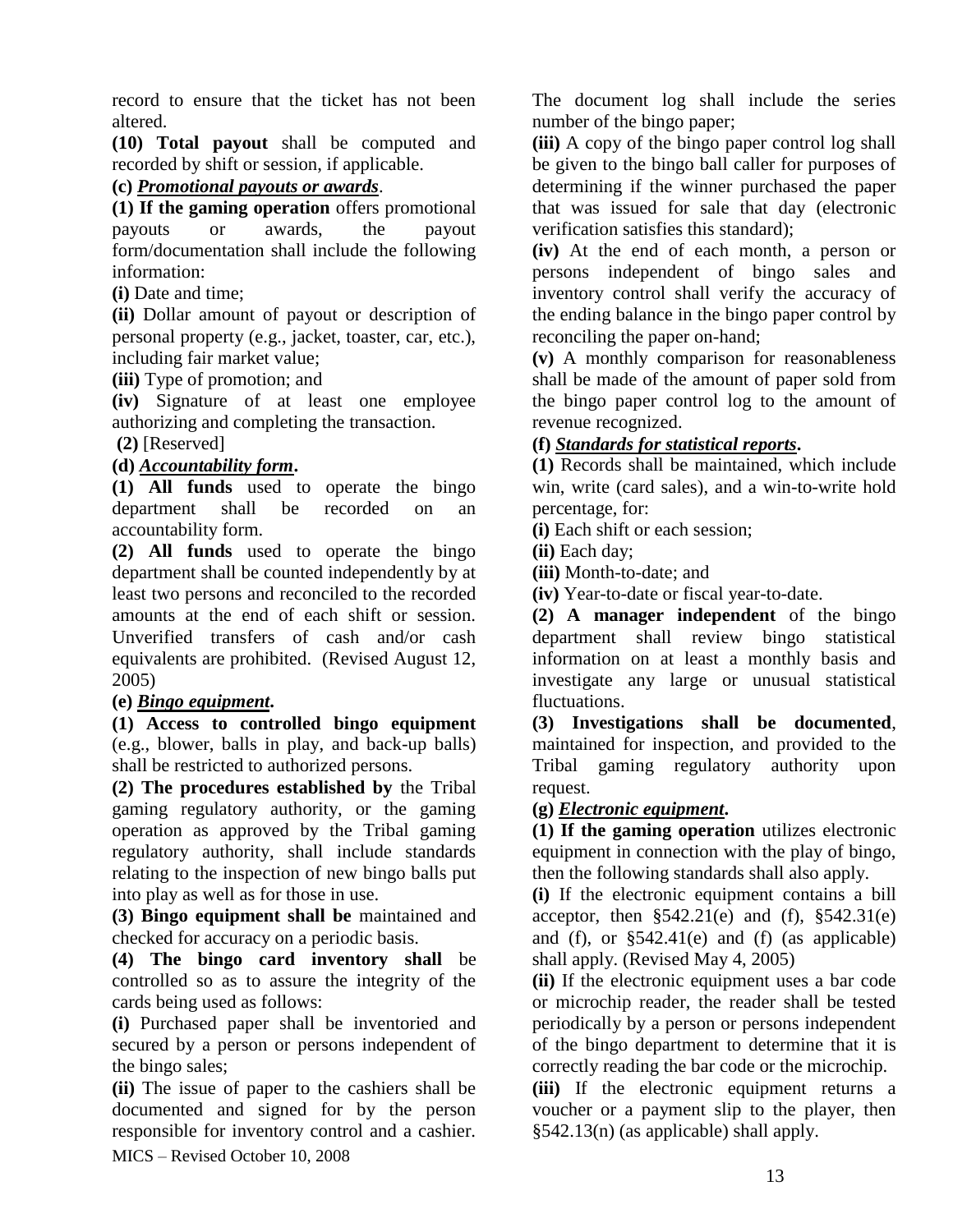**(iv)** If the electronic equipment utilizes patron account access cards for activation of play, then Sec. 542.13(o) (as applicable) shall apply.

(Adopted May 11, 2006)

**(2)** [Reserved]

**(h)** *Standards for linked electronic games*. Management shall ensure that all agreements/contracts entered into after June 27, 2002, to provide linked electronic games shall contain language requiring the vendor to comply with the standards in this section applicable to the goods or services the vendor is providing.

#### **(i)** *Host requirements/game information (for linked electronic games).*

**(1) Providers of any linked electronic game(s)** shall maintain complete records of game data for a period of one (1) year from the date the games are played (or a time frame established by the Tribal gaming regulatory authority). This data may be kept in an archived manner, provided the information can be produced within twenty-four (24) hours upon request. In any event, game data for the preceding seventytwo (72) hours shall be immediately accessible.

**(2) Data required** to be maintained for each game played includes:

**(i)** Date and time game start and game end;

**(ii)** Sales information by location;

**(iii)** Cash distribution by location;

**(iv)** Refund totals by location;

**(v)** Cards-in-play count by location;

**(vi)** Identification number of winning card(s);

**(vii)** Ordered list of bingo balls drawn; and

(viii) Prize amounts at start and end of game.

**(j)** *Host requirements/sales information (for linked electronic games).*

**(1) Providers of any linked electronic game(s)** shall maintain complete records of sales data for a period of one (1) year from the date the games are played (or a time frame established by the Tribal gaming regulatory authority). This data may be kept in an archived manner, provided the information can be produced within twentyfour (24) hours upon request. In any event, sales data for the preceding ten (10) days shall be immediately accessible. Summary information must be accessible for at least 120 days.

# **(2) Sales information required shall include**:

MICS – Revised October 10, 2008

**(i)** Daily sales totals by location;

**(ii)** Commissions distribution summary by location;

**(iii)** Game-by-game sales, prizes, refunds, by location; and

**(iv)** Daily network summary, by game by location.

### **(k)** *Remote host requirements (for linked electronic games).*

**(1) Linked electronic game providers shall** maintain on-line records at the remote host site for any game played. These records shall remain on-line until the conclusion of the session of which the game is a part. Following the conclusion of the session, records may be archived, but in any event, must be retrievable in a timely manner for at least seventy-two (72) hours following the close of the session. Records shall be accessible through some archived media for at least ninety (90) days from the date of the game.

**(2) Game information required includes** date and time of game start and game end, sales totals, cash distribution (prizes) totals, and refund totals.

**(3) Sales information required** includes cash register reconciliations, detail and summary records for purchases, prizes, refunds, credits, and game/sales balance for each session.

**(l)** *Standards for player accounts (for proxy play and linked electronic games).*

**(1) Prior to participating** in any game, players shall be issued a unique player account number. **The player account number can be issued through the following means:**

**(i)** Through the use of a point-of-sale (cash register device);

**(ii)** By assignment through an individual play station; or

**(iii)** Through the incorporation of a "player tracking" media.

**(2) Printed receipts** issued in conjunction with any player account should include a time/date stamp.

**(3) All player transactions shall** be maintained, chronologically by account number, through electronic means on a data storage device. These transaction records shall be maintained on-line throughout the active game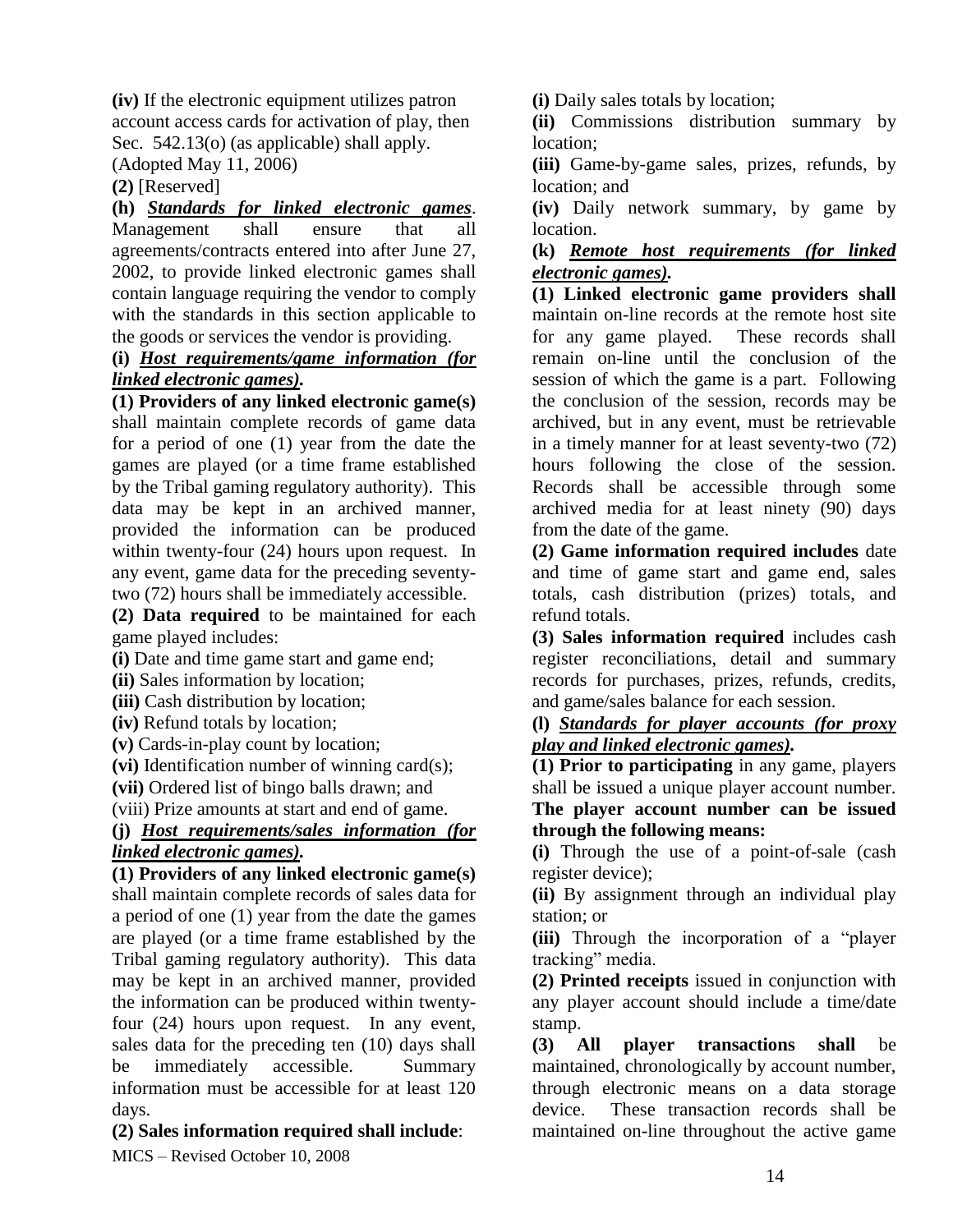and for at least twenty-four (24) hours before they can be stored on an "off-line" data storage media.

**(4) The game software shall** provide the ability to, upon request, produce a printed account history, including all transactions, and a printed game summary (total purchases, deposits, wins, debits, for any account that has been active in the game during the preceding twenty-four (24) hours).

**(5) The game software shall** provide a "player account summary" at the end of every game. This summary shall list all accounts for which there were any transactions during that game day and include total purchases, total deposits, total credits (wins), total debits (cash-outs) and an ending balance.

# **§542.8 What are the minimum internal control standards for pull tabs?**

**(a)** *Computer applications***.** For any computer application utilized, alternate documentation and/or procedures that provide at least the level of control described by the standards in this section, as approved by the Tribal gaming regulatory authority, will be acceptable.

# **(b)** *Pull tab inventory***.**

**(1) Pull tab inventory** (including unused tickets) shall be controlled to assure the integrity of the pull tabs.

**(2) Purchased pull tabs shall** be inventoried and secured by a person or persons independent of the pull tab sales.

**(3) The issue of pull tabs to the cashier or sales location shall** be documented and signed for by the person responsible for inventory control and the cashier. The document log shall include the serial number of the pull tabs issued.

**(4) Appropriate documentation shall** be given to the redemption booth for purposes of determining if the winner purchased the pull tab from the pull tabs issued by the gaming operation. Electronic verification satisfies this requirement.

**(5) At the end of each month**, a person or persons independent of pull tab sales and inventory control shall verify the accuracy of

the ending balance in the pull tab control by reconciling the pull tabs on hand.

**(6) A monthly comparison** for reasonableness shall be made of the amount of pull tabs sold from the pull tab control log to the amount of revenue recognized.

**(c)** *Access.* Access to pull tabs shall be restricted to authorized persons.

**(d)** *Transfers.* Transfers of pull tabs from storage to the sale location shall be secured and independently controlled.

# **(e)** *Winning pull tabs*.

## **(1) Winning pull tabs shall be verified and paid as follows**:

**(i)** Payouts in excess of a dollar amount determined by the gaming operation, as approved by the Tribal gaming regulatory authority, shall be verified by at least two employees.

**(ii)** Total payout shall be computed and recorded by shift.

**(iii)** The winning pull tabs shall be voided so that they cannot be presented for payment again.

**(2) Personnel independent** of pull tab operations shall verify the amount of winning pull tabs redeemed each day.

# **(f)** *Accountability form*.

(**1) All funds** used to operate the pull tab game shall be recorded on an accountability form.

**(2) All funds** used to operate the pull tab game shall be counted independently by at least two persons and reconciled to the recorded amounts at the end of each shift or session. Unverified transfers of cash and/or cash equivalents are prohibited. (Revised August 12, 2005)

# **(g)** *Standards for statistical reports***.**

**(1) Records shall** be maintained, which include win, write (sales), and a win-to-write hold percentage as compared to the theoretical hold percentage derived from the flare, for each deal or type of game, for:

**(i)** Each shift;

**(ii)** Each day;

**(iii)** Month-to-date; and

**(iv)** Year-to-date or fiscal year-to-date as applicable.

**(2) A manager independent** of the pull tab operations shall review statistical information at least on a monthly basis and shall investigate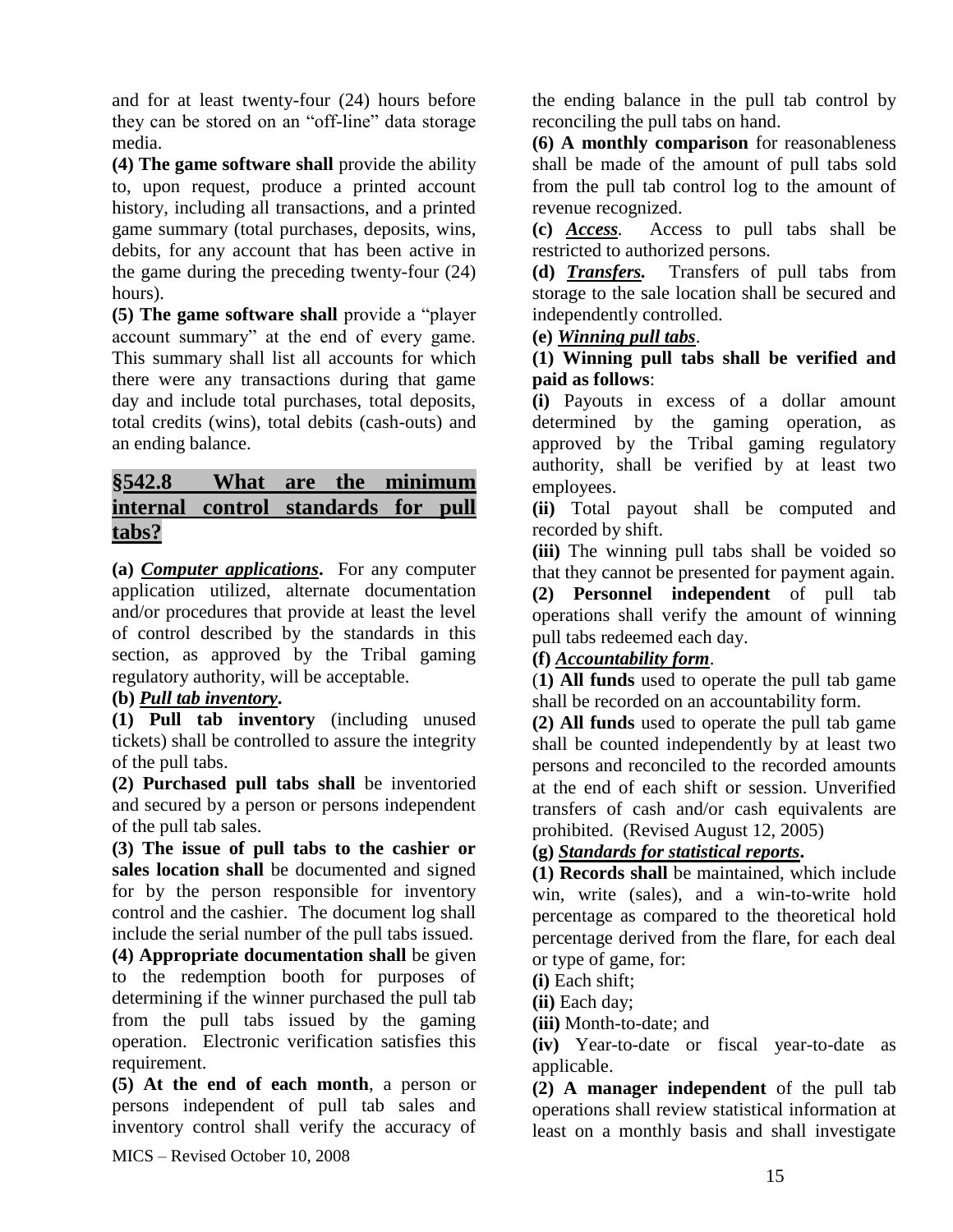any large or unusual statistical fluctuations. These investigations shall be documented, maintained for inspection, and provided to the Tribal gaming regulatory authority upon request.

(3) **Each month,** the actual hold percentage shall be compared to the theoretical hold percentage. Any significant variations (3%) shall be investigated.

### **(h)** *Electronic equipment***.**

**(1) If the gaming operation** utilizes electronic equipment in connection with the play of pull tabs, then the following standards shall also apply.

**(i)** If the electronic equipment contains a bill acceptor, then  $$542.21(e)$  and (f),  $$542.31(e)$ and (f), or §542.41(e) and (f) (as applicable) shall apply. (Revised May 4, 2005)

**(ii)** If the electronic equipment uses a bar code or microchip reader, the reader shall be tested periodically to determine that it is correctly reading the bar code or microchip.

**(iii)** If the electronic equipment returns a voucher or a payment slip to the player, then §542.13(n)(as applicable) shall apply.

**(iv)** If the electronic equipment utilizes patron account access cards for activation of play, then Sec. 542.13(o) (as applicable) shall apply.

(Adopted May 11, 2006)

**(2)** [Reserved]

# **§542.9 What are the minimum internal control standards for card games?**

**(a)** *Computer applications*. For any computer applications utilized, alternate documentation and/or procedures that provide at least the level of control described by the standards in this section, as approved by the Tribal gaming regulatory authority, will be acceptable.

**(b)** *Standards for drop and count***.** The procedures for the collection of the card game drop and the count thereof shall comply with §542.21, §542.31, or §542.41 (as applicable).

**(c)** *Standards for supervision***.** 

(**1) Supervision shall** be provided at all times the card room is in operation by personnel with authority equal to or greater than those being supervised.

**(2) Exchanges between table banks** and the main card room bank (or cage, if a main card room bank is not used) in excess of \$100.00 shall be authorized by a supervisor. All exchanges shall be evidenced by the use of a lammer unless the exchange of chips, tokens, and/or cash takes place at the table.

(**3) Exchanges from the main card room** bank (or cage, if a main card room bank is not used) to the table banks shall be verified by the card room dealer and the runner.

**(4) If applicable, transfers between** the main card room bank and the cage shall be properly authorized and documented.

**(5) A rake collected** or ante placed shall be done in accordance with the posted rules.

# **(d)** *Standards for playing cards***.**

**(1) Playing cards shall** be maintained in a secure location to prevent unauthorized access and to reduce the possibility of tampering.

**(2) Used cards shall** be maintained in a secure location until marked, scored, or destroyed, in a manner approved by the Tribal gaming regulatory authority, to prevent unauthorized access and reduce the possibility of tampering.

### **(3) The Tribal gaming regulatory authority**,

or the gaming operation as approved by the Tribal gaming regulatory authority, shall establish and the gaming operation shall comply with a reasonable time period, which shall not exceed seven (7) days, within which to mark, cancel, or destroy cards from play.

**(i)** This standard shall not apply where playing cards are retained for an investigation.

**(ii)** [Reserved]

**(4) A card control log shall** be maintained that documents when cards and dice are received on site, distributed to and returned from tables and removed from play by the gaming operation.

**(e)** *Plastic cards***.** Notwithstanding paragraph (d) of this section, if a gaming operation uses plastic cards (not plastic-coated cards), the cards may be used for up to three (3) months if the plastic cards are routinely inspected, and washed or cleaned in a manner and time frame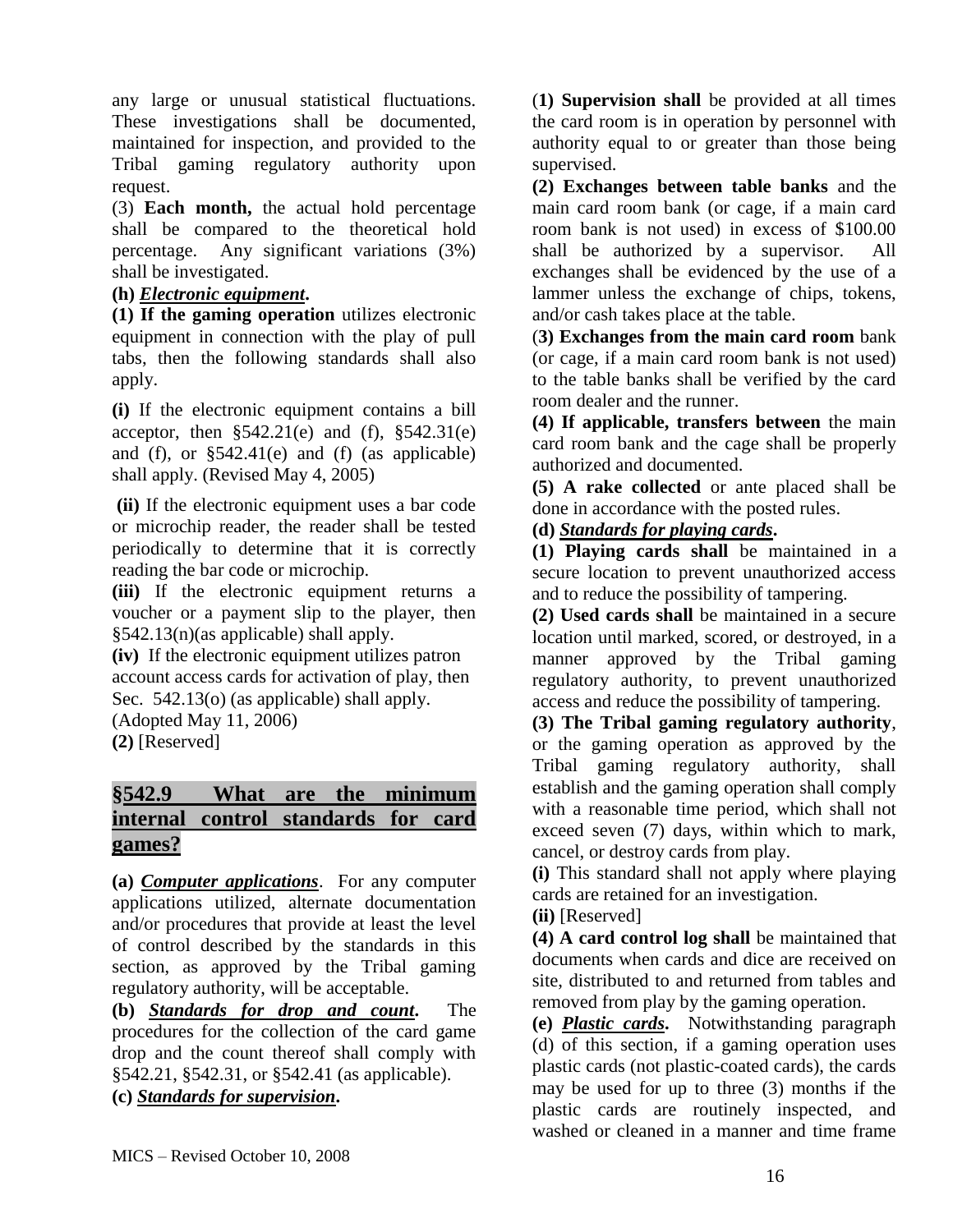approved by the Tribal gaming regulatory authority.

**(f)** *Standards for shills***.** 

**(1) Issuance** of shill funds shall have the written approval of the supervisor.

**(2) Shill returns shall** be recorded and verified on the shill sign-out form.

**(3) The replenishment of shill funds shall** be documented.

**(g)** *Standards for reconciliation of card room bank.*

**(1) The amount of the main card room** bank shall be counted, recorded, and reconciled on at least a per shift basis.

**(2) At least once per shift,** the table banks that were opened during that shift shall be counted, recorded, and reconciled by a dealer or other person, and a supervisor, and shall be attested to by their signatures on the check-out form.

**(h)** *Standards for promotional progressive pots and pools.* 

**(1) All funds contributed** by players into the pools shall be returned when won in accordance with the posted rules with no commission or administrative fee withheld.

**(2) Rules governing** promotional pools shall be conspicuously posted and designate:

**(i)** The amount of funds to be contributed from each pot;

**(ii)** What type of hand it takes to win the pool (e.g., what constitutes a "bad beat");

**(iii)** How the promotional funds will be paid out;

**(iv)** How/when the contributed funds are added to the jackpots; and

**(v)** Amount/percentage of funds allocated to primary and secondary jackpots, if applicable.

**(3) Promotional pool contributions shall** not be placed in or near the rake circle, in the drop box, or commingled with gaming revenue from card games or any other gambling game.

(4) **The amount of the jackpot shall** be conspicuously displayed in the card room.

**(5) At least once a day, the posted pool amount shall** be updated to reflect the current pool amount.

**(6) At least once a day, increases to the posted pool amount shall** be reconciled to the cash previously counted or received by the cage by personnel independent of the card room.

**(7) All decreases to the pool must** be properly documented, including a reason for the decrease.

**(i)** *Promotional progressive pots and pools where funds are displayed in the card room***.** 

**(1) Promotional funds** displayed in the card room shall be placed in a locked container in plain view of the public.

**(2) Persons authorized** to transport the locked container shall be precluded from having access to the contents keys.

**(3) The contents key shall** be maintained by personnel independent of the card room.

**(4) At least once a day**, the locked container shall be removed by two persons, one of whom is independent of the card games department, and transported directly to the cage or other secure room to be counted, recorded, and verified.

**(5) The locked container shall** then be returned to the card room where the posted pool amount shall be updated to reflect the current pool amount.

**(j)** *Promotional progressive pots and pools where funds are maintained in the cage***.** 

**(1) Promotional funds** removed from the card game shall be placed in a locked container.

**(2) Persons authorized** to transport the locked container shall be precluded from having access to the contents keys.

**(3) The contents key shall** be maintained by personnel independent of the card room.

**(4) At least once a day**, the locked container shall be removed by two persons, one of whom is independent of the card games department, and transported directly to the cage or other secure room to be counted, recorded, and verified, prior to accepting the funds into cage accountability.

**(5) The posted pool amount shall** then be updated to reflect the current pool amount.

# **§542.10 What are the minimum internal control standards for keno?**

**(a)** *Computer applications***.** For any computer applications utilized, alternate documentation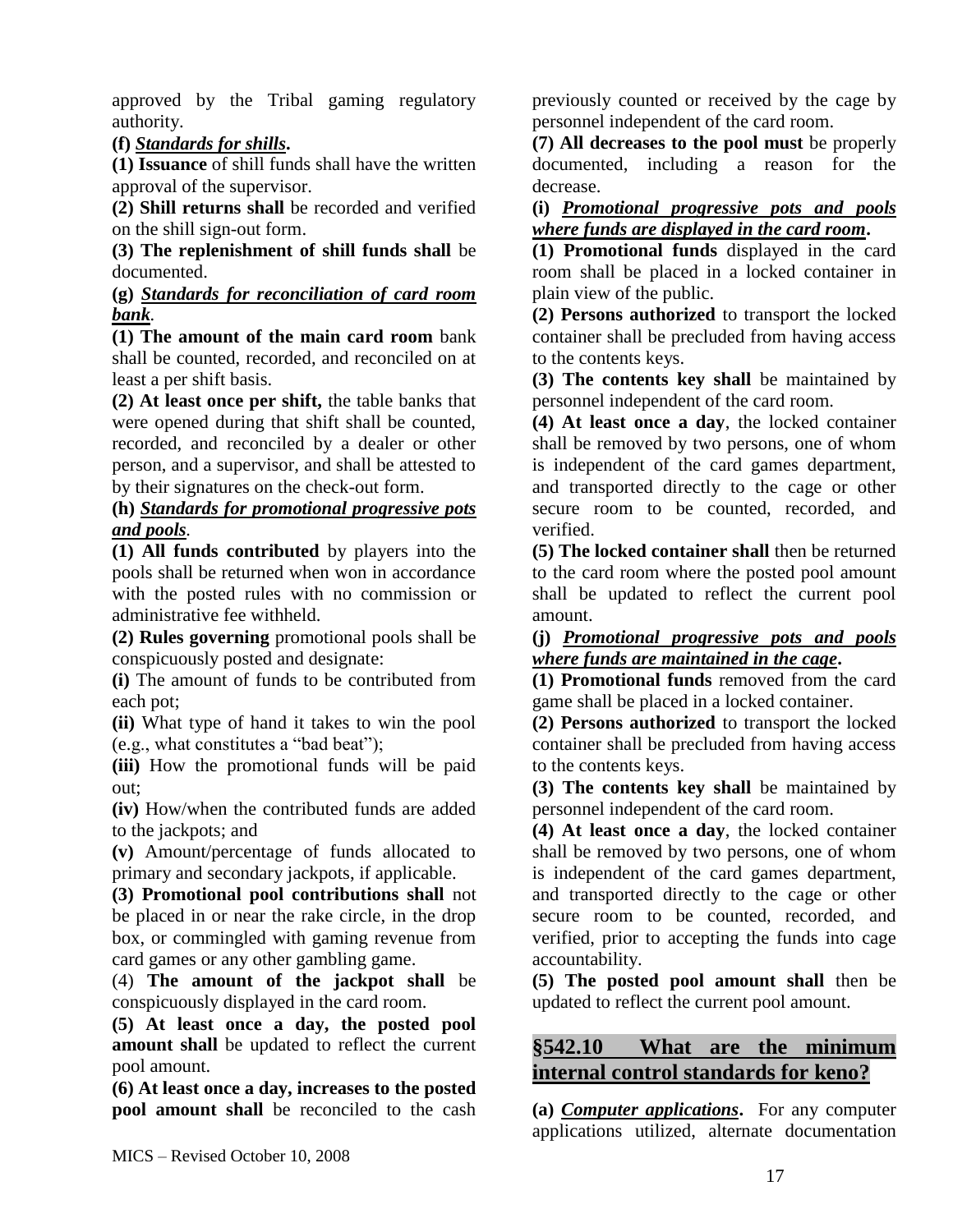and/or procedures that provide at least the level of control described by the standards in this section, as approved by the Tribal gaming regulatory authority, will be acceptable.

## **(b)** *Game play standards***.**

**(1) The computerized customer ticket shall** include the date, game number, ticket sequence number, station number, and conditioning (including multi-race if applicable).

**(2) The information on the ticket shall** be recorded on a restricted transaction log or computer storage media concurrently with the generation of the ticket.

**(3) Keno personnel shall** be precluded from having access to the restricted transaction log or computer storage media.

**(4) When it is necessary to void a ticket, the void information shall** be inputted in the computer and the computer shall document the appropriate information pertaining to the voided wager (e.g., void slip is issued or equivalent documentation is generated).

**(5) Controls shall** exist to prevent the writing and voiding of tickets after a game has been closed and after the number selection process for that game has begun.

**(6) The controls in effect for tickets prepared in outstations (if applicable) shall** be identical to those in effect for the primary keno game.

**(c)** *Rabbit ear or wheel system***.** 

**(1) The following standards shall** apply if a rabbit ear or wheel system is utilized:

**(i)** A dedicated camera shall be utilized to monitor the following both prior to, and subsequent to, the calling of a game:

**(A)** Empty rabbit ears or wheel;

**(B)** Date and time;

**(C)** Game number; and

**(D)** Full rabbit ears or wheel.

**(ii)** The film of the rabbit ears or wheel shall provide a legible identification of the numbers on the balls drawn.

**(iii)** Keno personnel shall immediately input the selected numbers in the computer and the computer shall document the date, the game number, the time the game was closed, and the numbers drawn.

MICS – Revised October 10, 2008 **(iv)** The Tribal gaming regulatory authority, or the gaming operation as approved by the Tribal gaming regulatory authority, shall establish and the gaming operation shall comply with procedures that prevent unauthorized access to keno balls in play.

**(v)** Back-up keno ball inventories shall be secured in a manner to prevent unauthorized access.

**(vi)** The Tribal gaming regulatory authority, or the gaming operation as approved by the Tribal gaming regulatory authority, shall establish and the gaming operation shall comply with procedures for inspecting new keno balls put into play as well as for those in use.

**(2)** [Reserved]

## **(d)** *Random number generator***.**

**(1) The following standards shall apply** if a random number generator is utilized:

**(i)** The random number generator shall be linked to the computer system and shall directly relay the numbers selected into the computer without manual input.

**(ii)** Keno personnel shall be precluded from access to the random number generator.

**(2)** [Reserved]

**(e)** *Winning tickets***.** Winning tickets shall be verified and paid as follows:

**(1) The sequence number of tickets presented for payment shall** be inputted into the computer, and the payment amount generated by the computer shall be given to the customer.

**(2) The Tribal gaming regulatory authority**, or the gaming operation as approved by the Tribal gaming regulatory authority, shall establish and the gaming operation shall comply with procedures that preclude payment on tickets previously presented for payment, unclaimed winning tickets (sleepers) after a specified period of time, voided tickets, and tickets that have not been issued yet.

**(3) All payouts shall** be supported by the customer (computer-generated) copy of the winning ticket (payout amount is indicated on the customer ticket or a payment slip is issued).

**(4) A manual report or other documentation shall** be produced and maintained documenting any payments made on tickets that are not authorized by the computer.

**(5) Winning tickets over** a specified dollar amount (not to exceed \$10,000 for locations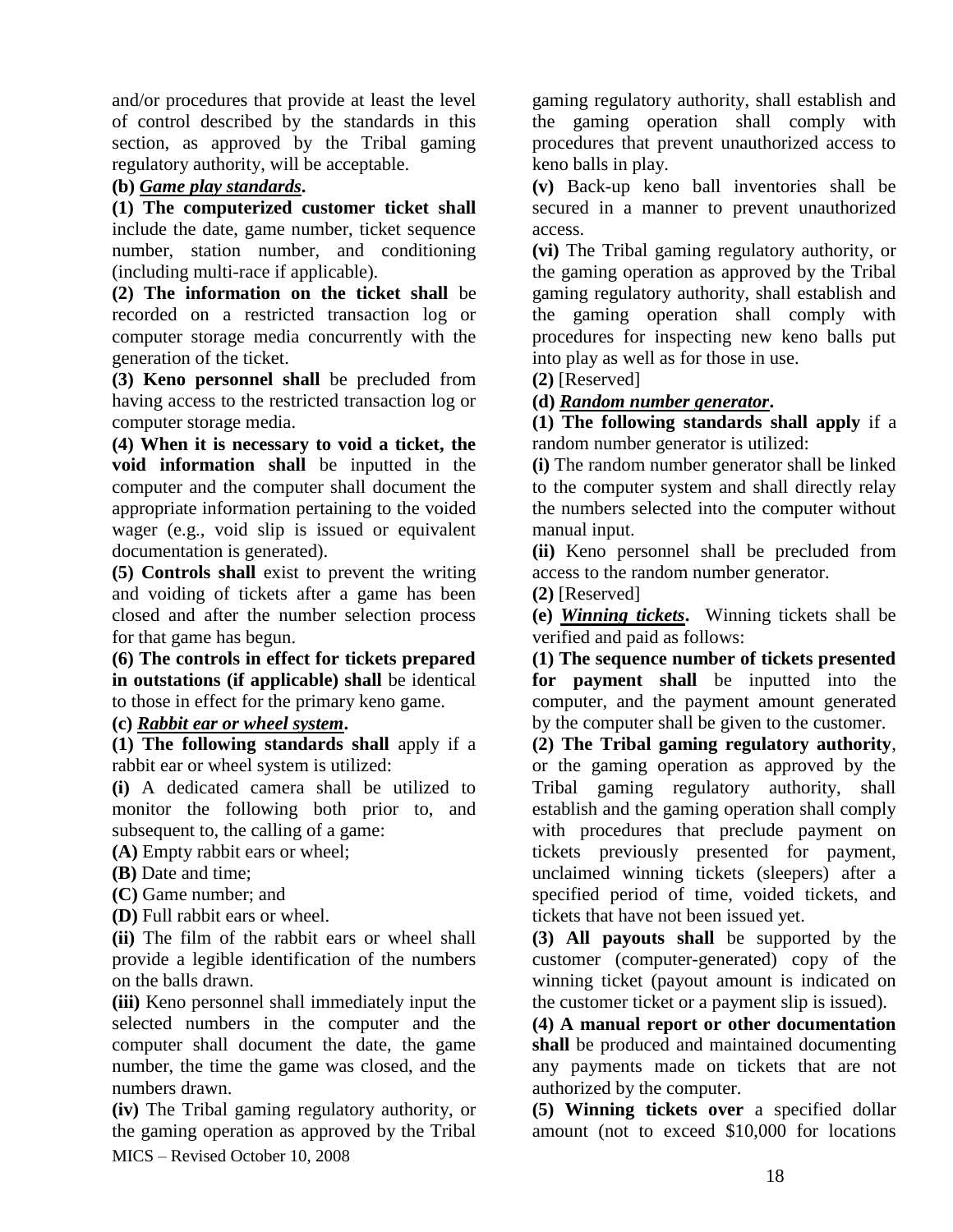with more than \$5 million annual keno write and \$3,000 for all other locations) shall also require the following:

**(i)** Approval of management personnel independent of the keno department, evidenced by their signature;

**(ii)** Review of the video recording and/or digital record of the rabbit ears or wheel to verify the legitimacy of the draw and the accuracy of the draw ticket (for rabbit ear or wheel systems only);

**(iii)** Comparison of the winning customer copy to the computer reports;

**(iv)** Regrading of the customer copy using the payout schedule and draw information; and

**(v)** Documentation and maintenance of the procedures in this paragraph.

**(6) When the keno game** is operated by one person, all winning tickets in excess of an amount to be determined by management (not to exceed \$1,500) shall be reviewed and authorized by a person independent of the keno department.

## **(f)** *Check out standards at the end of each keno shift***.**

**(1) For each writer station**, a cash summary report (count sheet) shall be prepared that includes:

**(i)** Computation of net cash proceeds for the shift and the cash turned in; and

**(ii)** Signatures of two employees who have verified the net cash proceeds for the shift and the cash turned in. Unverified transfers of cash and/or cash equivalents are prohibited. (Revised August 12, 2005)

**(2)** [Reserved]

# **(g)** *Promotional payouts or awards***.**

**(1) If a gaming operation offers promotional payouts** or awards, the payout form/documentation shall include the following information:

**(i)** Date and time;

**(ii)** Dollar amount of payout or description of personal property (e.g., jacket, toaster, car, etc.), including fair market value;

**(iii)** Type of promotion; and

**(iv)** Signature of at least one employee authorizing and completing the transaction.

**(2)** [Reserved]

MICS – Revised October 10, 2008

# **(h)** *Standards for statistical reports***.**

**(1) Records shall** be maintained that include win and write by individual writer for each day.

**(2) Records shall** be maintained that include win, write, and win-to-write hold percentage for:

**(i)** Each shift;

**(ii)** Each day;

**(iii)** Month-to-date; and

**(iv)** Year-to-date or fiscal year-to-date as applicable.

**(3) A manager independent** of the keno department shall review keno statistical data at least on a monthly basis and investigate any large or unusual statistical variances.

**(4) At a minimum, investigations shall** be performed for statistical percentage fluctuations from the base level for a month in excess of  $+/-$ 3%. The base level shall be defined as the gaming operation's win percentage for the previous business year or the previous twelve (12) months.

**(5) Such investigations shall** be documented, maintained for inspection, and provided to the Tribal gaming regulatory authority upon request.

# **(i)** *System security standards*.

**(1) All keys** (including duplicates) to sensitive computer hardware in the keno area shall be maintained by a department independent of the keno function.

**(2) Personnel independent** of the keno department shall be required to accompany such keys to the keno area and shall observe changes or repairs each time the sensitive areas are accessed.

# **(j)** *Documentation standards***.**

**(1) Adequate documentation** of all pertinent keno information shall be generated by the computer system.

**(2) This documentation shall** be restricted to authorized personnel.

**(3) The documentation shall** include, at a minimum:

**(i)** Ticket information (as described in paragraph  $(b)(1)$  of this section);

**(ii)** Payout information (date, time, ticket number, amount, etc.);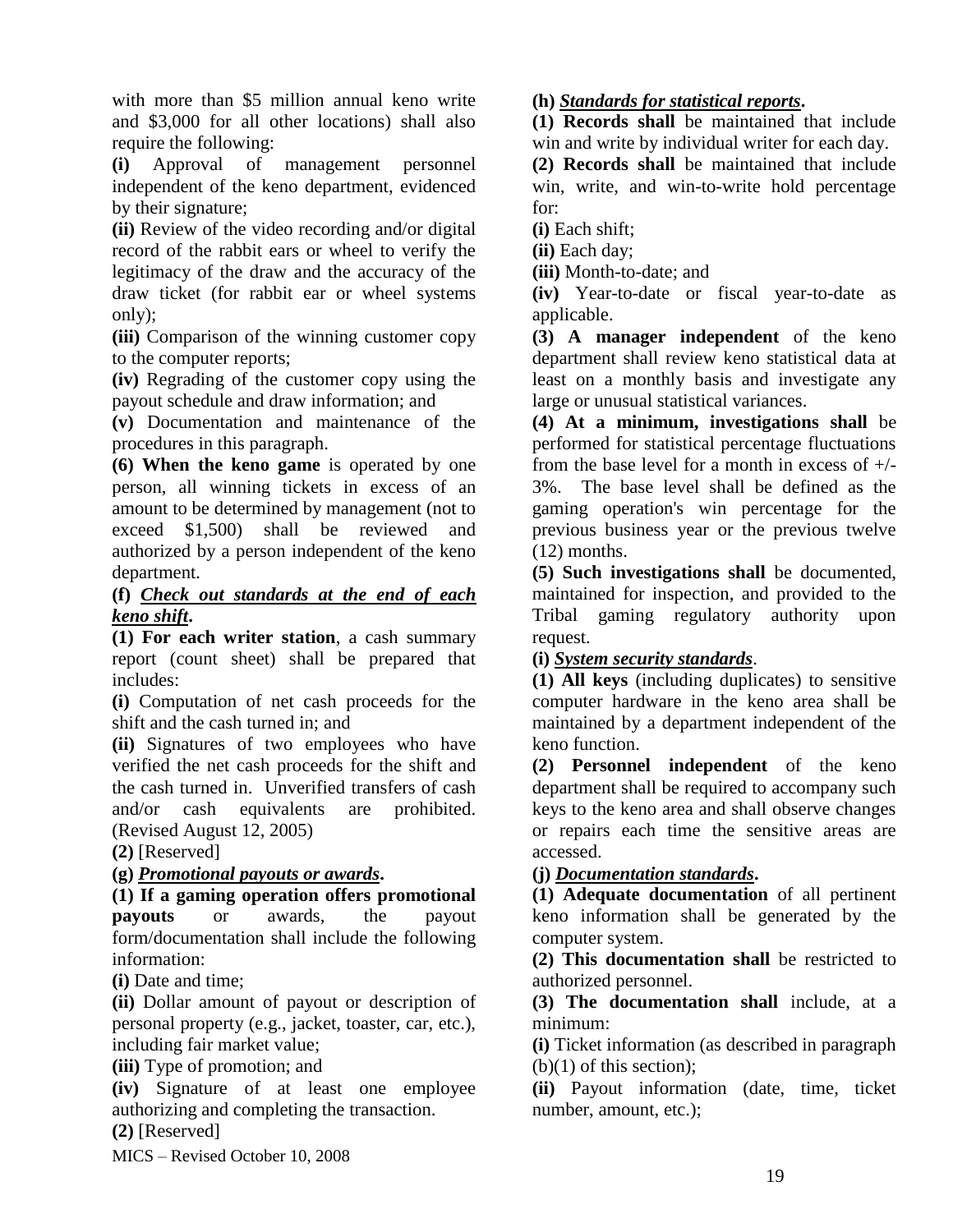**(iii)** Game information (number, ball draw, time, etc.);

**(iv)** Daily recap information, including:

(**A**) Write;

**(B)** Payouts; and

**(C)** Gross revenue (win);

**(v)** System exception information, including:

**(A)** Voids;

**(B)** Late pays; and

**(C)** Appropriate system parameter information (e.g., changes in pay tables, ball draws, payouts over a predetermined amount, etc.); and

**(vi)** Personnel access listing, including:

**(A)** Employee name or employee identification number; and

**(B)** Listing of functions employee can perform or equivalent means of identifying same.

# **(k)** *Keno audit standards*.

**(1) The keno audit function shall** be independent of the keno department.

**(2) At least annually, keno audit shall** foot the write on the restricted copy of the keno transaction report for a minimum of one shift and compare the total to the total as documented by the computer.

**(3) For at least one shift every other month, keno audit shall** perform the following:

**(i)** Foot the customer copy of the payouts and trace the total to the payout report; and

**(ii)** Regrade at least 1% of the winning tickets using the payout schedule and draw ticket.

**(4) Keno audit shall** perform the following:

**(i)** For a minimum of five games per week, compare the video recording and/or digital record of the rabbit ears or wheel to the computer transaction summary;

**(ii)** Compare net cash proceeds to the audited win/loss by shift and investigate any large cash overages or shortages (i.e., in excess of \$25.00);

**(iii)** Review and regrade all winning tickets greater than or equal to \$1,500, including all forms that document that proper authorizations and verifications were obtained and performed;

**(iv)** Review the documentation for payout adjustments made outside the computer and investigate large and frequent payments;

**(v)** Review personnel access listing for inappropriate functions an employee can perform;

**(vi)** Review system exception information on a daily basis for propriety of transactions and unusual occurrences including changes to the personnel access listing;

**(vii)** If a random number generator is used, then at least weekly review the numerical frequency distribution for potential patterns; and

**(viii)** Investigate and document results of all noted improper transactions or unusual occurrences.

### **(5) When the keno game is operated by one person:**

**(i)** The customer copies of all winning tickets in excess of \$100 and at least 5% of all other winning tickets shall be regraded and traced to the computer payout report;

**(ii)** The video recording and/or digital record of rabbit ears or wheel shall be randomly compared to the computer game information report for at least 10% of the games during the shift; and

**(iii)** Keno audit personnel shall review winning tickets for proper authorization pursuant to paragraph (e)(6) of this section.

**(6) In the event** any person performs the writer and deskman functions on the same shift, the procedures described in paragraphs  $(k)(5)(i)$  and (ii) of this section (using the sample sizes indicated) shall be performed on tickets written by that person.

**(7) Documentation** (e.g., a log, checklist, etc.) that evidences the performance of all keno audit procedures shall be maintained.

**(8) A manager independent** of the keno department shall review keno audit exceptions, and perform and document investigations into unresolved exceptions. These investigations shall be documented, maintained for inspection, and provided to the Tribal gaming regulatory authority upon request.

**(9) When a multi-game ticket** is part of the sample in paragraphs  $(k)(3)(ii)$ ,  $(k)(5)(i)$  and  $(k)(6)$  of this section, the procedures may be performed for ten (10) games or ten percent (10%) of the games won, whichever is greater.

**(l)** *Access***.** Access to the computer system shall be adequately restricted (i.e., passwords are changed at least quarterly, access to computer hardware is physically restricted, etc.).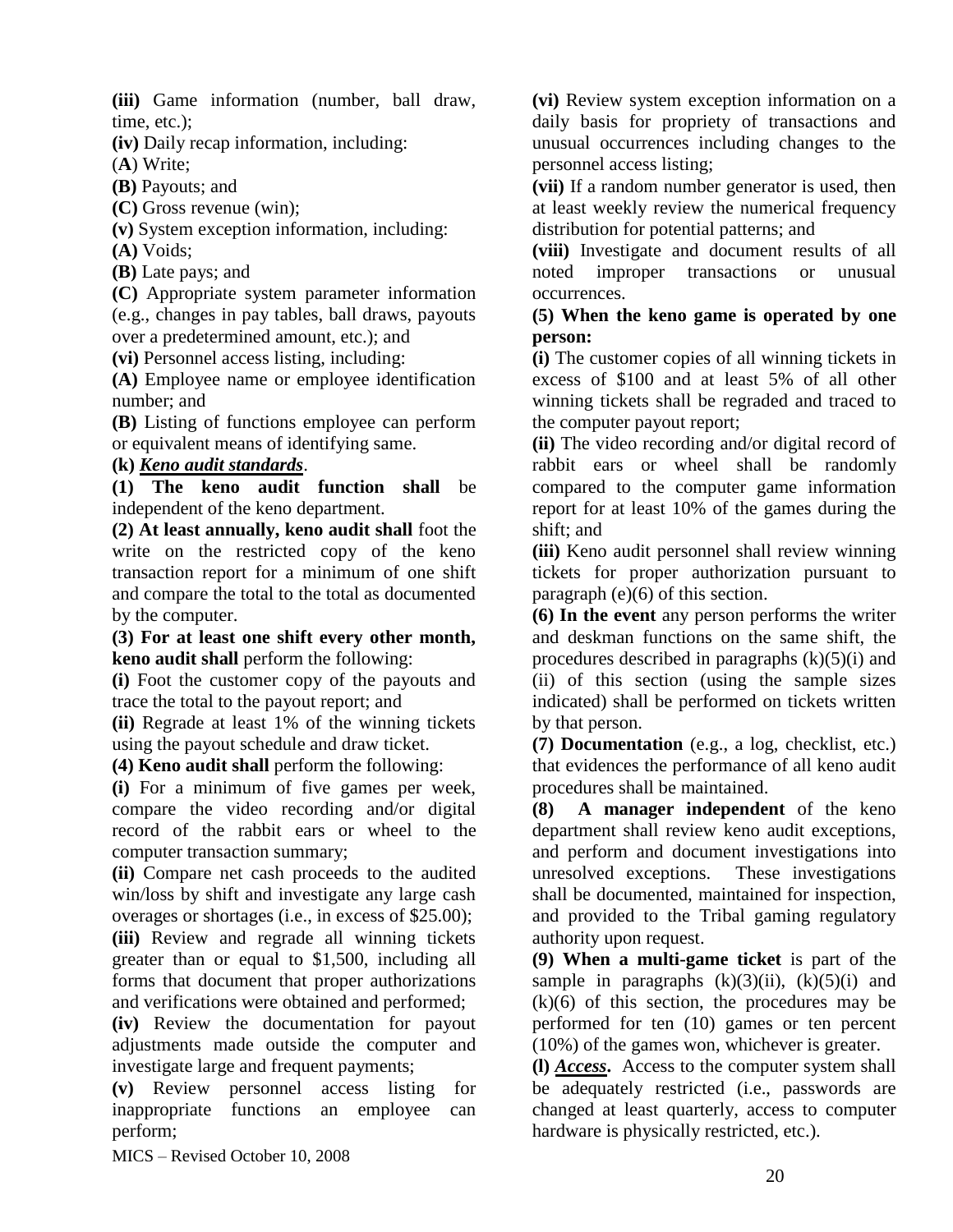## **(m)** *Equipment standards***.**

**(1) There shall** be effective maintenance planned to service keno equipment, including computer program updates, hardware servicing, and keno ball selection equipment (e.g., service contract with lessor).

**(2) Keno equipment** maintenance (excluding keno balls) shall be independent of the operation of the keno game.

**(3) Keno maintenance personnel shall** report irregularities to management personnel independent of the keno department.

**(4) If the gaming operation** utilizes a barcode or microchip reader in connection with the play of keno, the reader shall be tested at least annually by personnel independent of the keno department to determine that it is correctly reading the barcode or microchip.

### **(n)** *Document retention***.**

**(1) All documents** (including computer storage media) discussed in this section shall be retained for five (5) years, except for the following, which shall be retained for at least seven (7) days:

**(i)** Video recordings and/or digital records of rabbit ears or wheel;

**(ii)** All copies of winning keno tickets of less than \$1,500.00.

**(2)** [Reserved]

**(o)** *Multi-race tickets*.

**(1) Procedures shall** be established to notify keno personnel immediately of large multi-race winners to ensure compliance with standards in paragraph (e)(5) of this section.

**(2) Procedures shall** be established to ensure that keno personnel are aware of multi-race tickets still in process at the end of a shift.

**(p)** *Manual keno***.** For gaming operations that conduct manual keno games, alternate procedures that provide at least the level of control described by the standards in this section shall be developed and implemented.

# **§542.11 What are the minimum internal control standards for parimutuel wagering?**

**(a)** *Exemptions*.

## **(1) The requirements of this section shall** not

apply to gaming operations who house parimutuel wagering operations conducted entirely by a state licensed simulcast service provider pursuant to an approved tribal-state compact if:

**(i)** The simulcast service provider utilizes its own employees for all aspects of the parimutuel wagering operation;

**(ii)** The gaming operation posts, in a location visible to the public, that the simulcast service provider and its employees are wholly responsible for the conduct of pari-mutuel wagering offered at that location;

**(iii)** The gaming operation receives a predetermined fee from the simulcast service provider; and

**(iv)** In addition, the Tribal gaming regulatory authority, or the gaming operation as approved by the Tribal gaming regulatory authority, shall establish and the gaming operation shall comply with standards that ensure that the gaming operation receives, from the racetrack, its contractually guaranteed percentage of the handle.

**(2) Gaming operations** that contract directly with a state regulated racetrack as a simulcast service provider, but whose on-site pari-mutuel operations are conducted wholly or in part by tribal gaming operation employees, shall not be required to comply with paragraphs (h)(5) thru (h)(9) of this section.

**(i)** If any standard contained within this section conflicts with state law, a tribal-state compact, or a contract, then the gaming operation shall document the basis for noncompliance and shall maintain such documentation for inspection by the Tribal gaming regulatory authority and the Commission.

**(ii)** In addition, the Tribal gaming regulatory authority, or the gaming operation as approved by the Tribal gaming regulatory authority, shall establish and the gaming operation shall comply with standards that ensure that the gaming operation receives, from the racetrack, its contractually guaranteed percentage of the handle.

**(b)** *Computer applications*. For any computer applications utilized, alternate documentation and/or procedures that provide at least the level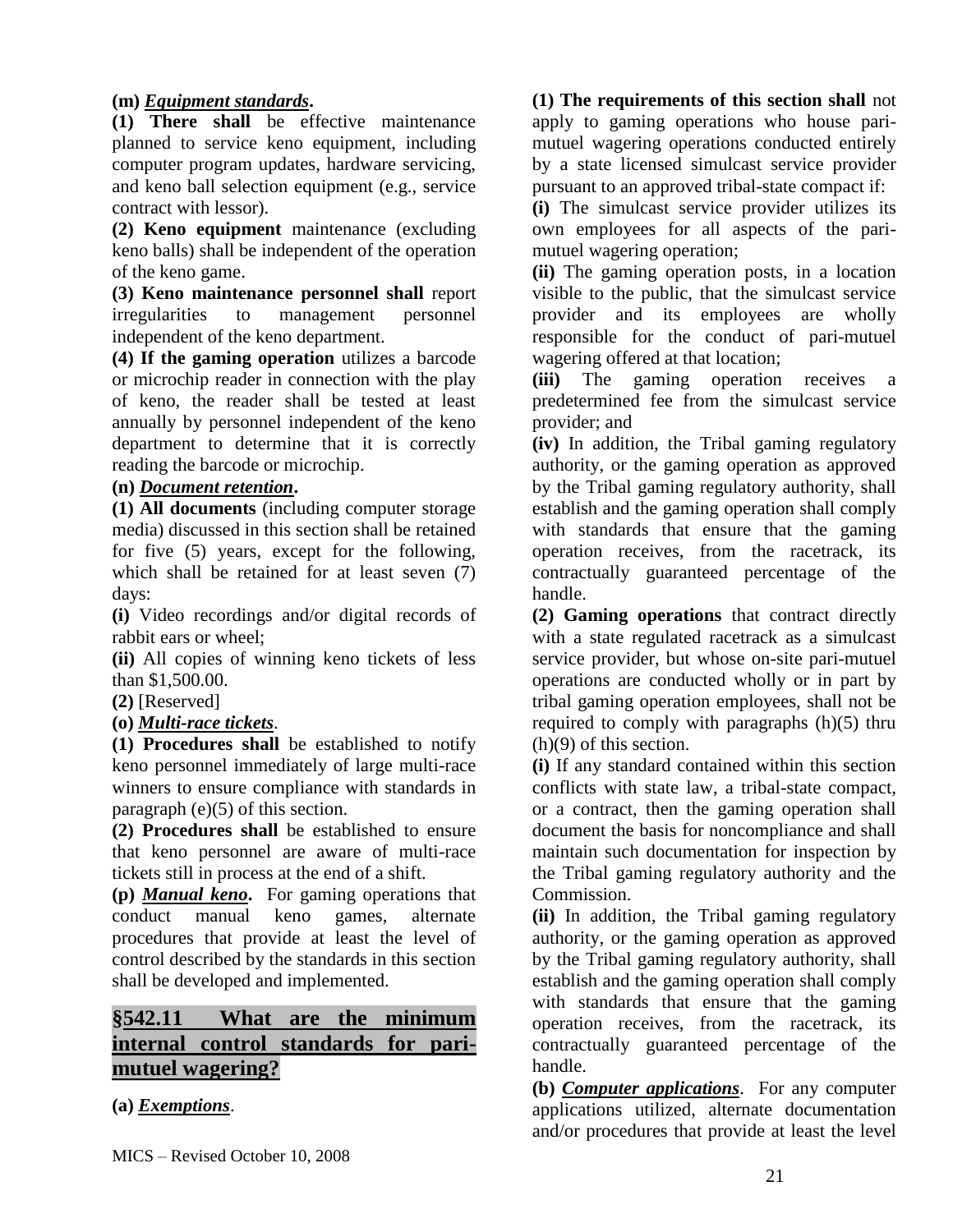of control described by the standards in this section, as approved by the Tribal gaming regulatory authority, will be acceptable.

**(c)** *Betting ticket and equipment standards*.

**(1) All pari-mutuel wagers shall** be transacted through the pari-mutuel satellite system. In case of computer failure between the pari-mutuel book and the hub, no tickets shall be manually written.

**(2) Whenever a betting** station is opened for wagering or turned over to a new writer/cashier, the writer/cashier shall sign on and the computer shall document gaming operation name (or identification number), station number, the writer/cashier identifier, and the date and time.

**(3) A betting ticket shall** consist of at least two parts:

**(i)** An original, which shall be transacted and issued through a printer and given to the customer; and

**(ii)** A copy that shall be recorded concurrently with the generation of the original ticket either on paper or other storage media (e.g., tape or diskette).

**(4) Upon accepting a wager, the betting ticket that is created shall** contain the following:

**(i)** A unique transaction identifier;

**(ii)** Gaming operation name (or identification number) and station number;

**(iii)** Race track, race number, horse identification or event identification, as applicable;

**(iv)** Type of bet(s), each bet amount, total number of bets, and total take; and

**(v)** Date and time.

**(5) All tickets shall** be considered final at post time.

**(6) If a gaming operation** voids a betting ticket written prior to post time, it shall be immediately entered into the system.

**(7) Future wagers shall** be accepted and processed in the same manner as regular wagers. **(d)** *Payout standards***.** 

**(1) Prior to making payment** on a ticket, the writer/cashier shall input the ticket for verification and payment authorization.

**(2) The computer shall** be incapable of authorizing payment on a ticket that has been previously paid, a voided ticket, a losing ticket, or an unissued ticket.

# **(e)** *Checkout standards***.**

**(1) Whenever the betting station is closed** or the writer/cashier is replaced, the writer/cashier shall sign off and the computer shall document the gaming operation name (or identification number), station number, the writer/cashier identifier, the date and time, and cash balance.

**(2) For each writer/cashier station** a summary report shall be completed at the conclusion of each shift including:

**(i)** Computation of cash turned in for the shift; and

**(ii)** Signature of two employees who have verified the cash turned in for the shift. Unverified transfers of cash and/ or cash equivalents are prohibited. (Revised August 12, 2005)

**(f)** *Employee wagering***.** Pari-mutuel employees shall be prohibited from wagering on race events while on duty, including during break periods.

**(g)** *Computer reports standards***.** 

**(1) Adequate documentation of all pertinent pari-mutuel information shall** be generated by the computer system.

**(2) This documentation shall** be restricted to authorized personnel.

**(3) The documentation shall** be created for each day's operation and shall include, but is not limited to:

**(i)** Unique transaction identifier;

**(ii)** Date/time of transaction;

**(iii)** Type of wager;

(**iv**) Animal identification or event identification;

**(v)** Amount of wagers (by ticket, writer/SAM, track/event, and total);

**(vi)** Amount of payouts (by ticket, writer/SAM, track/event, and total);

**(vii)** Tickets refunded (by ticket, writer, track/event, and total);

**(viii)** Unpaid winners/vouchers ("outs") (by ticket/voucher, track/event, and total);

**(ix)** Voucher sales/payments (by ticket, writer/SAM, and track/event);

**(x)** Voids (by ticket, writer, and total);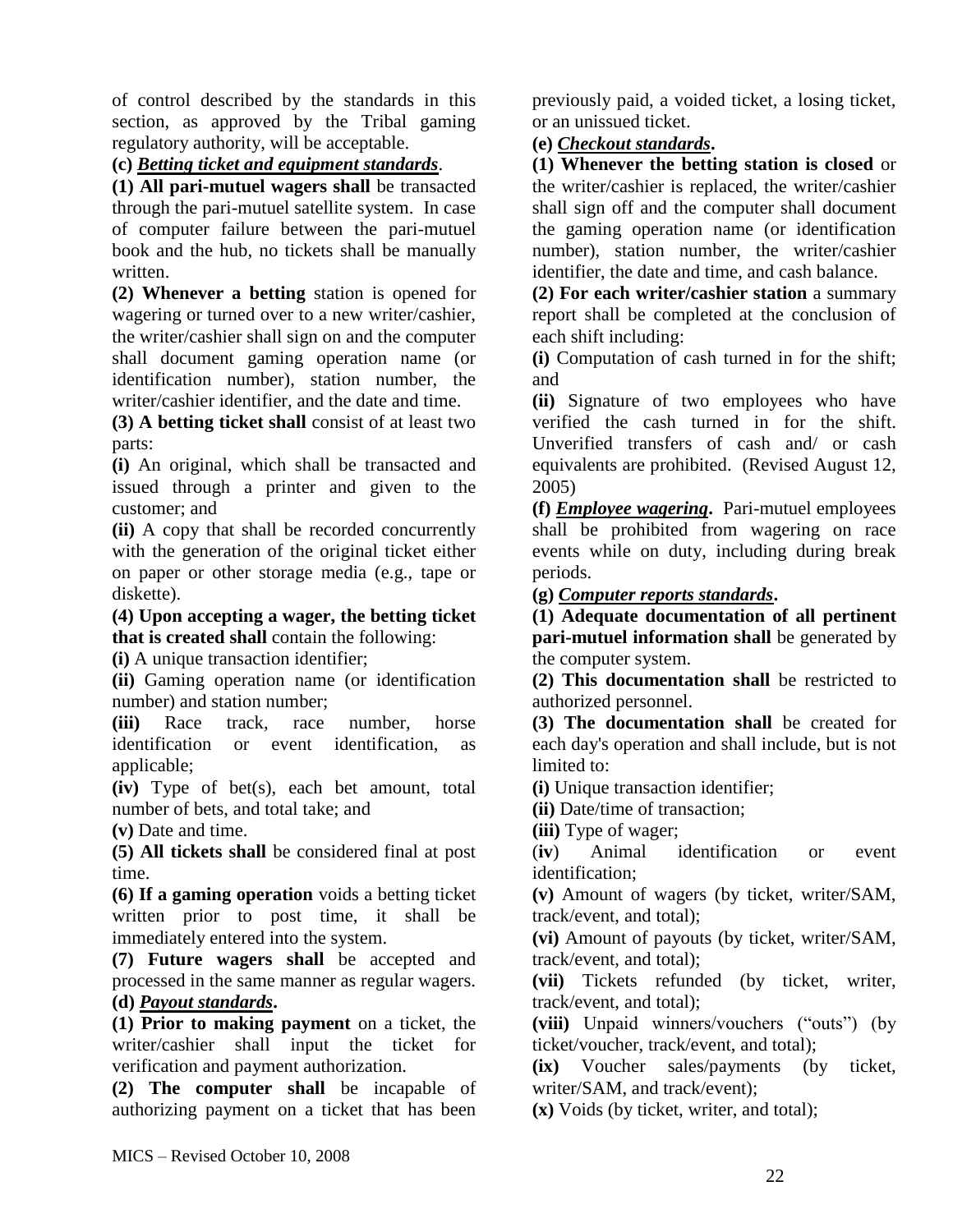**(xi)** Future wagers (by ticket, date of event, total by day, and total at the time of revenue recognition);

**(xii)** Results (winners and payout data);

**(xiii)** Breakage data (by race and track/event);

**(xiv)** Commission data (by race and track/event); and

**(xv)** Purged data (by ticket and total).

**(4) The system shall** generate the following reports:

**(i)** A reconciliation report that summarizes totals by track/event, including write, the day's winning ticket total, total commission and breakage due the gaming operation, and net funds transferred to or from the gaming operation's bank account;

**(ii)** An exception report that contains a listing of all system functions and overrides not involved in the actual writing or cashing of tickets, including sign-on/off, voids, and manually input paid tickets; and

**(iii)** A purged ticket report that contains a listing of the unique transaction identifier(s), description, ticket cost and value, and date purged.

**(h)** *Accounting and auditing functions***.** A gaming operation shall perform the following accounting and auditing functions:

**(1) The pari-mutuel audit shall** be conducted by personnel independent of the pari-mutuel operation.

**(2) Documentation shall** be maintained evidencing the performance of all pari-mutuel accounting and auditing procedures.

**(3) An accounting employee shall** review handle, commission, and breakage for each day's play and recalculate the net amount due to or from the systems operator on a weekly basis.

**(4) The accounting employee shall** verify actual cash/cash equivalents turned in to the system's summary report for each cashier's drawer (Beginning balance, (+) fills (draws), (+) net write (sold less voids), (-) payouts (net of IRS withholding),  $(-)$  cashbacks (paids),  $(=)$ cash turn-in).

**(5) An accounting employee shall** produce a gross revenue recap report to calculate gross revenue for each day's play and for a month-todate basis, including the following totals:

MICS – Revised October 10, 2008

**(i)** Commission;

**(ii)** Positive breakage;

**(iii)** Negative breakage;

**(iv)** Track/event fees;

**(v)** Track/event fee rebates; and

**(vi)** Purged tickets.

**(6) All winning tickets and vouchers shall** be physically removed from the SAM's for each day's play.

**(7) In the event** a SAM does not balance for a day's play, the auditor shall perform the following procedures:

**(i)** Foot the winning tickets and vouchers deposited and trace to the totals of SAM activity produced by the system;

**(ii)** Foot the listing of cashed vouchers and trace to the totals produced by the system;

**(iii)** Review all exceptions for propriety of transactions and unusual occurrences;

**(iv)** Review all voids for propriety;

**(v)** Verify the results as produced by the system to the results provided by an independent source;

**(vi)** Regrade 1% of paid (cashed) tickets to ensure accuracy and propriety; and

**(vii)** When applicable, reconcile the totals of future tickets written to the totals produced by the system for both earned and unearned take, and review the reports to ascertain that future wagers are properly included on the day of the event.

**(8) At least annually**, **the auditor shall** foot the wagers for one day and trace to the total produced by the system.

**(9) At least one day per quarter, the auditor shall** recalculate and verify the change in the unpaid winners to the total purged tickets.

# **§542.12 What are the minimum internal control standards for table games?**

**(a)** *Computer applications***.** For any computer applications utilized, alternate documentation and/or procedures that provide at least the level of control described by the standards in this section, as approved by the Tribal gaming regulatory authority, will be acceptable.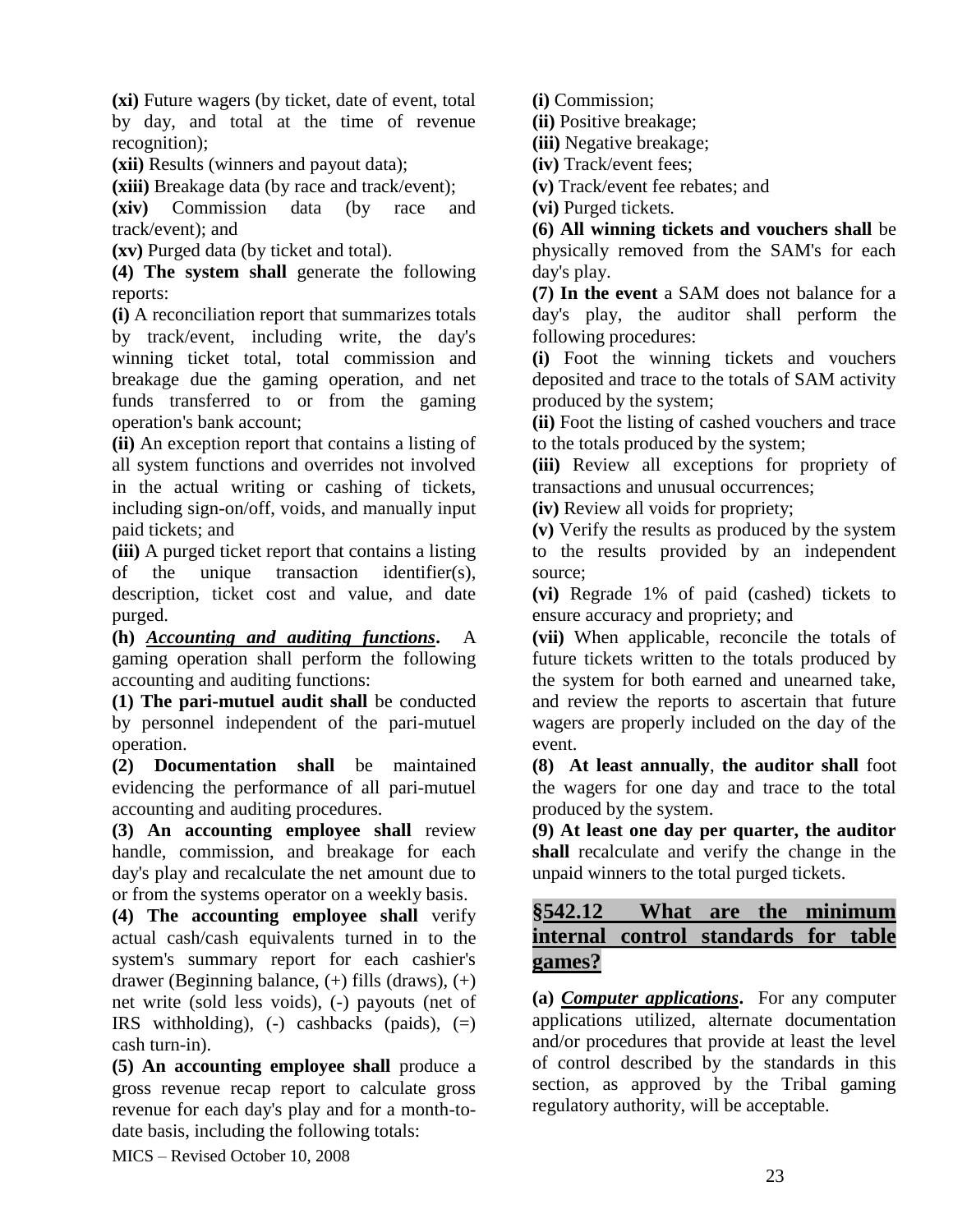**(b)** *Standards for drop and count*. The procedures for the collection of the table game drop and the count thereof shall comply with §542.21, §542.31, or §542.41 (as applicable).

## **(c)** *Fill and credit standards***.**

**(1) Fill slips and credit slips shall** be in at least triplicate form, and in a continuous, prenumbered series. Such slips shall be concurrently numbered in a form utilizing the alphabet and only in one series at a time. The alphabet need not be used if the numerical series is not repeated during the business year.

**(2) Unissued and issued fill/credit slips shall** be safeguarded and adequate procedures shall be employed in their distribution, use, and control. Personnel from the cashier or pit departments shall have no access to the secured (control) copies of the fill/credit slips.

**(3) When a fill/credit slip is voided, the cashier shall** clearly mark "void" across the face of the original and first copy, the cashier and one other person independent of the transactions shall sign both the original and first copy, and shall submit them to the accounting department for retention and accountability.

**(4) Fill transactions shall** be authorized by pit supervisory personnel before the issuance of fill slips and transfer of chips, tokens, or cash equivalents. The fill request shall be communicated to the cage where the fill slip is prepared.

**(5) At least three parts of each fill slip shall** be utilized as follows:

**(i)** One part shall be transported to the pit with the fill and, after the appropriate signatures are obtained, deposited in the table game drop box;

**(ii)** One part shall be retained in the cage for reconciliation of the cashier bank; and

**(iii)** For computer systems, one part shall be retained in a secure manner to insure that only authorized persons may gain access to it. For manual systems, one part shall be retained in a secure manner in a continuous unbroken form.

**(6) For Tier C gaming operations**, the part of the fill slip that is placed in the table game drop box shall be of a different color for fills than for credits, unless the type of transaction is clearly distinguishable in another manner (the checking

of a box on the form shall not be a clearly distinguishable indicator).

**(7) The table number**, shift, and amount of fill by denomination and in total shall be noted on all copies of the fill slip. The correct date and time shall be indicated on at least two copies.

**(8) All fills shall** be carried from the cashier's cage by a person who is independent of the cage or pit.

**(9) The fill slip shall** be signed by at least the following persons (as an indication that each has counted the amount of the fill and the amount agrees with the fill slip):

**(i)** Cashier who prepared the fill slip and issued the chips, tokens, or cash equivalent;

**(ii)** Runner who carried the chips, tokens, or cash equivalents from the cage to the pit;

**(iii)** Dealer or boxperson who received the chips, tokens, or cash equivalents at the gaming table; and

**(iv)** Pit supervisory personnel who supervised the fill transaction.

**(10) Fills shall** be broken down and verified by the dealer or boxperson in public view before the dealer or boxperson places the fill in the table tray.

**(11) A copy of the fill slip shall** then be deposited into the drop box on the table by the dealer, where it shall appear in the soft count room with the cash receipts for the shift.

(**12) Table credit transactions shall** be authorized by a pit supervisor before the issuance of credit slips and transfer of chips, tokens, or other cash equivalent. The credit request shall be communicated to the cage where the credit slip is prepared.

**(13) At least three parts of each credit slip shall** be utilized as follows:

**(i)** Two parts of the credit slip shall be transported by the runner to the pit. After signatures of the runner, dealer, and pit supervisor are obtained, one copy shall be deposited in the table game drop box and the original shall accompany transport of the chips, tokens, markers, or cash equivalents from the pit to the cage for verification and signature of the cashier.

**(ii)** For computer systems, one part shall be retained in a secure manner to insure that only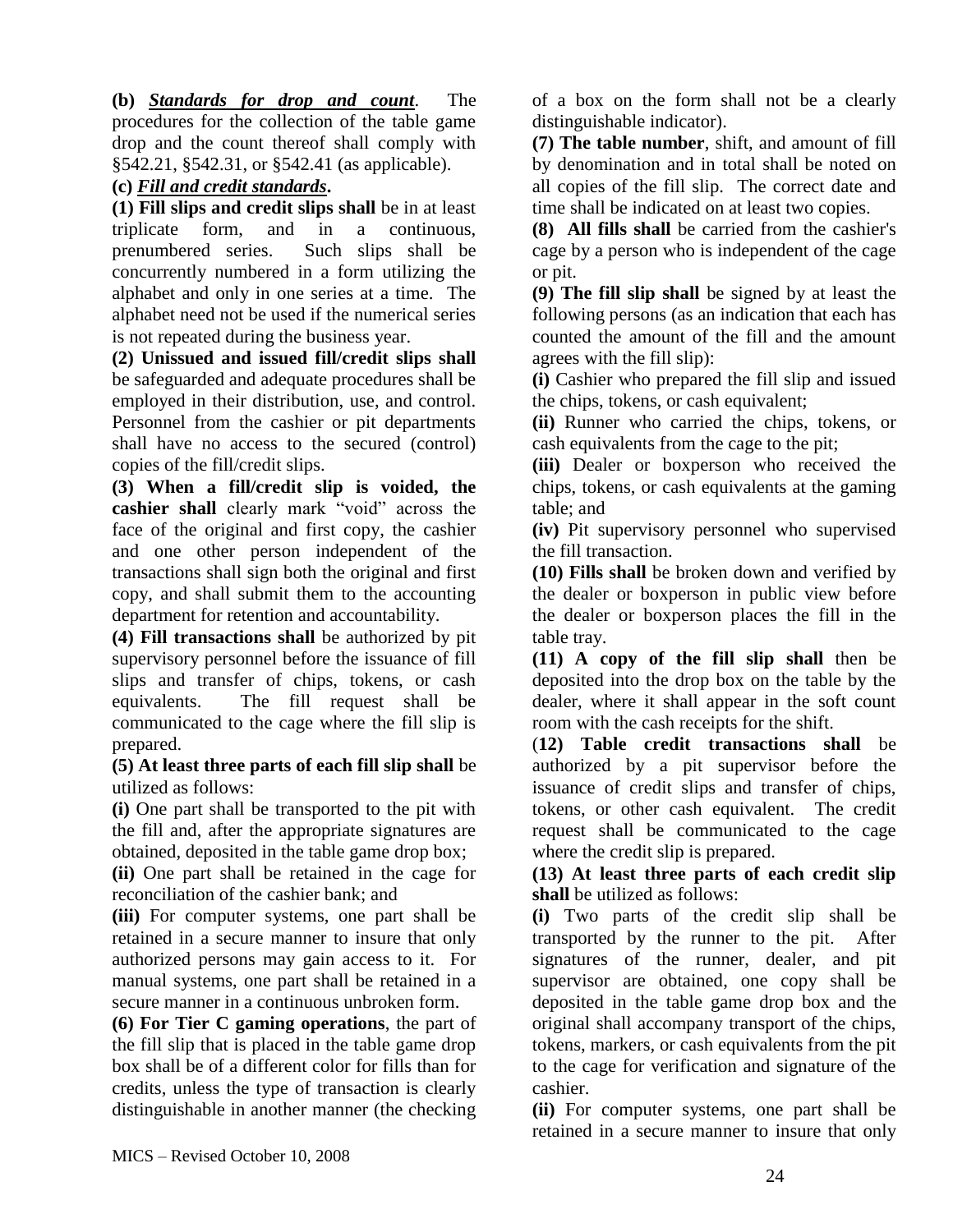authorized persons may gain access to it. For manual systems, one part shall be retained in a secure manner in a continuous unbroken form.

**(14) The table number, shift, and the amount of credit by denomination and in total shall** be noted on all copies of the credit slip. The correct date and time shall be indicated on at least two copies.

**(15) Chips, tokens, and/or cash equivalents shall** be removed from the table tray by the dealer or boxperson and shall be broken down and verified by the dealer or boxperson in public view prior to placing them in racks for transfer to the cage.

**(16) All chips, tokens, and cash equivalents removed from the tables and markers removed from the pit shall** be carried to the cashier's cage by a person who is independent of the cage or pit.

**(17) The credit slip shall** be signed by at least the following persons (as an indication that each has counted or, in the case of markers, reviewed the items transferred):

**(i)** Cashier who received the items transferred from the pit and prepared the credit slip;

**(ii)** Runner who carried the items transferred from the pit to the cage;

**(iii)** Dealer who had custody of the items prior to transfer to the cage; and

**(iv)** Pit supervisory personnel who supervised the credit transaction.

**(18) The credit slip shall** be inserted in the drop box by the dealer.

**(19) Chips, tokens, or other cash equivalents shall** be deposited on or removed from gaming tables only when accompanied by the appropriate fill/credit or marker transfer forms.

**(20) Cross fills** (the transfer of chips between table games) and even cash exchanges are prohibited in the pit.

### **(d)** *Table inventory forms***.**

**(1) At the close** of each shift, for those table banks that were opened during that shift:

**(i)** The table's chip, token, coin, and marker inventory shall be counted and recorded on a table inventory form; or

**(ii)** If the table banks are maintained on an imprest basis, a final fill or credit shall be made to bring the bank back to par.

MICS – Revised October 10, 2008

**(2) If final fills** are not made, beginning and ending inventories shall be recorded on the master game sheet for shift win calculation purposes.

**(3) The accuracy of inventory forms prepared at shift end shall** be verified by the outgoing pit supervisor and the dealer. Alternatively, if the dealer is not available, such verification may be provided by another pit supervisor or another supervisor from another gaming department. Verifications shall be evidenced by signature on the inventory form.

**(4) If inventory forms** are placed in the drop box, such action shall be performed by a person other than a pit supervisor.

### **(e)** *Table games computer generated documentation standards***.**

**(1) The computer system shall** be capable of generating adequate documentation of all information recorded on the source documents and transaction detail (e.g., fill/credit slips, markers, etc.).

**(2) This documentation shall** be restricted to authorized personnel.

**(3) The documentation shall** include, at a minimum:

**(i)** System exception information (e.g., appropriate system parameter information, corrections, voids, etc.); and

**(ii)** Personnel access listing, which includes, at a minimum:

**(A)** Employee name or employee identification number (if applicable); and

**(B)** Listing of functions employees can perform or equivalent means of identifying the same.

### **(f)** *Standards for playing cards and dice***.**

**(1) Playing cards and dice shall** be maintained in a secure location to prevent unauthorized access and to reduce the possibility of tampering.

**(2) Used cards and dice shall** be maintained in a secure location until marked, scored, or destroyed, in a manner as approved by the Tribal gaming regulatory authority, to prevent unauthorized access and reduce the possibility of tampering.

(**3) The Tribal gaming regulatory authority**, or the gaming operation as approved by the Tribal gaming regulatory authority, shall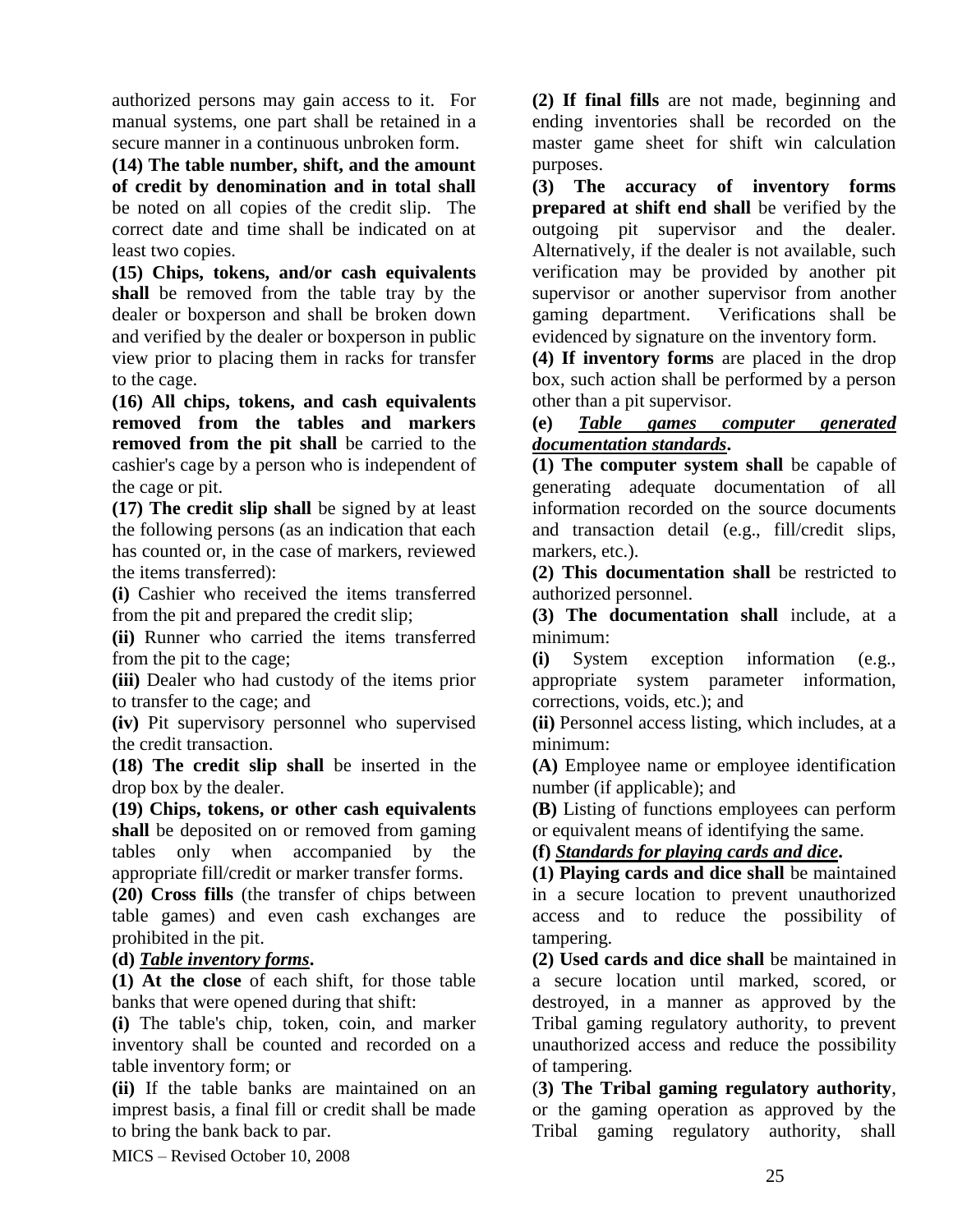establish and the gaming operation shall comply with a reasonable time period, which shall not exceed seven (7) days, within which to mark, cancel, or destroy cards and dice from play.

**(i)** This standard shall not apply where playing cards or dice are retained for an investigation. **(ii)** [Reserved]

**(4) A card control log shall** be maintained that documents when cards and dice are received on site, distributed to and returned from tables and removed from play by the gaming operation.

**(g)** *Plastic cards***.** Notwithstanding paragraph (f) of this section, if a gaming operation uses plastic cards (not plastic-coated cards), the cards may be used for up to three (3) months if the plastic cards are routinely inspected, and washed or cleaned in a manner and time frame approved by the Tribal gaming regulatory authority.

**(h)** *Standards for supervision*. Pit supervisory personnel (with authority equal to or greater than those being supervised) shall provide supervision of all table games.

## **(i)** *Analysis of table game performance standards***.**

**(1) Records shall** be maintained by day and shift indicating any single-deck blackjack games that were dealt for an entire shift.

**(2) Records reflecting** hold percentage by table and type of game shall be maintained by shift, by day, cumulative month-to-date, and cumulative year-to-date.

**(3) This information shall** be presented to and reviewed by management independent of the pit department on at least a monthly basis.

**(4) The management** in paragraph (i)(3) of this section shall investigate any unusual fluctuations in hold percentage with pit supervisory personnel. (Revised May 4, 2005)

**(5) The results of such investigations shall** be documented, maintained for inspection, and provided to the Tribal gaming regulatory authority upon request.

### **(j)** *Accounting/auditing standards***.**

**(1) The accounting and auditing procedures shall** be performed by personnel who are independent of the transactions being audited/accounted for.

**(2) If a table game** has the capability to determine drop (e.g., bill-in/coin-drop meters, bill acceptor, computerized record, etc.) the dollar amount of the drop shall be reconciled to the actual drop by shift.

**(3) Accounting/auditing employees shall** review exception reports for all computerized table games systems at least monthly for propriety of transactions and unusual occurrences.

**(4) All noted improper transactions** or unusual occurrences shall be investigated with the results documented.

**(5) Evidence of table games auditing** procedures and any follow-up performed shall be documented, maintained for inspection, and provided to the Tribal gaming regulatory authority upon request.

**(6) A daily recap shall** be prepared for the day and month-to-date, which shall include the following information:

**(i)** Drop;

**(ii)** Win; and

**(iii)** Gross revenue.

**(k)** *Marker credit play***.** 

**(1) If a gaming operation** allows marker credit play (exclusive of rim credit and call bets), the following standards shall apply:

**(i)** A marker system shall allow for credit to be both issued and repaid in the pit.

**(ii)** Prior to the issuance of gaming credit to a player, the employee extending the credit shall contact the cashier or other independent source to determine if the player's credit limit has been properly established and there is sufficient remaining credit available for the advance.

**(iii)** Proper authorization of credit extension in excess of the previously established limit shall be documented.

**(iv)** The amount of credit extended shall be communicated to the cage or another independent source and the amount documented within a reasonable time subsequent to each issuance.

**(v)** The marker form shall be prepared in at least triplicate form (triplicate form being defined as three parts performing the functions delineated in the standard in paragraph  $(k)(1)(vi)$  of this section), with a preprinted or concurrently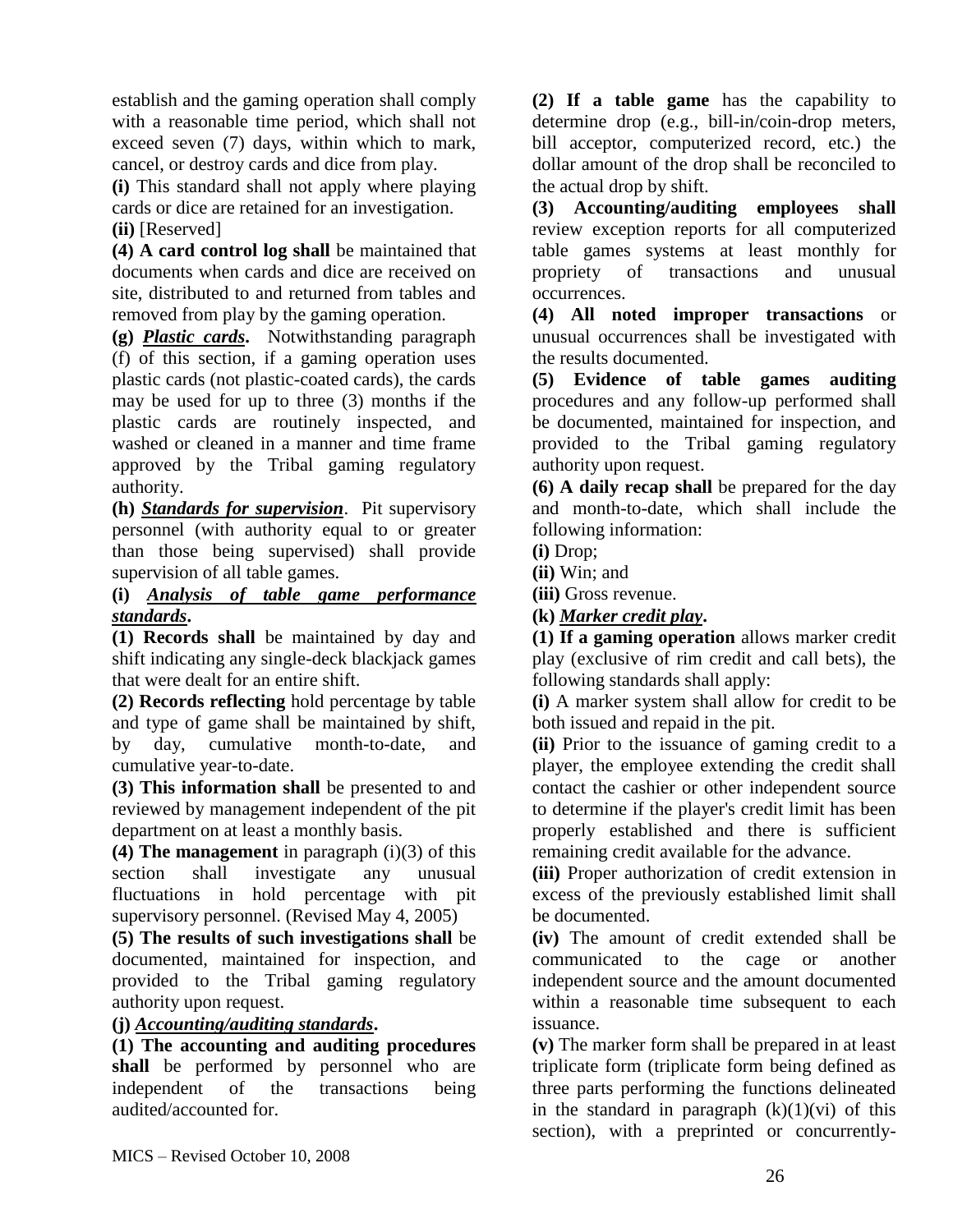printed marker number, and utilized in numerical sequence. (This requirement shall not preclude the distribution of batches of markers to various pits.) (Revised May 4, 2005)

**(vi)** At least three parts of each separately numbered marker form shall be utilized as follows:

**(A)** Original shall be maintained in the pit until settled or transferred to the cage;

**(B)** Payment slip shall be maintained in the pit until the marker is settled or transferred to the cage. If paid in the pit, the slip shall be inserted in the table game drop box. If not paid in the pit, the slip shall be transferred to the cage with the original;

**(C)** Issue slip shall be inserted into the appropriate table game drop box when credit is extended or when the player has signed the original.

**(vii)** When marker documentation (e.g., issue slip and payment slip) is inserted in the drop box, such action shall be performed by the dealer or boxperson at the table.

**(viii)** A record shall be maintained that details the following (e.g., master credit record retained at the pit podium):

**(A)** The signature or initials of the person(s) approving the extension of credit (unless such information is contained elsewhere for each issuance);

**(B)** The legible name of the person receiving the credit;

**(C)** The date and shift of granting the credit;

**(D)** The table on which the credit was extended;

**(E)** The amount of credit issued;

**(F)** The marker number;

**(G)** The amount of credit remaining after each issuance or the total credit available for all issuances;

**(H)** The amount of payment received and nature of settlement (e.g., credit slip number, cash, chips, etc.); and

**(I)** The signature or initials of the person receiving payment/settlement.

 $(ix)$  The forms required in paragraphs  $(k)(1)(v)$ , (vi), and (viii) of this section shall be safeguarded, and adequate procedures shall be employed to control the distribution, use, and access to these forms. (Revised May 4, 2005)

MICS – Revised October 10, 2008

**(x)** All credit extensions shall be initially evidenced by lammer buttons, which shall be displayed on the table in public view and placed there by supervisory personnel.

**(xi)** Marker preparation shall be initiated and other records updated within approximately one hand of play following the initial issuance of credit to the player.

**(xii)** Lammer buttons shall be removed only by the dealer or boxperson employed at the table upon completion of a marker transaction.

**(xiii)** The original marker shall contain at least the following information:

**(A)** Marker number;

**(B)** Player's name and signature;

**(C)** Date; and

**(D)** Amount of credit issued.

**(xiv)** The issue slip or stub shall include the same marker number as the original, the table number, date and time of issuance, and amount of credit issued. The issue slip or stub shall also include the signature of the person extending the credit, and the signature or initials of the dealer or boxperson at the applicable table, unless this information is included on another document verifying the issued marker.

**(xv)** The payment slip shall include the same marker number as the original. When the marker is paid in full in the pit, it shall also include the table number where paid, date and time of payment, nature of settlement (cash, chips, etc.), and amount of payment. The payment slip shall also include the signature of pit supervisory personnel acknowledging payment, and the signature or initials of the dealer or boxperson receiving payment, unless this information is included on another document verifying the payment of the marker.

**(xvi)** When partial payments are made in the pit, a new marker shall be completed reflecting the remaining balance and the marker number of the marker originally issued.

**(xvii)** When partial payments are made in the pit, the payment slip of the marker that was originally issued shall be properly crossreferenced to the new marker number, completed with all information required by paragraph  $(k)(1)(xv)$  of this section, and inserted into the drop box. (Revised May 4, 2005)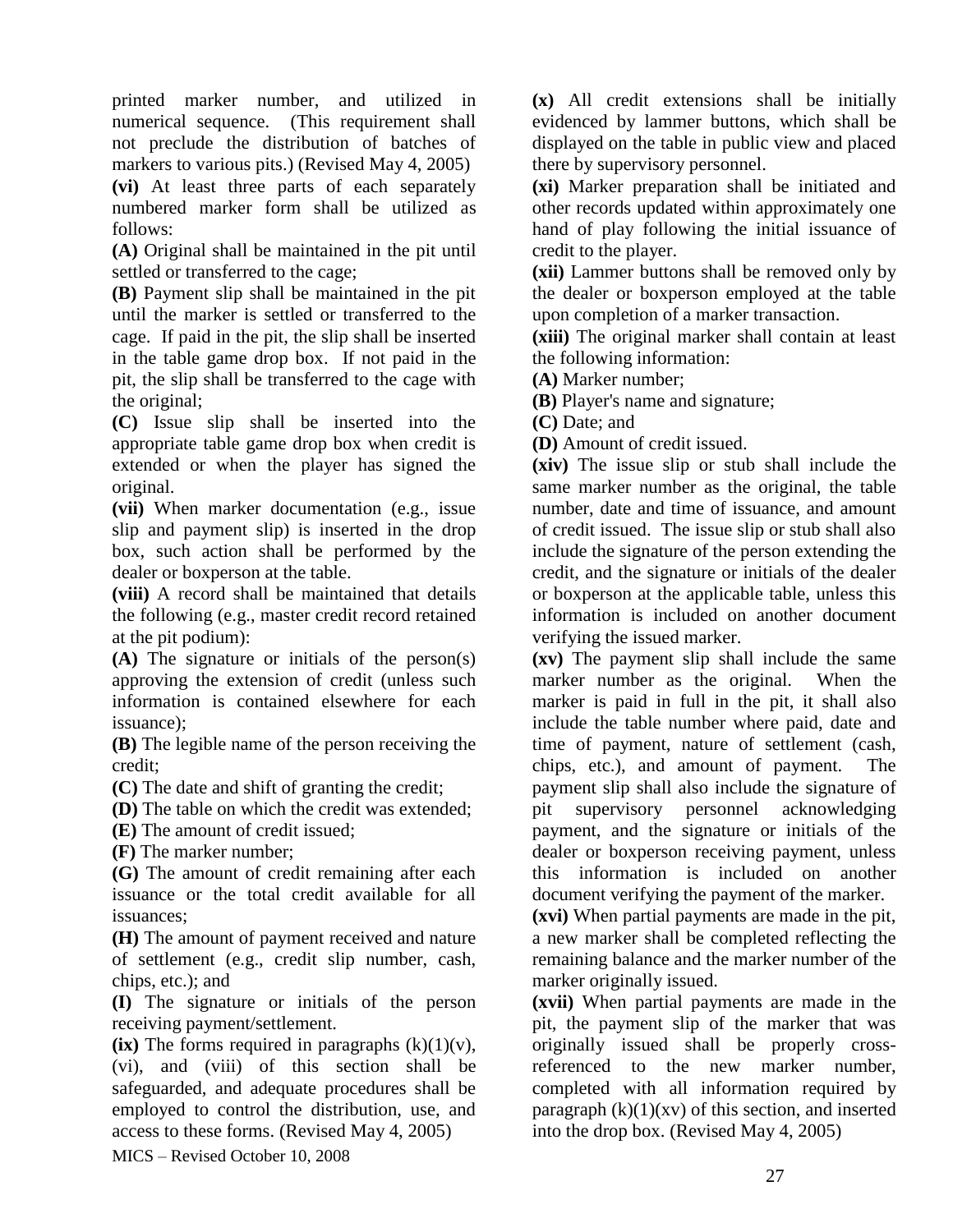**(xviii)** The cashier's cage or another independent source shall be notified when payments (full or partial) are made in the pit so that cage records can be updated for such transactions. Notification shall be made no later than when the customer's play is completed or at shift end, whichever is earlier.

**(xix)** All portions of markers, both issued and unissued, shall be safeguarded and procedures shall be employed to control the distribution, use and access to the forms.

**(xx)** An investigation shall be performed to determine the cause and responsibility for loss whenever marker forms, or any part thereof, are missing. These investigations shall be documented, maintained for inspection, and provided to the Tribal gaming regulatory authority upon request.

**(xxi)** When markers are transferred to the cage, marker transfer forms or marker credit slips (or similar documentation) shall be utilized and such documents shall include, at a minimum, the date, time, shift, marker number(s), table number(s), amount of each marker, the total amount transferred, signature of pit supervisory personnel releasing instruments from the pit, and the signature of cashier verifying receipt of instruments at the cage.

**(xxii)** All markers shall be transferred to the cage within twenty-four (24) hours of issuance.

**(xxiii)** Markers shall be transported to the cashier's cage by a person who is independent of the marker issuance and payment functions (pit clerks may perform this function).

**(2)** [Reserved]

**(l)** *Name credit instruments accepted in the pit.*  **(1) For the purposes of this paragraph**, name credit instruments means personal checks, payroll checks, counter checks, hold checks, traveler's checks, or other similar instruments that are accepted in the pit as a form of credit issuance to a player with an approved credit limit.

**(2) The following standards shall** apply if name credit instruments are accepted in the pit:

**(i)** A name credit system shall allow for the issuance of credit without using markers;

MICS – Revised October 10, 2008 **(ii)** Prior to accepting a name credit instrument, the employee extending the credit shall contact the cashier or another independent source to determine if the player's credit limit has been properly established and the remaining credit available is sufficient for the advance;

**(iii)** All name credit instruments shall be transferred to the cashier's cage (utilizing a twopart order for credit) immediately following the acceptance of the instrument and issuance of chips (if name credit instruments are transported accompanied by a credit slip, an order for credit is not required);

**(iv)** The order for credit (if applicable) and the credit slip shall include the customer's name, amount of the credit instrument, the date, time, shift, table number, signature of pit supervisory personnel releasing instrument from pit, and the signature of the cashier verifying receipt of instrument at the cage;

**(v)** The procedures for transacting table credits at standards in paragraphs  $(c)(12)$  through  $(19)$ of this section shall be strictly adhered to; and

**(vi)** The acceptance of payments in the pit for name credit instruments shall be prohibited.

# **(m)** *Call bets***.**

**(1) The following standards shall** apply if call bets are accepted in the pit:

**(i)** A call bet shall be evidenced by the placement of a lammer button, chips, or other identifiable designation in an amount equal to that of the wager in a specific location on the table;

**(ii)** The placement of the lammer button, chips, or other identifiable designation shall be performed by supervisory/boxperson personnel. The placement may be performed by a dealer only if the supervisor physically observes and gives specific authorization;

**(iii)** The call bet shall be settled at the end of each hand of play by the preparation of a marker, repayment of the credit extended, or the payoff of the winning wager. Call bets extending beyond one hand of play shall be prohibited; and

**(iv)** The removal of the lammer button, chips, or other identifiable designation shall be performed by the dealer/ boxperson upon completion of the call bet transaction.

**(2)** [Reserved]

**(n)** *Rim credit***.**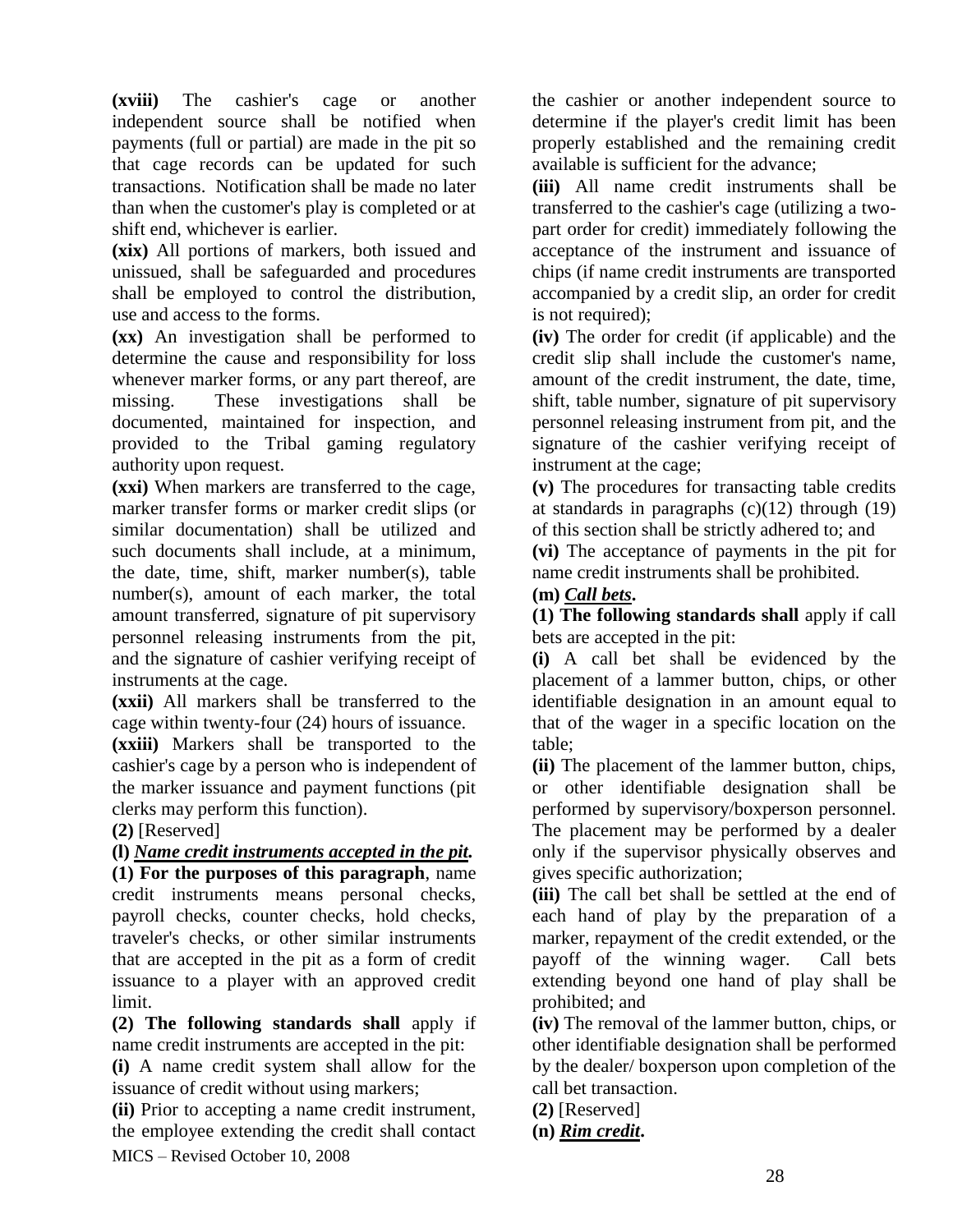(**1) The following standards shall** apply if rim credit is extended in the pit:

**(i)** Rim credit shall be evidenced by the issuance of chips to be placed in a neutral zone on the table and then extended to the customer for the customer to wager, or to the dealer to wager for the customer, and by the placement of a lammer button or other identifiable designation in an amount equal to that of the chips extended; and

**(ii)** Rim credit shall be recorded on player cards, or similarly used documents, which shall be:

**(A)** Prenumbered or concurrently numbered and accounted for by a department independent of the pit;

**(B)** For all extensions and subsequent repayments, evidenced by the initials or signatures of a supervisor and the dealer attesting to the validity of each credit extension and repayment;

**(C)** An indication of the settlement method (e.g., serial number of marker issued, chips, cash);

**(D)** Settled no later than when the customer leaves the table at which the card is prepared;

**(E)** Transferred to the accounting department on a daily basis; and

**(F)** Reconciled with other forms utilized to control the issuance of pit credit (e.g., master credit records, table cards).

**(2)** [Reserved]

### **(o)** *Foreign currency***.**

**(l) The following standards shall** apply if foreign currency is accepted in the pit:

**(i)** Foreign currency transactions shall be authorized by a pit supervisor/ boxperson who completes a foreign currency exchange form before the exchange for chips or tokens;

**(ii)** Foreign currency exchange forms include the country of origin, total face value, amount of chips/token extended (i.e., conversion amount), signature of supervisor/ boxperson, and the dealer completing the transaction;

**(iii)** Foreign currency exchange forms and the foreign currency shall be inserted in the drop box by the dealer; and

**(iv)** Alternate procedures specific to the use of foreign valued gaming chips shall be developed by the Tribal gaming regulatory authority, or the

gaming operation as approved by the Tribal gaming regulatory authority. **(2)** [Reserved]

# **§542.13 What are the minimum internal control standards for gaming machines?**

### **(a)** *Standards for gaming machines***.**

**(1) For this section** only, credit or customer credit means a unit of value equivalent to cash or cash equivalents deposited, wagered, won, lost, or redeemed by a customer.

**(2) Coins shall** include tokens.

**(3) For all computerized gaming machine systems, a personnel access listing shall** be maintained, which includes at a minimum:

**(i)** Employee name or employee identification number (or equivalent); and

**(ii)** Listing of functions employee can perform or equivalent means of identifying same.

**(b)** *Computer applications***.** For any computer applications utilized, alternate documentation and/or procedures that provide at least the level of control described by the standards in this section, as approved by the Tribal gaming regulatory authority, will be acceptable.

**(c)** *Standards for drop and count*. The procedures for the collection of the gaming machine drop and the count thereof shall comply with §542.21, §542.31, or §542.41 (as applicable).

## **(d)** *Jackpot payouts, gaming machines fills, short pays and accumulated credit payouts standards***.**

**(1) For jackpot payouts and gaming machine fills, documentation shall** include the following information:

**(i)** Date and time;

**(ii)** Machine number;

**(iii)** Dollar amount of cash payout or gaming machine fill (both alpha and numeric) or description of personal property awarded, including fair market value. Alpha is optional if another unalterable method is used for evidencing the amount of the payout;

**(iv)** Game outcome (including reel symbols, card values, suits, etc.) for jackpot payouts.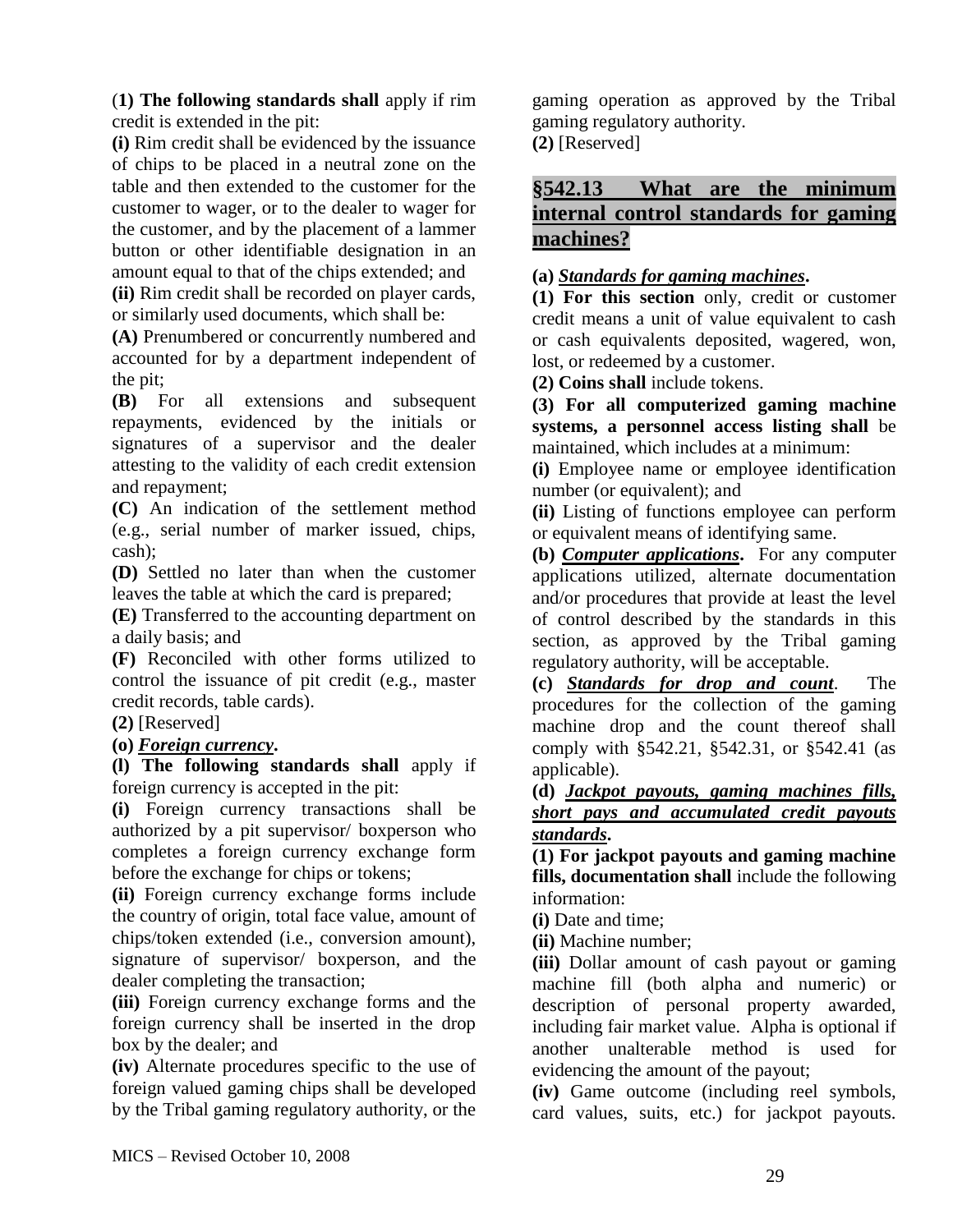Game outcome is not required if a computerized jackpot/fill system is used;

**(v)** Preprinted or concurrently printed sequential number; and

**(vi)** Signatures of at least two employees verifying and witnessing the payout or gaming machine fill (except as otherwise provided in paragraphs  $(d)(1)(vi)(A)$ ,  $(B)$ , and  $(C)$  of this section).

**(A)** Jackpot payouts over a predetermined amount shall require the signature and verification of a supervisory or management employee independent of the gaming machine department (in addition to the two signatures required in paragraph  $(d)(1)(vi)$  of this section). Alternatively, if an on-line accounting system is utilized, only two signatures are required: one employee and one supervisory or management employee independent of the gaming machine department. This predetermined amount shall be authorized by management (as approved by the Tribal gaming regulatory authority), documented, and maintained.

**(B)** With regard to jackpot payouts and hopper fills, the signature of one employee is sufficient if an on-line accounting system is utilized and the jackpot or fill is less than \$1,200.

**(C)** On graveyard shifts (eight-hour maximum) payouts/fills less than \$100 can be made without the payout/fill being witnessed by a second person.

**(2) For short pays of \$10.00 or more, and payouts required for accumulated credits, the payout form shall** include the following information:

**(i)** Date and time;

**(ii)** Machine number;

**(iii)** Dollar amount of payout (both alpha and numeric); and

**(iv)** The signature of at least one (1) employee verifying and witnessing the payout.

**(A)** Where the payout amount is \$50 or more, signatures of at least two (2) employees verifying and witnessing the payout. Alternatively, the signature of one (1) employee is sufficient if an on-line accounting system is utilized and the payout amount is less than \$3,000.

**(B)** [Reserved]

MICS – Revised October 10, 2008

**(3) Computerized jackpot/fill systems shall** be restricted so as to prevent unauthorized access and fraudulent payouts by one person as required by  $§542.16(a)$ .

**(4) Payout forms shall** be controlled and routed in a manner that precludes any one person from producing a fraudulent payout by forging signatures or by altering the amount paid out subsequent to the payout and misappropriating the funds.

### **(e)** *Promotional payouts or awards***.**

**(1) If a gaming operation** offers promotional payouts or awards that are not reflected on the gaming machine pay table, then the payout form/documentation shall include:

**(i)** Date and time;

**(ii)** Machine number and denomination;

**(iii)** Dollar amount of payout or description of personal property (e.g., jacket, toaster, car, etc.), including fair market value;

**(iv)** Type of promotion (e.g., double jackpots, four-of-a-kind bonus, etc.); and

**(v)** Signature of at least one employee authorizing and completing the transaction.

**(2)** [Reserved]

### **(f)** *Gaming machine department funds standards***.**

**(1) The gaming machine booths and change banks** that are active during the shift shall be counted down and reconciled each shift by two employees utilizing appropriate accountability documentation. Unverified transfers of cash and/or cash equivalents are prohibited. (Revised August 12, 2005)

**(2) The wrapping of loose gaming** machine booth and cage cashier coin shall be performed at a time or location that does not interfere with the hard count/wrap process or the accountability of that process.

**(3) A record shall** be maintained evidencing the transfers of wrapped and unwrapped coins and retained for seven (7) days.

### **(g)** *EPROM control standards***.**

**(1) At least annually, procedures shall** be performed to insure the integrity of a sample of gaming machine game program EPROMs, or other equivalent game software media, by personnel independent of the gaming machine department or the machines being tested.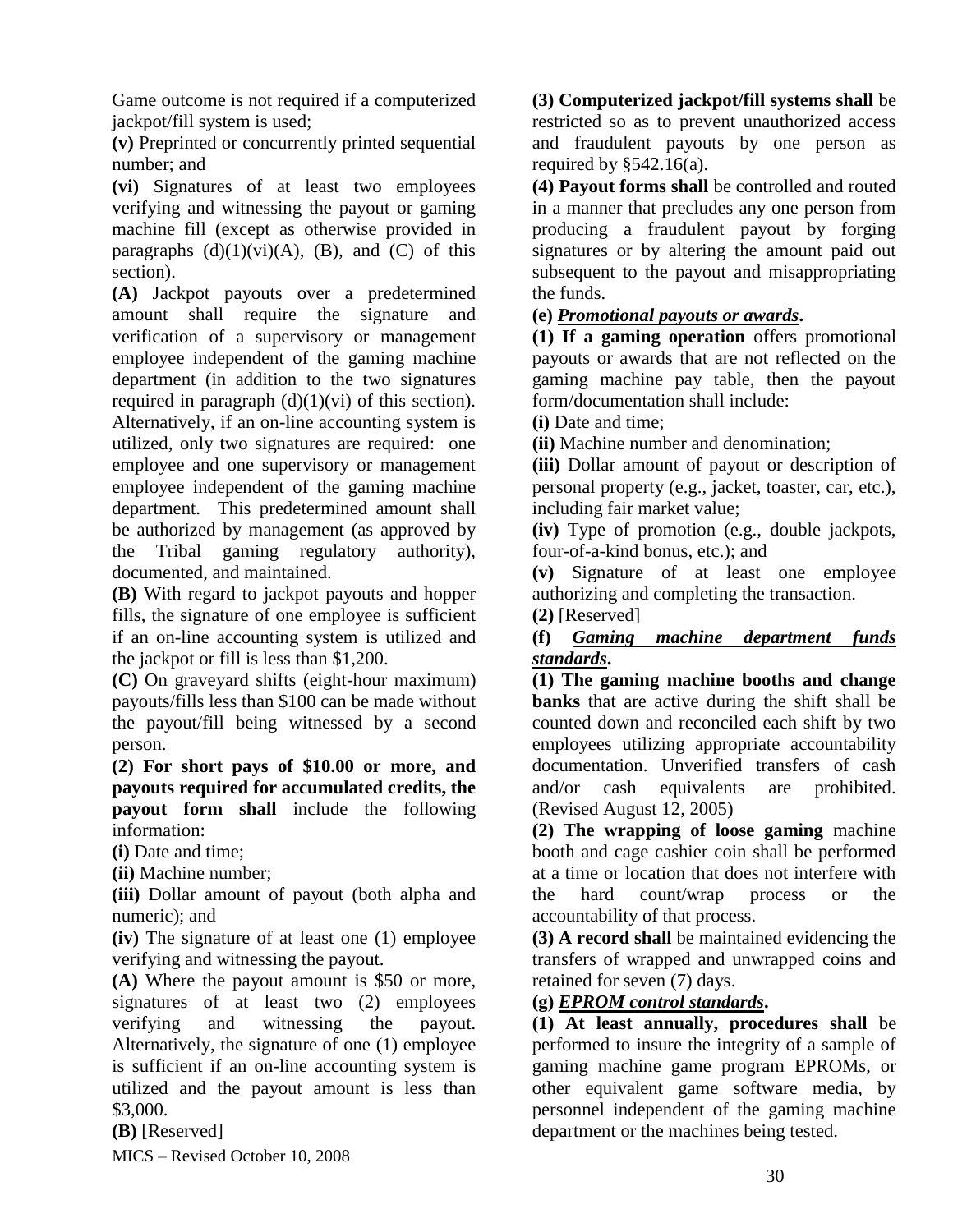**(2) The Tribal gaming regulatory authority**,

or the gaming operation subject to the approval of the Tribal gaming regulatory authority, shall develop and implement procedures for the following:

**(i)** Removal of EPROMs, or other equivalent game software media, from devices, the verification of the existence of errors as applicable, and the correction via duplication from the master game program EPROM, or other equivalent game software media;

**(ii)** Copying one gaming device program to another approved program;

**(iii)** Verification of duplicated EPROMs before being offered for play;

**(iv)** Receipt and destruction of EPROMs, or other equivalent game software media; and

**(v)** Securing the EPROM, or other equivalent game software media, duplicator, and master game EPROMs, or other equivalent game software media, from unrestricted access.

**(3) The master game program number, par percentage, and the pay table shall** be verified to the par sheet when initially received from the manufacturer.

**(4) Gaming machines with potential jackpots in excess of \$100,000 shall** have the game software circuit boards locked or physically sealed. The lock or seal shall necessitate the presence of a person independent of the gaming machine department to access the device game program EPROM, or other equivalent game software media. If a seal is used to secure the board to the frame of the gaming device, it shall be pre-numbered.

**(5) Records that document the procedures in paragraph (g)(2)(i) of this section shall** include the following information:

**(i)** Date;

**(ii)** Machine number (source and destination);

**(iii)** Manufacturer;

**(iv)** Program number;

**(v)** Personnel involved;

**(vi)** Reason for duplication;

**(vii)** Disposition of any permanently removed EPROM, or other equivalent game software media;

**(viii)** Seal numbers, if applicable; and

**(ix)** Approved testing lab approval numbers, if available.

**(6) EPROMS,** or other equivalent game software media, returned to gaming devices shall be labeled with the program number. Supporting documentation shall include the date, program number, information identical to that shown on the manufacturer's label, and initials of the person replacing the EPROM, or other equivalent game software media.

**(h)** *Standards for evaluating theoretical and actual hold percentages***.** *(Revised May 4, 2005)* **(1) Accurate and current theoretical hold worksheets shall** be maintained for each gaming machine.

**(2) For multi-game/multi-denominational machines**, an employee or department independent of the gaming machine department shall:

**(i)** Weekly, record the total coin-in meter;

**(ii)** Quarterly, record the coin-in meters for each paytable contained in the machine; and

**(iii)** On an annual basis, adjust the theoretical hold percentage in the gaming machine statistical report to a weighted average based upon the ratio of coin-in for each game paytable.

**(3) For those gaming operations** that are unable to perform the weighted average calculation as required by paragraph (h)(2) of this section, the following procedures shall apply:

**(i)** On at least an annual basis, calculate the actual hold percentage for each gaming machine;

**(ii)** On at least an annual basis, adjust the theoretical hold percentage in the gaming machine statistical report for each gaming machine to the previously calculated actual hold percentage; and

**(iii)** The adjusted theoretical hold percentage shall be within the spread between the minimum and maximum theoretical payback percentages.

**(4) The adjusted theoretical hold percentage** for multi-game/multi-denominational machines may be combined for machines with exactly the same game mix throughout the year.

**(5) The theoretical hold percentages** used in the gaming machine analysis reports should be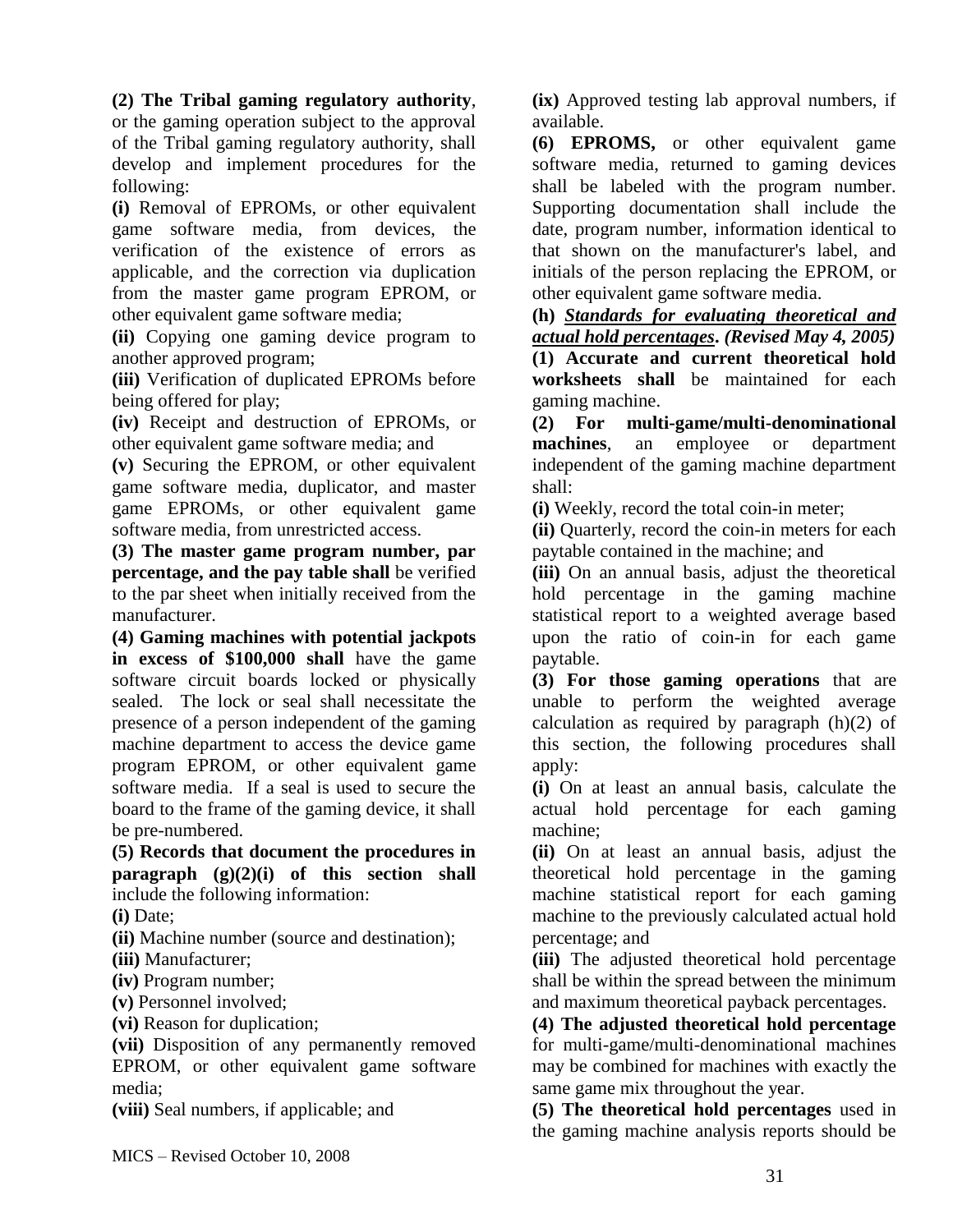within the performance standards set by the manufacturer.

**(6) Records shall be maintained** for each machine indicating the dates and type of changes made and the recalculation of theoretical hold as a result of the changes.

**(7) Records shall be maintained** for each machine that indicate the date the machine was placed into service, the date the machine was removed from operation, the date the machine was placed back into operation, and any changes in machine numbers and designations.

**(8) All of the gaming machines** shall contain functioning meters that shall record coin-in or credit-in, or on-line gaming machine monitoring system that captures similar data.

**(9) All gaming machines with bill acceptors** shall contain functioning billing meters that record the dollar amounts or number of bills accepted by denomination.

**(10) Gaming machine in-meter readings** shall be recorded at least weekly (monthly for Tier A and Tier B gaming operations) immediately prior to or subsequent to a gaming machine drop. On-line gaming machine monitoring systems can satisfy this requirement. However, the time between readings may extend beyond one week in order for a reading to coincide with the end of an accounting period only if such extension is for no longer than six (6) days.

**(11) The employee** who records the in-meter reading shall either be independent of the hard count team or shall be assigned on a rotating basis, unless the in-meter readings are randomly verified quarterly for all gaming machines and bill acceptors by a person other than the regular in-meter reader.

**(12) Upon receipt** of the meter reading summary, the accounting department shall review all meter readings for reasonableness using pre-established parameters.

**(13) Prior to final preparation** of statistical reports, meter readings that do not appear reasonable shall be reviewed with gaming machine department employees or other appropriate designees, and exceptions documented, so that meters can be repaired or clerical errors in the recording of meter readings can be corrected.

**(14) A report shall be produced** at least monthly showing month-to-date, year-to-date (previous twelve (12) months data preferred), and if practicable, life-to-date actual hold percentage computations for individual machines and a comparison to each machine's theoretical hold percentage previously discussed.

**(15) Each change** to a gaming machine's theoretical hold percentage, including progressive percentage contributions, shall result in that machine being treated as a new machine in the statistical reports (i.e., not commingling various hold percentages), except for adjustments made in accordance with paragraph (h)(2) of this section.

**(16) If promotional payouts or awards** are included on the gaming machine statistical reports, it shall be in a manner that prevents distorting the actual hold percentages of the affected machines.

**(17) The statistical reports** shall be reviewed by both gaming machine department management and management employees independent of the gaming machine department on at least a monthly basis.

**(18) For those machines** that have experienced at least 100,000 wagering transactions, large variances (three percent (3%) recommended) between theoretical hold and actual hold shall be investigated and resolved by a department independent of the gaming machine department with the findings documented and provided to the Tribal gaming regulatory authority upon request in a timely manner.

(**19) Maintenance of the on-line** gaming machine monitoring system data files shall be performed by a department independent of the gaming machine department. Alternatively, maintenance may be performed by gaming machine supervisory employees if sufficient documentation is generated and it is randomly verified on a monthly basis by employees independent of the gaming machine department. **(20) Updates to the on-line gaming machine** monitoring system to reflect additions, deletions, or movements of gaming machines shall be made at least weekly prior to in-meter readings and the weigh process.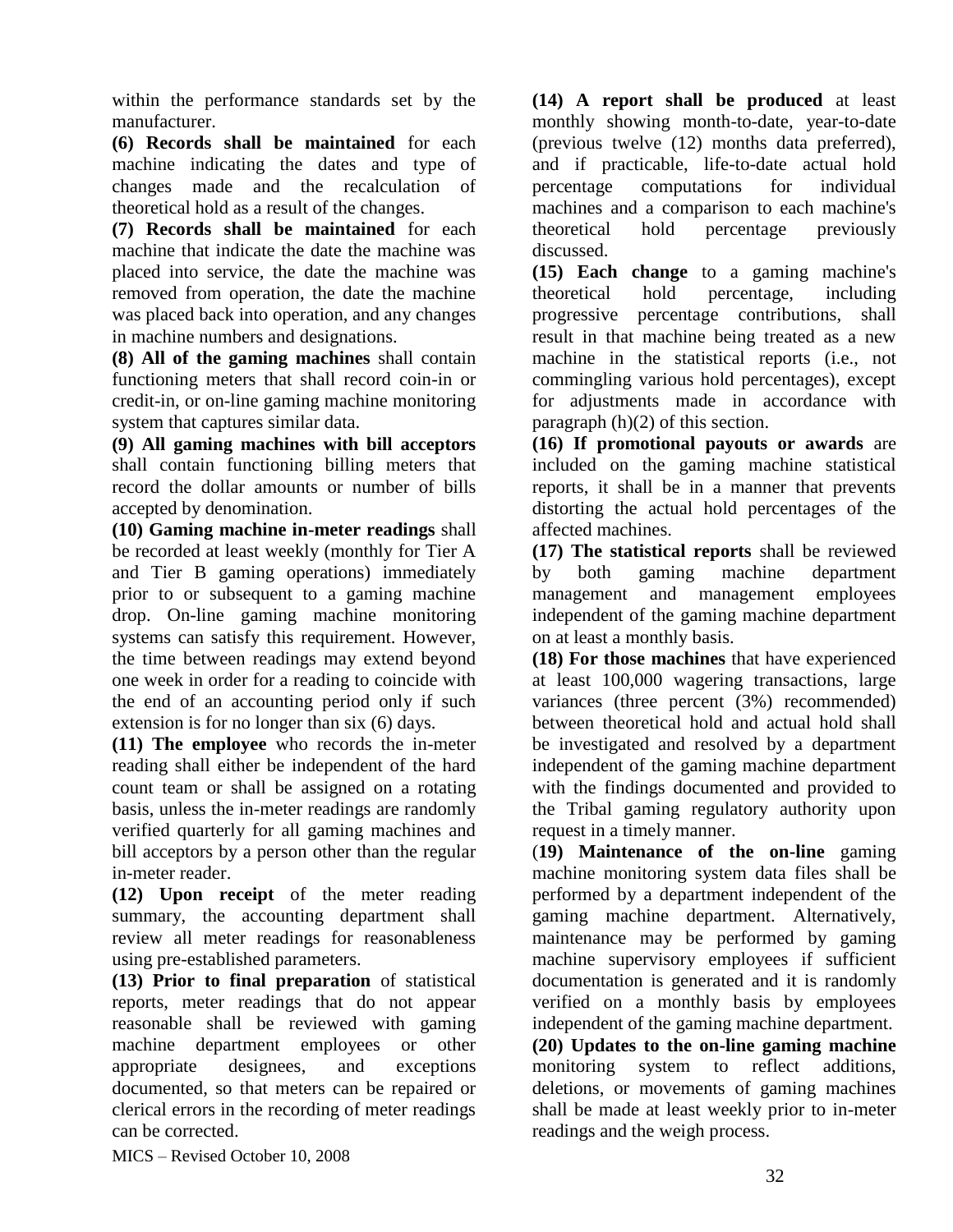### **(i)** *Gaming machine hopper contents standards.*

**(1) When machines are temporarily removed** from the floor, gaming machine drop and hopper contents shall be protected to preclude the misappropriation of stored funds.

**(2) When machines are permanently removed** from the floor, the gaming machine drop and hopper contents shall be counted and recorded by at least two employees with appropriate documentation being routed to the accounting department for proper recording and accounting for initial hopper loads.

### **(j)** *Player tracking system***.**

**(1) The following standards apply** if a player tracking system is utilized:

**(i)** The player tracking system shall be secured so as to prevent unauthorized access (e.g., changing passwords at least quarterly and physical access to computer hardware, etc.).

**(ii)** The addition of points to members' accounts other than through actual gaming machine play shall be sufficiently documented (including substantiation of reasons for increases) and shall be authorized by a department independent of the player tracking and gaming machines. Alternatively, addition of points to members' accounts may be authorized by gaming machine supervisory employees if sufficient documentation is generated and it is randomly verified by employees independent of the gaming machine department on a quarterly basis.

**(iii)** Booth employees who redeem points for members shall be allowed to receive lost players club cards, provided that they are immediately deposited into a secured container for retrieval by independent personnel.

**(iv)** Changes to the player tracking system parameters, such as point structures and employee access, shall be performed by supervisory employees independent of the gaming machine department. Alternatively, changes to player tracking system parameters may be performed by gaming machine supervisory employees if sufficient documentation is generated and it is randomly verified by supervisory employees independent

of the gaming machine department on a monthly basis.

**(v)** All other changes to the player tracking system shall be appropriately documented.

**(2)** [Reserved]

### **(k)** *In-house progressive gaming machine standards***.**

**(1) A meter that shows** the amount of the progressive jackpot shall be conspicuously displayed at or near the machines to which the jackpot applies.

**(2) At least once each day**, each gaming operation shall record the amount shown on each progressive jackpot meter at the gaming operation except for those jackpots that can be paid directly from the machine's hopper;

**(3) Explanations for meter reading decreases shall** be maintained with the progressive meter reading sheets, and where the payment of a jackpot is the explanation for a decrease, the gaming operation shall record the jackpot payout number on the sheet or have the number reasonably available; and

**(4) Each gaming operation shall** record the base amount of each progressive jackpot the gaming operation offers.

**(5) The Tribal gaming regulatory authority shall** approve procedures specific to the transfer of progressive amounts in excess of the base amount to other gaming machines. Such procedures may also include other methods of distribution that accrue to the benefit of the gaming public via an award or prize.

### **(l)** *Wide area progressive gaming machine standards***.**

**(1) A meter that shows the amount of the progressive jackpot shall** be conspicuously displayed at or near the machines to which the jackpot applies.

**(2) As applicable to participating** gaming operations, the wide area progressive gaming machine system shall be adequately restricted to prevent unauthorized access (e.g., changing passwords at least quarterly, restrict access to EPROMs or other equivalent game software media, and restrict physical access to computer hardware, etc.).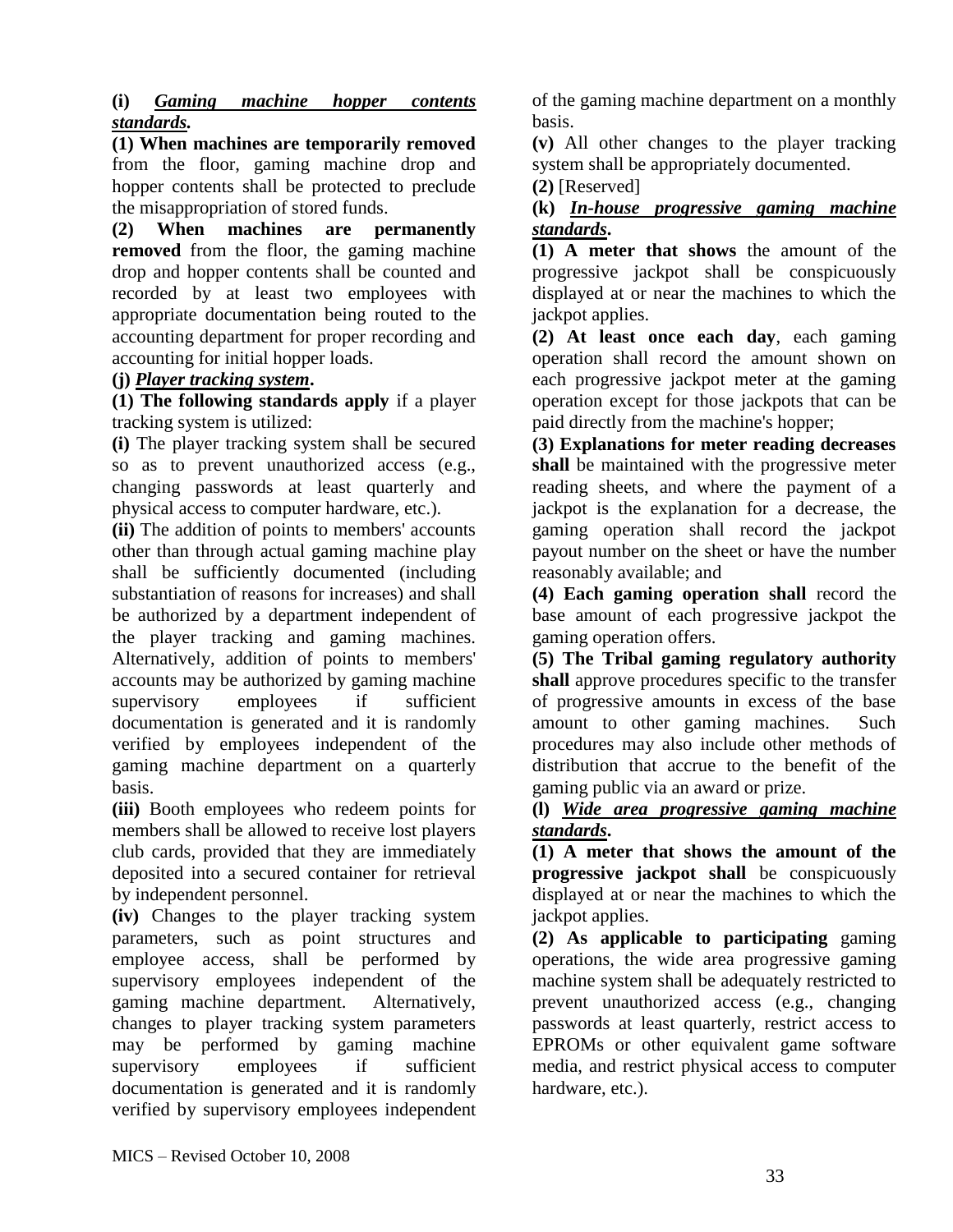**(3) The Tribal gaming regulatory authority** 

**shall** approve procedures for the wide area progressive system that:

**(i)** Reconcile meters and jackpot payouts;

**(ii)** Collect/drop gaming machine funds;

**(iii)** Verify jackpot, payment, and billing to gaming operations on pro-rata basis;

**(iv)** System maintenance;

**(v)** System accuracy; and

**(vi)** System security.

**(4) Reports, where applicable**, adequately documenting the procedures required in paragraph  $(l)(3)$  of this section shall be generated and retained. (Revised May 4, 2005)

#### **(m)** *Accounting/auditing standards***.**

**(1) Gaming machine accounting/auditing** procedures shall be performed by employees who are independent of the transactions being reviewed.

**(2) For on-line gaming machine** monitoring systems, procedures shall be performed at least monthly to verify that the system is transmitting and receiving data from the gaming machines properly and to verify the continuing accuracy of the coin-in meter readings as recorded in the gaming machine statistical report.

**(3) For weigh scale and currency interface** systems, for at least one drop period per month accounting/auditing employees shall make such comparisons as necessary to the system generated count as recorded in the gaming machine statistical report. Discrepancies shall be resolved prior to generation/distribution of gaming machine reports.

**(4) For each drop period**, accounting/auditing personnel shall compare the coin-to-drop meter reading to the actual drop amount. Discrepancies should be resolved prior to generation/distribution of on-line gaming machine monitoring system statistical reports.

**(5) Follow-up shall** be performed for any one machine having an unresolved variance between actual coin drop and coin-to-drop meter reading in excess of three percent (3%) and over \$25.00. The follow-up performed and results of the investigation shall be documented, maintained for inspection, and provided to the Tribal gaming regulatory authority upon request.

**(6) For each drop period**, accounting/auditing employees shall compare the bill-in meter reading to the total bill acceptor drop amount for the period. Discrepancies shall be resolved before the generation/distribution of gaming machine statistical reports. (Revised May 4, 2005)

**(7) Follow-up** shall be performed for any one machine having an unresolved variance between actual currency drop and bill-in meter reading in excess of an amount that is both more than \$25 and at least three percent (3%) of the actual currency drop. The follow-up performed and results of the investigation shall be documented, maintained for inspection, and provided to the Tribal gaming regulatory authority upon request. (Revised May 4, 2005)

**(8) At least annually**, accounting/auditing personnel shall randomly verify that EPROM or other equivalent game software media changes are properly reflected in the gaming machine analysis reports.

**(9) Accounting/auditing employees shall** review exception reports for all computerized gaming machine systems on a daily basis for propriety of transactions and unusual occurrences.

**(10) All gaming machine auditing procedures** and any follow-up performed shall be documented, maintained for inspection, and provided to the Tribal gaming regulatory authority upon request.

**(n)** *Cash-out tickets***.** For gaming machines that utilize cash-out tickets, the following standards apply. This standard is not applicable to Tiers A and B. Tier A and B gaming operations shall develop adequate standards governing the security over the issuance of the cash-out paper to the gaming machines and the redemption of cash-out slips.

**(1) In addition to the applicable auditing** and accounting standards in paragraph (m) of this section, on a quarterly basis, the gaming operation shall foot all jackpot cash-out tickets equal to or greater than \$1,200 and trace totals to those produced by the host validation computer system.

**(2) The customer may request a cash-out ticket** from the gaming machine that reflects all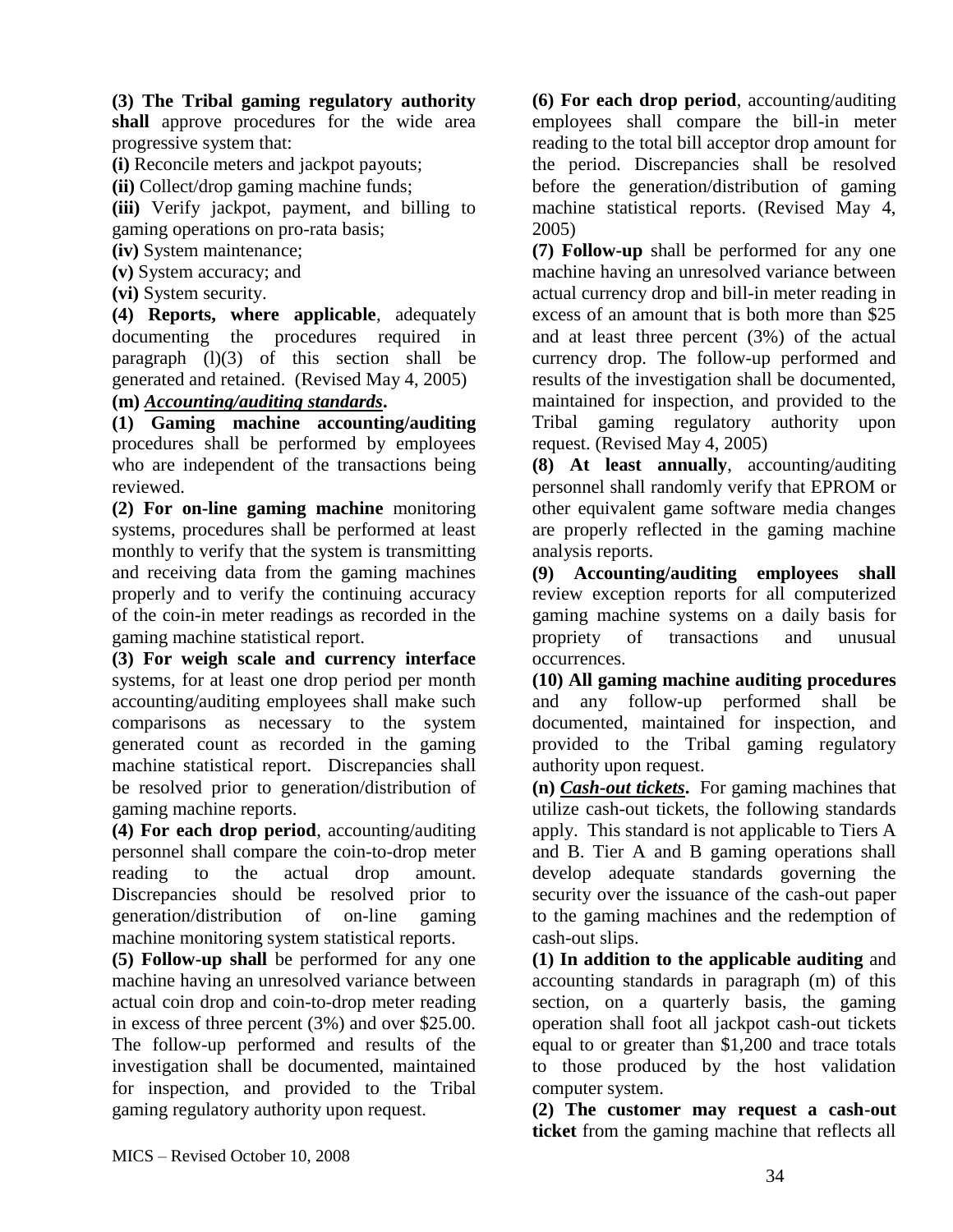remaining credits. The cash-out ticket shall be printed at the gaming machine by an internal document printer. The cash-out ticket shall be valid for a time period specified by the Tribal gaming regulatory authority, or the gaming operation as approved by the Tribal gaming regulatory authority. Cash-out tickets may be redeemed for payment or inserted in another gaming machine and wagered, if applicable, during the specified time period.

**(3) The customer shall** redeem the cash-out ticket at a change booth or cashiers' cage. Alternatively, if a gaming operation utilizes a remote computer validation system, the Tribal gaming regulatory authority, or the gaming operation as approved by the Tribal gaming regulatory authority, shall develop alternate standards for the maximum amount that can be redeemed, which shall not exceed \$2,999.99 per cash-out transaction.

**(4) Upon presentation of the cash-out ticket(s) for redemption, the following shall** occur:

**(i)** Scan the bar code via an optical reader or its equivalent; or

**(ii)** Input the cash-out ticket validation number into the computer.

**(5) The information contained in paragraph (n)(4) of this section shall** be communicated to the host computer. The host computer shall verify the authenticity of the cash-out ticket and communicate directly to the redeemer of the cash-out ticket.

**(6) If valid,** the cashier (redeemer of the cashout ticket) pays the customer the appropriate amount and the cash-out ticket is electronically noted "paid" in the system. The "paid" cash-out ticket shall remain in the cashiers' bank for reconciliation purposes. The host validation computer system shall electronically reconcile the cashier's banks for the paid cashed-out tickets.

**(7) If invalid**, the host computer shall notify the cashier (redeemer of the cash-out ticket). The cashier (redeemer of the cash-out ticket) shall refuse payment to the customer and notify a supervisor of the invalid condition. The supervisor shall resolve the dispute.

**(8) If the host validation** computer system temporarily goes down, cashiers may redeem cash-out tickets at a change booth or cashier's cage after recording the following:

**(i)** Serial number of the cash-out ticket;

**(ii)** Date and time;

**(iii)** Dollar amount;

**(iv)** Issuing gaming machine number;

**(v)** Marking ticket "paid"; and

**(vi)** Ticket shall remain in cashier's bank for reconciliation purposes.

**(9) Cash-out tickets shall** be validated as expeditiously as possible when the host validation computer system is restored.

**(10) The Tribal gaming regulatory authority**, or the gaming operation as approved by the Tribal gaming regulatory authority, shall establish and the gaming operation shall comply with procedures to control cash-out ticket paper, which shall include procedures that:

**(i)** Mitigate the risk of counterfeiting of cash-out ticket paper;

**(ii)** Adequately control the inventory of the cash-out ticket paper; and

**(iii)** Provide for the destruction of all unused cash-out ticket paper.

**(iv)** Alternatively, if the gaming operation utilizes a computer validation system, this standard shall not apply.

**(11) If the host validation computer** system is down for more than four (4) hours, the gaming operation shall promptly notify the Tribal gaming regulatory authority or its designated representative.

**(12) These gaming machine systems shall** comply with all other standards (as applicable) in this part including:

**(i)** Standards for bill acceptor drop and count;

**(ii)** Standards for coin drop and count; and

**(iii)** Standards concerning EPROMS or other equivalent game software media.

**(o)** *Account access cards*. For gaming machines that utilize account access cards to activate play of the machine, the following standards shall apply:

### **(1) Equipment.**

**(i)** A central computer, with supporting hardware and software, to coordinate network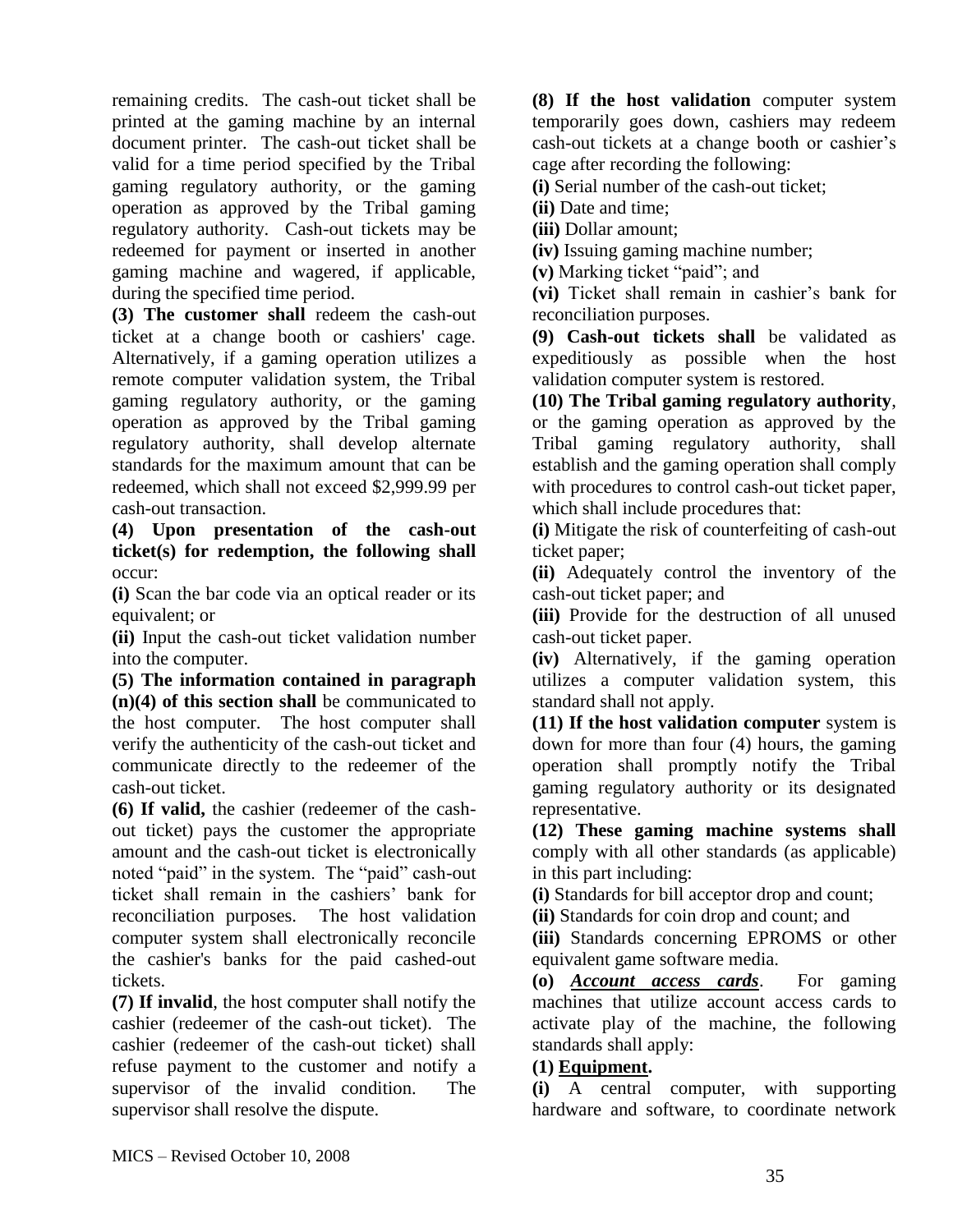activities, provide system interface, and store and manage a player/account database;

**(ii)** A network of contiguous player terminals with touch-screen or button-controlled video monitors connected to an electronic selection device and the central computer via a communications network;

**(iii)** One or more electronic selection devices, utilizing random number generators, each of which selects any combination or combinations of numbers, colors, and/or symbols for a network of player terminals.

#### **(2)** *Player terminals standards.*

**(i)** The player terminals are connected to a game server;

**(ii)** The game server shall generate and transmit to the bank of player terminals a set of random numbers, colors, and/or symbols at regular intervals. The subsequent game results are determined at the player terminal and the resulting information is transmitted to the account server;

**(iii)** The game server shall be housed in a game server room or a secure locked cabinet.

### **(3)** *Customer account maintenance standards.*

**(i)** A central computer acting as an account server shall provide customer account maintenance and the deposit/withdrawal function of those account balances;

**(ii)** Customers may access their accounts on the computer system by means of an account access card at the player terminal. Each player terminal may be equipped with a card reader and personal identification number (PIN) pad or touch screen array for this purpose;

**(iii)** All communications between the player terminal, or bank of player terminals, and the account server shall be encrypted for security reasons.

### **(4)** *Customer account generation standards*.

**(i)** A computer file for each customer shall be prepared by a clerk, with no incompatible functions, prior to the customer being issued an account access card to be utilized for machine play. The customer may select his/her PIN to be used in conjunction with the account access card.

**(ii)** For each customer file, an employee shall: (Adopted May 11, 2006)

**(A)** Record the customer's name and current address;

**(B)** The date the account was opened; and **(C)** At the time the initial deposit is made, account opened, or credit extended, the identity of the customer shall be verified by examination of a valid driver's license or other reliable identity credential.

**(iii)** The clerk shall sign-on with a unique password to a terminal equipped with peripherals required to establish a customer account. Passwords are issued and can only be changed by information technology personnel at the discretion of the department director. (Revised May 11, 2006)

**(iv)** After entering a specified number of incorrect PIN entries at the cage or player terminal, the customer shall be directed to proceed to a clerk to obtain a new PIN. If a customer forgets, misplaces or requests a change to their PIN, the customer shall proceed to a clerk for assistance. (Revised May 11, 2006)

### (**5)** *Deposit of credits standards*.

**(i)** The cashier shall sign-on with a unique password to a cashier terminal equipped with peripherals required to complete the credit transactions. Passwords are issued and can only be changed by information technology personnel at the discretion of the department director.

**(ii)** The customer shall present cash, chips, coin or coupons along with their account access card to a cashier to deposit credits.

**(iii)** The cashier shall complete the transaction by utilizing a card scanner that the cashier shall slide the customer's account access card through.

**(iv)** The cashier shall accept the funds from the customer and enter the appropriate amount on the cashier terminal.

**(v)** A multi-part deposit slip shall be generated by the point of sale receipt printer. The cashier shall direct the customer to sign the deposit slip receipt. One copy of the deposit slip shall be given to the customer. The other copy of the deposit slip shall be secured in the cashier's cash drawer.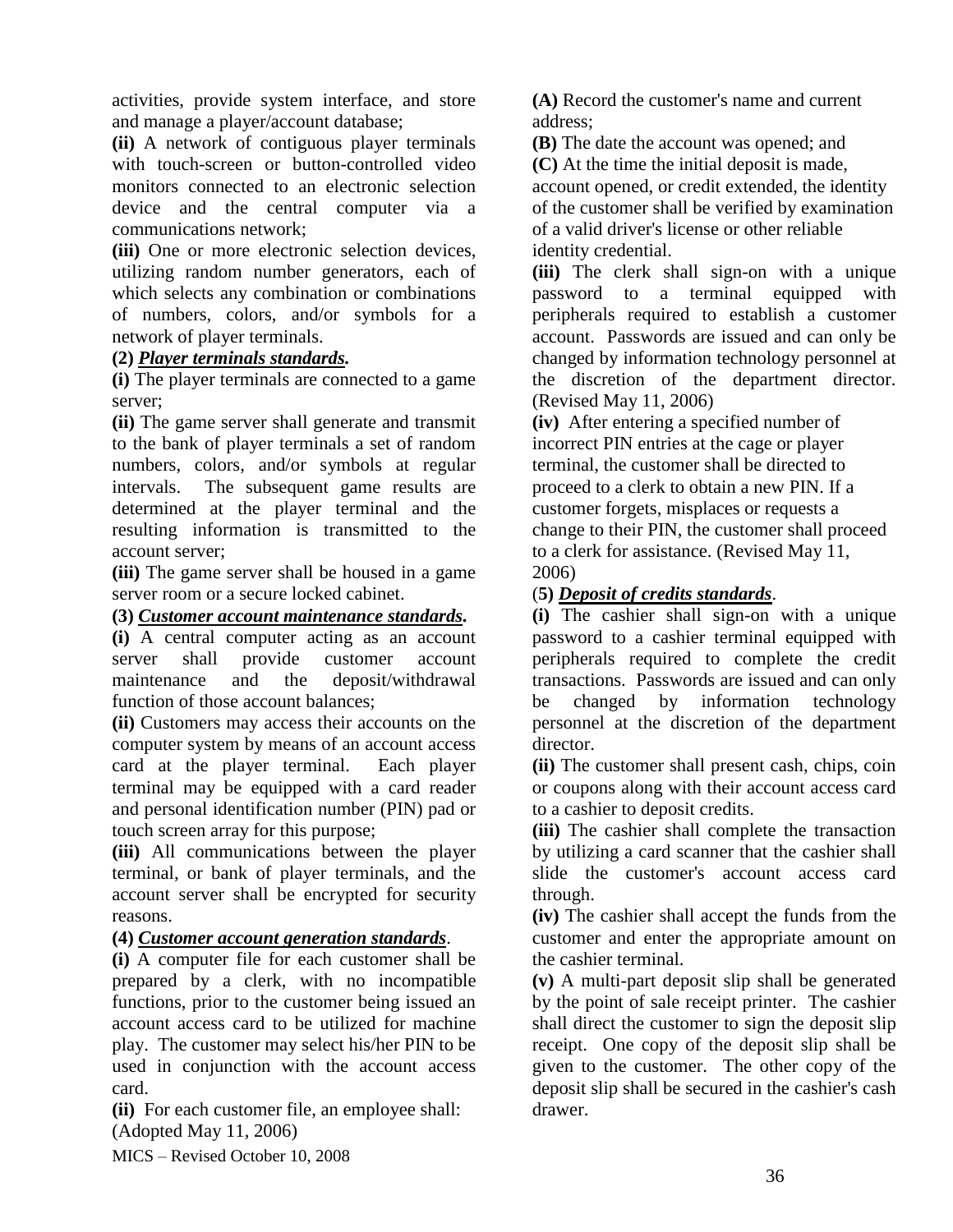**(vi)** The cashier shall verify the customer's balance before completing the transaction. The cashier shall secure the funds in their cash drawer and return the account access card to the customer.

**(vii)** Alternatively, if a kiosk is utilized to accept a deposit of credits, the Tribal gaming regulatory authority, or the gaming operation as approved by the Tribal gaming regulatory authority, shall establish and the gaming operation shall comply with procedures that safeguard the integrity of the kiosk system.

### **(6)** *Prize standards***.**

**(i)** Winners at the gaming machines may receive cash, prizes redeemable for cash or merchandise.

**(ii)** If merchandise prizes are to be awarded, the specific type of prize or prizes that may be won shall be disclosed to the player before the game begins.

**(iii)** The redemption period of account access cards, as approved by the Tribal gaming regulatory authority, shall be conspicuously posted in the gaming operation.

**(7) Credit withdrawal**. The customer shall present their account access card to a cashier to withdraw their credits. The cashier shall perform the following:

**(i)** Scan the account access card;

**(ii)** Request the customer to enter their PIN, if the PIN was selected by the customer;

**(iii)** The cashier shall ascertain the amount the customer wishes to withdraw and enter the amount into the computer;

**(iv)** A multi-part withdrawal slip shall be generated by the point of sale receipt printer. The cashier shall direct the customer to sign the withdrawal slip:

**(v)** The cashier shall verify that the account access card and the customer match by:

**(A)** Comparing the customer to image on the computer screen;

**(B)** Comparing the customer to image on customer's picture ID; or

**(C)** Comparing the customer signature on the withdrawal slip to signature on the computer screen.

MICS – Revised October 10, 2008 **(vi)** The cashier shall verify the customer's balance before completing the transaction. The

cashier shall pay the customer the appropriate amount, issue the customer the original withdrawal slip and return the account access card to the customer;

**(vii)** The copy of the withdrawal slip shall be placed in the cash drawer. All account transactions shall be accurately tracked by the account server computer system. The copy of the withdrawal slip shall be forwarded to the accounting department at the end of the gaming day; and

**(viii)** In the event the imaging function is temporarily disabled, customers shall be required to provide positive ID for cash withdrawal transactions at the cashier stations.

**(p)** *Smart cards*. All smart cards (i.e., cards that possess the means to electronically store and retrieve data) that maintain the only source of account data are prohibited.

# **§542.14 What are the minimum internal control standards for the cage?**

**(a)** *Computer applications***.** For any computer applications utilized, alternate documentation and/or procedures that provide at least the level of control described by the standards in this section, as approved by the Tribal gaming regulatory authority, will be acceptable.

#### **(b)** *Personal checks, cashier's checks, payroll checks, and counter checks***.**

**(1) If personal checks**, cashier's checks, payroll checks, or counter checks are cashed at the cage, the Tribal gaming regulatory authority, or the gaming operation as approved by the Tribal gaming regulatory authority, shall establish and the gaming operation shall comply with appropriate controls for purposes of security and integrity.

**(2) The Tribal gaming regulatory authority**, or the gaming operation as approved by the Tribal gaming regulatory authority, shall establish and the gaming operation shall comply with procedures for the acceptance of personal checks, collecting and recording checks returned to the gaming operation after deposit, re-deposit, and write-off authorization.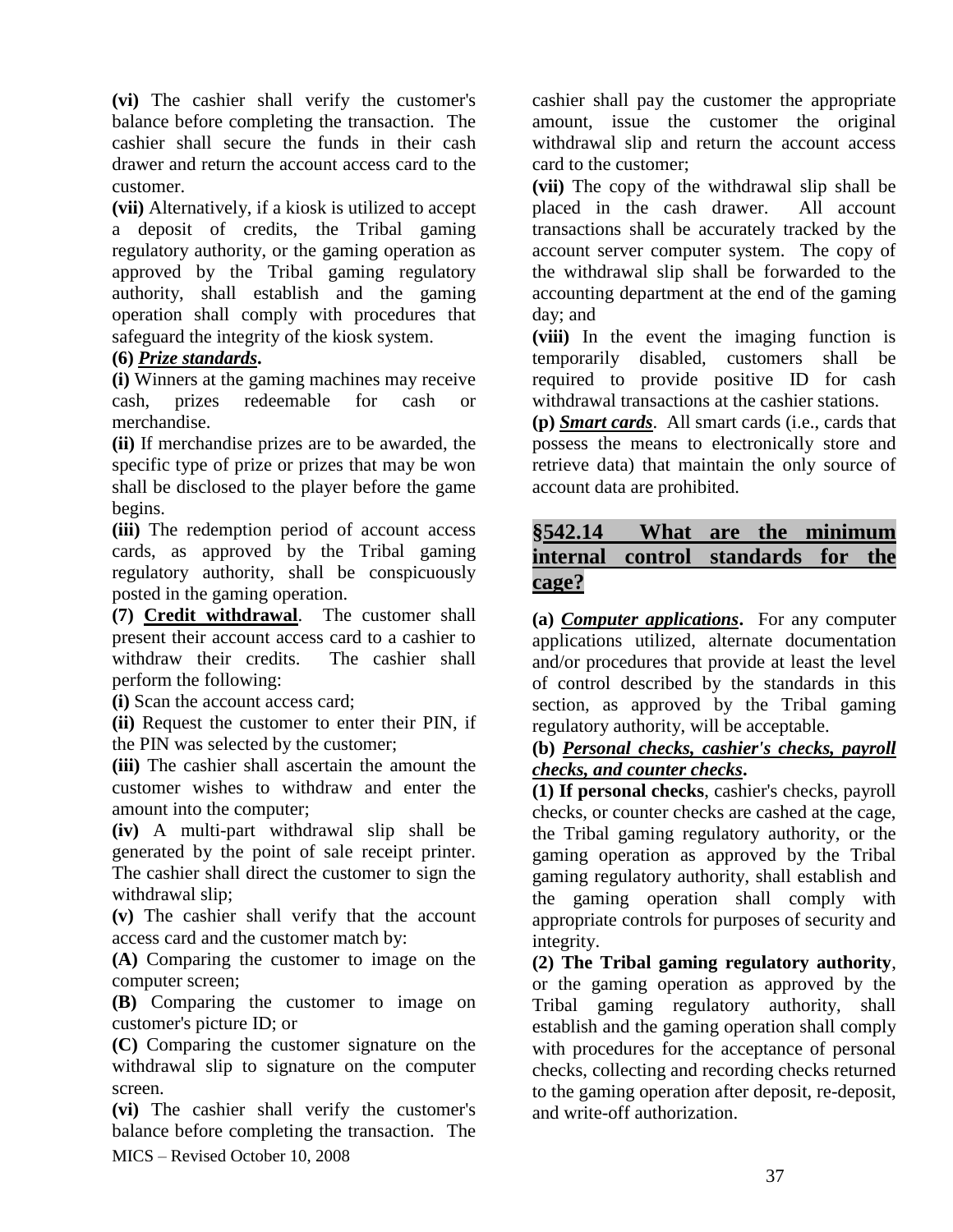**(3) When counter checks are issued, the following shall** be included on the check:

**(i)** The customer's name and signature;

**(ii)** The dollar amount of the counter check (both alpha and numeric);

**(iii)** Customer's bank name and bank account number;

**(iv)** Date of issuance; and

**(v)** Signature or initials of the person approving the counter check transaction.

**(4) When traveler's** checks or other guaranteed drafts such as cashier's checks are presented, the cashier shall comply with the examination and documentation procedures as required by the issuer.

**(c)** *Customer deposited funds*. If a gaming operation permits a customer to deposit funds with the gaming operation at the cage, the following standards shall apply.

**(1) The receipt or withdrawal** of a customer deposit shall be evidenced by at least a two-part document with one copy going to the customer and one copy remaining in the cage file.

**(2) The multi-part receipt shall** contain the following information:

**(i)** Same receipt number on all copies;

**(ii)** Customer's name and signature;

**(iii)** Date of receipt and withdrawal;

**(iv)** Dollar amount of deposit/withdrawal; and

**(v)** Nature of deposit (cash, check, chips); however,

**(vi)** Provided all of the information in paragraph  $(c)(2)(i)$  through  $(v)$  is available, the only required information for all copies of the receipt is the receipt number.

**(3) The Tribal gaming regulatory authority**, or the gaming operation as approved by the Tribal gaming regulatory authority, shall establish and the gaming operation shall comply with procedures that:

**(i)** Maintain a detailed record by customer name and date of all funds on deposit;

**(ii)** Maintain a current balance of all customer cash deposits that are in the cage/vault inventory or accountability; and

**(iii)** Reconcile this current balance with the deposits and withdrawals at least daily.

MICS – Revised October 10, 2008 **(4) The gaming operation**, as approved by the Tribal gaming regulatory authority, shall describe the sequence of the required signatures attesting to the accuracy of the information contained on the customer deposit or withdrawal form ensuring that the form is signed by the cashier.

**(5) All customer deposits** and withdrawal transactions at the cage shall be recorded on a cage accountability form on a per-shift basis.

**(6) Only cash, cash equivalents, chips, and** tokens shall be accepted from customers for the purpose of a customer deposit.

**(7) The Tribal gaming regulatory authority**, or the gaming operation as approved by the Tribal gaming regulatory authority, shall establish and the gaming operation shall comply with procedures that verify the customer's identity, including photo identification.

**(8) A file for customers shall** be prepared prior to acceptance of a deposit.

**(d)** *Cage and vault accountability standards***.** 

**(1) All transactions that flow through the cage shall** be summarized on a cage accountability form on a per shift basis and shall be supported by documentation.

**(2) The cage and vault** (including coin room) inventories shall be counted by the oncoming and outgoing cashiers. These employees shall make individual counts for comparison for accuracy and maintenance of individual accountability. Such counts shall be recorded at the end of each shift during which activity took place. All discrepancies shall be noted and investigated. Unverified transfers of cash and/or cash equivalents are prohibited. (Revised August 12, 2005)

**(3) The Tribal gaming regulatory authority**, or the gaming operation as approved by the Tribal gaming regulatory authority, shall establish and the gaming operation shall comply with a minimum bankroll formula to ensure the gaming operation maintains cash or cash equivalents (on hand and in the bank, if readily accessible) in an amount sufficient to satisfy obligations to the gaming operation's customers as they are incurred. A suggested bankroll formula will be provided by the Commission upon request. (Revised August 12, 2005)

**(e)** *Chip and token standards***.** The Tribal gaming regulatory authority, or the gaming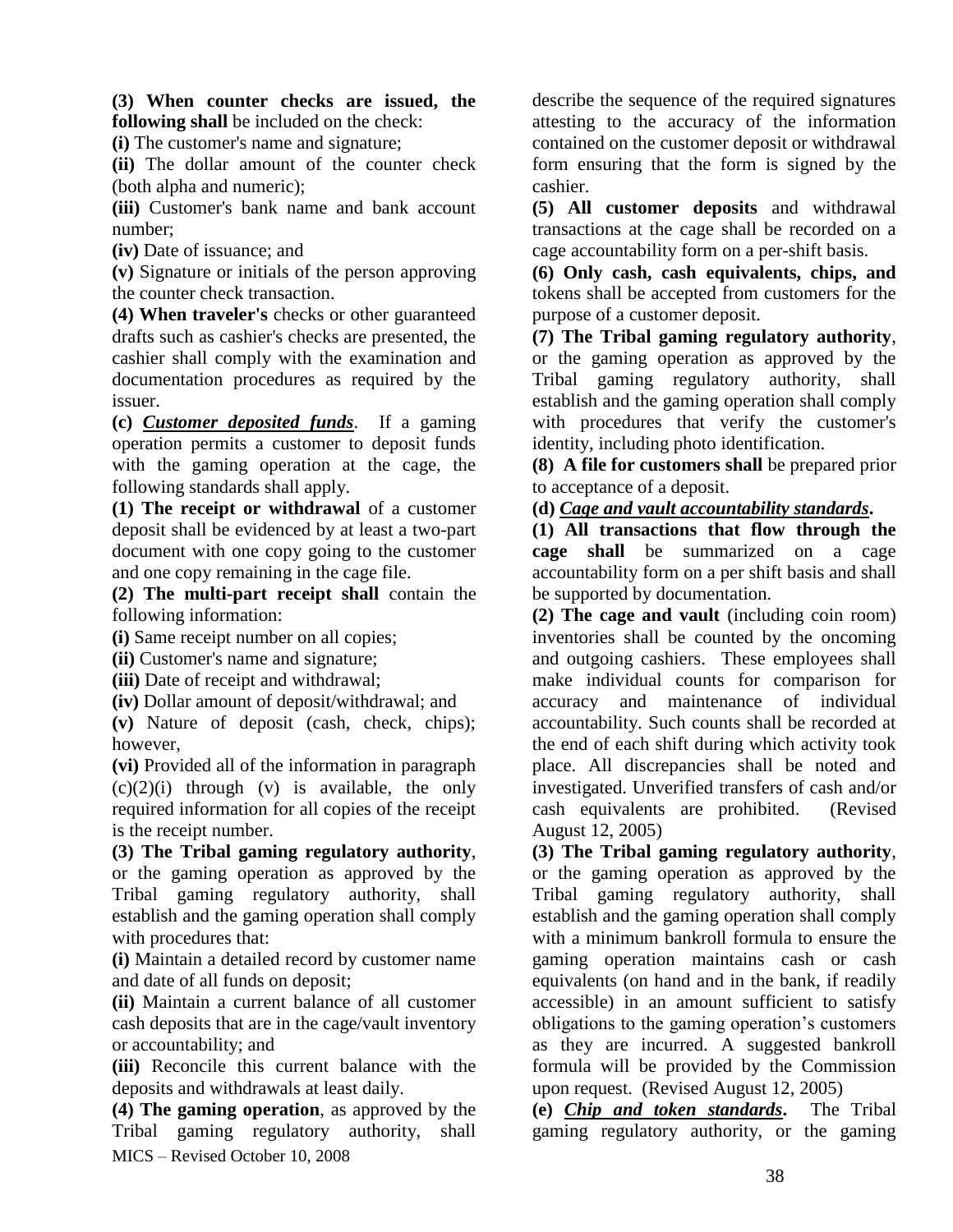operation as approved by the Tribal gaming regulatory authority, shall establish and the gaming operation shall comply with procedures for the receipt, inventory, storage, and destruction of gaming chips and tokens.

**(f)** *Coupon standards*. Any program for the exchange of coupons for chips, tokens, and/or another coupon program shall be approved by the Tribal gaming regulatory authority prior to implementation. If approved, the gaming operation shall establish and comply with procedures that account for and control such programs.

### **(g)** *Accounting/auditing standards*.

**(1) The cage accountability shall** be reconciled to the general ledger at least monthly.

**(2) A trial balance of gaming operation** accounts receivable, including the name of the customer and current balance, shall be prepared at least monthly for active, inactive, settled or written-off accounts.

**(3) The trial balance of gaming operation** accounts receivable shall be reconciled to the general ledger each month. The reconciliation and any follow-up performed shall be documented, maintained for inspection, and provided to the Tribal gaming regulatory authority upon request.

**(4) On a monthly basis** an evaluation of the collection percentage of credit issued to identify unusual trends shall be performed.

**(5) All cage and credit accounting** procedures and any follow-up performed shall be documented, maintained for inspection, and provided to the Tribal gaming regulatory authority upon request.

**(h)** *Extraneous items*. The Tribal gaming regulatory authority, or the gaming operation as approved by the Tribal gaming regulatory authority, shall establish and the gaming operation shall comply with procedures to address the transporting of extraneous items, such as coats, purses, and/or boxes, into and out of the cage, coin room, count room, and/or vault.

# **§542.15 What are the minimum internal control standards for credit?**

**(a)** *Computer applications***.** For any computer applications utilized, alternate documentation and/or procedures that provide at least the level of control described by the standards in this section, as approved by the Tribal gaming regulatory authority, will be acceptable.

**(b)** *Credit standards***.** The following standards shall apply if the gaming operation authorizes and extends credit to customers:

**(1) At least the following information shall** be recorded for customers that have credit limits or are issued credit (excluding personal checks, payroll checks, cashier's checks, and traveler's checks):

**(i)** Customer's name, current address, and signature;

**(ii)** Identification verifications;

**(iii)** Authorized credit limit;

**(iv)** Documentation of authorization by a person designated by management to approve credit limits; and

**(v)** Credit issuances and payments.

**(2) Prior to extending credit**, the customer's gaming operation credit record and/or other documentation shall be examined to determine the following:

**(i)** Properly authorized credit limit;

**(ii)** Whether remaining credit is sufficient to cover the credit issuance; and

**(iii)** Identity of the customer (except for known customers).

**(3) Credit extensions over a specified dollar amount shall** be approved by personnel designated by management.

**(4) Proper approval of credit extensions over ten percent (10%) of the previously established limit shall** be documented.

**(5) The job functions of credit approval** (i.e., establishing the customer's credit worthiness) and credit extension (i.e., advancing customer's credit) shall be segregated for credit extensions to a single customer of \$10,000 or more per day (applies whether the credit is extended in the pit or the cage).

**(6) If cage credit is extended** to a single customer in an amount exceeding \$2,500, appropriate gaming personnel shall be notified on a timely basis of the customers playing on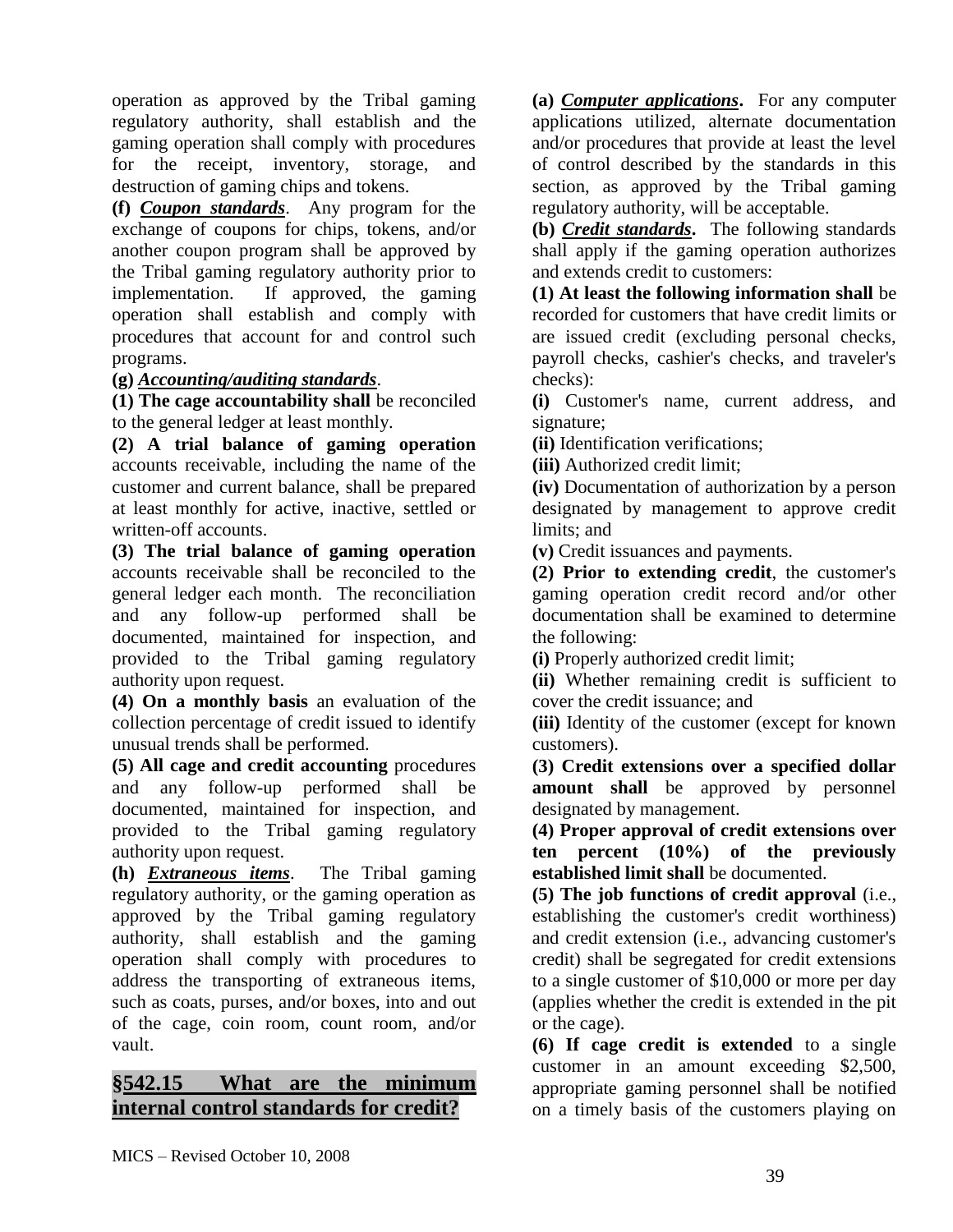cage credit, the applicable amount of credit issued, and the available balance.

**(7) Cage marker forms shall** be at least two parts (the original marker and a payment slip), prenumbered by the printer or concurrently numbered by the computerized system, and utilized in numerical sequence.

**(8) The completed original cage marker shall** contain at least the following information:

**(i)** Marker number;

**(ii)** Player's name and signature; and

**(iii)** Amount of credit issued (both alpha and numeric).

**(9) The completed payment slip shall** include the same marker number as the original, date and time of payment, amount of payment, nature of settlement (cash, chips, etc.), and signature of cashier receiving the payment.

### **(c)** *Payment standards***.**

**(1) All payments received on outstanding credit instruments shall** be recorded in ink or other permanent form of recordation in the gaming operation's records.

**(2) When partial payments are made on credit instruments, they shall** be evidenced by a multi-part receipt (or another equivalent document) that contains:

**(i)** The same preprinted number on all copies;

**(ii)** Customer's name;

**(iii)** Date of payment;

**(iv)** Dollar amount of payment (or remaining balance if a new marker is issued), and nature of settlement (cash, chips, etc.);

**(v)** Signature of employee receiving payment; and

**(vi)** Number of credit instrument on which partial payment is being made.

**(3) Unless account balances** are routinely confirmed on a random basis by the accounting or internal audit departments, or statements are mailed by a person independent of the credit transactions and collections thereon, and the department receiving payments cannot access cash, then the following standards shall apply:

**(i)** The routing procedures for payments by mail require that they be received by a department independent of credit instrument custody and collection;

**(ii)** Such receipts by mail shall be documented on a listing indicating the customer's name, amount of payment, nature of payment (if other than a check), and date payment received; and

**(iii)** The total amount of the listing of mail receipts shall be reconciled with the total mail receipts recorded on the appropriate accountability form by the accounting department on a random basis (for at least three (3) days per month).

### **(d)** *Access to credit documentation***.**

**(1) Access to credit documentation shall** be restricted as follows:

**(i)** The credit information shall be restricted to those positions that require access and are so authorized by management;

**(ii)** Outstanding credit instruments shall be restricted to persons authorized by management; and

**(iii)** Written-off credit instruments shall be further restricted to persons specified by management.

**(2)** [Reserved]

**(e)** *Maintenance of credit documentation***.** 

**(1) All extensions** of cage credit, pit credit transferred to the cage, and subsequent payments shall be documented on a credit instrument control form.

**(2) Records of all correspondence**, transfers to and from outside agencies, and other documents related to issued credit instruments shall be maintained.

### **(f)** *Write-off and settlement standards***.**

**(1) Written-off or settled credit instruments shall** be authorized in writing.

**(2) Such authorizations shall** be made by at least two management officials who are from departments independent of the credit transaction.

### **(g)** *Collection agency standards***.**

**(1) If credit instruments** are transferred to collection agencies or other collection representatives, a copy of the credit instrument and a receipt from the collection representative shall be obtained and maintained until the original credit instrument is returned or payment is received.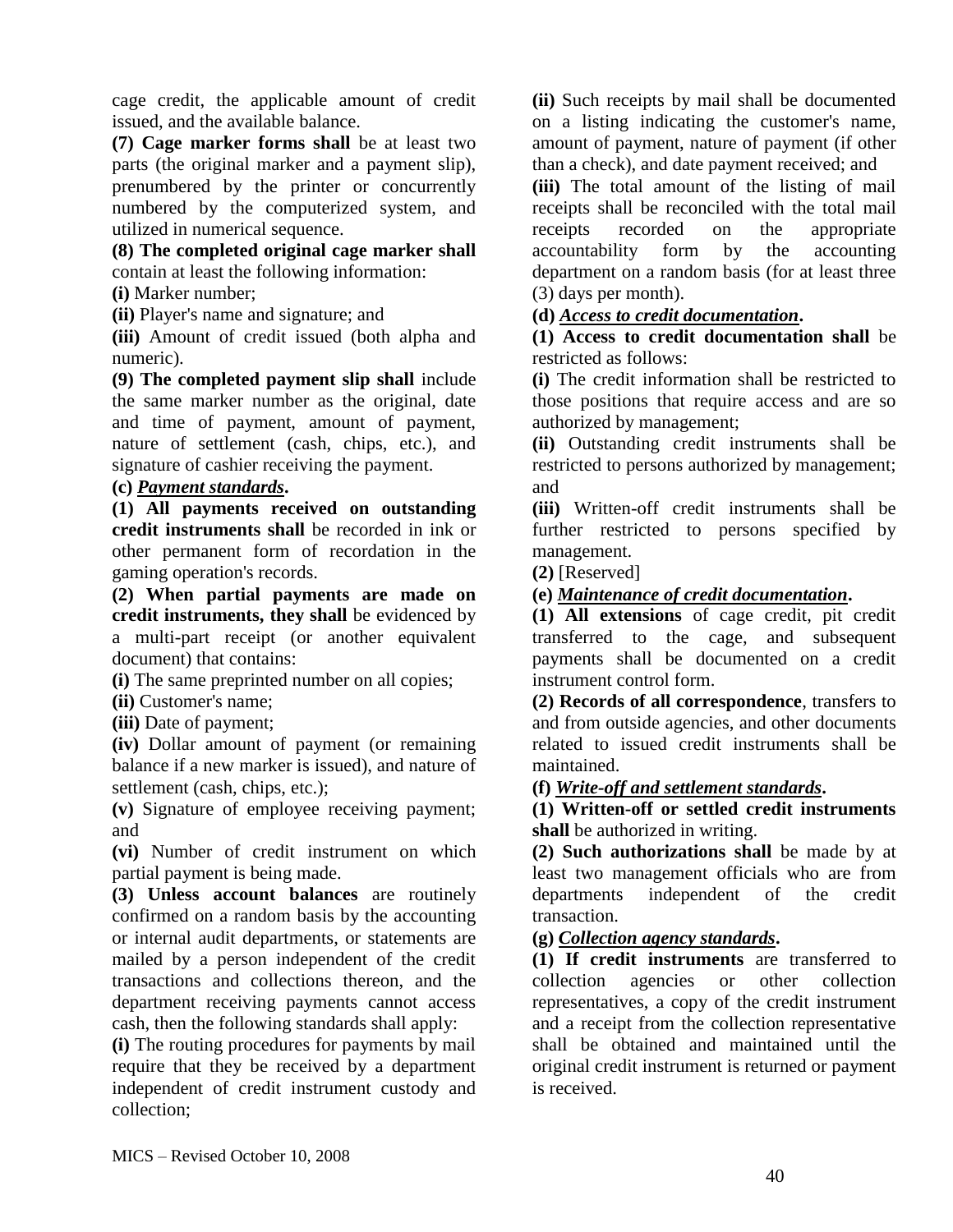(**2) A person independent** of credit transactions and collections shall periodically review the documents in paragraph  $(g)(1)$  of this section.

## **(h)** *Accounting/auditing standards***.**

**(1) A person independent** of the cage, credit, and collection functions shall perform all of the following at least three (3) times per year:

**(i)** Ascertain compliance with credit limits and other established credit issuance procedures;

**(ii)** Randomly reconcile outstanding balances of both active and inactive accounts on the accounts receivable listing to individual credit records and physical instruments;

**(iii)** Examine credit records to determine that appropriate collection efforts are being made and payments are being properly recorded; and

**(iv)** For a minimum of five (5) days per month, partial payment receipts shall be subsequently reconciled to the total payments recorded by the cage for the day and shall be numerically accounted for.

**(2)** [Reserved]

**§542.16 What are the minimum internal control standards for information technology? Section 542.16 is removed and reserved effective October 13, 2009.**

### **(a)** *General controls for gaming hardware and software***.**

**(1) Management shall** take an active role in making sure that physical and logical security measures are implemented, maintained, and adhered to by personnel to prevent unauthorized access that could cause errors or compromise data or processing integrity.

**(i)** Management shall ensure that all new gaming vendor hardware and software agreements/contracts contain language requiring the vendor to adhere to tribal internal control standards applicable to the goods and services the vendor is providing.

**(ii)** Physical security measures shall exist over computer, computer terminals, and storage media to prevent unauthorized access and loss of integrity of data and processing.

**(iii)** Access to systems software and application programs shall be limited to authorized personnel.

**(iv)** Access to computer data shall be limited to authorized personnel.

**(v)** Access to computer communications facilities, or the computer system, and information transmissions shall be limited to authorized personnel.

**(vi)** Standards in paragraph (a)(1) of this section shall apply to each applicable department within the gaming operation.

**(2) The main computers** (i.e., hardware, software, and data files) for each gaming application (e.g., keno, race and sports, gaming machines, etc.) shall be in a secured area with access restricted to authorized persons, including vendors.

**(3) Access to computer operations shall** be restricted to authorized personnel to reduce the risk of loss of integrity of data or processing.

**(4) Incompatible duties shall** be adequately segregated and monitored to prevent error in general information technology procedures to go undetected or fraud to be concealed.

**(5) Non-information technology personnel shall** be precluded from having unrestricted access to the secured computer areas.

**(6) The computer systems**, including application software, shall be secured through the use of passwords or other approved means where applicable. Management personnel or persons independent of the department being controlled shall assign and control access to system functions.

**(7) Passwords shall** be controlled as follows unless otherwise addressed in the standards in this section.

**(i)** Each user shall have their own individual password;

**(ii)** Passwords shall be changed at least quarterly with changes documented; and

**(iii)** For computer systems that automatically force a password change on a quarterly basis, documentation shall be maintained listing the systems and the date the user was given access.

**(8) Adequate backup and recovery procedures shall** be in place that include:

**(i)** Frequent backup of data files;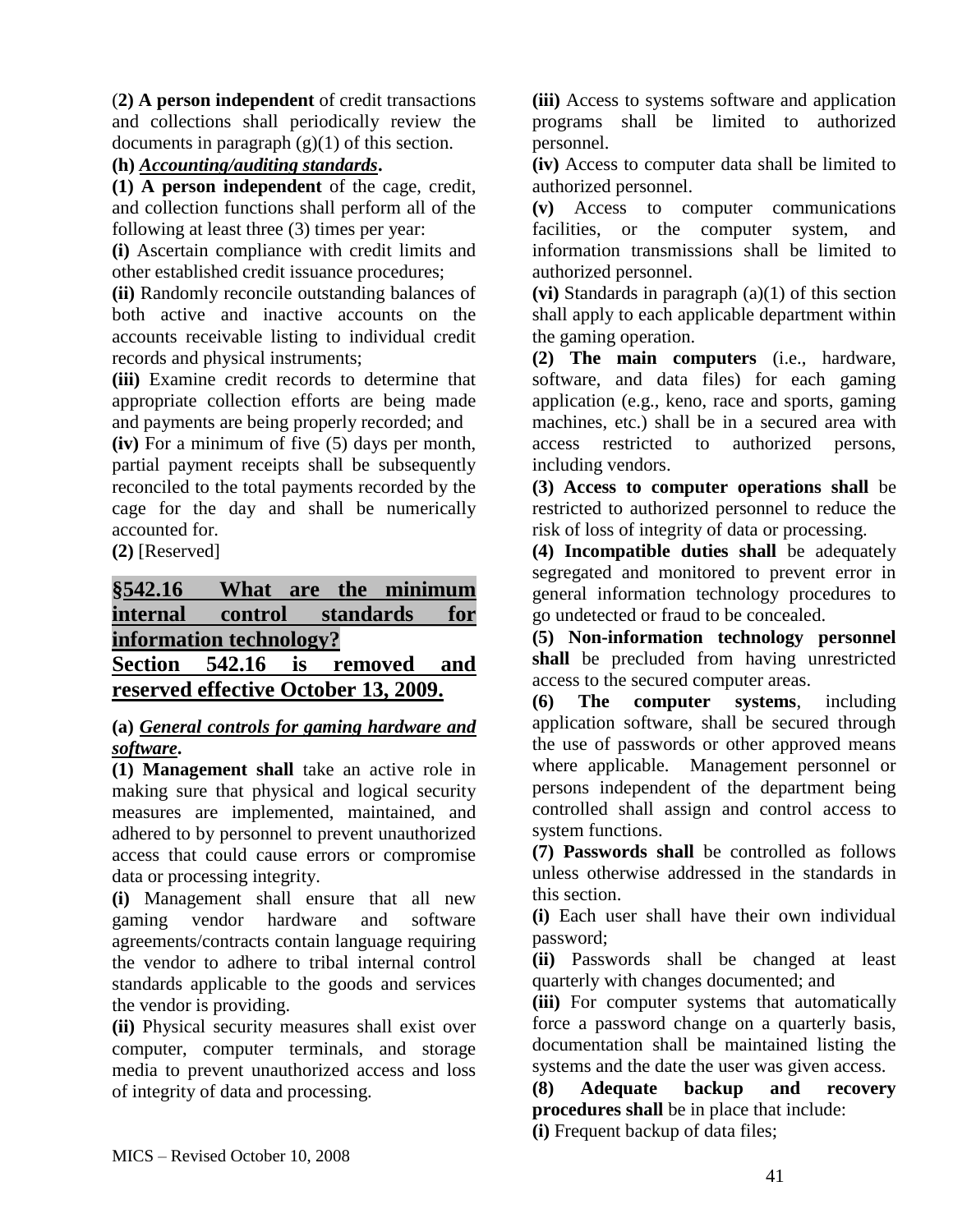**(ii)** Backup of all programs;

**(iii)** Secured off-site storage of all backup data files and programs, or other adequate protection; and

**(iv)** Recovery procedures, which are tested on a sample basis at least annually with documentation of results.

**(9) Adequate information technology** system documentation shall be maintained, including descriptions of hardware and software, operator manuals, etc.

## **(b)** *Independence of information technology personnel***.**

**(1) The information technology personnel shall** be independent of the gaming areas (e.g., cage, pit, count rooms, etc.). Information technology personnel procedures and controls should be documented and responsibilities communicated.

**(2) Information technology personnel shall** be precluded from unauthorized access to:

**(i)** Computers and terminals located in gaming areas;

**(ii)** Source documents; and

**(iii)** Live data files (not test data).

**(3) Information technology personnel shall** be restricted from:

**(i)** Having unauthorized access to cash or other liquid assets; and

**(ii)** Initiating general or subsidiary ledger entries.

### **(c)** *Gaming program changes***.**

**(1) Program changes for in-house developed systems should be** documented as follows:

**(i)** Requests for new programs or program changes shall be reviewed by the information technology supervisor. Approvals to begin work on the program shall be documented;

**(ii)** A written plan of implementation for new and modified programs shall be maintained, and shall include, at a minimum, the date the program is to be placed into service, the nature of the change, a description of procedures required in order to bring the new or modified program into service (conversion or input of data, installation procedures, etc.), and an indication of who is to perform all such procedures;

**(iii)** Testing of new and modified programs shall be performed and documented prior to implementation; and

**(iv)** A record of the final program or program changes, including evidence of user acceptance, date in service, programmer, and reason for changes, shall be documented and maintained. **(2)** [Reserved]

**(d)** *Security logs***.** 

**(1) If computer security logs are generated by the system, they shall** be reviewed by information technology supervisory personnel for evidence of:

**(i)** Multiple attempts to log-on, or alternatively, the system shall deny user access after three attempts to log-on;

**(ii)** Unauthorized changes to live data files; and **(iii)** Any other unusual transactions.

**(2) This paragraph shall** not apply to personal computers.

**(e)** *Remote dial-up***.** 

**(1) If remote dial-up** to any associated equipment is allowed for software support, the gaming operation shall maintain an access log that includes:

**(i)** Name of employee authorizing modem access;

**(ii)** Name of authorized programmer or manufacturer representative;

**(iii)** Reason for modem access;

**(iv)** Description of work performed; and

**(v)** Date, time, and duration of access.

**(2)** [Reserved]

## **(f)** *Document storage***.**

**(1) Documents may be scanned** or directly stored to an unalterable storage medium under the following conditions.

**(i)** The storage medium shall contain the exact duplicate of the original document.

**(ii)** All documents stored on the storage medium shall be maintained with a detailed index containing the gaming operation department and date. This index shall be available upon request by the Commission.

**(iii)** Upon request and adequate notice by the Commission, hardware (terminal, printer, etc.) shall be made available in order to perform auditing procedures.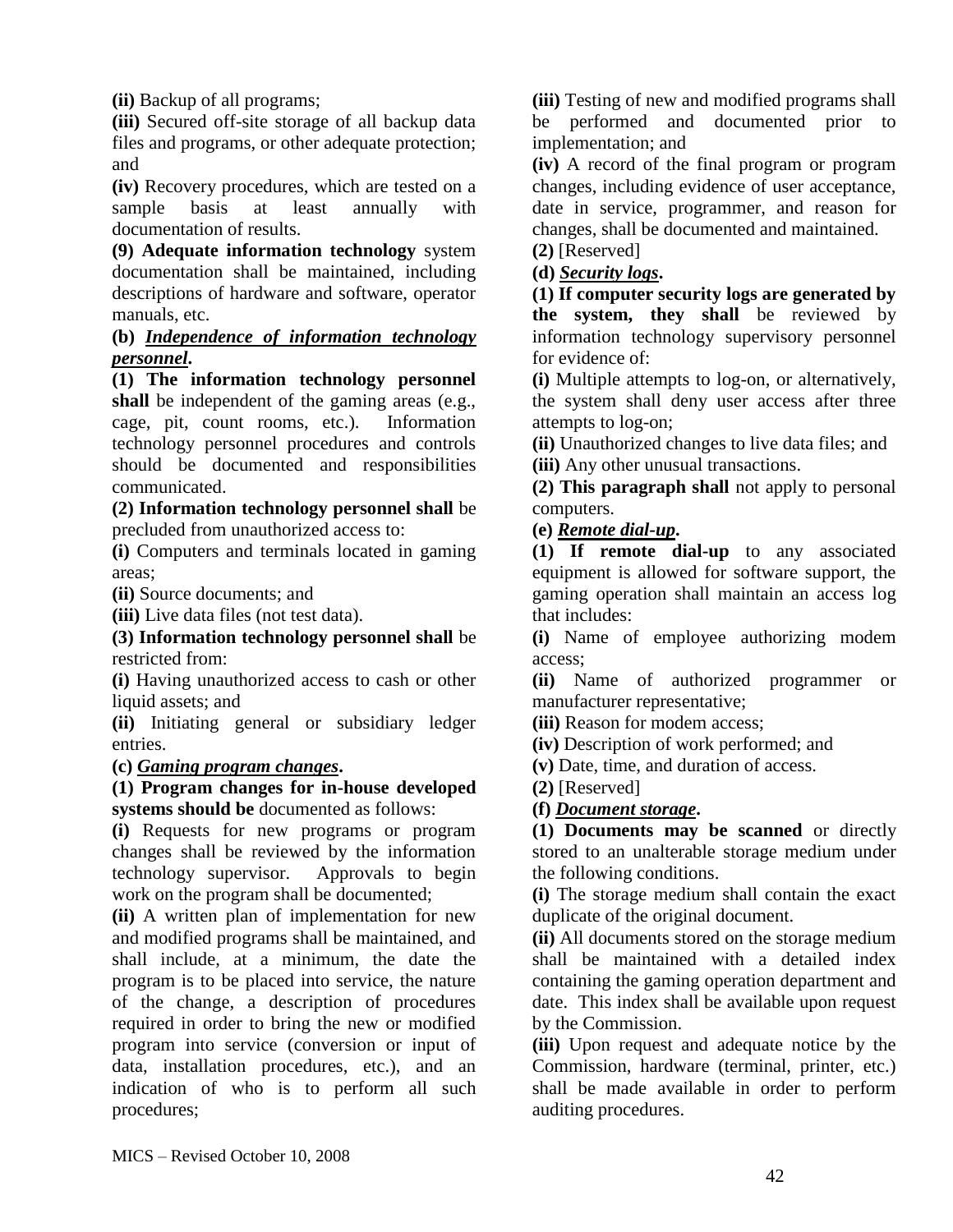**(iv)** Controls shall exist to ensure the accurate reproduction of records up to and including the printing of stored documents used for auditing purposes.

**(v)** The storage medium shall be retained for a minimum of five years.

**(2)** [Reserved]

# **§542.17 What are the minimum internal control standards for complimentary services or items?**

**(a) Each Tribal gaming regulatory authority or gaming operation shall** establish and the gaming operation shall comply with procedures for the authorization, issuance, and tracking of complimentary services and items, including cash and non-cash gifts. Such procedures must be approved by the Tribal gaming regulatory authority and shall include, but shall not be limited to, the procedures by which the gaming operation delegates to its employees the authority to approve the issuance of complimentary services and items, and the procedures by which conditions or limits, if any, which may apply to such authority are established and modified (including limits based on relationships between the authorizer and recipient), and shall further include effective provisions for audit purposes.

**(b)** At least monthly, accounting, information technology, or audit personnel that cannot grant or receive complimentary privileges shall prepare reports that include the following information for all complimentary items and services equal to or exceeding \$100 or an amount established by the Tribal gaming regulatory authority, which shall not be greater than \$100: (Revised August 12, 2005)

**(1)** Name of customer who received the complimentary service or item;

**(2)** Name(s) of authorized issuer of the complimentary service or item;

**(3)** The actual cash value of the complimentary service or item;

**(4)** The type of complimentary service or item (i.e., food, beverage, etc.); and

**(5)** Date the complimentary service or item was issued.

**(c) The internal audit or accounting departments shall** review the reports required in paragraph (b) of this section at least monthly. These reports shall be made available to the Tribe, Tribal gaming regulatory authority, audit committee, other entity designated by the Tribe, and the Commission upon request. (Revised August 12, 2005)

# **§542.18 How does a gaming operation apply for a variance from the standards of this part?**

### **(a)** *Tribal gaming regulatory authority approval***.** *(Revised May 4, 2005)*

**(1) A Tribal gaming regulatory authority** may approve a variance for a gaming operation if it has determined that the variance will achieve a level of control sufficient to accomplish the purpose of the standard it is to replace.

**(2) For each enumerated standard** for which the Tribal gaming regulatory authority approves a variance, it shall submit to the Chairman of the NIGC, within thirty (30) days, a detailed report, which shall include the following:

**(i)** A detailed description of the variance; **(ii)** An explanation of how the variance achieves a level of control sufficient to accomplish the purpose of the standard it is to replace; and **(iii)** Evidence that the Tribal gaming regulatory authority has approved the variance.

**(3) In the event** that the Tribal gaming regulatory authority or the Tribe chooses to submit a variance request directly to the Chairman, it may do so without the approval requirement set forth in paragraph  $(a)(2)(iii)$  of this section and such request shall be deemed as having been approved by the Tribal gaming regulatory authority.

### *(b) Review by the Chairman. (Revised May 4, 2005)*

**(1) Following receipt** of the variance approval, the Chairman or his or her designee shall have sixty (60) days to concur with or object to the approval of the variance.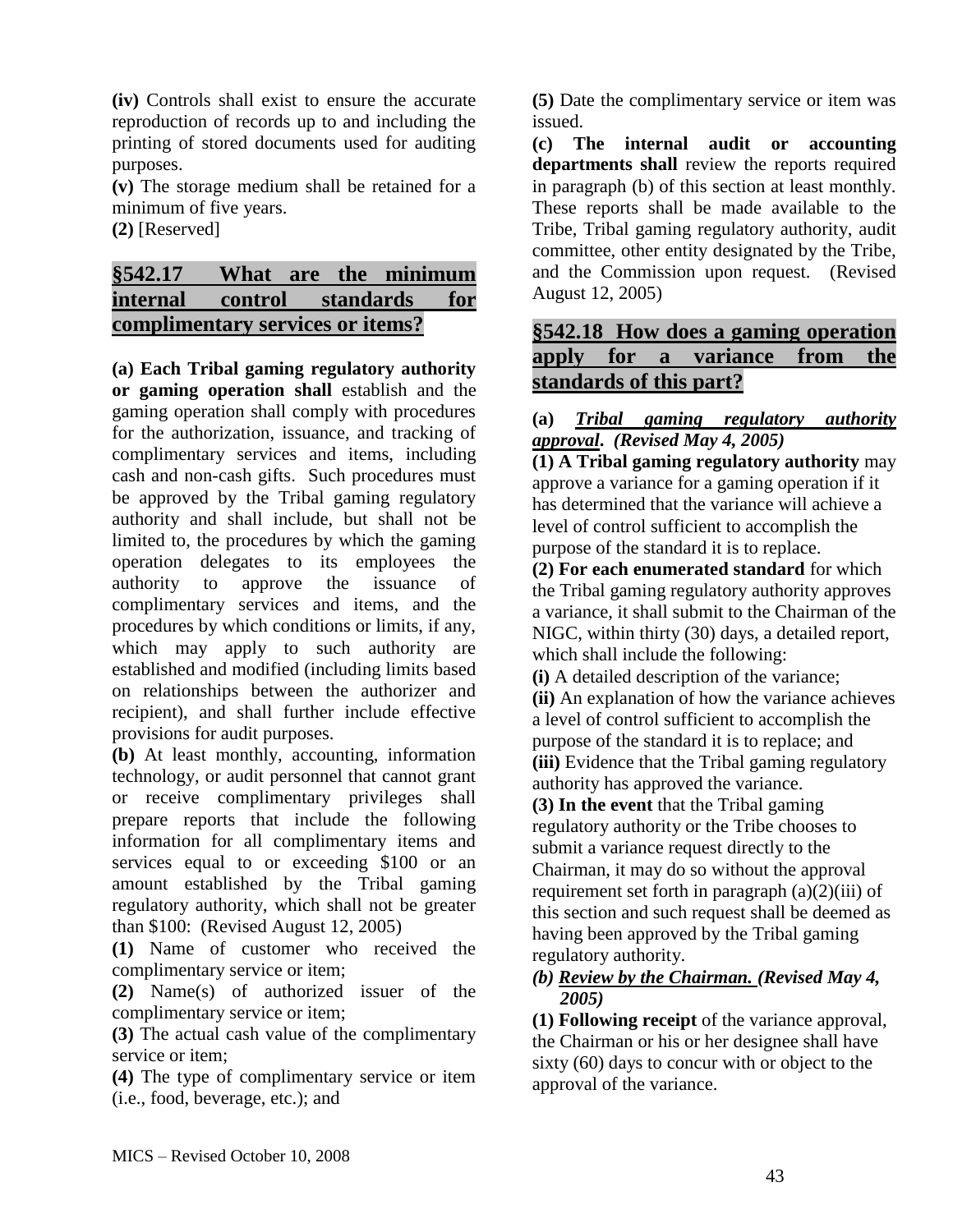**(2) Any objection raised** by the Chairman shall be in the form of a written explanation based upon the following criteria:

**(i)** There is no valid explanation of why the gaming operation should have received a variance approval from the Tribal gaming regulatory authority on the enumerated standard; or

**(ii)** The variance as approved by the Tribal gaming regulatory authority does not provide a level of control sufficient to accomplish the purpose of the standard it is to replace.

**(3) If the Chairman fails to object** in writing within sixty (60) days after the date of receipt of a complete submission, the variance shall be considered concurred with by the Chairman.

**(4) The 60-day deadline** may be extended, provided such extension is mutually agreed upon by the Tribal gaming regulatory authority and the Chairman.

### *(c) Curing Chairman's objections. (Revised May 4, 2005)*

**(1) Following an objection** by the Chairman to the issuance of a variance, the Tribal gaming regulatory authority shall have the opportunity to cure any objections noted by the Chairman.

**(2) A Tribal gaming regulatory authority** may cure the objections raised by the Chairman by: **(i)** Rescinding its initial approval of the variance; or

**(ii)** Rescinding its initial approval, revising the variance, approving it, and re-submitting it to the Chairman.

**(3) Upon any re-submission** of a variance approval, the Chairman shall have thirty (30) days to concur with or object to the re-submitted variance.

**(4) If the Chairman fails to object** in writing within thirty (30) days after the date of receipt of the re-submitted variance, the re-submitted variance shall be considered concurred with by the Chairman.

**(5) The thirty (30) day deadline** may be extended, provided such extension is mutually agreed upon by the Tribal gaming regulatory authority and the Chairman.

MICS – Revised October 10, 2008 *(d) Appeals. (Revised May 4, 2005)* **(1) Upon receipt of objections** to a resubmission of a variance, the Tribal gaming regulatory authority shall be entitled to an appeal to the full Commission in accordance with the following process:

**(i)** Within thirty (30) days of receiving an objection to a re-submission, the Tribal gaming regulatory authority shall file its notice of appeal.

**(ii)** Failure to file an appeal within the time provided by this section shall result in a waiver of the opportunity for an appeal.

**(iii)** An appeal under this section shall specify the reasons why the Tribal gaming regulatory authority believes the Chairman's objections should be reviewed, and shall include supporting documentation, if any.

**(iv)** The Tribal gaming regulatory authority shall be provided with any comments offered by the Chairman to the Commission on the substance of the appeal by the Tribal gaming regulatory authority and shall be offered the opportunity to respond to any such comments. **(v)** Within thirty (30) days after receipt of the appeal, the Commission shall render a decision based upon the criteria contained within paragraph (b)(2) of this section unless the Tribal gaming regulatory authority elects to wave the thirty (30) day requirement and to provide the Commission additional time, not to exceed an additional thirty (30) days, to render a decision. **(vi)** In the absence of a decision within the time provided, the Tribal gaming regulatory authority's resubmission shall be considered concurred with by the Commission and become effective.

**(2) The Tribal gaming regulatory authority** may appeal the Chairman's objection to the approval of a variance to the full Commission without resubmitting the variance by filling a notice of appeal with the full Commission within thirty (30) days of the Chairman's objection and complying with the procedures described in paragraph (d)(1) of this section.

*(e) Effective date of variance.* The gaming operation shall comply with standards that achieve a level of control sufficient to accomplish the purpose of the standard it is to replace until such time as the Commission objects to the Tribal gaming regulatory authority's approval of a variance as provided in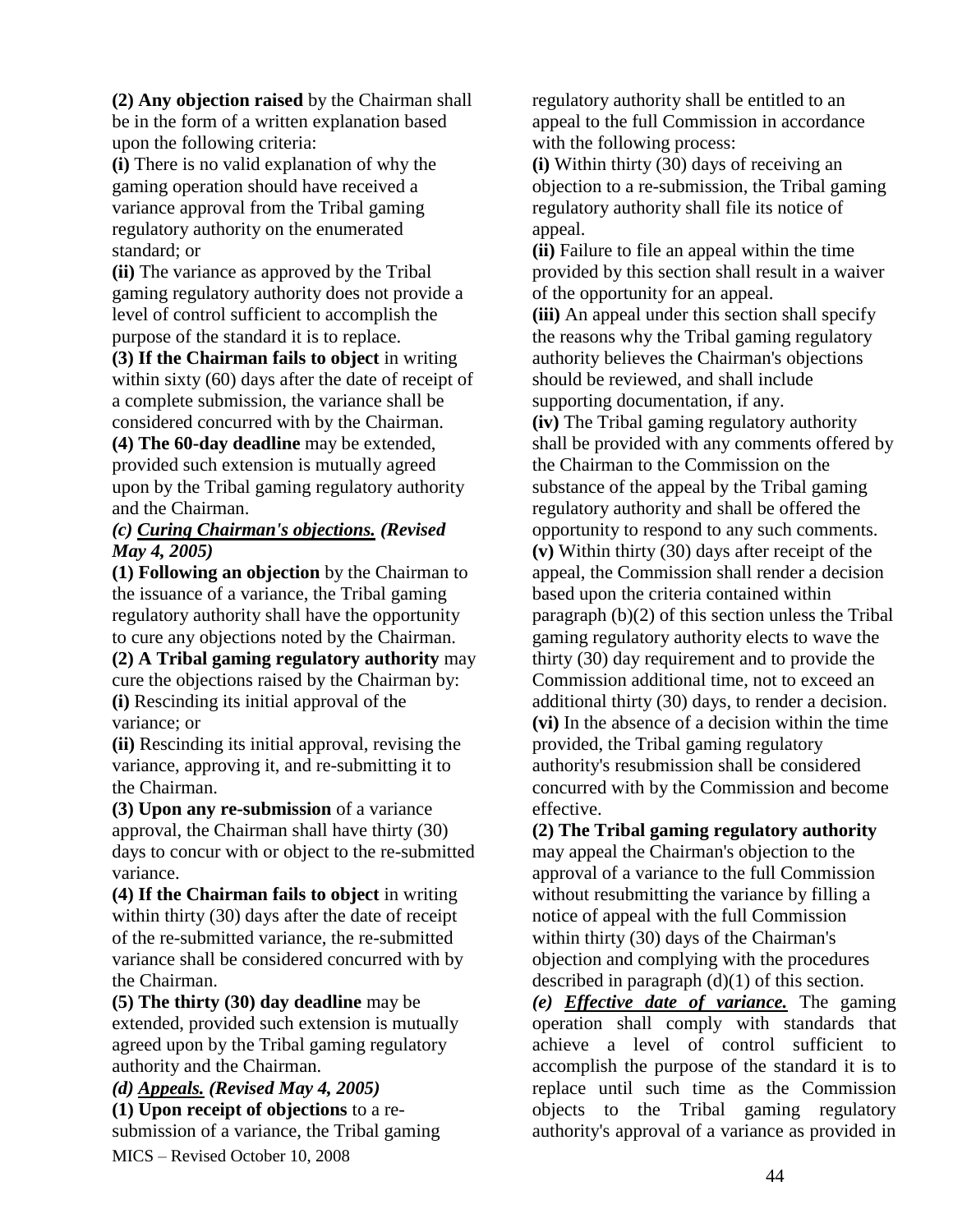paragraph (b) of this section. Concurrence in a variance by the Chairman or Commission is discretionary and variances will not be granted routinely. The gaming operation shall comply with standards at least as stringent as those set forth in this part until such time as the Chairman or Commission concurs with the Tribal gaming regulatory authority's approval of a variance. (Revised May 4, 2005)

# **§542.19 What are the minimum internal control standards for accounting? (Adopted May 11, 2006)**

*(a) Each gaming operation shall prepare accurate, complete, legible, and permanent records of all transactions pertaining to revenue and gaming activities. (b) Each gaming operation shall prepare general accounting records according to Generally Accepted Accounting Principles on a double-entry system of accounting, maintaining detailed, supporting, subsidiary records, including, but not limited to:*

**(1) Detailed records** identifying revenues, expenses, assets, liabilities, and equity for each gaming operation;

**(2) Detailed records** of all markers, IOU's, returned checks, hold checks, or other similar credit instruments;

**(3) Individual and statistical game records** to reflect statistical drop, statistical win, and the percentage of statistical win to statistical drop by each table game, and to reflect statistical drop, statistical win, and the percentage of statistical win to statistical drop for each type of table game, by shift, by day, cumulative monthto-date and year-to-date, and individual and statistical game records reflecting similar information for all other games;

**(4) Gaming machine analysis reports** which, by each machine, compare actual hold percentages to theoretical hold percentages;

**(5) The records required** by this part and by the Tribal internal control standards;

**(6) Journal entries prepared** by the gaming operation and by its independent accountants; and

**(7) Any other records** specifically required to be maintained.

*(c) Each gaming operation shall establish administrative and accounting procedures for the purpose of determining effective control over a gaming operation's fiscal affairs. The procedures shall be designed to reasonably ensure that:*

**(1) Assets** are safeguarded;

**(2) Financial records** are accurate and reliable; **(3)** Transactions are performed only in accordance with management's general and specific authorization;

**(4) Transactions are recorded** adequately to permit proper reporting of gaming revenue and of fees and taxes, and to maintain accountability of assets;

**(5) Recorded accountability for assets** is compared with actual assets at reasonable intervals, and appropriate action is taken with respect to any discrepancies; and

**(6) Functions, duties, and responsibilities** are appropriately segregated in accordance with sound business practices.

*(d) Gross gaming revenue computations.*

**(1) For table games**, gross revenue equals the closing table bankroll, plus credit slips for cash, chips, tokens or personal/payroll checks returned to the cage, plus drop, less opening table bankroll and fills to the table, and money transfers issued from the game through the use of a cashless wagering system.

**(2) For gaming machines**, gross revenue equals drop, less fills, jackpot payouts and personal property awarded to patrons as gambling winnings. Additionally, the initial hopper load is not a fill and does not affect gross revenue. The difference between the initial hopper load and the total amount that is in the hopper at the end of the gaming operation's fiscal year should be adjusted accordingly as an addition to or subtraction from the drop for the year.

#### **(3) For each counter game**, gross revenue equals:

**(i)** The money accepted by the gaming operation on events or games that occur during the month or will occur in subsequent months, less money paid out during the month to patrons on winning wagers (``cash basis''); or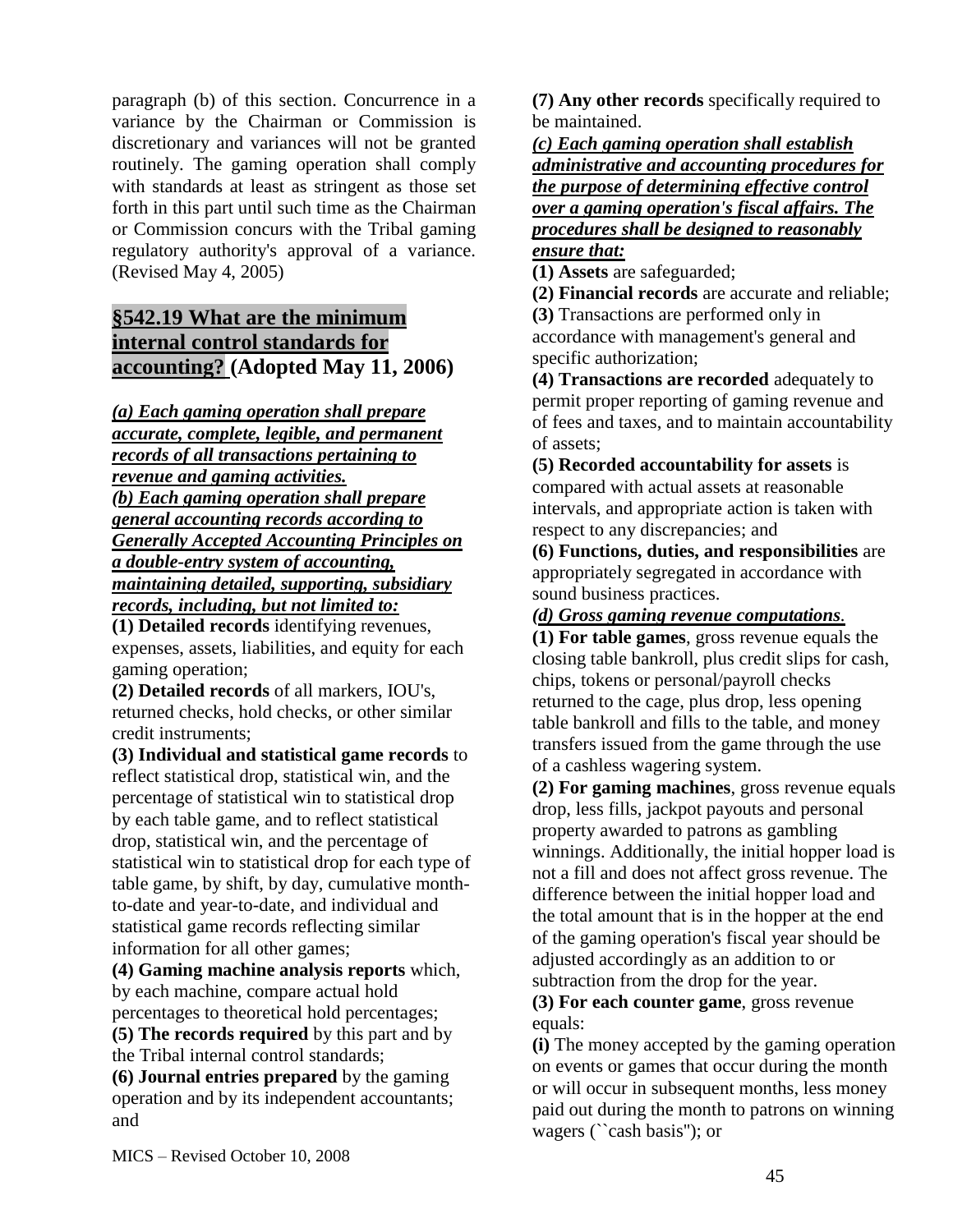**(ii)** The money accepted by the gaming operation on events or games that occur during the month, plus money, not previously included in gross revenue, that was accepted by the gaming operation in previous months on events or games occurring in the month, less money paid out during the month to patrons as winning wagers (``modified accrual basis").

**(4) For each card game and any other game** in which the gaming operation is not a party to a wager, gross revenue equals all money received by the operation as compensation for conducting the game.

**(i)** A gaming operation shall not include either shill win or loss in gross revenue computations. **(ii)** In computing gross revenue for gaming machines, keno and bingo, the actual cost to the gaming operation of any personal property distributed as losses to patrons may be deducted from winnings (other than costs of travel, lodging, services, food, and beverages), if the gaming operation maintains detailed documents supporting the deduction.

*(e) Each gaming operation shall establish internal control systems sufficient to ensure that currency (other than tips or gratuities) received from a patron in the gaming area is promptly placed in a locked box in the table, or, in the case of a cashier, in the appropriate place in the cashier's cage, or on those games which do not have a locked drop box, or on card game tables, in an appropriate place on the table, in the cash register or in another approved repository.*

*(f) If the gaming operation provides periodic payments to satisfy a payout resulting from a wager, the initial installment payment, when paid, and the actual cost of a payment plan, which is funded by the gaming operation, may be deducted from winnings. The gaming operation is required to obtain the approval of all payment plans from the TGRA. For any funding method which merely guarantees the gaming operation's performance, and under which the gaming operation makes payments out of cash flow (e.g. irrevocable letters of credits, surety bonds, or other similar methods), the gaming operation may only* 

*deduct such payments when paid to the patron.* (Adopted May 11, 2006)

*(g) For payouts by wide-area progressive gaming machine systems, a gaming operation may deduct from winnings only its pro rata share of a wide-area gaming machine system payout.* (Adopted May 11, 2006)

*(h) Cash-out tickets issued at a gaming machine or gaming device shall be deducted from gross revenue as jackpot payouts in the month the tickets are issued by the gaming machine or gaming device. Tickets deducted from gross revenue that are not redeemed within a period, not to exceed 180 days of issuance, shall be included in gross revenue. An unredeemed ticket previously included in gross revenue may be deducted from gross revenue in the month redeemed.*

*(i) A gaming operation may not deduct from gross revenues the unpaid balance of a credit instrument extended for purposes other than gaming.*

*(j) A gaming operation may deduct from gross revenue the unpaid balance of a credit instrument if the gaming operation documents, or otherwise keeps detailed records of, compliance with the following requirements. Such records confirming compliance shall be made available to the TGRA or the Commission upon request:*

**(1) The gaming operation** can document that the credit extended was for gaming purposes; **(2) The gaming operation** has established procedures and relevant criteria to evaluate a patron's credit reputation or financial resources and to then determine that there is a reasonable basis for extending credit in the amount or sum placed at the patron's disposal;

**(3) In the case of personal checks**, the gaming operation has established procedures to examine documentation, which would normally be acceptable as a type of identification when cashing checks, and has recorded the patron's bank check guarantee card number or credit card number, or has satisfied paragraph  $(i)(2)$  of this section, as management may deem appropriate for the check-cashing authorization granted;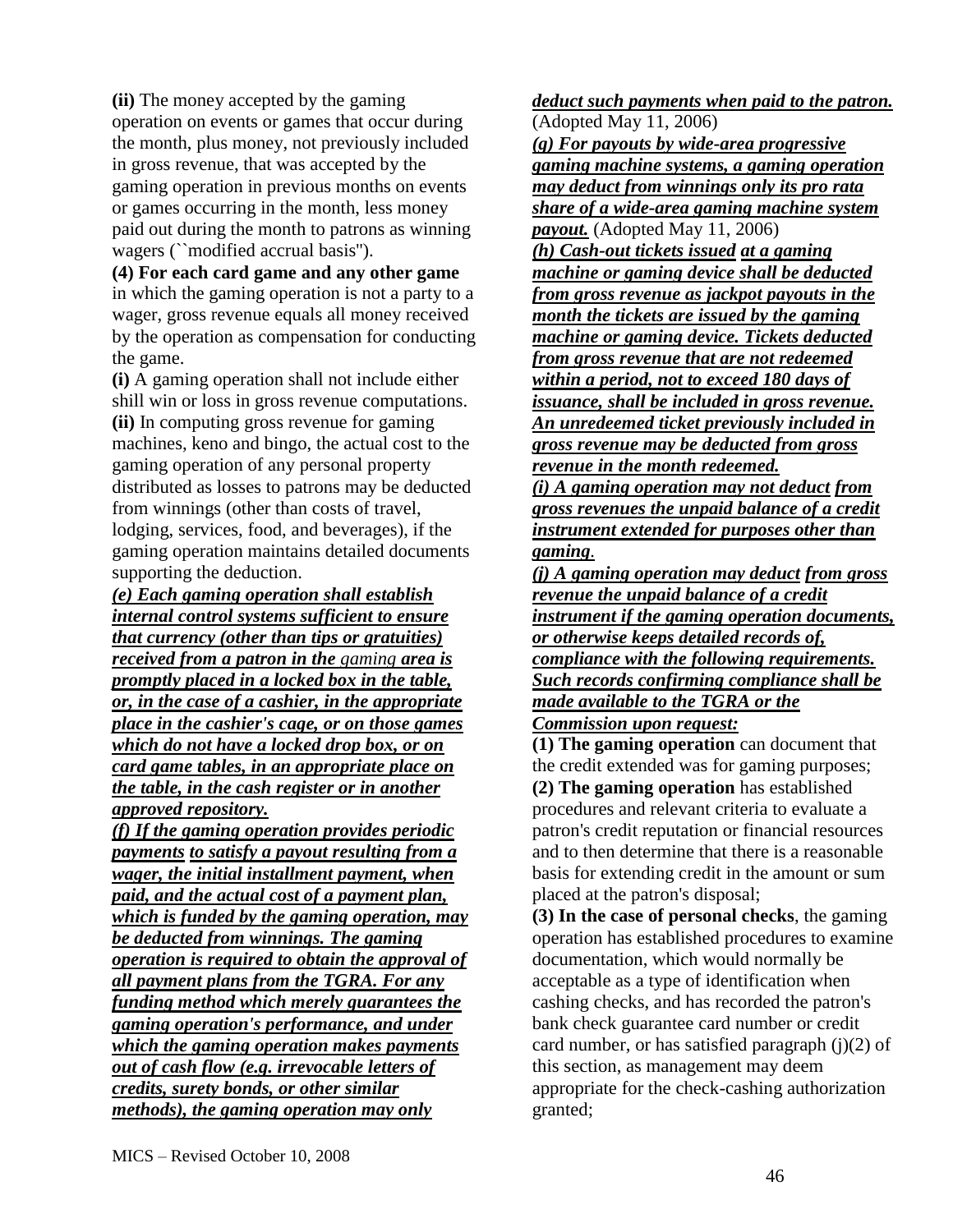**(4) In the case of third-party checks** for which cash, chips, or tokens have been issued to the patron, or which were accepted in payment of another credit instrument, the gaming operation has established procedures to examine documentation, normally accepted as a means of identification when cashing checks, and has, for the check's maker or drawer, satisfied paragraph  $(i)(2)$  of this section, as management may deem appropriate for the check-cashing authorization granted;

#### **(5) In the case of guaranteed drafts**,

procedures should be established to ensure compliance with the issuance and acceptance procedures prescribed by the issuer;

**(6) The gaming operation** has established procedures to ensure that the credit extended is appropriately documented, not least of which would be the patron's identification and signature attesting to the authenticity of the individual credit transactions. The authorizing signature shall be obtained at the time credit is extended.

**(7) The gaming operation** has established procedures to effectively document its attempt to collect the full amount of the debt. Such documentation would include, but not be limited to, letters sent to the patron, logs of personal or telephone conversations, proof of presentation of the credit instrument to the patron's bank for collection, settlement agreements, or other documents which demonstrate that the gaming operation has made a good faith attempt to collect the full amount of the debt. Such records documenting collection efforts shall be made available to the TGRA or the commission upon request.

#### *(k) Maintenance and preservation of books, records and documents.*

MICS – Revised October 10, 2008 **(1) All original books, records and documents** pertaining to the conduct of wagering activities shall be retained by a gaming operation in accordance with the following schedule. A record that summarizes gaming transactions is sufficient, provided that all documents containing an original signature(s) attesting to the accuracy of a gaming related transaction are independently preserved. Original books, records or documents shall not include copies of

originals, except for copies that contain original comments or notations on parts of multi-part forms. The following original books, records and documents shall be retained by a gaming operation for a minimum of five (5) years: **(i)** Casino cage documents;

**(ii)** Documentation supporting the calculation of table game win;

**(iii)** Documentation supporting the calculation of gaming machine win;

**(iv)** Documentation supporting the calculation of revenue received from the games of keno, pari-mutuel, bingo, pull-tabs, card games, and all other gaming activities offered by the gaming operation;

**(v)** Table games statistical analysis reports; **(vi)** Gaming machine statistical analysis reports; **(vii)** Bingo, pull-tab, keno and pari-mutuel wagering statistical reports;

**(viii)** Internal audit documentation and reports; **(ix)** Documentation supporting the write-off of gaming credit instruments and named credit instruments;

**(x)** All other books, records and documents pertaining to the conduct of wagering activities that contain original signature(s) attesting to the accuracy of the gaming related transaction.

**(2) Unless otherwise specified** in this part, all other books, records, and documents shall be retained until such time as the accounting records have been audited by the gaming operation's independent certified public accountants.

**(3) The above definition shall apply** without regards to the medium by which the book, record or document is generated or maintained (paper, computer-generated, magnetic media, etc.).

# **§542.20 What is a Tier A gaming operation?**

**A Tier A gaming operation** is one with annual gross gaming revenues of more than \$1 million but not more than \$5 million.

| §542.21                             | What are the minimum |  |  |
|-------------------------------------|----------------------|--|--|
| internal control standards for drop |                      |  |  |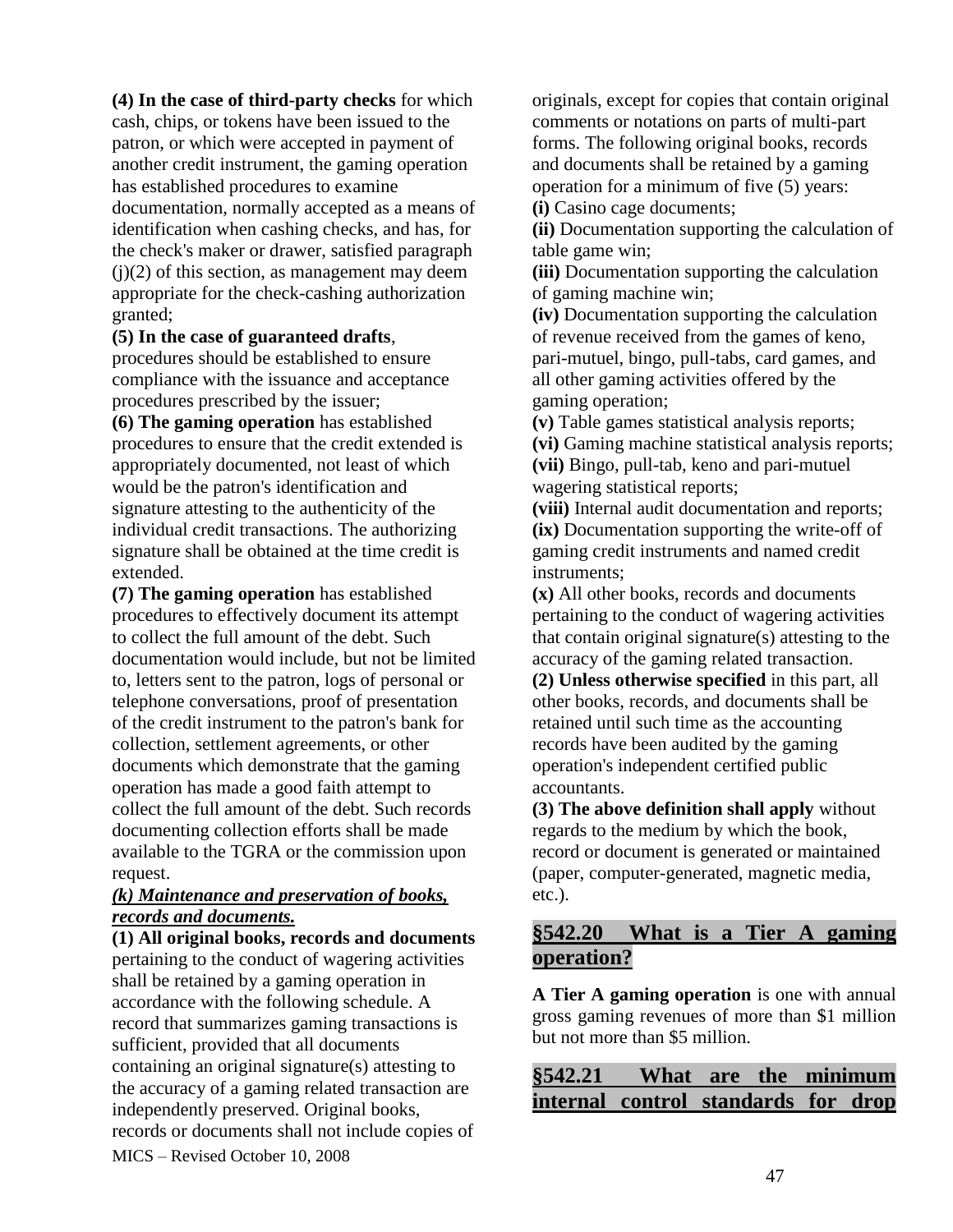# **and count for Tier A gaming operations?**

**(a)** *Computer applications*. For any computer applications utilized, alternate documentation and/or procedures that provide at least the level of control described by the standards in this section, as approved by the Tribal gaming regulatory authority, will be acceptable.

#### **(b)** *Table game drop standards***.**

**(1) The setting out of empty table game drop boxes and the drop shall** be a continuous process.

#### (**2) At the end of each shift**:

**(i)** All locked table game drop boxes shall be removed from the tables by a person independent of the pit shift being dropped;

**(ii)** A separate drop box shall be placed on each table opened at any time during each shift or a gaming operation may utilize a single drop box with separate openings and compartments for each shift; and

**(iii)** Upon removal from the tables, table game drop boxes shall be transported directly to the count room or other equivalently secure area with comparable controls and locked in a secure manner until the count takes place.

**(3) If drop boxes are not placed on all tables,** then the pit department shall document which tables were open during the shift.

**(4) The transporting of table game drop** boxes shall be performed by a minimum of two persons, at least one of whom is independent of the pit shift being dropped.

**(5) All table game drop boxes shall** be posted with a number corresponding to a permanent number on the gaming table and marked to indicate game, table number, and shift.

#### **(c)** *Soft count room personnel***.**

**(1) The table game soft count and the gaming machine bill acceptor count shall** be performed by a minimum of two employees.

**(2) Count room personnel shall not** be allowed to exit or enter the count room during the count except for emergencies or scheduled breaks. At no time during the count, shall there be fewer than two employees in the count room until the drop proceeds have been accepted into cage/vault accountability.

**(3) Count team members shall** be rotated on a routine basis such that the count team is not consistently the same two persons more than four (4) days per week. This standard shall not apply to gaming operations that utilize a count team of more than two persons.

(**4) The count team shall** be independent of transactions being reviewed and counted. The count team shall be independent of the cage/vault departments, however, a dealer or a cage cashier may be used if this person is not allowed to perform the recording function. An accounting representative may be used if there is an independent audit of all soft count documentation.

#### **(d)** *Table game soft count standards***.**

**(1) The table game soft count shall** be performed in a soft count room or other equivalently secure area with comparable controls.

**(2) Access to the count room during the count shall** be restricted to members of the drop and count teams, with the exception of authorized observers, supervisors for resolution of problems, and authorized maintenance personnel.

**(3) If counts from various revenue** centers occur simultaneously in the count room, procedures shall be in effect that prevent the commingling of funds from different revenue centers.

**(4) The table game drop boxes shall** be individually emptied and counted in such a manner to prevent the commingling of funds between boxes until the count of the box has been recorded.

**(i)** The count of each box shall be recorded in ink or other permanent form of recordation.

**(ii)** A second count shall be performed by an employee on the count team who did not perform the initial count.

**(iii)** Corrections to information originally recorded by the count team on soft count documentation shall be made by drawing a single line through the error, writing the correct figure above the original figure, and then obtaining the initials of at least two count team members who verified the change, unless the count team only has two (2) members in which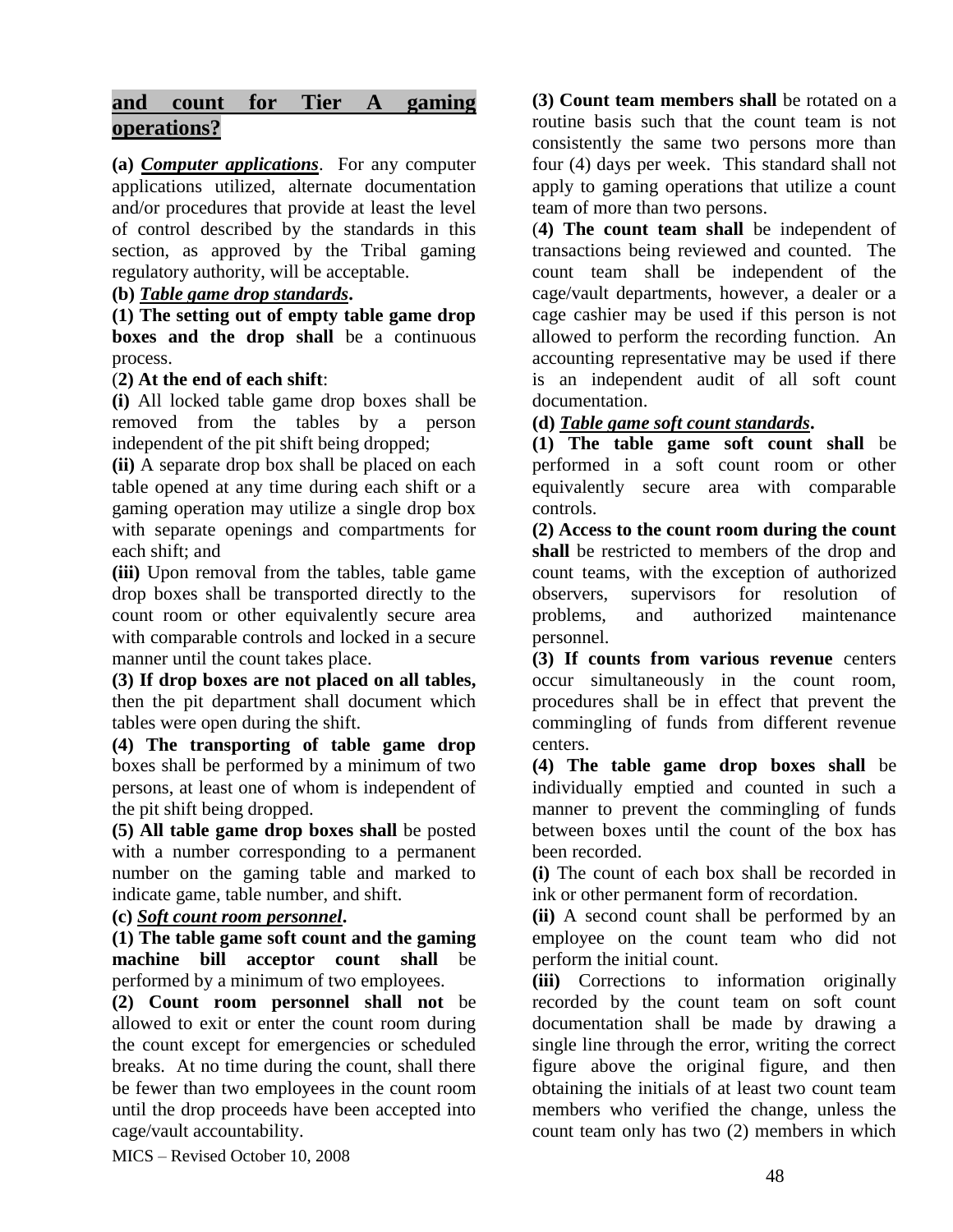case the initials of only one (1) verifying member is required.

(**5) If cash counters are utilized** and the count room table is used only to empty boxes and sort/stack contents, a count team member shall be able to observe the loading and unloading of all cash at the cash counter, including rejected cash.

**(6) Table game drop boxes, when empty, shall** be shown to another member of the count team, or to another person who is observing the count, or to surveillance.

**(7) Orders for fill/credit (if applicable) shall** be matched to the fill/credit slips. Fills and credits shall be traced to or recorded on the count sheet.

(8) **Pit marker issue and payment slips (if applicable) removed from the table game drop boxes shall** either be:

**(i)** Traced to or recorded on the count sheet by the count team; or

**(ii)** Totaled by shift and traced to the totals documented by the computerized system. Accounting personnel shall verify the issue/payment slip for each table is accurate.

**(9) Foreign currency exchange forms** (if applicable) removed from the table game drop boxes shall be reviewed for the proper daily exchange rate and the conversion amount shall be recomputed by the count team. Alternatively, this may be performed by accounting/auditing employees.

**(10) The opening/closing table and marker inventory forms (if applicable) shall** either be: **(i)** Examined and traced to or recorded on the

count sheet; or

**(ii)** If a computerized system is used, accounting personnel can trace the opening/closing table and marker inventory forms to the count sheet. Discrepancies shall be investigated with the findings documented and maintained for inspection.

**(11) The count sheet shall** be reconciled to the total drop by a count team member who shall not function as the sole recorder.

**(12) All members of the count team shall** sign the count document or a summary report to attest to their participation in the count.

**(13) All drop proceeds and cash equivalents that were counted shall** be turned over to the cage or vault cashier (who shall be independent of the count team) or to an authorized person/employee independent of the revenue generation and the count process for verification. Such person shall certify by signature as to the accuracy of the drop proceeds delivered and received.

**(14) The count sheet, with all supporting documents, shall** be delivered to the accounting department by a count team member or a person independent of the cashiers department. Alternatively, it may be adequately secured (e.g., locked container to which only accounting personnel can gain access) until retrieved by the accounting department.

**(15) Access to stored, full table game drop boxes shall** be restricted to authorized members of the drop and count teams.

**(e)** *Gaming machine bill acceptor drop standards***.** 

**(1) A minimum of two employees shall** be involved in the removal of the gaming machine drop, at least one of whom is independent of the gaming machine department.

**(2) All bill acceptor canisters shall** be removed only at the time previously designated by the gaming operation and reported to the Tribal gaming regulatory authority, except for emergency drops.

**(3) The bill acceptor canisters shall** be removed by a person independent of the gaming machine department then transported directly to the count room or other equivalently secure area with comparable controls and locked in a secure manner until the count takes place.

**(i)** Security shall be provided over the bill acceptor canisters removed from the gaming machines and awaiting transport to the count room.

**(ii)** The transporting of bill acceptor canisters shall be performed by a minimum of two persons, at least one of whom is independent of the gaming machine department.

**(4) All bill acceptor canisters shall** be posted with a number corresponding to a permanent number on the gaming machine.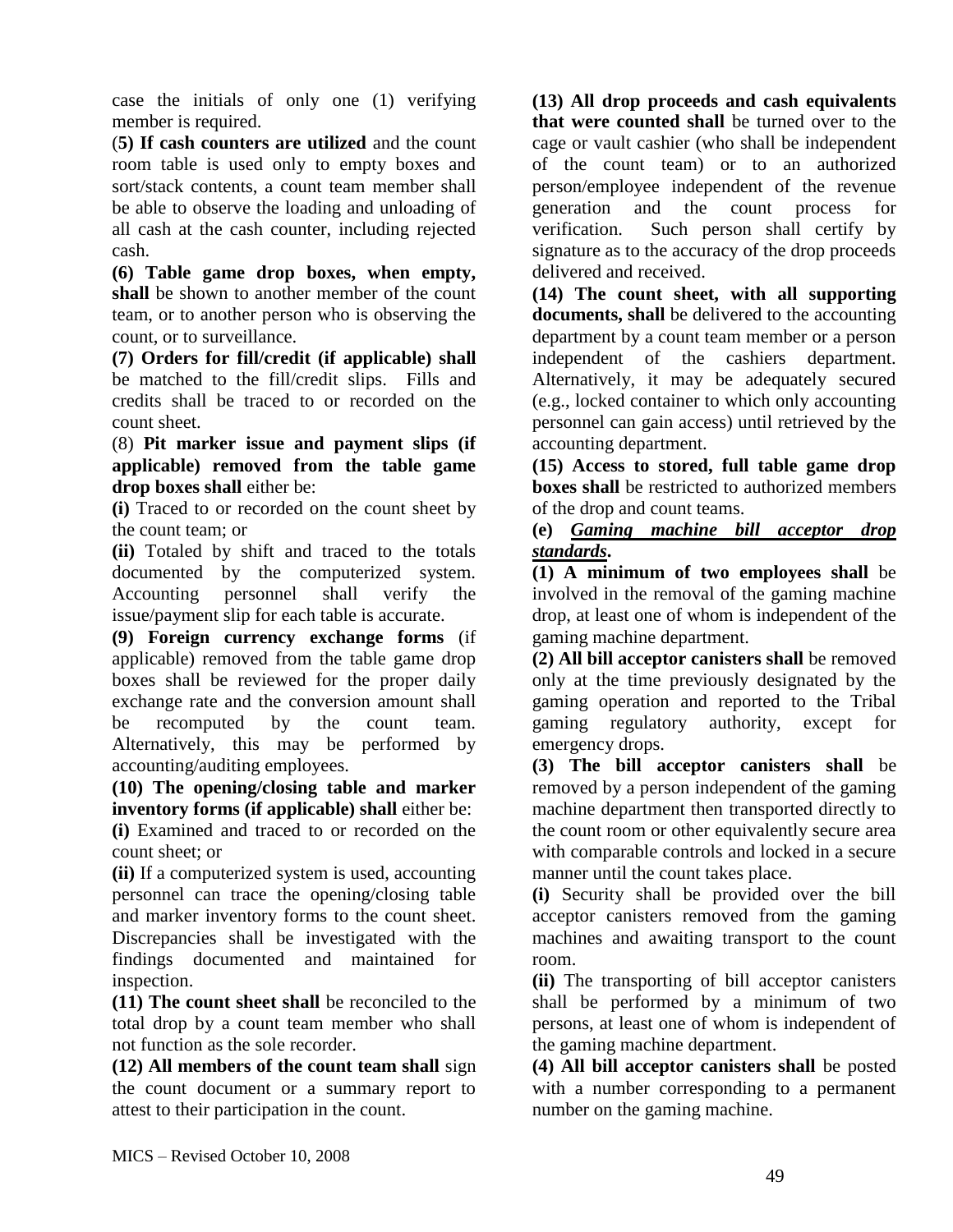**(f)** *Gaming machine bill acceptor count standards***.** 

**(1) The gaming machine bill acceptor count shall** be performed in a soft count room or other equivalently secure area with comparable controls.

**(2) Access to the count room during the count shall** be restricted to members of the drop and count teams, with the exception of authorized observers, supervisors for resolution of problems, and authorized maintenance personnel.

**(3) If counts from various revenue centers occur simultaneously in the count room, procedures shall** be in effect that prevent the commingling of funds from different revenue centers.

**(4) The bill acceptor canisters shall** be individually emptied and counted in such a manner to prevent the commingling of funds between canisters until the count of the canister has been recorded.

**(i)** The count of each canister shall be recorded in ink or other permanent form of recordation.

**(ii)** Corrections to information originally recorded by the count team on soft count documentation shall be made by drawing a single line through the error, writing the correct figure above the original figure, and then obtaining the initials of at least two count team members who verified the change. (Revised August 12, 2005)

**(5) If cash counters are utilized and the count room table is used only to empty canisters and sort/stack contents, a count team member shall** be able to observe the loading and unloading of all cash at the cash counter, including rejected cash.

**(6) Canisters, when empty, shall** be shown to another member of the count team, or to another person who is observing the count, or to surveillance.

**(7) The count sheet shall** be reconciled to the total drop by a count team member who shall not function as the sole recorder.

**(8) All members of the count team shall** sign the count document or a summary report to attest to their participation in the count.

**(9) All drop proceeds and cash equivalents that were counted shall** be turned over to the cage or vault cashier (who shall be independent of the count team) or to an authorized person/employee independent of the revenue generation and the count process for verification. Such person shall certify by signature as to the accuracy of the drop proceeds delivered and received.

**(10) The count sheet, with all supporting documents, shall** be delivered to the accounting department by a count team member or a person independent of the cashiers department. Alternatively, it may be adequately secured (e.g., locked container to which only accounting personnel can gain access) until retrieved by the accounting department.

**(11) Access to stored bill acceptor canisters, full or empty, shall** be restricted to:

**(i)** Authorized members of the drop and count teams; and

**(ii)** Authorized personnel in an emergency for resolution of a problem.

**(g)** *Gaming machine coin drop standards***.** 

**(1) A minimum of two employees shall** be involved in the removal of the gaming machine drop, at least one of whom is independent of the gaming machine department.

(**2) All drop buckets shall** be removed only at the time previously designated by the gaming operation and reported to the Tribal gaming regulatory authority, except for emergency drops.

**(3) Security shall** be provided over the buckets removed from the gaming machine drop cabinets and awaiting transport to the count room.

**(4) As each machine is opened, the contents**  shall be tagged with its respective machine number if the bucket is not permanently marked with the machine number. The contents shall be transported directly to the area designated for the counting of such drop proceeds. If more than one trip is required to remove the contents of the machines, the filled carts of coins shall be securely locked in the room designed for counting or in another equivalently secure area with comparable controls. There shall be a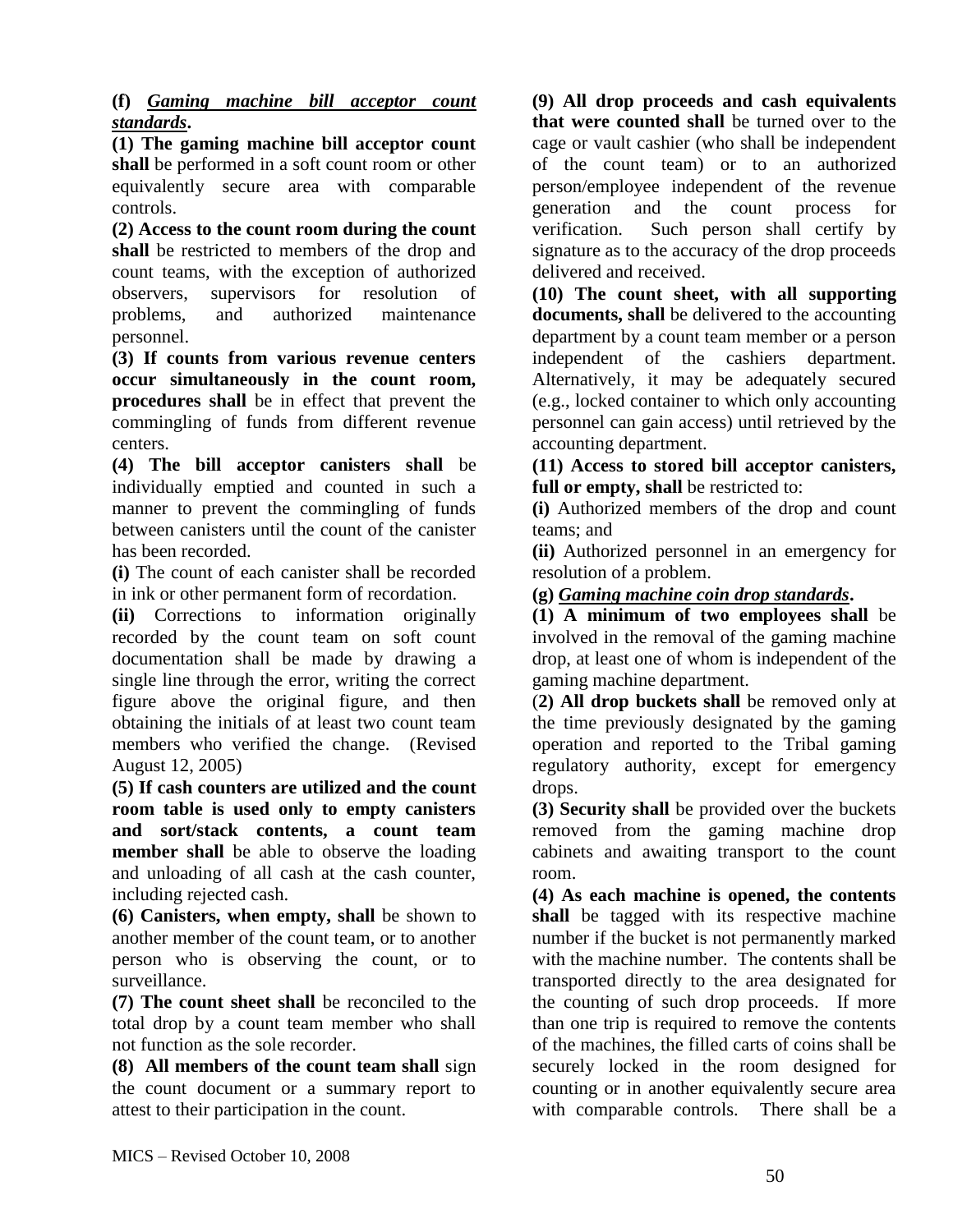locked covering on any carts in which the drop route includes passage out of doors.

**(i)** Alternatively, a smart bucket system that electronically identifies and tracks the gaming machine number, and facilitates the proper recognition of gaming revenue, shall satisfy the requirements of this paragraph.

### **(ii)** [Reserved]

### **(5) Each drop bucket in use shall** be:

**(i)** Housed in a locked compartment separate from any other compartment of the gaming machine and keyed differently than other gaming machine compartments; and

**(ii)** Identifiable to the gaming machine from which it is removed. If the gaming machine is identified with a removable tag that is placed in the bucket, the tag shall be placed on top of the bucket when it is collected.

**(6) Each gaming machine shall** have drop buckets into which coins or tokens that are retained by the gaming machine are collected. Drop bucket contents shall not be used to make change or pay hand-paid payouts.

**(7) The collection procedures may** include procedures for dropping gaming machines that have trays instead of drop buckets.

### **(h)** *Hard count room personnel***.**

**(1) The weigh/count shall** be performed by a minimum of two employees.

**(2) At no time during the weigh/count shall** there be fewer than two employees in the count room until the drop proceeds have been accepted into cage/vault accountability.

**(i)** If the gaming machine count is conducted with a continuous mechanical count meter that is not reset during the count and is verified in writing by at least two employees at the start and end of each denomination count, then one employee may perform the wrap.

**(ii)** [Reserved]

**(3) Count team members shall** be rotated on a routine basis such that the count team is not consistently the same two persons more than four (4) days per week. This standard shall not apply to gaming operations that utilize a count team of more than two persons.

MICS – Revised October 10, 2008 **(4) The count team shall** be independent of transactions being reviewed and counted. The count team shall be independent of the cage/vault departments, unless they are nonsupervisory gaming machine employees and perform the laborer function only (A nonsupervisory gaming machine employee is defined as a person below the level of gaming machine shift supervisor). A cage cashier may be used if this person is not allowed to perform the recording function. An accounting representative may be used if there is an independent audit of all count documentation.

**(i)** *Gaming machine coin count and wrap standards***.** 

**(1) Coins shall** include tokens.

**(2) The gaming machine coin count and wrap shall** be performed in a count room or other equivalently secure area with comparable controls.

**(i)** Alternatively, an on-the-floor drop system utilizing a mobile scale shall satisfy the requirements of this paragraph, subject to the following conditions:

**(A)** The gaming operation shall utilize and maintain an effective on-line gaming machine monitoring system, as described in  $§542.13(m)(3);$ 

**(B)** Components of the on-the-floor drop system shall include, but not be limited to, a weigh scale, a laptop computer through which weigh/count applications are operated, a security camera available for the mobile scale system, and a VCR to be housed within the video compartment of the mobile scale. The system may include a mule cart used for mobile weigh scale system locomotion.

**(C)** The gaming operation must obtain the security camera available with the system, and this camera must be added in such a way as to eliminate tampering.

**(D)** Prior to the drop, the drop/count team shall ensure the scale batteries are charged;

**(E)** Prior to the drop, a videotape shall be inserted into the VCR used to record the drop in conjunction with the security camera system and the VCR shall be activated;

**(F)** The weigh scale test shall be performed prior to removing the unit from the hard count room for the start of the weigh/drop/count;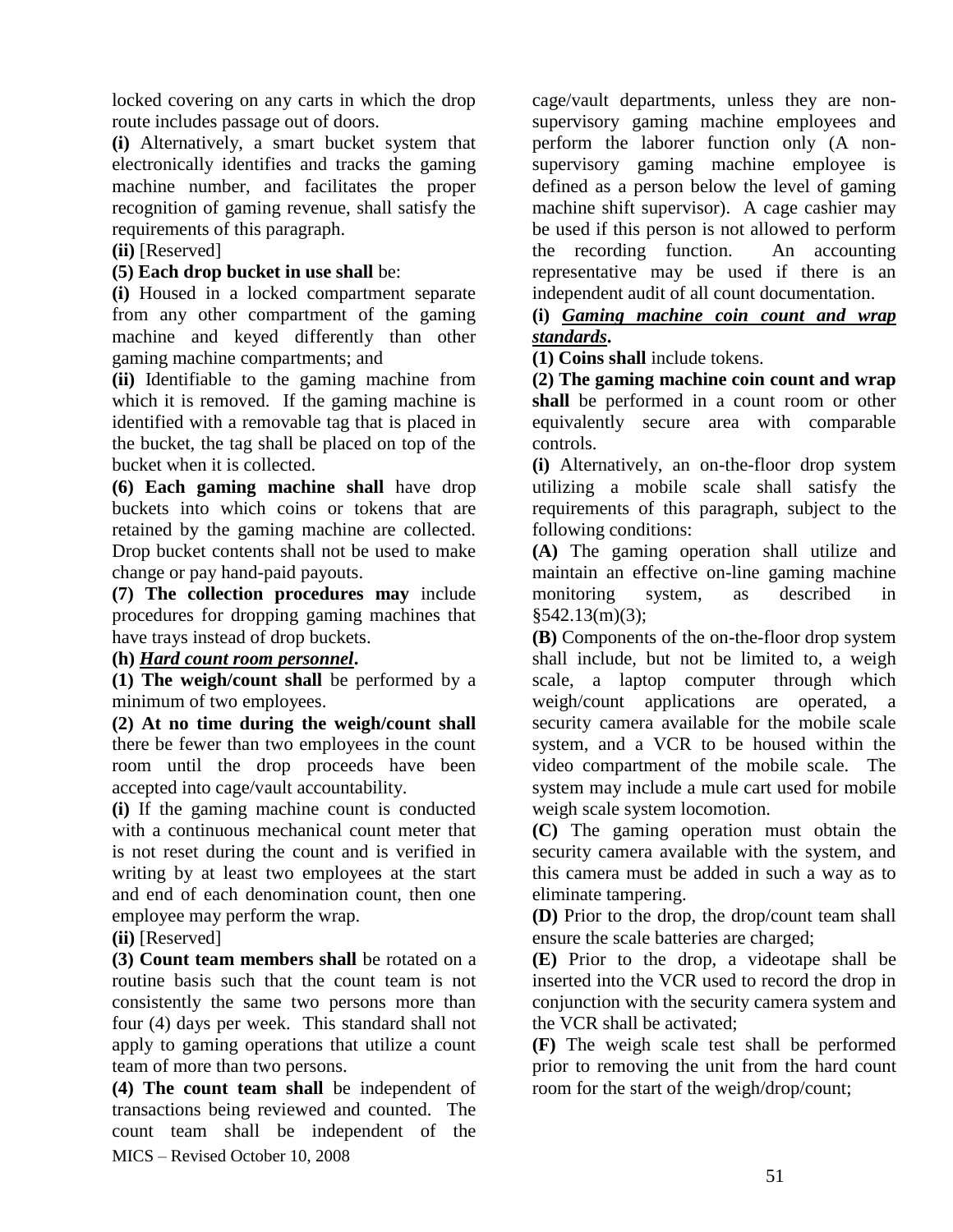**(G) Surveillance shall** be notified when the weigh/drop/count begins and shall be capable of monitoring the entire process;

**(H)** An observer independent of the weigh/drop/count teams (independent observer) shall remain by the weigh scale at all times and shall observe the entire weigh/drop/count process;

**(I)** Physical custody of the key(s) needed to access the laptop and video compartment shall require the involvement of two persons, one of whom is independent of the drop and count team;

**(J)** The mule key (if applicable), the laptop and video compartment keys, and the remote control for the VCR shall be maintained by a department independent of the gaming machine department. The appropriate personnel shall sign out these keys;

**(K)** A person independent of the weigh/drop/count teams shall be required to accompany these keys while they are checked out, and observe each time the laptop compartment is opened;

**(L)** The laptop access panel shall not be opened outside the hard count room, except in instances when the laptop must be rebooted as a result of a crash, lock up, or other situation requiring immediate corrective action;

**(M)** User access to the system shall be limited to those employees required to have full or limited access to complete the weigh/drop/count; and

**(N)** When the weigh/drop/count is completed, the independent observer shall access the laptop compartment, end the recording session, eject the videotape, and deliver the videotape to surveillance.

**(ii)** [Reserved]

**(3) Access to the count room during the count shall** be restricted to members of the drop and count teams, with the exception of authorized observers, supervisors for resolution of problems, and authorized maintenance personnel.

**(4) If counts from various revenue centers** occur simultaneously in the count room, procedures shall be in effect that prevent the commingling of funds from different revenue centers.

**(5) The following functions shall** be performed in the counting of the gaming machine drop:

**(i)** Recorder function, which involves the recording of the gaming machine count; and

**(ii)** Count team supervisor function, which involves the control of the gaming machine weigh and wrap process. The supervisor shall not perform the initial recording of the weigh/count unless a weigh scale with a printer is used.

**(6) The gaming machine drop shall** be counted, wrapped, and reconciled in such a manner to prevent the commingling of gaming machine drop coin with coin (for each denomination) from the next gaming machine drop until the count of the gaming machine drop has been recorded. If the coins are not wrapped immediately after being weighed or counted, they shall be secured and not commingled with other coin.

**(i)** The amount of the gaming machine drop from each machine shall be recorded in ink or other permanent form of recordation on a gaming machine count document by the recorder or mechanically printed by the weigh scale.

**(ii)** Corrections to information originally recorded by the count team on gaming machine count documentation shall be made by drawing a single line through the error, writing the correct figure above the original figure, and then obtaining the initials of at least two count team members who verified the change.

**(A)** If a weigh scale interface is used, corrections to gaming machine count data shall be made using either of the following:

**(1) Drawing a single line through the error** on the gaming machine document, writing the correct figure above the original figure, and then obtaining the initials of at least two count team employees. If this procedure is used, an employee independent of the gaming machine department and count team shall enter the correct figure into the computer system prior to the generation of related gaming machine reports; or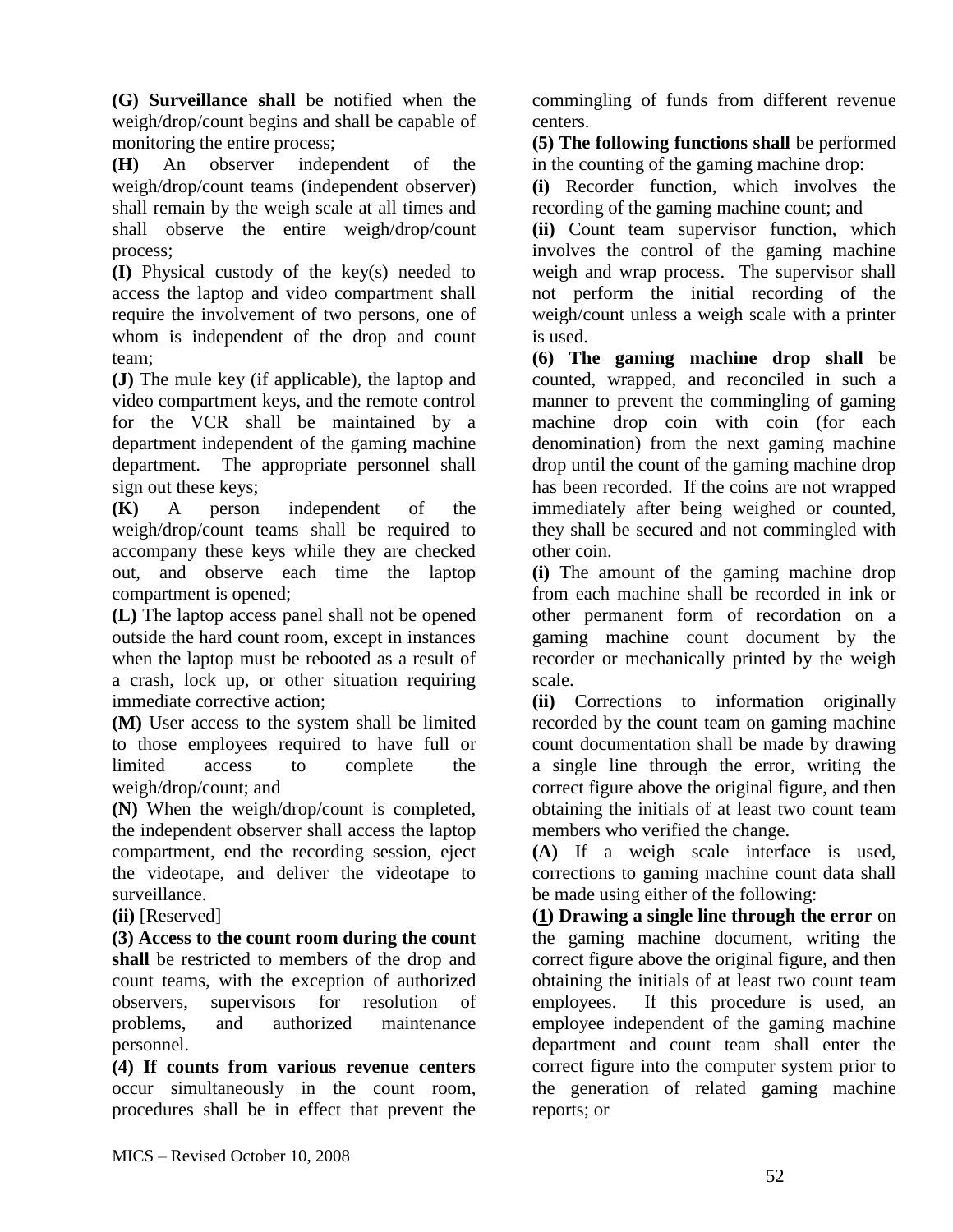**(2) During the count process**, correct the error in the computer system and enter the passwords of at least two count team employees. If this procedure is used, an exception report shall be generated by the computer system identifying the gaming machine number, the error, the correction, and the count team employees attesting to the correction.

#### **(B)** [Reserved]

**(7) If applicable, the weight shall** be converted to dollar amounts prior to the reconciliation of the weigh to the wrap.

**(8) If a coin meter is used, a count team member shall** convert the coin count for each denomination into dollars and shall enter the results on a summary sheet.

**(9) The recorder and at least one other count team member shall** sign the weigh tape and the gaming machine count document attesting to the accuracy of the weigh/count.

**(10) All members of the count team shall** sign the count document or a summary report to attest to their participation in the count.

**(11) All drop proceeds and cash equivalents that were counted shall** be turned over to the cage or vault cashier (who shall be independent of the count team) or to an authorized person/employee independent of the revenue generation and the count process for verification. Such person shall certify by signature as to the accuracy of the drop proceeds delivered and received.

(**12) All gaming machine count and wrap documentation, including any applicable computer storage media, shall** be delivered to the accounting department by a count team member or a person independent of the cashier's department. Alternatively, it may be adequately secured (e.g., locked container to which only accounting personnel can gain access) until retrieved by the accounting department.

**(13) If the coins are transported off the property, a second (alternative) count procedure shall** be performed before the coins leave the property. Any variances shall be documented.

MICS – Revised October 10, 2008 **(14)** *Variances*. Large (by denomination, either \$1,000 or 2% of the drop, whichever is less) or unusual (e.g., zero for weigh/count or patterned

for all counts) variances between the weigh/count and wrap shall be investigated by management personnel independent of the gaming machine department, count team, and the cage/vault functions on a timely basis. The results of such investigation shall be documented, maintained for inspection, and provided to the Tribal gaming regulatory authority upon request.

#### **(j)** *Security of the coin room inventory during the gaming machine coin count and wrap.*

**(1) If the count room serves** as a coin room and coin room inventory is not secured so as to preclude access by the count team, then the following standards shall apply:

**(i)** At the commencement of the gaming machine count the following requirements shall be met:

**(A)** The coin room inventory shall be counted by at least two employees, one of whom is a member of the count team and the other is independent of the weigh/count and wrap procedures;

**(B)** The count in paragraph  $(i)(1)(i)(A)$  of this section shall be recorded on an appropriate inventory form;

**(ii)** Upon completion of the wrap of the gaming machine drop:

**(A)** At least two members of the count team (wrap team), independently from each other, shall count the ending coin room inventory;

**(B)** The counts in paragraph  $(i)(1)(ii)(A)$  of this section shall be recorded on a summary report(s) that evidences the calculation of the final wrap by subtracting the beginning inventory from the sum of the ending inventory and transfers in and out of the coin room;

**(C)** The same count team members shall compare the calculated wrap to the weigh/count, recording the comparison and noting any variances on the summary report;

**(D)** A member of the cage/vault department shall count the ending coin room inventory by denomination and shall reconcile it to the beginning inventory, wrap, transfers, and weigh/count; and

**(E)** At the conclusion of the reconciliation, at least two count/wrap team members and the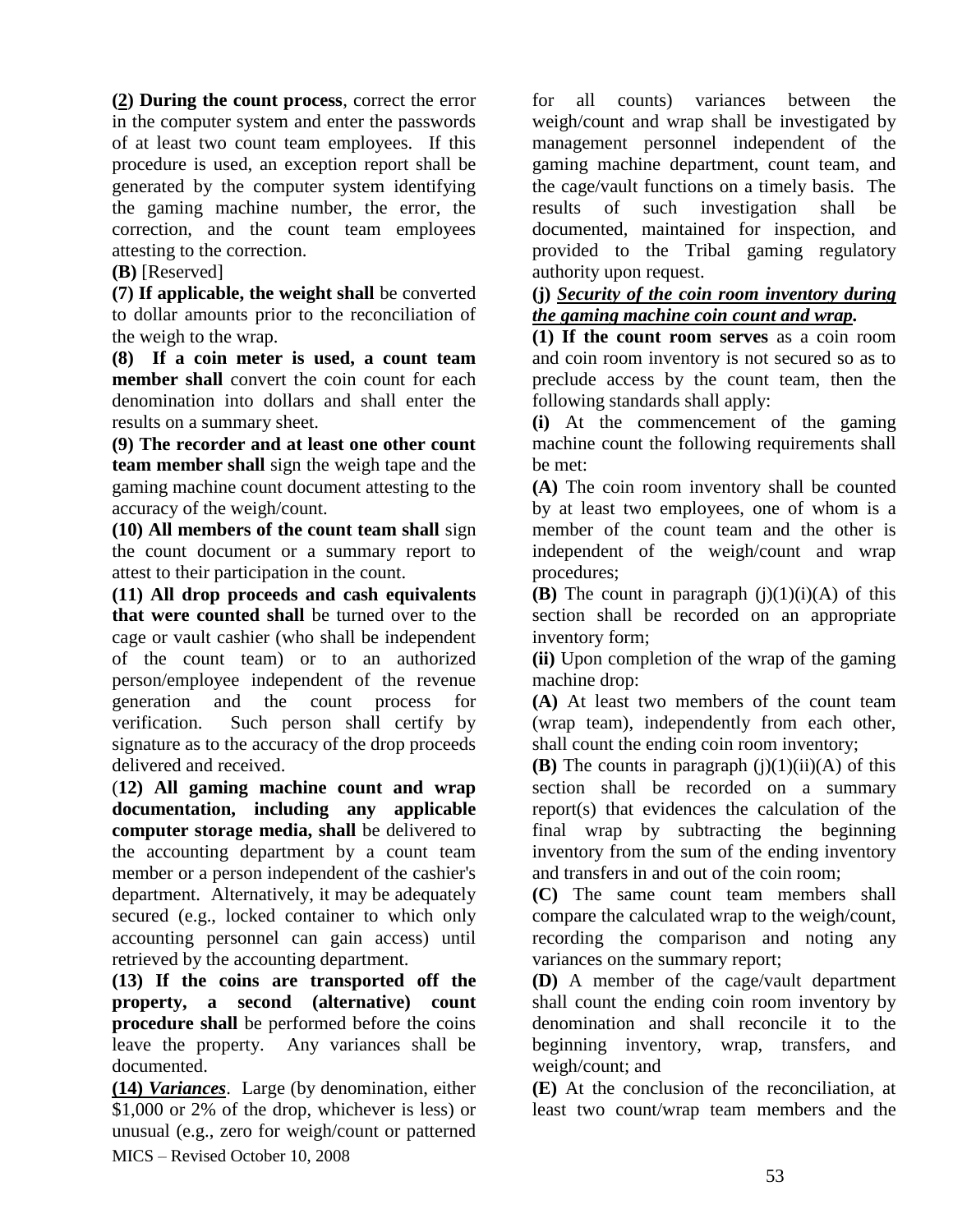verifying employee shall sign the summary report(s) attesting to its accuracy.

**(iii)** The functions described in paragraph  $(i)(1)(ii)(A)$  and  $(C)$  of this section may be performed by only one count team member. That count team member must then sign the summary report, along with the verifying employee, as required under paragraph  $(i)(1)(ii)(E)$ .

**(2) If the count room is segregated** from the coin room, or if the coin room is used as a count room and the coin room inventory is secured to preclude access by the count team, all of the following requirements shall be completed, at the conclusion of the count:

**(i)** At least two members of the count/wrap team shall count the final wrapped gaming machine drop independently from each other;

**(ii)** The counts shall be recorded on a summary report;

**(iii)** The same count team members (or the accounting department) shall compare the final wrap to the weigh/count, recording the comparison, and noting any variances on the summary report;

**(iv)** A member of the cage/vault department shall count the wrapped gaming machine drop by denomination and reconcile it to the weigh/count;

**(v)** At the conclusion of the reconciliation, at least two count team members and the cage/vault employee shall sign the summary report attesting to its accuracy; and

**(vi)** The wrapped coins (exclusive of proper transfers) shall be transported to the cage, vault or coin vault after the reconciliation of the weigh/count to the wrap.

## **(k)** *Transfers during the gaming machine coin count and wrap***.**

**(1) Transfers may** be permitted during the count and wrap only if permitted under the internal control standards approved by the Tribal gaming regulatory authority.

**(2) Each transfer shall** be recorded on a separate multi-part form with a preprinted or concurrently-printed form number (used solely for gaming machine count transfers) that shall be subsequently reconciled by the accounting

department to ensure the accuracy of the reconciled gaming machine drop.

**(3) Each transfer must** be counted and signed for by at least two members of the count team and by a person independent of the count team who is responsible for authorizing the transfer.

### **(l)** *Gaming machine drop key control standards***.**

**(1) Gaming machine coin drop cabinet keys, including duplicates, shall** be maintained by a department independent of the gaming machine department.

**(2) The physical custody of the keys needed to access gaming machine coin drop cabinets, including duplicates**, **shall** require the involvement of two persons, one of whom is independent of the gaming machine department.

**(3) Two employees (separate from key custodian) shall** be required to accompany such keys while checked out and observe each time gaming machine drop cabinets are accessed.

**(m)** *Table game drop box key control standards***.**

**(1) Tier A gaming operations shall** be exempt from compliance with this paragraph if the Tribal gaming regulatory authority, or the gaming operation as approved by the Tribal gaming regulatory authority, establishes and the gaming operation complies with procedures that maintain adequate key control and restricts access to the keys.

**(2) Procedures shall** be developed and implemented to insure that unauthorized access to empty table game drop boxes shall not occur from the time the boxes leave the storage racks until they are placed on the tables.

**(3) The involvement of at least two persons independent of the cage department shall** be required to access stored empty table game drop boxes.

**(4) The release keys shall** be separately keyed from the contents keys.

**(5) At least two count team members are required** to be present at the time count room and other count keys are issued for the count.

**(6) All duplicate keys shall** be maintained in a manner that provides the same degree of control as is required for the original keys. Records shall be maintained for each key duplicated that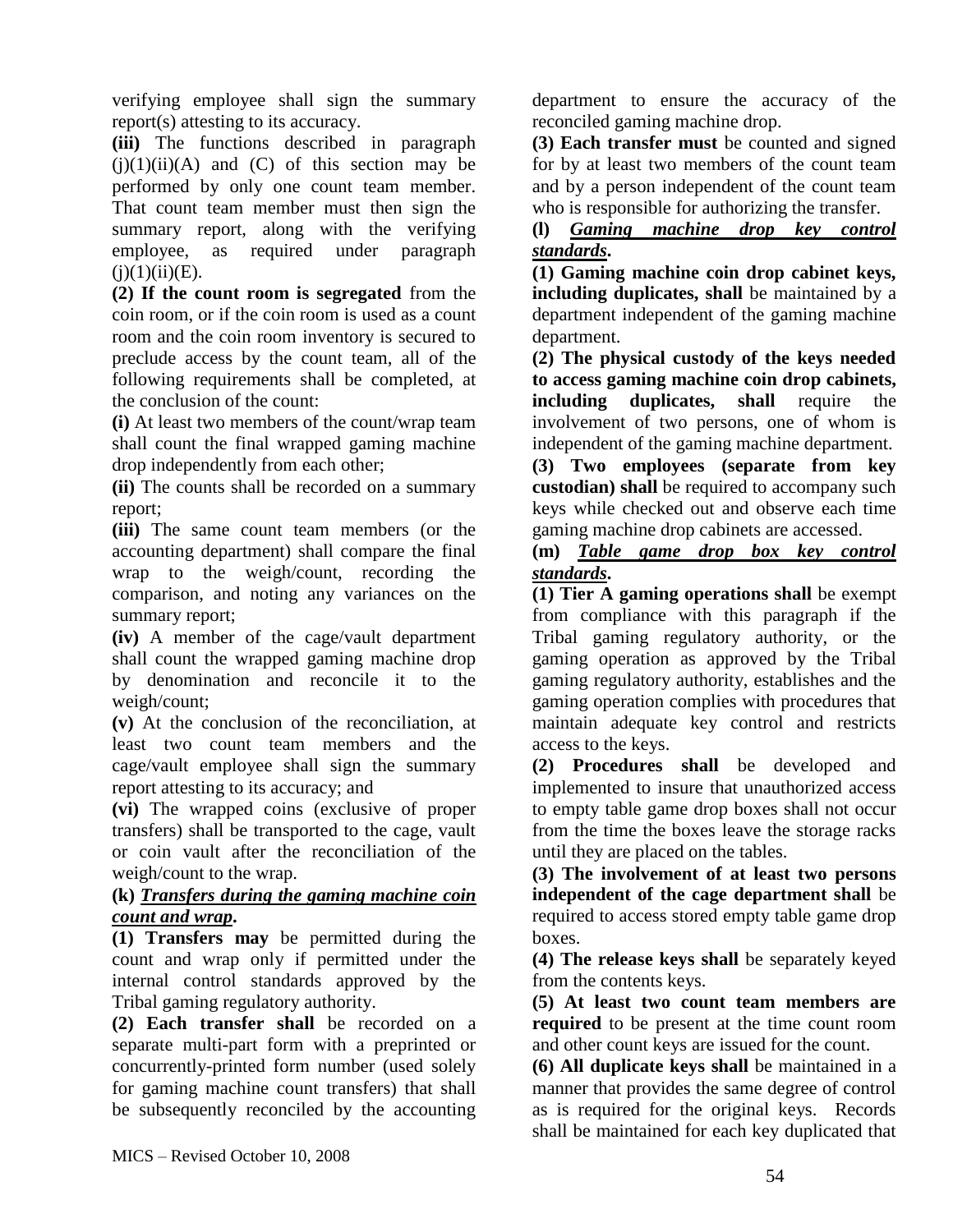indicate the number of keys made and destroyed.

**(7) Logs shall** be maintained by the custodian of sensitive keys to document authorization of personnel accessing keys.

## **(n)** *Table game drop box release keys***.**

**(1) Tier A gaming operations shall** be exempt from compliance with this paragraph if the Tribal gaming regulatory authority, or the gaming operation as approved by the Tribal gaming regulatory authority, establishes and the gaming operation complies with procedures that maintain adequate key control and restricts access to the keys.

**(2) The table game drop box release keys shall** be maintained by a department independent of the pit department.

**(3) Only the person(s) authorized to remove table game drop boxes from the tables shall** be allowed access to the table game drop box release keys; however, the count team members may have access to the release keys during the soft count in order to reset the table game drop boxes.

**(4) Persons authorized to remove the table game drop boxes shall** be precluded from having simultaneous access to the table game drop box contents keys and release keys.

**(5) For situations requiring access** to a table game drop box at a time other than the scheduled drop, the date, time, and signature of employee signing out/in the release key must be documented.

### **(o)** *Bill acceptor canister release keys***.**

**(1) Tier A gaming operations shall** be exempt from compliance with this paragraph if the Tribal gaming regulatory authority, or the gaming operation as approved by the Tribal gaming regulatory authority, establishes and the gaming operation complies with procedures that maintain adequate key control and restricts access to the keys.

**(2) The bill acceptor canister release keys shall** be maintained by a department independent of the gaming machine department. **(3) Only the person(s) authorized to remove bill acceptor canisters from the gaming machines shall** be allowed access to the release keys.

**(4) Persons authorized to remove the bill acceptor canisters shall** be precluded from having simultaneous access to the bill acceptor canister contents keys and release keys.

**(5) For situations requiring access** to a bill acceptor canister at a time other than the scheduled drop, the date, time, and signature of employee signing out/in the release key must be documented.

## **(p)** *Table game drop box storage rack keys***.**

**(1) Tier A gaming operations shall** be exempt from compliance with this paragraph if the Tribal gaming regulatory authority, or the gaming operation as approved by the Tribal gaming regulatory authority, establishes and the gaming operation complies with procedures that maintain adequate key control and restricts access to the keys.

**(2) Persons authorized to obtain table game drop box storage rack keys shall** be precluded from having simultaneous access to table game drop box contents keys, with the exception of the count team.

**(q)** *Bill acceptor canister storage rack keys*.

**(1) Tier A gaming operations shall** be exempt from compliance with this paragraph if the Tribal gaming regulatory authority, or the gaming operation as approved by the Tribal gaming regulatory authority, establishes and the gaming operation complies with procedures that maintain adequate key control and restricts access to the keys.

**(2) Persons authorized to obtain bill acceptor canister storage rack keys shall** be precluded from having simultaneous access to bill acceptor canister contents keys, with the exception of the count team.

### **(r)** *Table game drop box contents keys***.**

**(1) Tier A gaming operations shall** be exempt from compliance with this paragraph if the Tribal gaming regulatory authority, or the gaming operation as approved by the Tribal gaming regulatory authority, establishes and the gaming operation complies with procedures that maintain adequate key control and restricts access to the keys.

**(2) The physical custody of the keys needed for accessing stored, full table game drop box contents shall** require the involvement of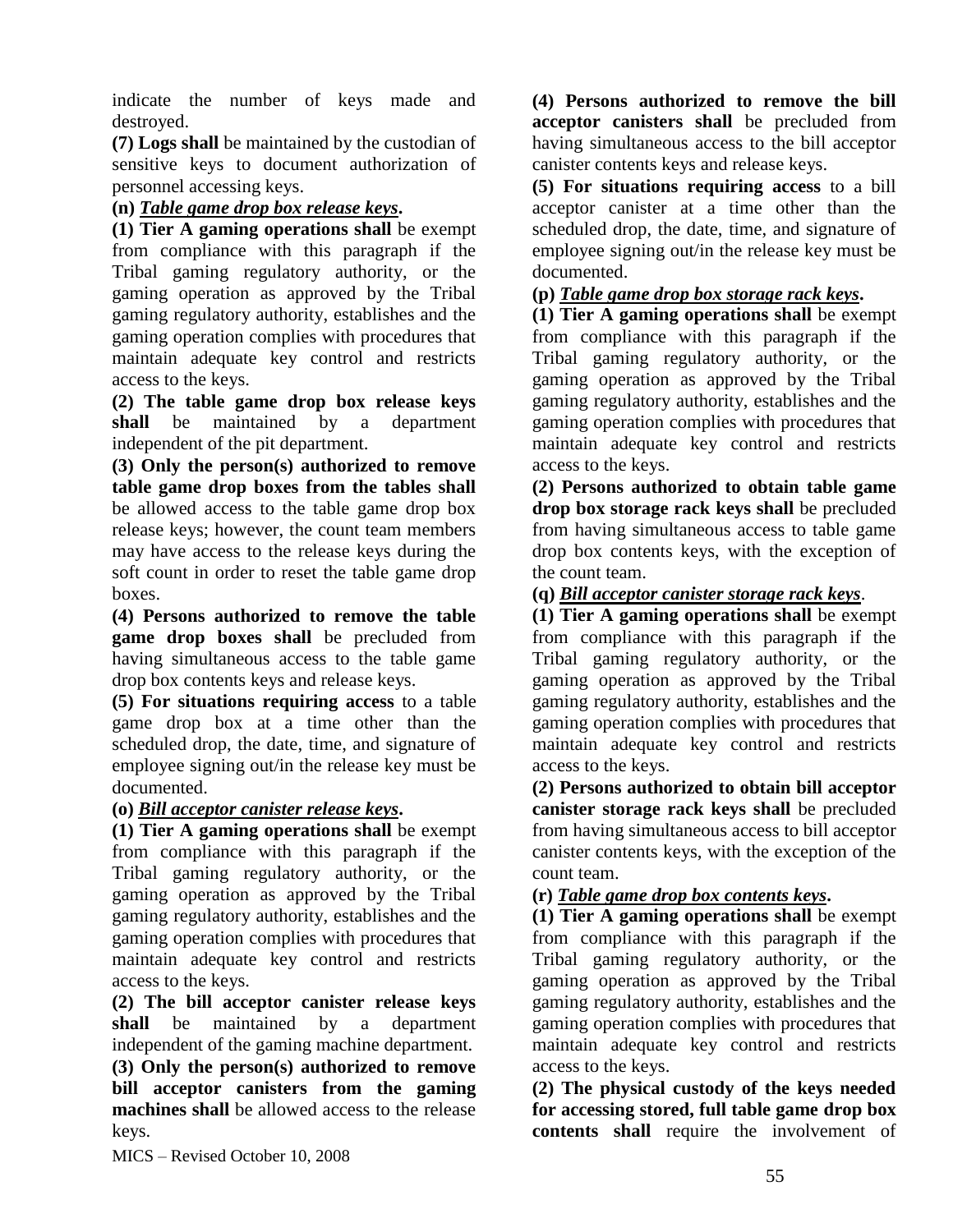persons from at least two separate departments, with the exception of the count team.

(**3) Access to the table game drop box contents key at other than scheduled count times shall** require the involvement of at least two persons from separate departments, including management. The reason for access shall be documented with the signatures of all participants and observers.

**(4) Only count team members shall** be allowed access to table game drop box contents keys during the count process.

## **(s)** *Bill acceptor canister contents keys***.**

**(1) Tier A gaming operations shall** be exempt from compliance with this paragraph if the Tribal gaming regulatory authority, or the gaming operation as approved by the Tribal gaming regulatory authority, establishes and the gaming operation complies with procedures that maintain adequate key control and restricts access to the keys.

**(2) The physical custody of the keys needed for accessing stored, full bill acceptor canister contents shall** require involvement of persons from two separate departments, with the exception of the count team.

**(3) Access to the bill acceptor canister contents key at other than scheduled count times shall** require the involvement of at least two persons from separate departments, one of whom must be a supervisor. The reason for access shall be documented with the signatures of all participants and observers.

**(4) Only the count team members shall** be allowed access to bill acceptor canister contents keys during the count process.

#### *(t) Gaming machine computerized key security systems. (Adopted May 4, 2005)*

**(1) Computerized key security systems** which restrict access to the gaming machine drop and count keys through the use of passwords, keys or other means, other than a key custodian, must provide the same degree of control as indicated in the aforementioned key control standards; refer to paragraphs  $(l)$ ,  $(o)$ ,  $(q)$  and  $(s)$  of this section. Note: This standard does not apply to the system administrator. The system administrator is defined in paragraph  $(t)(2)(i)$  of this section.

**(2) For computerized key security systems**, the following additional gaming machine key control procedures apply:

**(i)** Management personnel independent of the gaming machine department assign and control user access to keys in the computerized key security system (i.e., system administrator) to ensure that gaming machine drop and count keys are restricted to authorized employees.

**(ii)** In the event of an emergency or the key box is inoperable, access to the emergency manual key(s) (a.k.a. override key), used to access the box containing the gaming machine drop and count keys, requires the physical involvement of at least three persons from separate departments, including management. The date, time, and reason for access, must be documented with the signatures of all participating employees signing out/in the emergency manual key(s).

**(iii)** The custody of the keys issued pursuant to paragraph  $(t)(2)(ii)$  of this section requires the presence of two persons from separate departments from the time of their issuance until the time of their return.

**(iv)** Routine physical maintenance that requires accessing the emergency manual key(s) (override key) and does not involve the accessing of the gaming machine drop and count keys, only requires the presence of two persons from separate departments. The date, time and reason for access must be documented with the signatures of all participating employees signing out/in the emergency manual  $key(s)$ .

**(3) For computerized key security systems** controlling access to gaming machine drop and count keys, accounting/audit personnel, independent of the system administrator, will perform the following procedures:

**(i)** Daily, review the report generated by the computerized key security system indicating the transactions performed by the individual(s) that adds, deletes, and changes user's access within the system (i.e., system administrator). Determine whether the transactions completed by the system administrator provide an adequate control over the access to the gaming machine drop and count keys. Also, determine whether any gaming machine drop and count key(s)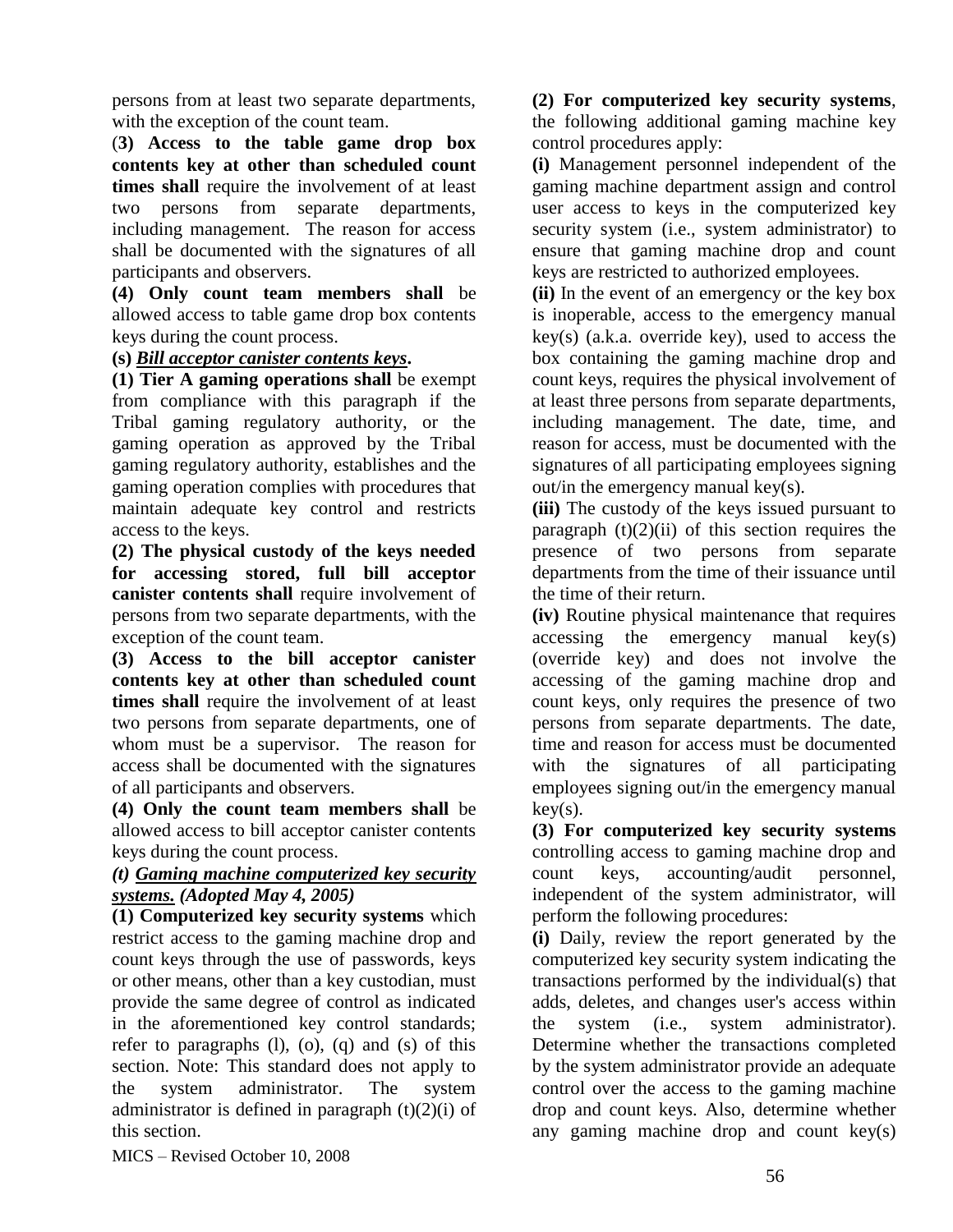removed or returned to the key cabinet by the system administrator was properly authorized.

**(ii)** For at least one day each month, review the report generated by the computerized key security system indicating all transactions performed to determine whether any unusual gaming machine drop and count key removals or key returns occurred.

**(iii)** At least quarterly, review a sample of users that are assigned access to the gaming machine drop and count keys to determine that their access to the assigned keys is adequate relative to their job position.

**(iv)** All noted improper transactions or unusual occurrences are investigated with the results documented.

**(4) Quarterly**, an inventory of all count room, drop box release, storage rack and contents keys is performed, and reconciled to records of keys made, issued, and destroyed. Investigations are performed for all keys unaccounted for, with the investigation being documented.

### *(u) Table games computerized key security systems. (Adopted May 4, 2005)*

**(1) Computerized key security systems** which restrict access to the table game drop and count keys through the use of passwords, keys or other means, other than a key custodian, must provide the same degree of control as indicated in the aforementioned key control standards; refer to paragraphs (m), (n), (p) and (r) of this section. Note: This standard does not apply to the system administrator. The system administrator is defined in paragraph  $(u)(2)(ii)$  of this section.

**(2) For computerized key security systems**, the following additional table game key control procedures apply:

**(i)** Management personnel independent of the table game department assign and control user access to keys in the computerized key security system (i.e., system administrator) to ensure that table game drop and count keys are restricted to authorized employees.

MICS – Revised October 10, 2008 **(ii)** In the event of an emergency or the key box is inoperable, access to the emergency manual key(s) (a.k.a. override key), used to access the box containing the table game drop and count keys, requires the physical involvement of at least three persons from separate departments,

including management. The date, time, and reason for access, must be documented with the signatures of all participating employees signing out/in the emergency manual key(s).

**(iii)** The custody of the keys issued pursuant to paragraph  $(u)(2)(ii)$  of this section requires the presence of two persons from separate departments from the time of their issuance until the time of their return.

**(iv)** Routine physical maintenance that requires accessing the emergency manual key(s) (override key) and does not involve the accessing of the table games drop and count keys, only requires the presence of two persons from separate departments. The date, time and reason for access must be documented with the signatures of all participating employees signing out/in the emergency manual key(s).

**(3) For computerized key security systems** controlling access to table games drop and count keys, accounting/audit personnel, independent of the system administrator, will perform the following procedures:

**(i)** Daily, review the report generated by the computerized key security system indicating the transactions performed by the individual(s) that adds, deletes, and changes user's access within the system (i.e., system administrator). Determine whether the transactions completed by the system administrator provide an adequate control over the access to the table games drop and count keys. Also, determine whether any table games drop and count key(s) removed or returned to the key cabinet by the system administrator was properly authorized.

**(ii)** For at least one day each month, review the report generated by the computerized key security system indicating all transactions performed to determine whether any unusual table games drop and count key removals or key returns occurred.

**(iii)** At least quarterly, review a sample of users that are assigned access to the table games drop and count keys to determine that their access to the assigned keys is adequate relative to their job position.

**(iv)** All noted improper transactions or unusual occurrences are investigated with the results documented.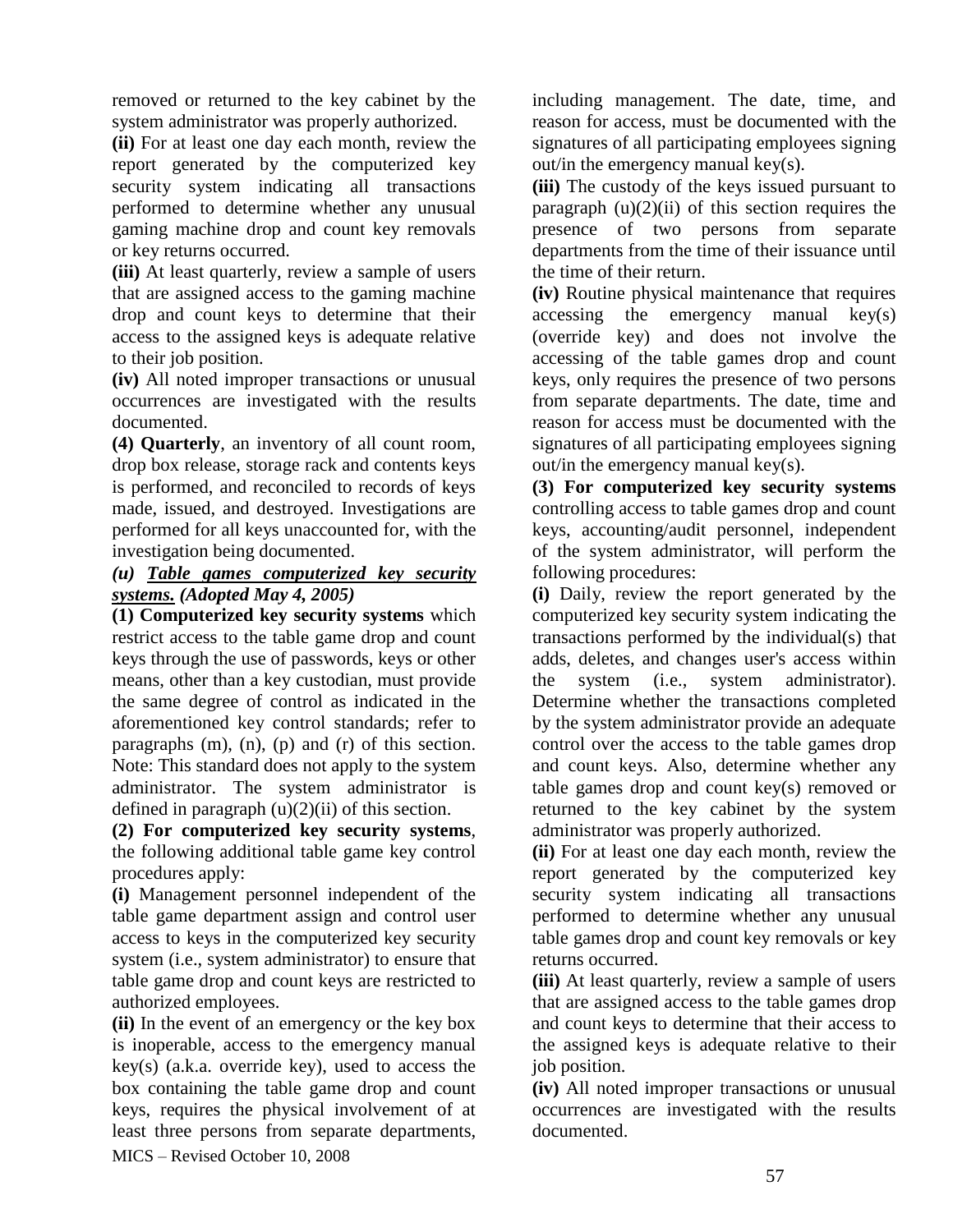**(4) Quarterly**, an inventory of all count room, table game drop box release, storage rack and contents keys is performed, and reconciled to records of keys made, issued, and destroyed. Investigations are performed for all keys unaccounted for, with the investigations being documented.

*(v) Emergency drop procedures.* Emergency drop procedures shall be developed by the Tribal gaming regulatory authority, or the gaming operation as approved by the Tribal gaming regulatory authority. (Revised May 4, 2005)

#### *(w) Equipment standards for gaming machine count. (Revised May 4, 2005)*

**(1) A weigh scale calibration module** shall be secured so as to prevent unauthorized access (e.g., prenumbered seal, lock and key, etc.).

**(2) A person independent** of the cage, vault, gaming machine, and count team functions shall be required to be present whenever the calibration module is accessed. Such access shall be documented and maintained.

**(3) If a weigh scale interface is used**, it shall be adequately restricted so as to prevent unauthorized access (passwords, keys, etc.).

**(4) If the weigh scale has a zero adjustment** mechanism, it shall be physically limited to minor adjustments (e.g., weight of a bucket) or physically situated such that any unnecessary adjustments to it during the weigh process would be observed by other count team members.

**(5) The weigh scale and weigh scale interface** (if applicable) shall be tested by a person or persons independent of the cage, vault, and gaming machine departments and count team at least quarterly. At least annually, this test shall be performed by internal audit in accordance with the internal audit standards. The result of these tests shall be documented and signed by the person or persons performing the test.

**(6) Prior to the gaming machine count**, at least two employees shall verify the accuracy of the weigh scale with varying weights or with varying amounts of previously counted coin for each denomination to ensure the scale is properly calibrated (varying weights/coin from drop to drop is acceptable).

**(7) If a mechanical coin counter is used** (instead of a weigh scale), the Tribal gaming regulatory authority, or the gaming operation as approved by the Tribal gaming regulatory authority, shall establish and the gaming operation shall comply, with procedures that are equivalent to those described in paragraphs  $(u)(4)$ ,  $(u)(5)$ , and  $(u)(6)$  of this section.

**(8) If a coin meter count machine is used**, the count team member shall record the machine number denomination and number of coins in ink on a source document, unless the meter machine automatically records such information.

**(i)** A count team member shall test the coin meter count machine prior to the actual count to ascertain if the metering device is functioning properly with a predetermined number of coins for each denomination.

**(ii)** [Reserved]

# **§542.22 What are the minimum internal control standards for internal audit for Tier A gaming operations?**

## **(a)** *Internal audit personnel***.**

**(1) For Tier A gaming operations**, a separate internal audit department must be maintained. Alternatively, designating personnel (who are independent with respect to the departments/procedures being examined) to perform internal audit work satisfies the requirements of this paragraph.

**(2) The internal audit personnel shall** report directly to the Tribe, Tribal gaming regulatory authority, audit committee, or other entity designated by the Tribe in accordance with the definition of internal audit in §542.2.

## **(b)** *Audits***.**

**(1) Internal audit personnel shall** perform audits of all major gaming areas of the gaming operation. The following shall be reviewed at least annually:

**(i)** Bingo, including but not limited to, bingo card control, payout procedures, and cash reconciliation process;

**(ii)** Pull tabs, including but not limited to, statistical records, winner verification, perpetual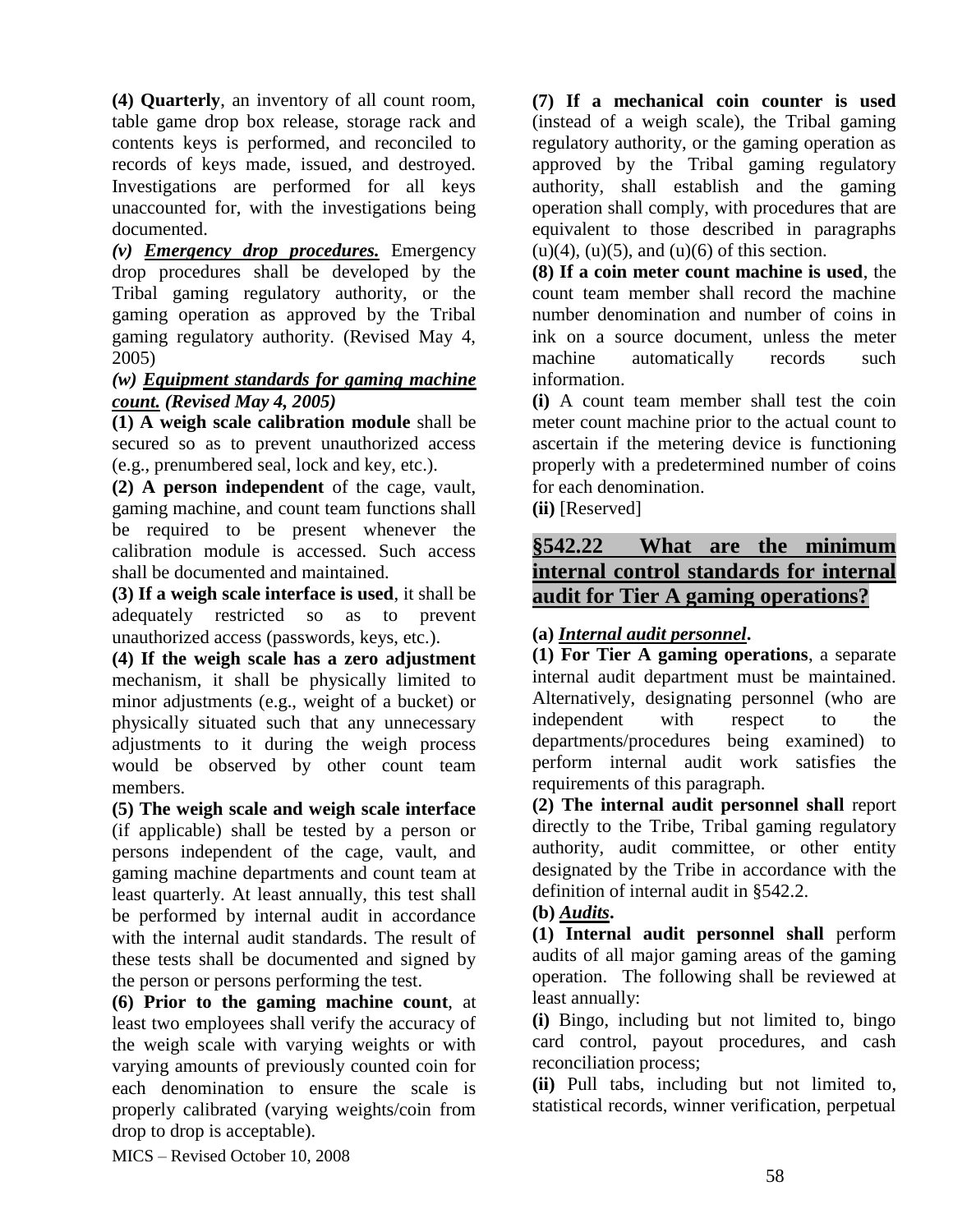inventory, and accountability of sales versus inventory;

**(iii)** Card games, including but not limited to, card games operation, cash exchange procedures, shill transactions, and count procedures;

**(iv)** Keno, including but not limited to, game write and payout procedures, sensitive key location and control, and a review of keno auditing procedures;

**(v)** Pari-mutual wagering, including write and payout procedures, and pari-mutual auditing procedures;

**(vi)** Table games, including but not limited to, fill and credit procedures, pit credit play procedures, rim credit procedures, soft drop/count procedures and the subsequent transfer of funds, unannounced testing of count room currency counters and/or currency interface, location and control over sensitive keys, the tracing of source documents to summarized documentation and accounting records, and reconciliation to restricted copies;

**(vii)** Gaming machines, including but not limited to, jackpot payout and gaming machine fill procedures, gaming machine drop/count and bill acceptor drop/count and subsequent transfer of funds, unannounced testing of weigh scale and weigh scale interface, unannounced testing of count room currency counters and/or currency interface, gaming machine drop cabinet access, tracing of source documents to summarized documentation and accounting records, reconciliation to restricted copies, location and control over sensitive keys, compliance with EPROM duplication procedures, and compliance with MICS procedures for gaming machines that accept currency or coin(s) and issue cash-out tickets or gaming machines that do not accept currency or  $\frac{\text{coin}(s)}{\text{ and do not return currency or coin}(s)}$ ;

**(viii)** Cage and credit procedures including all cage, credit, and collection procedures, and the reconciliation of trial balances to physical instruments on a sample basis. Cage accountability shall be reconciled to the general ledger;

**(ix)** Information technology functions, including review for compliance with information technology standards;

**(x)** Complimentary service or item, including but not limited to, procedures whereby complimentary service items are issued, authorized, and redeemed; and

**(xi)** Any other internal audits as required by the Tribe, Tribal gaming regulatory authority, audit committee, or other entity designated by the Tribe.

**(2) In addition to the observation** and examinations performed under paragraph (b)(1) of this section, follow-up observations and examinations shall be performed to verify that corrective action has been taken regarding all instances of noncompliance cited by internal audit, the independent accountant, and/or the Commission. The verification shall be performed within six (6) months following the date of notification.

**(3) Whenever possible, internal audit observations shall** be performed on an unannounced basis (i.e., without the employees being forewarned that their activities will be observed). Additionally, if the independent accountant also performs the internal audit function, the accountant shall perform separate observations of the table games/gaming machine drops and counts to satisfy the internal audit observation requirements and independent accountant tests of controls as required by the American Institute of Certified Public Accountants guide.

## **(c)** *Documentation***.**

**(1) Documentation (e.g., checklists, programs, reports, etc.) shall** be prepared to evidence all internal audit work performed as it relates to the requirements in this section, including all instances of noncompliance.

**(2) The internal audit department shall** operate with audit programs, which, at a minimum, address the MICS. Additionally, the department shall properly document the work performed, the conclusions reached, and the resolution of all exceptions. Institute of Internal Auditors standards are recommended but not required.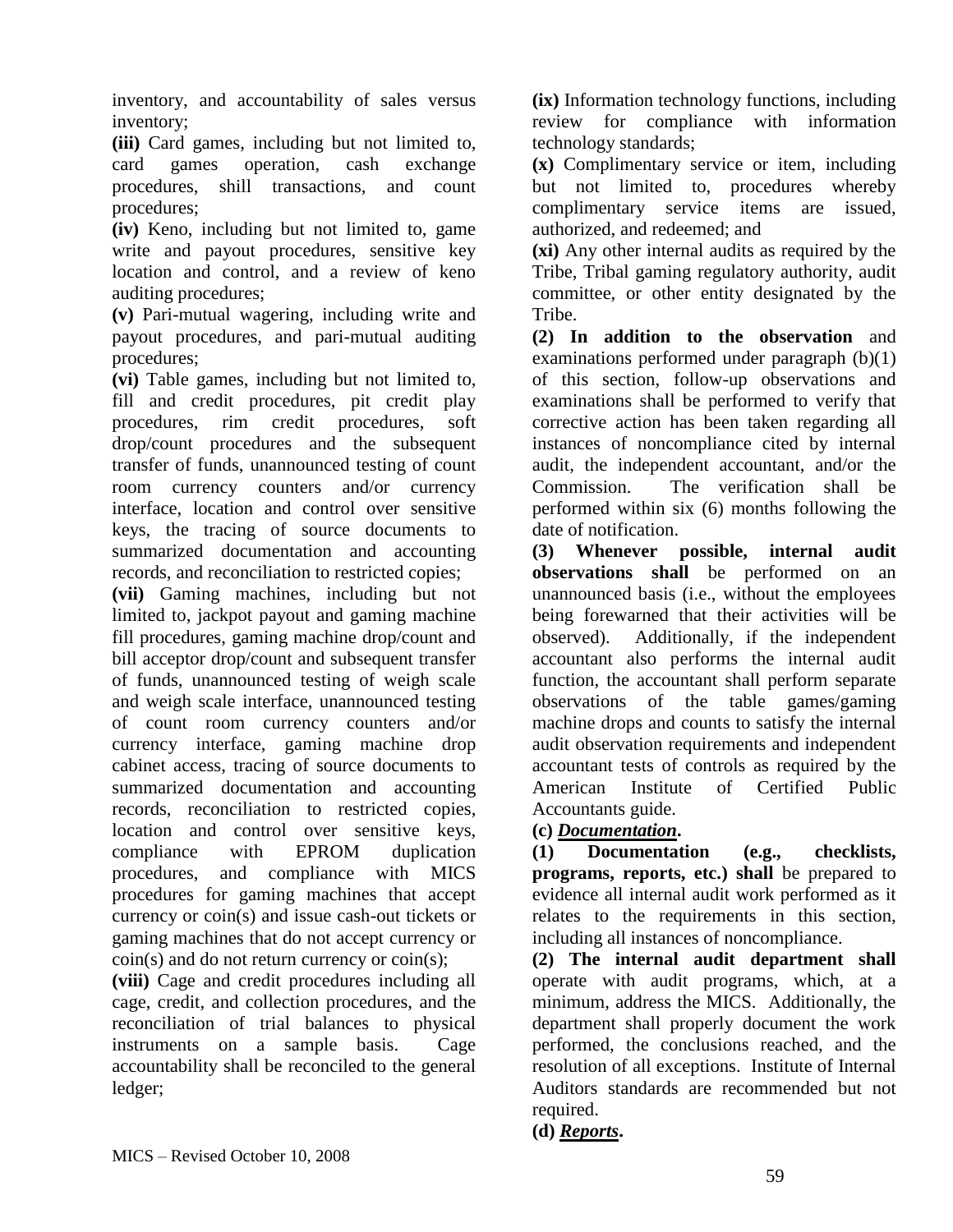#### **(1) Reports documenting audits performed**

**shall** be maintained and made available to the Commission upon request.

**(2) Such audit reports shall** include the following information:

**(i)** Audit objectives;

**(ii)** Audit procedures and scope;

**(iii)** Findings and conclusions;

**(iv)** Recommendations, if applicable; and

**(v)** Management's response.

**(e)** *Material exceptions*. All material exceptions resulting from internal audit work shall be investigated and resolved with the results of such being documented and retained for five years.

#### **(f)** *Role of management*.

**(1) Internal audit findings shall** be reported to management.

**(2) Management shall** be required to respond to internal audit findings stating corrective measures to be taken to avoid recurrence of the audit exception.

**(3) Such management responses shall** be included in the internal audit report that will be delivered to management, the Tribe, Tribal gaming regulatory authority, audit committee, or other entity designated by the Tribe.

*(g) Internal Audit Guidelines*. In connection with the internal audit testing pursuant to paragraph (b)(1) of this section, the Commission shall develop recommended Internal Audit Guidelines, which shall be available upon request. (Adopted August 12, 2005)

# **§542.23 What are the minimum internal control standards for surveillance for Tier A gaming operations?**

**(a) Tier A gaming operations must,** at a minimum, maintain and operate an unstaffed surveillance system in a secured location whereby the areas under surveillance are continually recorded.

**(b) The entrance to the secured location shall**  be located so that it is not readily accessible by either gaming operation employees who work primarily on the casino floor, or the general public.

MICS – Revised October 10, 2008

**(c) Access to the secured location shall** be limited to surveillance personnel, designated employees, and other persons authorized in accordance with the surveillance department policy. Such policy shall be approved by the Tribal gaming regulatory authority.

**(d) The surveillance system shall** include date and time generators that possess the capability to display the date and time of recorded events on video and/or digital recordings. The displayed date and time shall not significantly obstruct the recorded view.

**(e) The surveillance department shall** strive to ensure staff is trained in the use of the equipment, knowledge of the games, and house rules.

**(f) Each camera required by the standards in this section shall** be installed in a manner that will prevent it from being readily obstructed, tampered with, or disabled by customers or employees.

**(g) Each camera required by the standards in this section shall** possess the capability of having its picture recorded. The surveillance system shall include sufficient numbers of recorders to simultaneously record multiple gaming and count room activities, and record the views of all dedicated cameras and motion activated dedicated cameras.

**(h) Reasonable effort shall** be made to repair each malfunction of surveillance system equipment required by the standards in this section within seventy-two (72) hours after the malfunction is discovered. The Tribal gaming regulatory authority shall be notified of any camera(s) that has malfunctioned for more than twenty-four (24) hours.

**(1) In the event of a dedicated camera malfunction, the gaming operation and/or the surveillance department shall**, upon identification of the malfunction, provide alternative camera coverage or other security measures, such as additional supervisory or security personnel, to protect the subject activity.

**(2)** [Reserved]

**(i)** *Bingo*. The surveillance system shall record the bingo ball drawing device, the game board, and the activities of the employees responsible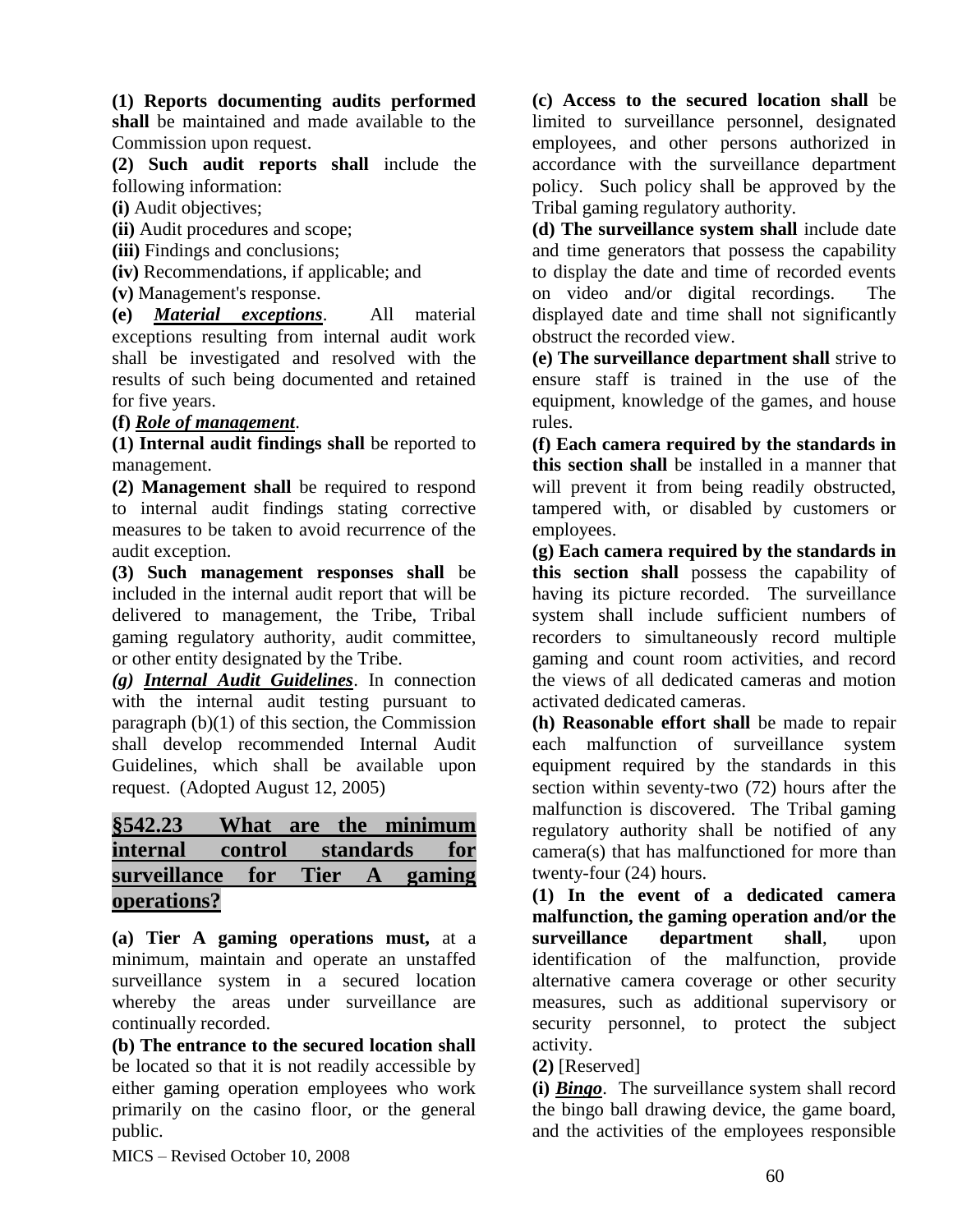for drawing, calling, and entering the balls drawn or numbers selected.

**(j)** *Card games***.** The surveillance system shall record the general activities in each card room and be capable of identifying the employees performing the different functions.

**(k)** *Keno***.** The surveillance system shall record the keno ball-drawing device, the general activities in each keno game area, and be capable of identifying the employees performing the different functions.

### **(l)** *Table games***.**

**(1) Operations with four (4) or more table games**. Except as otherwise provided in paragraphs  $(l)(3)$ ,  $(l)(4)$ , and  $(l)(5)$  of this section, the surveillance system of gaming operations operating four (4) or more table games shall provide at a minimum one (1) pantilt-zoom camera per two (2) tables and surveillance must be capable of taping:

**(i)** With sufficient clarity to identify customers and dealers; and

**(ii)** With sufficient coverage and clarity to simultaneously view the table bank and determine the configuration of wagers, card values, and game outcome.

**(iii)** One (1) dedicated camera per table and one (1) pan-tilt-zoom camera per four (4) tables may be an acceptable alternative procedure to satisfy the requirements of this paragraph.

**(2) Operations with three (3) or fewer table games**. The surveillance system of gaming operations operating three (3) or fewer table games shall:

**(i)** Comply with the requirements of paragraph (l)(1) of this section; or

**(ii)** Have one (1) overhead camera at each table.

**(3) Craps**. All craps tables shall have two (2) dedicated cross view cameras covering both ends of the table.

**(4) Roulette**. All roulette areas shall have one (1) overhead dedicated camera covering the roulette wheel and shall also have one (1) dedicated camera covering the play of the table.

**(5) Big wheel**. All big wheel games shall have one (1) dedicated camera viewing the wheel.

### **(m)** *Progressive table games*.

MICS – Revised October 10, 2008 **(1) Progressive table games with a progressive jackpot of \$25,000 or more shall** be recorded by dedicated cameras that provide coverage of:

**(i)** The table surface, sufficient that the card values and card suits can be clearly identified;

**(ii)** An overall view of the entire table with sufficient clarity to identify customers and dealer; and

**(iii)** A view of the progressive meter jackpot amount. If several tables are linked to the same progressive jackpot meter, only one meter need be recorded.

**(2)** [Reserved]

**(n)** *Gaming machines*.

**(1) Except as otherwise provided in paragraphs (n)(2) and (n)(3) of this section, gaming machines offering a payout of more than \$250,000 shall** be recorded by a dedicated camera(s) to provide coverage of:

**(i)** All customers and employees at the gaming machine; and

**(ii)** The face of the gaming machine, with sufficient clarity to identify the payout line(s) of the gaming machine.

**(2) In-house progressive machine**. In-house progressive gaming machines offering a base payout amount (jackpot reset amount) of more than \$100,000 shall be recorded by a dedicated camera(s) to provide coverage of:

**(i)** All customers and employees at the gaming machine; and

**(ii)** The face of the gaming machine, with sufficient clarity to identify the payout line(s) of the gaming machine.

**(3) Wide-area progressive machine**. Widearea progressive gaming machines offering a base payout amount of \$1 million or more and monitored by an independent vendor utilizing an on-line progressive computer system shall be recorded by a dedicated camera(s) to provide coverage of: (Revised August 12, 2005)

**(i)** All customers and employees at the gaming machine; and

**(ii)** The face of the gaming machine, with sufficient clarity to identify the payout line(s) of the gaming machine.

**(4) Notwithstanding paragraph (n)(1) of this section, if the gaming machine is a multigame** machine, the Tribal gaming regulatory authority, or the gaming operation subject to the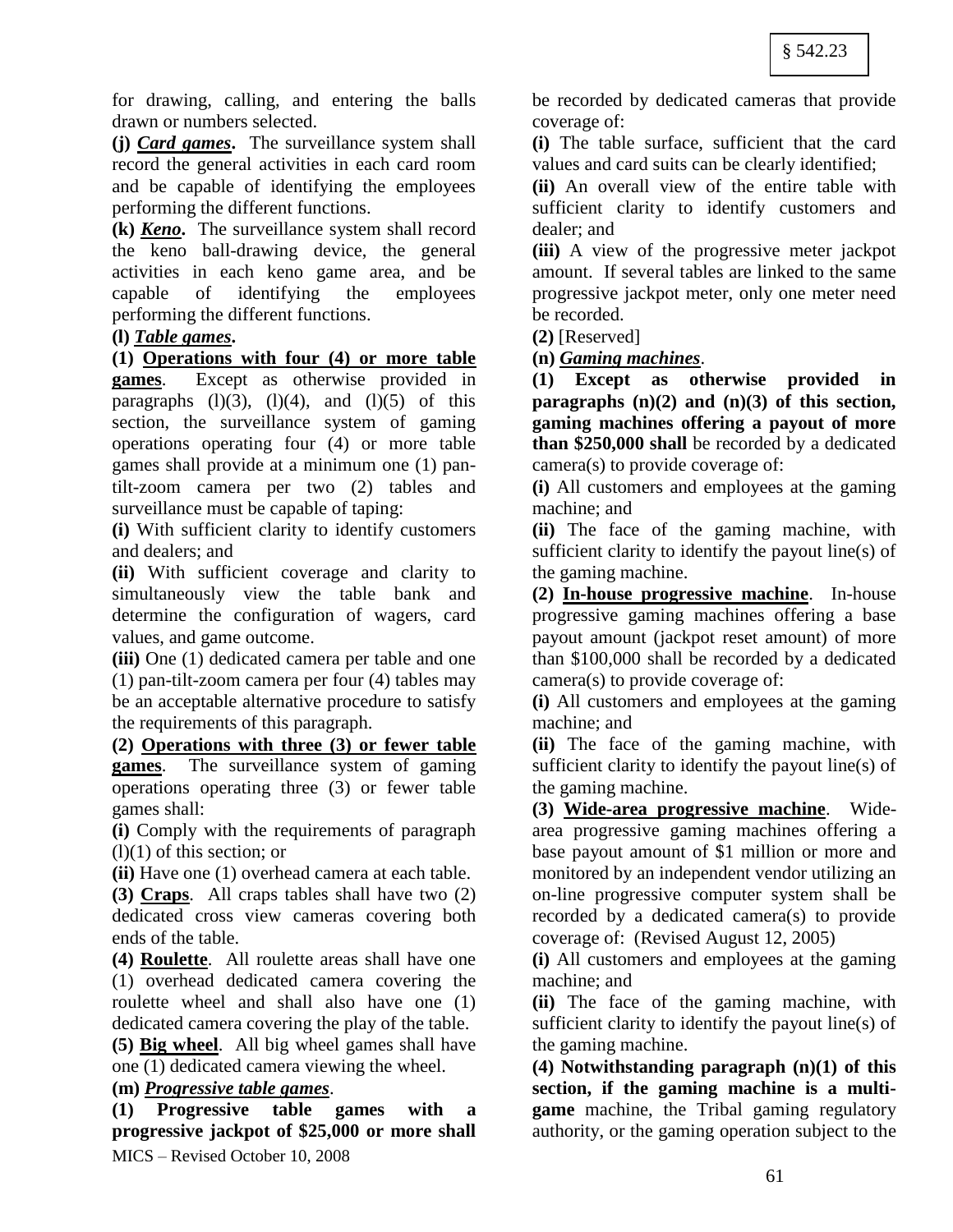approval of the Tribal gaming regulatory authority, may develop and implement alternative procedures to verify payouts.

**(o)** *Currency and coin***.** The surveillance system shall record a general overview of all areas where currency or coin may be stored or counted.

# **(p)** *Video recording and/or digital record retention***.**

**(1) All video recordings and/or digital records of coverage provided by the dedicated cameras or motion-activated dedicated cameras required by the standards in this section shall** be retained for a minimum of seven (7) days.

**(2) Recordings involving** suspected or confirmed gaming crimes, unlawful activity, or detentions by security personnel, must be retained for a minimum of thirty (30) days.

**(3) Duly authenticated copies** of video recordings and/or digital records shall be provided to the Commission upon request.

**(q)** *Video library log***.** A video library log, or comparable alternative procedure approved by the Tribal gaming regulatory authority, shall be maintained to demonstrate compliance with the storage, identification, and retention standards required in this section.

**(r)** *Malfunction and repair log***.** 

**(1) Surveillance personnel shall** maintain a log or alternative procedure approved by the Tribal gaming regulatory authority that documents each malfunction and repair of the surveillance system as defined in this section.

**(2) The log shall** state the time, date, and nature of each malfunction, the efforts expended to repair the malfunction, and the date of each effort, the reasons for any delays in repairing the malfunction, the date the malfunction is repaired, and where applicable, any alternative security measures that were taken.

# **§542.30 What is a Tier B gaming operation?**

**A Tier B gaming operation is one with gross gaming revenues of more than \$5 million but not more than \$15 million.**

# **§542.31 What are the minimum internal control standards for drop and count for Tier B gaming operations?**

**(a)** *Computer applications*. For any computer applications utilized, alternate documentation and/or procedures that provide at least the level of control described by the standards in this section, as approved by the Tribal gaming regulatory authority, will be acceptable.

# **(b)** *Table game drop standards*.

**(1) The setting out of empty table game drop boxes and the drop shall** be a continuous process.

**(2) At the end** of each shift:

**(i)** All locked table game drop boxes shall be removed from the tables by a person independent of the pit shift being dropped;

**(ii)** A separate drop box shall be placed on each table opened at any time during each shift or a gaming operation may utilize a single drop box with separate openings and compartments for each shift; and

**(iii)** Upon removal from the tables, table game drop boxes shall be transported directly to the count room or other equivalently secure area with comparable controls and locked in a secure manner until the count takes place.

**(3) If drop boxes are not placed on all tables, then the pit department shall** document which tables were open during the shift.

**(4) The transporting of table game drop boxes shall** be performed by a minimum of two persons, at least one of whom is independent of the pit shift being dropped.

**(5) All table game drop boxes shall** be posted with a number corresponding to a permanent number on the gaming table and marked to indicate game, table number, and shift.

**(6) Surveillance shall** be notified when the drop is to begin so that surveillance may monitor the activities.

**(c)** *Soft count room personnel***.** 

**(1) The table game soft count and the gaming machine bill acceptor count shall** be performed by a minimum of two employees.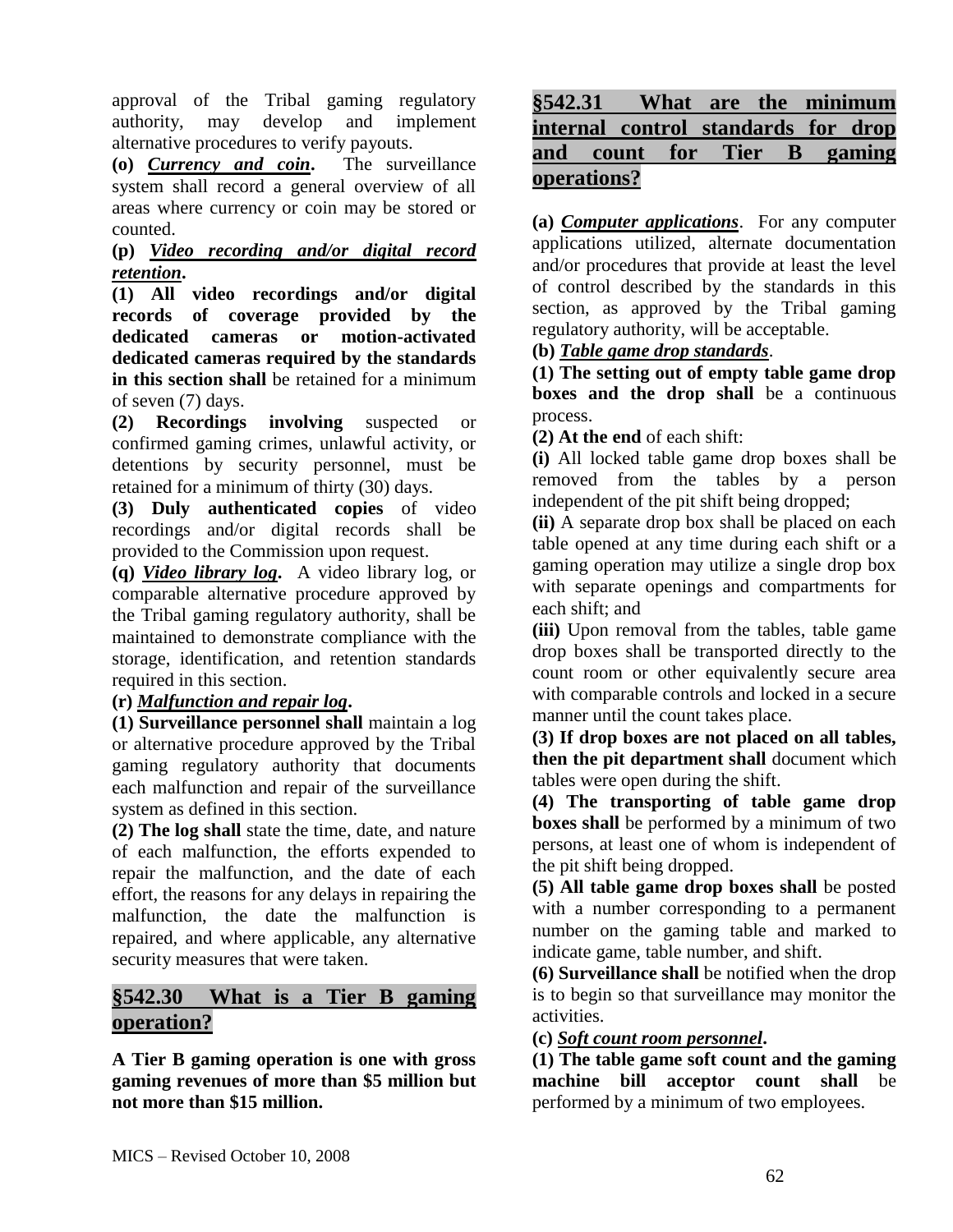**(i)** The count shall be viewed live, or on video recording and/or digital record, within seven (7) days by an employee independent of the count.

**(ii)** [Reserved]

**(2) Count room personnel shall** not be allowed to exit or enter the count room during the count except for emergencies or scheduled breaks. At no time during the count, shall there be fewer than two employees in the count room until the drop proceeds have been accepted into cage/vault accountability. Surveillance shall be notified whenever count room personnel exit or enter the count room during the count.

**(3) Count team members shall** be rotated on a routine basis such that the count team is not consistently the same two persons more than four (4) days per week. This standard shall not apply to gaming operations that utilize a count team of more than two persons.

**(4) The count team shall** be independent of transactions being reviewed and counted. The count team shall be independent of the cage/vault departments, however, a dealer or a cage cashier may be used if this person is not allowed to perform the recording function. An accounting representative may be used if there is an independent audit of all soft count documentation.

**(d)** *Table game soft count standards***.** 

**(1) The table game soft count shall** be performed in a soft count room or other equivalently secure area with comparable controls.

**(2) Access to the count room during the count shall** be restricted to members of the drop and count teams, with the exception of authorized observers, supervisors for resolution of problems, and authorized maintenance personnel.

**(3) If counts from various revenue centers occur simultaneously in the count room, procedures shall** be in effect that prevent the commingling of funds from different revenue centers.

**(4) The table game drop boxes shall** be individually emptied and counted in such a manner to prevent the commingling of funds between boxes until the count of the box has been recorded.

**(i)** The count of each box shall be recorded in ink or other permanent form of recordation.

**(ii)** A second count shall be performed by an employee on the count team who did not perform the initial count.

**(iii)** Corrections to information originally recorded by the count team on soft count documentation shall be made by drawing a single line through the error, writing the correct figure above the original figure, and then obtaining the initials of at least two count team members who verified the change, unless the count team only has two (2) members in which case the initials of only one (1) verifying count team member is required.

**(5) If currency counters are utilized** and the count room table is used only to empty boxes and sort/stack contents, a count team member shall be able to observe the loading and unloading of all currency at the currency counter, including rejected currency.

**(6) Table game drop boxes, when empty, shall** be shown to another member of the count team, or to another person who is observing the count, or to surveillance, provided the count is monitored in its entirety by a person independent of the count.

**(7) Orders for fill/credit (if applicable) shall** be matched to the fill/credit slips. Fills and credits shall be traced to or recorded on the count sheet.

**(8) Pit marker issue and payment slips (if applicable) removed from the table game drop boxes shall** either be:

**(i)** Traced to or recorded on the count sheet by the count team; or

**(ii)** Totaled by shift and traced to the totals documented by the computerized system. Accounting personnel shall verify the issue/payment slip for each table is accurate.

**(9) Foreign currency exchange forms (if applicable) removed from the table game drop boxes shall** be reviewed for the proper daily exchange rate and the conversion amount shall be recomputed by the count team. Alternatively, this may be performed by accounting/auditing employees.

**(10) The opening/closing table and marker inventory forms (if applicable) shall** either be: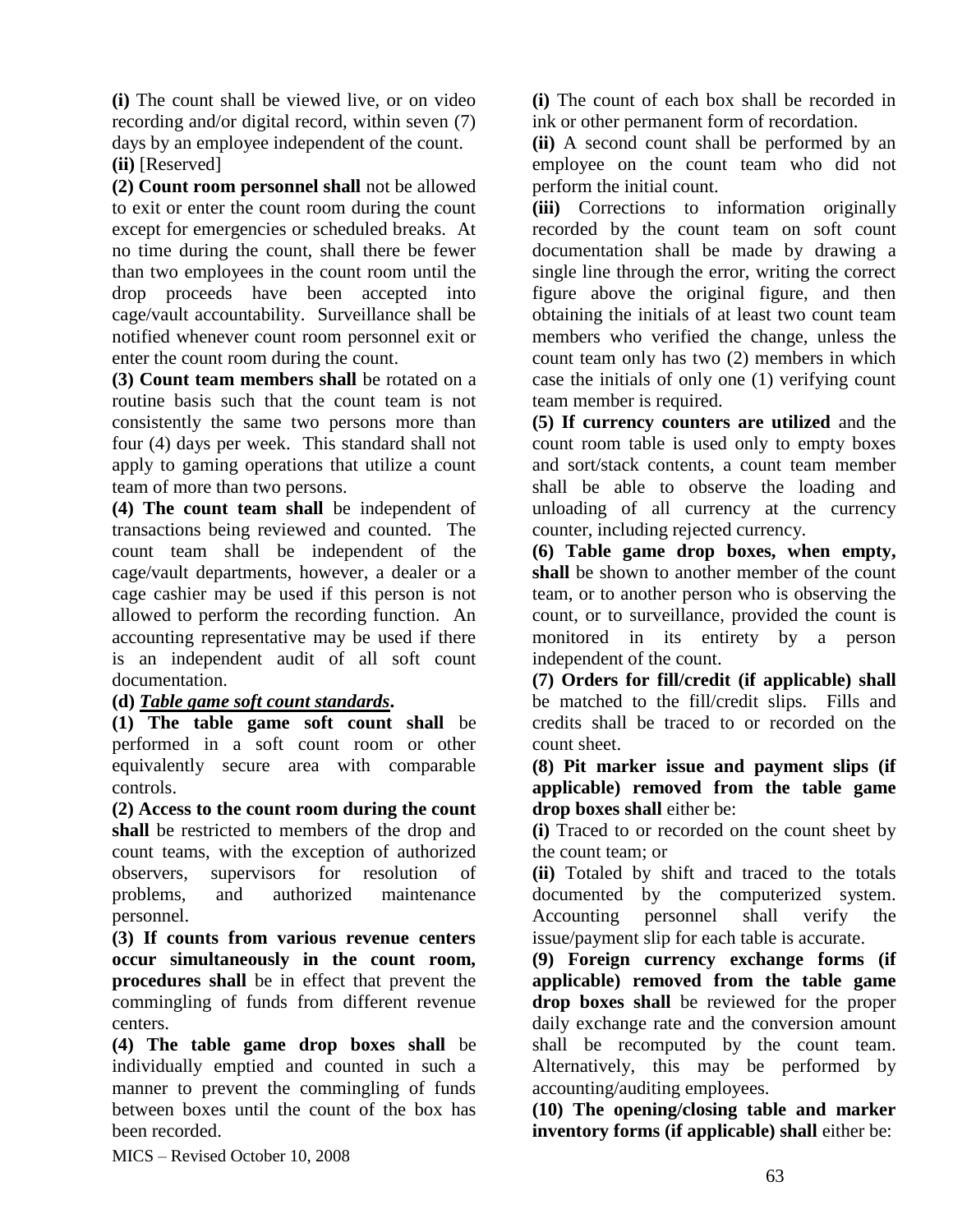**(i)** Examined and traced to or recorded on the count sheet; or

**(ii)** If a computerized system is used, accounting personnel can trace the opening/closing table and marker inventory forms to the count sheet. Discrepancies shall be investigated with the findings documented and maintained for inspection.

**(11) The count sheet shall** be reconciled to the total drop by a count team member who shall not function as the sole recorder.

**(12) All members of the count team shall** sign the count document or a summary report to attest to their participation in the count.

**(13) All drop proceeds and cash equivalents that were counted shall** be turned over to the cage or vault cashier (who shall be independent of the count team) or to an authorized person/employee independent of the revenue generation and the count process for verification. Such person shall certify by signature as to the accuracy of the drop proceeds delivered and received.

**(14) The count sheet, with all supporting documents, shall** be delivered to the accounting department by a count team member or a person independent of the cashiers department. Alternatively, it may be adequately secured (e.g., locked container to which only accounting personnel can gain access) until retrieved by the accounting department.

**(15) Access to stored**, full table game drop boxes shall be restricted to authorized members of the drop and count teams.

**(e)** *Gaming machine bill acceptor drop standards***.** 

**(1) A minimum of two employees shall** be involved in the removal of the gaming machine drop, at least one of who is independent of the gaming machine department.

**(2) All bill acceptor canisters shall** be removed only at the time previously designated by the gaming operation and reported to the Tribal gaming regulatory authority, except for emergency drops.

**(3) Surveillance shall** be notified when the drop is to begin so that surveillance may monitor the activities.

**(4) The bill acceptor canisters shall** be removed by a person independent of the gaming machine department then transported directly to the count room or other equivalently secure area with comparable controls and locked in a secure manner until the count takes place.

**(i)** Security shall be provided over the bill acceptor canisters removed from the gaming machines and awaiting transport to the count room.

**(ii)** The transporting of bill acceptor canisters shall be performed by a minimum of two persons, at least one of who is independent of the gaming machine department.

**(5) All bill acceptor canisters shall** be posted with a number corresponding to a permanent number on the gaming machine.

**(f)** *Gaming machine bill acceptor count standards***.** 

**(1) The gaming machine bill acceptor count shall** be performed in a soft count room or other equivalently secure area with comparable controls.

**(2) Access to the count room during the count shall** be restricted to members of the drop and count teams, with the exception of authorized observers, supervisors for resolution of problems, and authorized maintenance personnel.

**(3) If counts from various revenue centers occur simultaneously in the count room, procedures shall** be in effect that prevent the commingling of funds from different revenue centers.

**(4) The bill acceptor canisters shall** be individually emptied and counted in such a manner to prevent the commingling of funds between canisters until the count of the canister has been recorded.

**(i)** The count of each canister shall be recorded in ink or other permanent form of recordation.

**(ii)** Corrections to information originally recorded by the count team on soft count documentation shall be made by drawing a single line through the error, writing the correct figure above the original figure, and then obtaining the initials of at least two count team members who verified the change. (Revised August 12, 2005)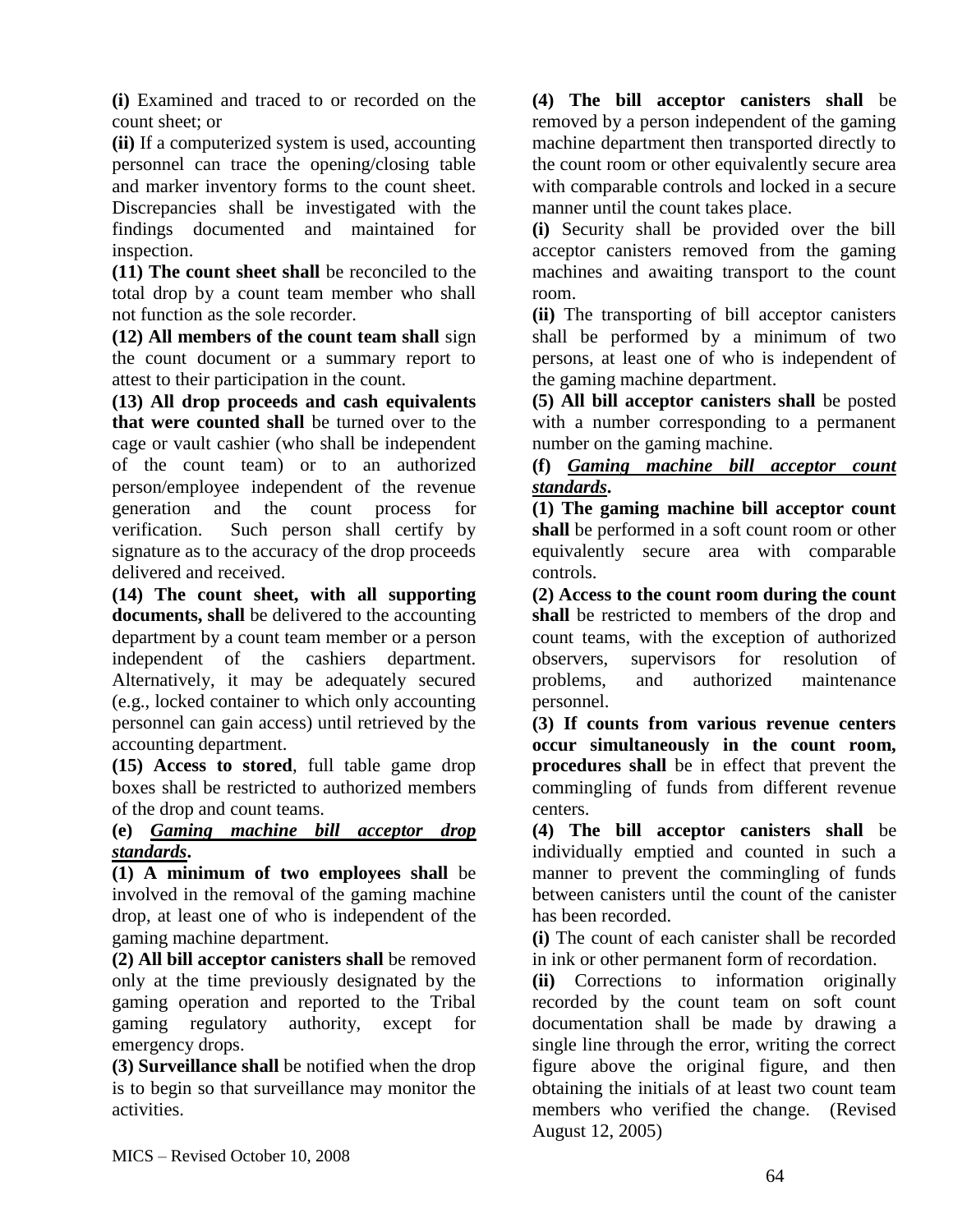**(5) If currency counters are utilized and the count room table is used only to empty canisters and sort/stack contents, a count team member shall** be able to observe the loading and unloading of all currency at the currency counter, including rejected currency.

**(6) Canisters, when empty, shall** be shown to another member of the count team, to another person who is observing the count, or to surveillance, provided that the count is monitored in its entirety by a person independent of the count.

**(7) The count sheet shall** be reconciled to the total drop by a count team member who shall not function as the sole recorder.

**(8) All members of the count team shall** sign the count document or a summary report to attest to their participation in the count.

**(9) All drop proceeds and cash equivalents that were counted shall** be turned over to the cage or vault cashier (who shall be independent of the count team) or to an authorized person/employee independent of the revenue generation and the count process for verification. Such person shall certify by signature as to the accuracy of the drop proceeds delivered and received.

**(10) The count sheet, with all supporting documents, shall** be delivered to the accounting department by a count team member or a person independent of the cashiers department. Alternatively, it may be adequately secured (e.g., locked container to which only accounting personnel can gain access) until retrieved by the accounting department.

**(11) Access to stored bill acceptor canisters, full or empty, shall** be restricted to:

**(i)** Authorized members of the drop and count teams; and

**(ii)** Authorized personnel in an emergency for the resolution of a problem.

### **(g)** *Gaming machine coin drop standards***.**

**(1) A minimum of two employees shall** be involved in the removal of the gaming machine drop, at least one of who is independent of the gaming machine department.

MICS – Revised October 10, 2008 **(2) All drop buckets shall** be removed only at the time previously designated by the gaming operation and reported to the Tribal gaming regulatory authority, except for emergency drops.

**(3) Surveillance shall** be notified when the drop is to begin in order that surveillance may monitor the activities.

**(4) Security shall** be provided over the buckets removed from the gaming machine drop cabinets and awaiting transport to the count room.

**(5) As each machine is opened, the contents shall** be tagged with its respective machine number if the bucket is not permanently marked with the machine number. The contents shall be transported directly to the area designated for the counting of such drop proceeds. If more than one trip is required to remove the contents of the machines, the filled carts of coins shall be securely locked in the room designed for counting or in another equivalently secure area with comparable controls. There shall be a locked covering on any carts in which the drop route includes passage out of doors.

**(i)** Alternatively, a smart bucket system that electronically identifies and tracks the gaming machine number, and facilitates the proper recognition of gaming revenue, shall satisfy the requirements of this paragraph.

**(ii)** [Reserved]

# **(6) Each drop bucket in use shall** be:

**(i)** Housed in a locked compartment separate from any other compartment of the gaming machine and keyed differently than other gaming machine compartments; and

**(ii)** Identifiable to the gaming machine from which it is removed. If the gaming machine is identified with a removable tag that is placed in the bucket, the tag shall be placed on top of the bucket when it is collected.

**(7) Each gaming machine shall** have drop buckets into which coins or tokens that are retained by the gaming machine are collected. Drop bucket contents shall not be used to make change or pay hand-paid payouts.

(**8) The collection procedures may** include procedures for dropping gaming machines that have trays instead of drop buckets.

## **(h)** *Hard count room personnel***.**

**(1) The weigh/count shall** be performed by a minimum of two employees.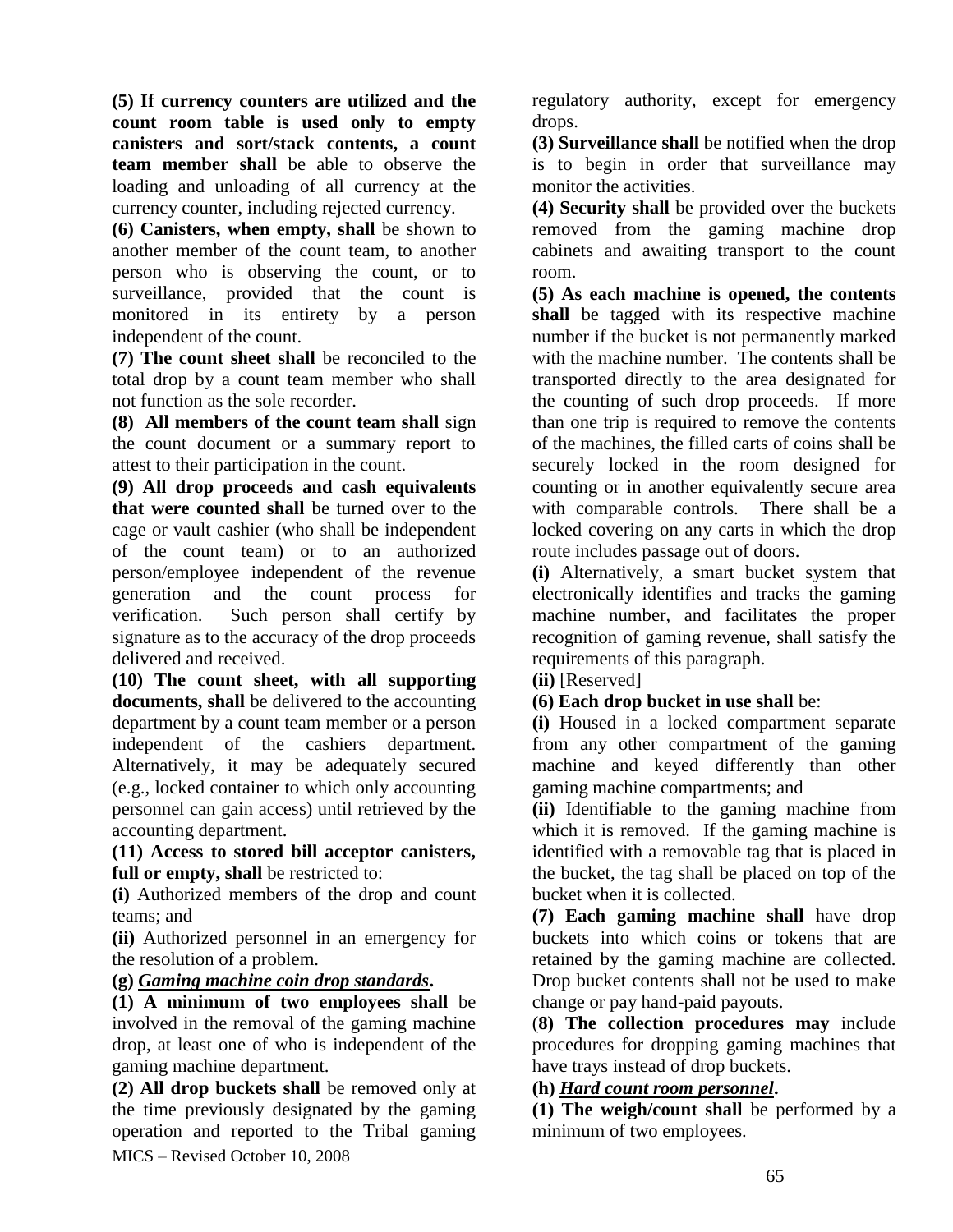**(i)** The count shall be viewed either live, or on video recording and/or digital record within seven (7) days by an employee independent of the count.

**(ii)** [Reserved]

**(2) At no time during the weigh/count shall** there be fewer than two employees in the count room until the drop proceeds have been accepted into cage/vault accountability. Surveillance shall be notified whenever count room personnel exit or enter the count room during the count.

**(i)** If the gaming machine count is conducted with a continuous mechanical count meter that is not reset during the count and is verified in writing by at least two employees at the start and end of each denomination count, then one employee may perform the wrap.

**(ii)** [Reserved]

**(3) Count team members shall** be rotated on a routine basis such that the count team is not consistently the same two persons more than four (4) days per week. This standard shall not apply to gaming operations that utilize a count team of more than two persons.

**(4) The count team shall** be independent of transactions being reviewed and counted. The count team shall be independent of the cage/vault departments, unless they are nonsupervisory gaming machine employees and perform the laborer function only (A nonsupervisory gaming machine employee is defined as a person below the level of gaming machine shift supervisor). A cage cashier may be used if this person is not allowed to perform the recording function. An accounting representative may be used if there is an independent audit of all count documentation.

#### **(i)** *Gaming machine coin count and wrap standards***.**

(**1) Coins shall** include tokens.

**(2) The gaming machine coin count and wrap shall** be performed in a count room or other equivalently secure area with comparable controls.

**(i)** Alternatively, an on-the-floor drop system utilizing a mobile scale shall satisfy the requirements of this paragraph, subject to the following conditions:

**(A)** The gaming operation shall utilize and maintain an effective on-line gaming machine monitoring system, as described in §542.13(m)(3);

**(B)** Components of the on-the-floor drop system shall include, but not be limited to, a weigh scale, a laptop computer through which weigh/count applications are operated, a security camera available for the mobile scale system, and a VCR to be housed within the video compartment of the mobile scale. The system may include a mule cart used for mobile weigh scale system locomotion.

**(C)** The gaming operation must obtain the security camera available with the system, and this camera must be added in such a way as to eliminate tampering.

**(D)** Prior to the drop, the drop/count team shall ensure the scale batteries are charged;

**(E)** Prior to the drop, a videotape shall be inserted into the VCR used to record the drop in conjunction with the security camera system and the VCR shall be activated;

**(F)** The weigh scale test shall be performed prior to removing the unit from the hard count room for the start of the weigh/drop/count;

**(G)** Surveillance shall be notified when the weigh/drop/count begins and shall be capable of monitoring the entire process;

**(H)** An observer independent of the weigh/drop/count teams (independent observer) shall remain by the weigh scale at all times and shall observe the entire weigh/drop/count process;

**(I)** Physical custody of the key(s) needed to access the laptop and video compartment shall require the involvement of two persons, one of whom is independent of the drop and count team;

**(J)** The mule key (if applicable), the laptop and video compartment keys, and the remote control for the VCR shall be maintained by a department independent of the gaming machine department. The appropriate personnel shall sign out these keys;

**(K)** A person independent of the weigh/drop/count teams shall be required to accompany these keys while they are checked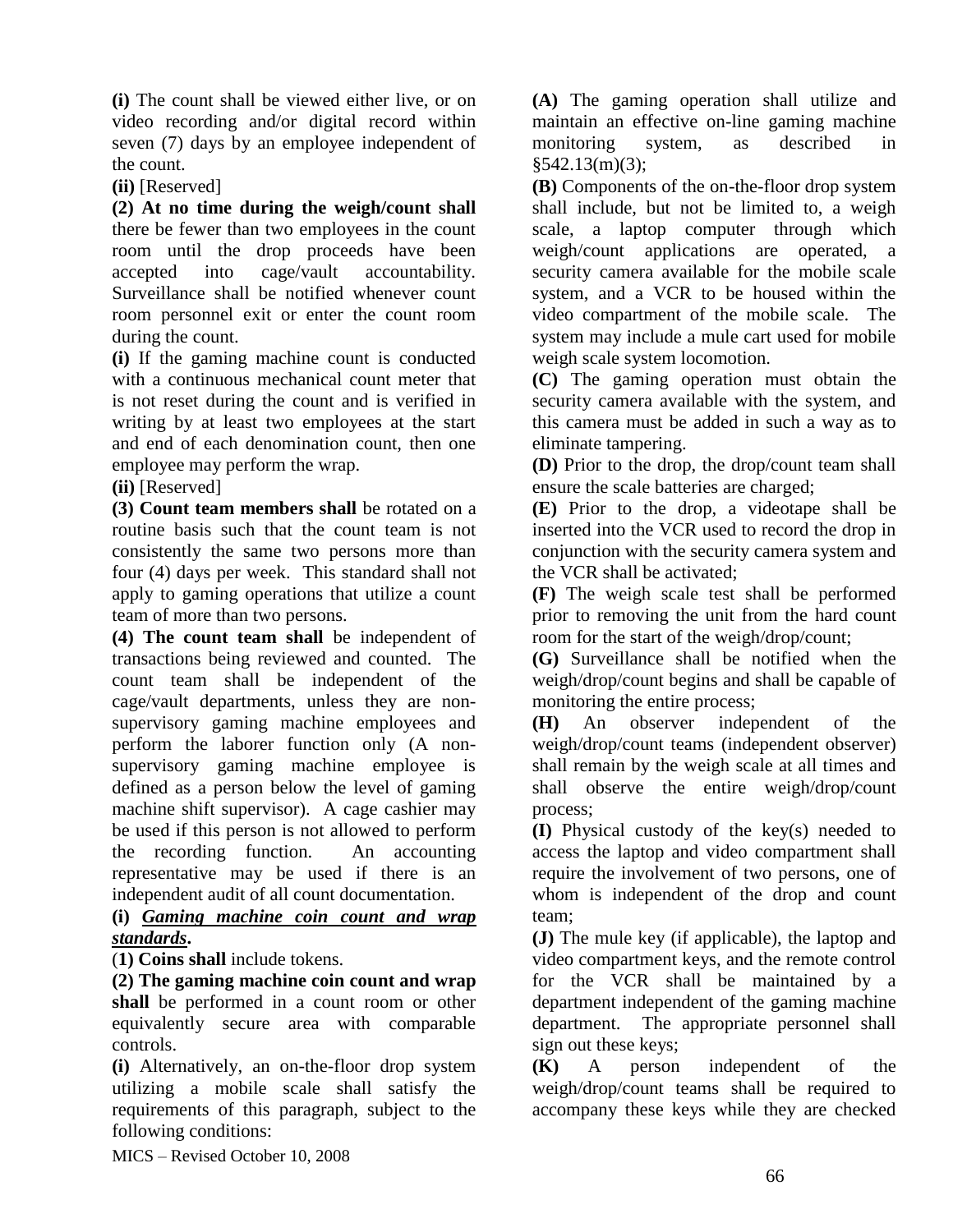out, and observe each time the laptop compartment is opened;

**(L)** The laptop access panel shall not be opened outside the hard count room, except in instances when the laptop must be rebooted as a result of a crash, lock up, or other situation requiring immediate corrective action;

**(M)** User access to the system shall be limited to those employees required to have full or limited access to complete the weigh/drop/count; and

**(N)** When the weigh/drop/count is completed, the independent observer shall access the laptop compartment, end the recording session, eject the videotape, and deliver the videotape to surveillance.

**(ii)** [Reserved]

**(3) Access to the count room during the count shall** be restricted to members of the drop and count teams, with the exception of authorized observers, supervisors for resolution of problems, and authorized maintenance personnel.

**(4) If counts from various revenue centers occur simultaneously in the count room, procedures shall** be in effect that prevent the commingling of funds from different revenue centers.

**(5) The following functions shall** be performed in the counting of the gaming machine drop:

**(i)** Recorder function, which involves the recording of the gaming machine count; and

**(ii)** Count team supervisor function, which involves the control of the gaming machine weigh and wrap process. The supervisor shall not perform the initial recording of the weigh/count unless a weigh scale with a printer is used.

**(6) The gaming machine drop shall** be counted, wrapped, and reconciled in such a manner to prevent the commingling of gaming machine drop coin with coin (for each denomination) from the next gaming machine drop until the count of the gaming machine drop has been recorded. If the coins are not wrapped immediately after being weighed or counted, they shall be secured and not commingled with other coin.

**(i)** The amount of the gaming machine drop from each machine shall be recorded in ink or other permanent form of recordation on a gaming machine count document by the recorder or mechanically printed by the weigh scale.

**(ii)** Corrections to information originally recorded by the count team on gaming machine count documentation shall be made by drawing a single line through the error, writing the correct figure above the original figure, and then obtaining the initials of at least two count team members who verified the change.

**(A)** If a weigh scale interface is used, corrections to gaming machine count data shall be made using either of the following:

(**1) Drawing a single line through the error** on the gaming machine document, writing the correct figure above the original figure, and then obtaining the initials of at least two count team employees. If this procedure is used, an employee independent of the gaming machine department and count team shall enter the correct figure into the computer system prior to the generation of related gaming machine reports; or

**(2) During the count process**, correct the error in the computer system and enter the passwords of at least two count team employees. If this procedure is used, an exception report shall be generated by the computer system identifying the gaming machine number, the error, the correction, and the count team employees attesting to the correction.

**(B)** [Reserved]

**(7) If applicable, the weight shall** be converted to dollar amounts before the reconciliation of the weigh to the wrap.

**(8) If a coin meter is used, a count team member shall** convert the coin count for each denomination into dollars and shall enter the results on a summary sheet.

**(9) The recorder and at least one other count team member shall** sign the weigh tape and the gaming machine count document attesting to the accuracy of the weigh/count.

**(10) All members of the count team shall** sign the count document or a summary report to attest to their participation in the count.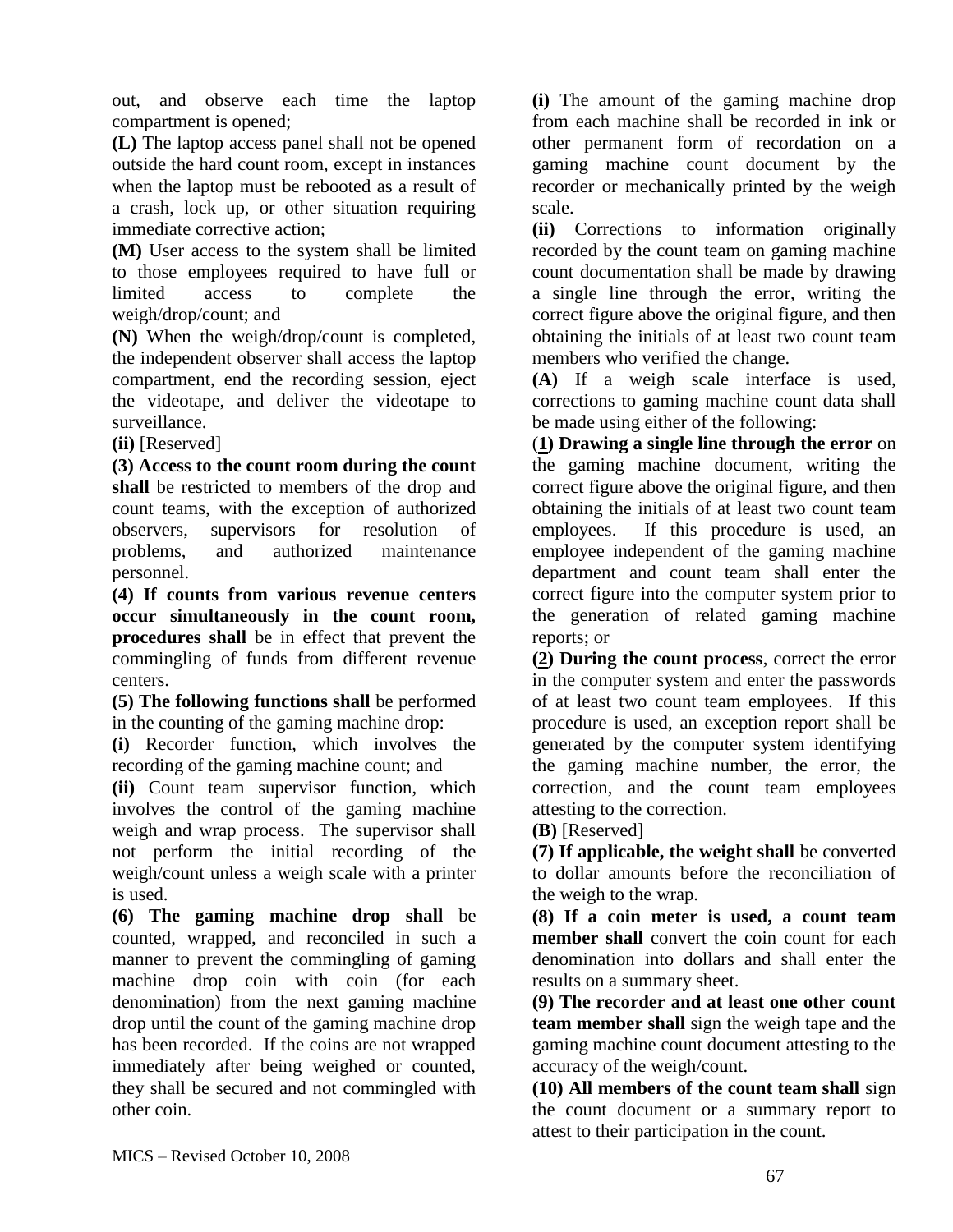**(11) All drop proceeds and cash equivalents that were counted shall** be turned over to the cage or vault cashier (who shall be independent of the count team) or to an authorized person/employee independent of the revenue generation and the count process for verification. Such person shall certify by signature as to the accuracy of the drop proceeds delivered and received.

**(12) All gaming machine count and wrap documentation, including any applicable computer storage media, shall** be delivered to the accounting department by a count team member or a person independent of the cashier's department. Alternatively, it may be adequately secured (e.g., locked container to which only accounting personnel can gain access) until retrieved by the accounting department.

**(13) If the coins are transported off the property, a second (alternative) count procedure shall** be performed before the coins leave the property. Any variances shall be documented.

**(14)** *Variances*. Large (by denomination, either \$1,000 or 2% of the drop, whichever is less) or unusual (e.g., zero for weigh/count or patterned for all counts) variances between the weigh/count and wrap shall be investigated by management personnel independent of the gaming machine department, count team, and the cage/vault functions on a timely basis. The results of such investigation shall be documented, maintained for inspection, and provided to the Tribal gaming regulatory authority upon request.

#### **(j)** *Security of the coin room inventory during the gaming machine coin count and wrap.*

**(1) If the count room serves as a coin room and coin room inventory is not secured so as to preclude access by the count team, then the following standards shall** apply:

**(i)** At the commencement of the gaming machine count the following requirements shall be met:

**(A)** The coin room inventory shall be counted by at least two employees, one of whom is a member of the count team and the other is independent of the weigh/count and wrap procedures;

**(B)** The count in paragraph  $(j)(1)(i)(A)$  of this section shall be recorded on an appropriate inventory form;

**(ii)** Upon completion of the wrap of the gaming machine drop:

**(A)** At least two members of the count team (wrap team), independently from each other, shall count the ending coin room inventory;

**(B)** The counts in paragraph  $(i)(1)(ii)(A)$  of this section shall be recorded on a summary report(s) that evidences the calculation of the final wrap by subtracting the beginning inventory from the sum of the ending inventory and transfers in and out of the coin room;

**(C)** The same count team members shall compare the calculated wrap to the weigh/count, recording the comparison and noting any variances on the summary report;

**(D)** A member of the cage/vault department shall count the ending coin room inventory by denomination and shall reconcile it to the beginning inventory, wrap, transfers and weigh/count; and

**(E)** At the conclusion of the reconciliation, at least two count/wrap team members and the verifying employee shall sign the summary report(s) attesting to its accuracy.

**(iii)** The functions described in paragraph  $(i)(1)(ii)(A)$  and  $(C)$  of this section may be performed by only one count team member. That count team member must then sign the summary report, along with the verifying employee, as required under paragraph  $(i)(1)(ii)(E)$ .

**(2) If the count room is segregated** from the coin room, or if the coin room is used as a count room and the coin room inventory is secured to preclude access by the count team, all of the following requirements shall be completed, at the conclusion of the count:

**(i)** At least two members of the count/wrap team shall count the final wrapped gaming machine drop independently from each other;

**(ii)** The counts shall be recorded on a summary report;

**(iii)** The same count team members (or the accounting department) shall compare the final wrap to the weigh/count, recording the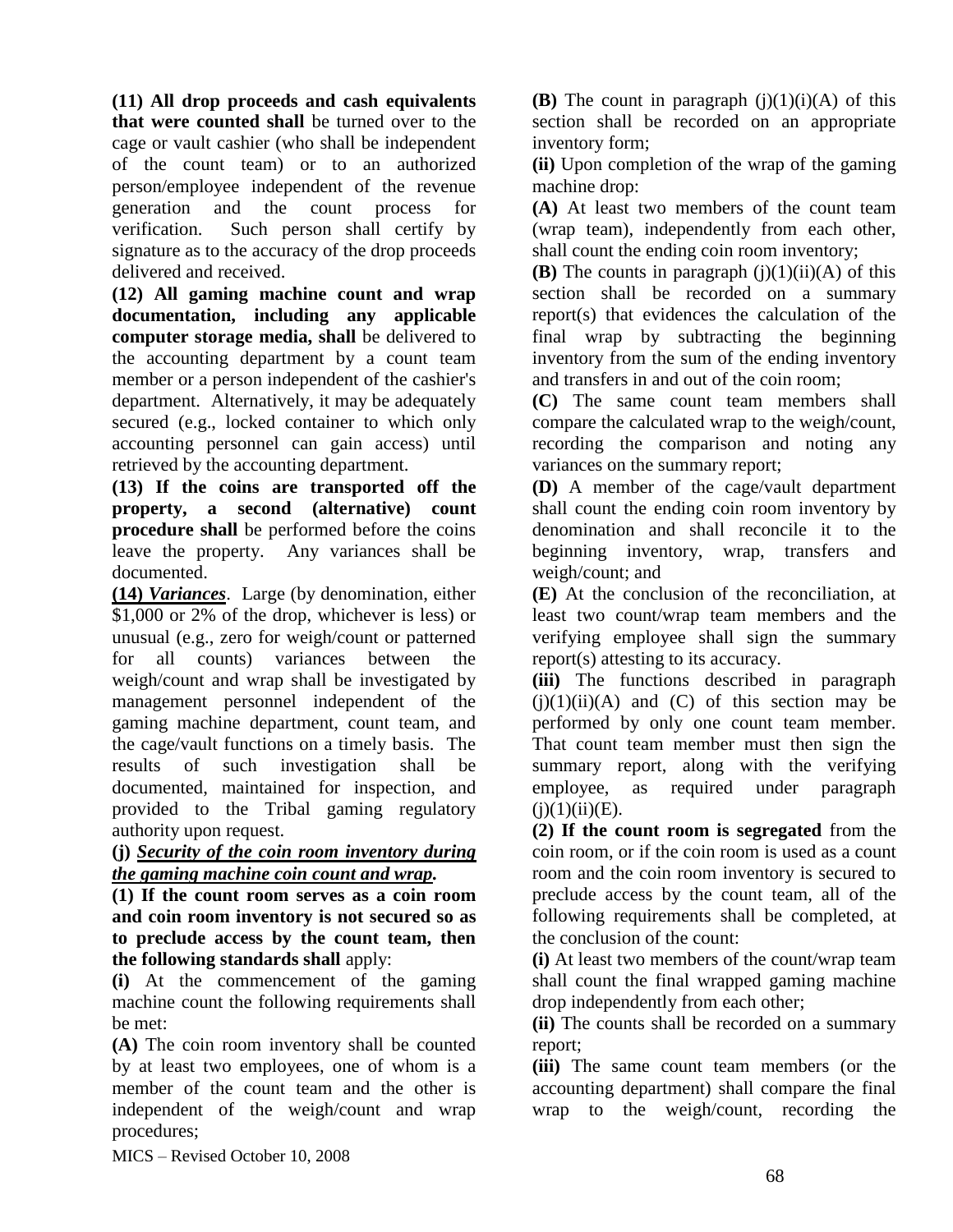comparison, and noting any variances on the summary report;

**(iv)** A member of the cage/vault department shall count the wrapped gaming machine drop by denomination and reconcile it to the weigh/count;

**(v)** At the conclusion of the reconciliation, at least two count team members and the cage/vault employee shall sign the summary report attesting to its accuracy; and

**(vi)** The wrapped coins (exclusive of proper transfers) shall be transported to the cage, vault or coin vault after the reconciliation of the weigh/count to the wrap.

## **(k)** *Transfers during the gaming machine coin count and wrap***.**

**(1) Transfers may** be permitted during the count and wrap only if permitted under the internal control standards approved by the Tribal gaming regulatory authority.

**(2) Each transfer shall** be recorded on a separate multi-part form with a preprinted or concurrently-printed form number (used solely for gaming machine count transfers) that shall be subsequently reconciled by the accounting department to ensure the accuracy of the reconciled gaming machine drop.

**(3) Each transfer must be counted and signed** for by at least two members of the count team and by a person independent of the count team who is responsible for authorizing the transfer.

#### **(l)** *Gaming machine drop key control standards***.**

**(1) Gaming machine coin drop cabinet keys, including duplicates, shall** be maintained by a department independent of the gaming machine department.

**(2) The physical custody of the keys needed to access gaming machine coin drop cabinets, including duplicates, shall** require the involvement of two persons, one of whom is independent of the gaming machine department.

**(3) Two employees (separate from key custodian) shall** be required to accompany such keys while checked out and observe each time gaming machine drop cabinets are accessed, unless surveillance is notified each time keys are checked out and surveillance observes the

person throughout the period the keys are checked out.

## **(m)** *Table game drop box key control standards***.**

**(1) Procedures shall** be developed and implemented to insure that unauthorized access to empty table game drop boxes shall not occur from the time the boxes leave the storage racks until they are placed on the tables.

**(2) The involvement of at least two persons independent of the cage department shall** be required to access stored empty table game drop boxes.

**(3) The release keys shall** be separately keyed from the contents keys.

**(4) At least** two count team members are required to be present at the time count room and other count keys are issued for the count.

**(5) All duplicate keys shall** be maintained in a manner that provides the same degree of control as is required for the original keys. Records shall be maintained for each key duplicated that indicate the number of keys made and destroyed.

**(6) Logs shall** be maintained by the custodian of sensitive keys to document authorization of personnel accessing keys.

## **(n)** *Table game drop box release keys***.**

**(1) The table game drop box release keys shall** be maintained by a department independent of the pit department.

**(2) Only the person(s) authorized to remove table game drop boxes from the tables shall** be allowed access to the table game drop box release keys; however, the count team members may have access to the release keys during the soft count in order to reset the table game drop boxes.

**(3) Persons authorized to remove the table game drop boxes shall** be precluded from having simultaneous access to the table game drop box contents keys and release keys.

**(4) For situations requiring access** to a table game drop box at a time other than the scheduled drop, the date, time, and signature of employee signing out/in the release key must be documented.

**(o)** *Bill acceptor canister release keys***.**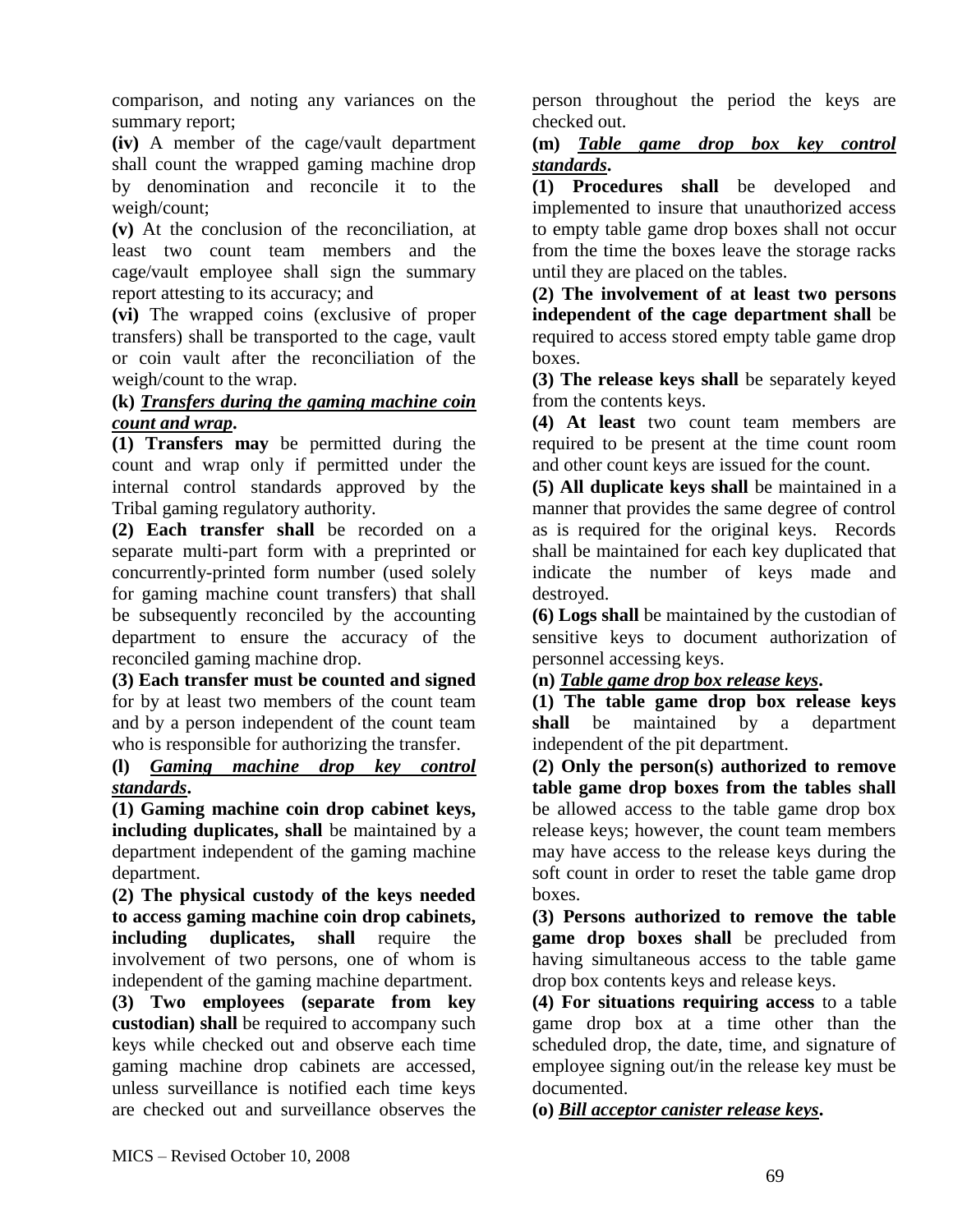**(1) The bill acceptor canister release keys shall** be maintained by a department independent of the gaming machine department. (**2) Only the person(s) authorized** to remove bill acceptor canisters from the gaming machines shall be allowed access to the release keys.

**(3) Persons authorized** to remove the bill acceptor canisters shall be precluded from having simultaneous access to the bill acceptor canister contents keys and release keys.

**(4) For situations requiring access** to a bill acceptor canister at a time other than the scheduled drop, the date, time, and signature of employee signing out/in the release key must be documented.

**(p)** *Table game drop box storage rack keys*. Persons authorized to obtain table game drop box storage rack keys shall be precluded from having simultaneous access to table game drop box contents keys with the exception of the count team.

**(q)** *Bill acceptor canister storage rack keys*. Persons authorized to obtain bill acceptor canister storage rack keys shall be precluded from having simultaneous access to bill acceptor canister contents keys with the exception of the count team.

## **(r)** *Table game drop box contents keys***.**

**(1) The physical custody** of the keys needed for accessing stored, full table game drop box contents shall require the involvement of persons from at least two separate departments, with the exception of the count team.

**(2) Access to** the table game drop box contents key at other than scheduled count times shall require the involvement of at least two persons from separate departments, including management. The reason for access shall be documented with the signatures of all participants and observers.

**(3) Only count team members shall** be allowed access to table game drop box contents keys during the count process.

### **(s)** *Bill acceptor canister contents keys***.**

**(1) The physical custody** of the keys needed for accessing stored, full bill acceptor canister contents shall require involvement of persons

from two separate departments, with the exception of the count team.

**(2) Access to the bill acceptor canister** contents key at other than scheduled count times shall require the involvement of at least two persons from separate departments, one of whom must be a supervisor. The reason for access shall be documented with the signatures of all participants and observers.

**(3) Only the count team members shall** be allowed access to bill acceptor canister contents keys during the count process.

### *(t) Gaming machine computerized key security systems. (Adopted May 4, 2005)*

**(1) Computerized key security systems** which restrict access to the gaming machine drop and count keys through the use of passwords, keys or other means, other than a key custodian, must provide the same degree of control as indicated in the aforementioned key control standards; refer to paragraphs  $(l)$ ,  $(o)$ ,  $(q)$  and  $(s)$  of this section. Note: This standard does not apply to the system administrator. The system administrator is defined in paragraph  $(t)(2)(i)$  of this section.

**(2) For computerized key security systems**, the following additional gaming machine key control procedures apply:

**(i)** Management personnel independent of the gaming machine department assign and control user access to keys in the computerized key security system (i.e., system administrator) to ensure that gaming machine drop and count keys are restricted to authorized employees.

**(ii)** In the event of an emergency or the key box is inoperable, access to the emergency manual key(s) (a.k.a. override key), used to access the box containing the gaming machine drop and count keys, requires the physical involvement of at least three persons from separate departments, including management. The date, time, and reason for access, must be documented with the signatures of all participating employees signing out/in the emergency manual key(s).

**(iii)** The custody of the keys issued pursuant to paragraph  $(t)(2)(ii)$  of this section, requires the presence of two persons from separate departments from the time of their issuance until the time of their return.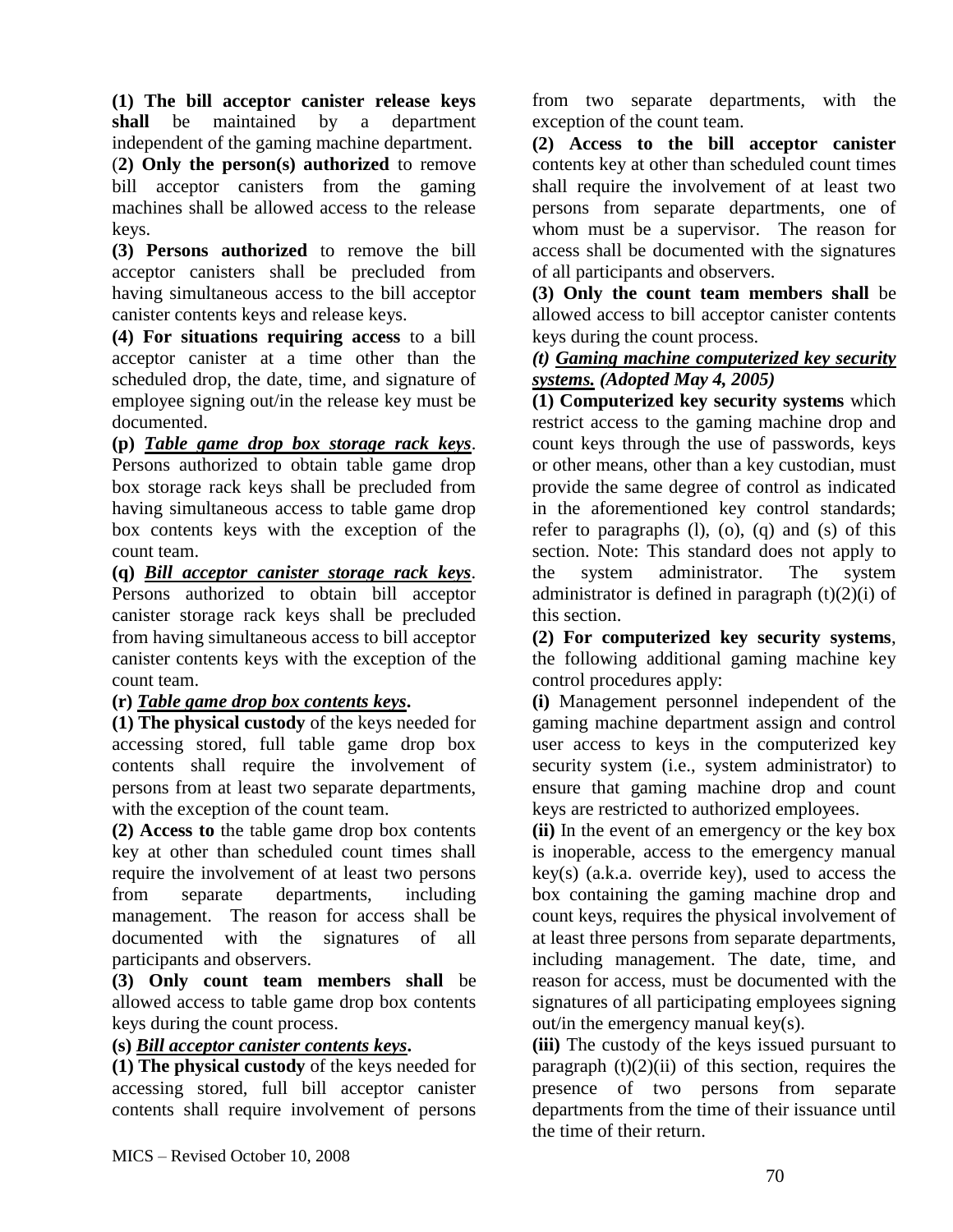**(iv)** Routine physical maintenance that requires accessing the emergency manual key(s) (override key) and does not involve the accessing of the gaming machine drop and count keys, only requires the presence of two persons from separate departments. The date, time and reason for access must be documented with the signatures of all participating employees signing out/in the emergency manual  $key(s)$ .

**(3) For computerized key security systems** controlling access to gaming machine drop and count keys, accounting/audit personnel, independent of the system administrator, will perform the following procedures:

**(i)** Daily, review the report generated by the computerized key security system indicating the transactions performed by the individual(s) that adds, deletes, and changes user's access within the system (i.e., system administrator). Determine whether the transactions completed by the system administrator provide an adequate control over the access to the gaming machine drop and count keys. Also, determine whether any gaming machine drop and count key(s) removed or returned to the key cabinet by the system administrator was properly authorized.

**(ii)** For at least one day each month, review the report generated by the computerized key security system indicating all transactions performed to determine whether any unusual gaming machine drop and count key removals or key returns occurred.

**(iii)** At least quarterly, review a sample of users that are assigned access to the gaming machine drop and count keys to determine that their access to the assigned keys is adequate relative to their job position.

**(iv)** All noted improper transactions or unusual occurrences are investigated with the results documented.

**(4) Quarterly**, an inventory of all count room, drop box release, storage rack and contents keys is performed, and reconciled to records of keys made, issued, and destroyed. Investigations are performed for all keys unaccounted for, with the investigation being documented.

MICS – Revised October 10, 2008 *(u) Table games computerized key security systems. (Adopted May 4, 2005)*

**(1) Computerized key security systems** which restrict access to the table game drop and count keys through the use of passwords, keys or other means, other than a key custodian, must provide the same degree of control as indicated in the aforementioned key control standards, refer to paragraphs (m), (n), (p) and (r) of this section. Note: This standard does not apply to the system administrator. The system administrator is defined in paragraph  $(u)(2)(ii)$  of this section.

**(2) For computerized key security systems**, the following additional table game key control procedures apply:

**(i)** Management personnel independent of the table game department assign and control user access to keys in the computerized key security system (i.e., system administrator) to ensure that table game drop and count keys are restricted to authorized employees.

**(ii)** In the event of an emergency or the key box is inoperable, access to the emergency manual key(s) (a.k.a. override key), used to access the box containing the table game drop and count keys, requires the physical involvement of at least three persons from separate departments, including management. The date, time, and reason for access, must be documented with the signatures of all participating employees signing out/in the emergency manual key(s).

**(iii)** The custody of the keys issued pursuant to paragraph  $(u)(2)(ii)$  of this section, requires the presence of two persons from separate departments from the time of their issuance until the time of their return.

**(iv)** Routine physical maintenance that requires  $accessing$  the emergency manual  $key(s)$ (override key) and does not involve the accessing of the table games drop and count keys, only requires the presence of two persons from separate departments. The date, time and reason for access must be documented with the signatures of all participating employees signing out/in the emergency manual key(s).

**(3) For computerized key security systems** controlling access to table games drop and count keys, accounting/audit personnel, independent of the system administrator, will perform the following procedures: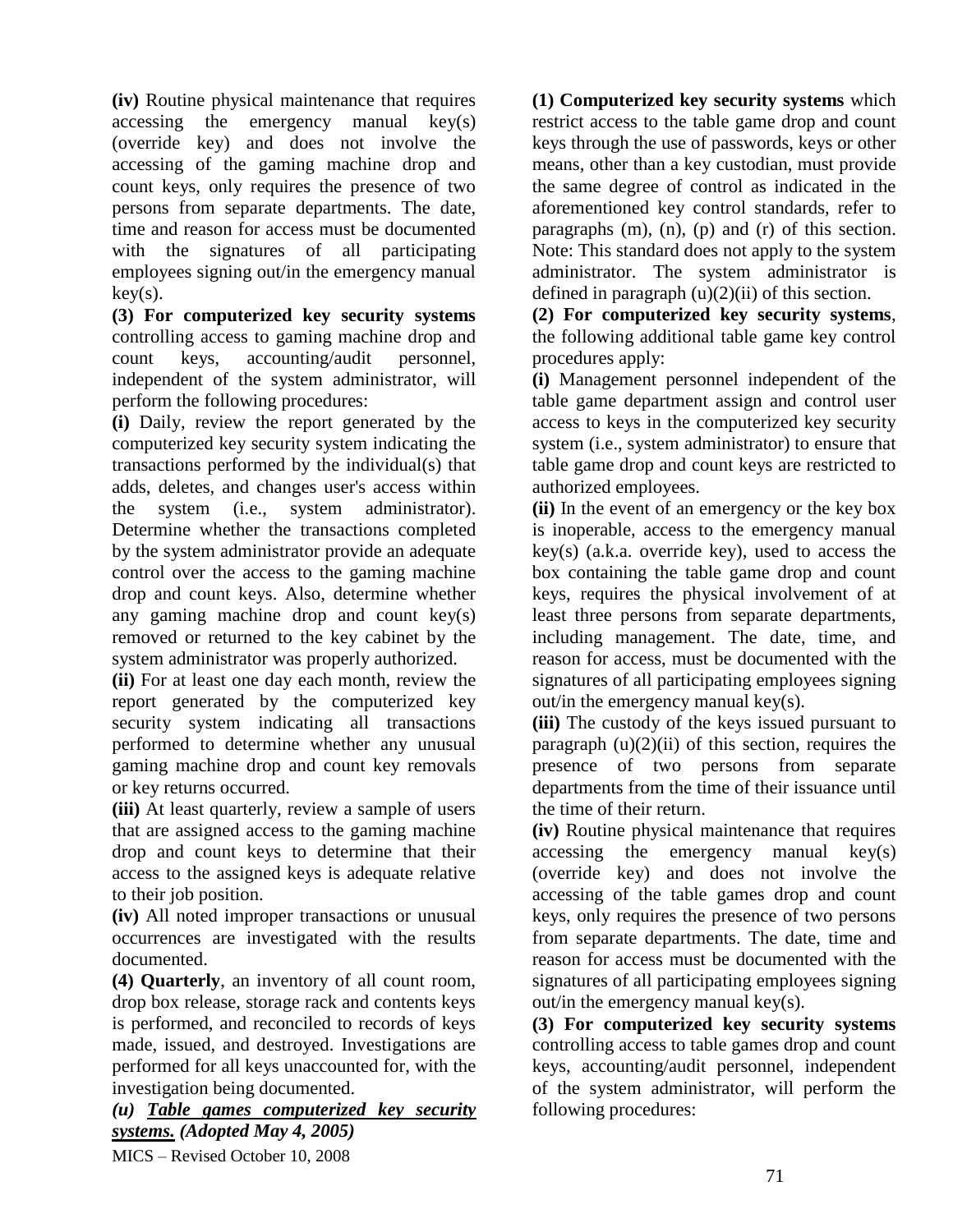**(i)** Daily, review the report generated by the computerized key security system indicating the transactions performed by the individual(s) that adds, deletes, and changes user's access within the system (i.e., system administrator). Determine whether the transactions completed by the system administrator provide an adequate control over the access to the table games drop and count keys. Also, determine whether any table games drop and count key(s) removed or returned to the key cabinet by the system administrator was properly authorized.

**(ii)** For at least one day each month, review the report generated by the computerized key security system indicating all transactions performed to determine whether any unusual table games drop and count key removals or key returns occurred.

**(iii)** At least quarterly, review a sample of users that are assigned access to the table games drop and count keys to determine that their access to the assigned keys is adequate relative to their job position.

**(iv)** All noted improper transactions or unusual occurrences are investigated with the results documented.

**(4) Quarterly**, an inventory of all count room, table game drop box release, storage rack and contents keys is performed, and reconciled to records of keys made, issued, and destroyed. Investigations are performed for all keys unaccounted for, with the investigations being documented.

*(v) Emergency drop procedures.* Emergency drop procedures shall be developed by the Tribal gaming regulatory authority, or the gaming operation as approved by the Tribal gaming regulatory authority. (Revised May 4, 2005)

### *(w) Equipment standards for gaming machine count. (Revised May 4, 2005)*

**(1) A weigh scale calibration module** shall be secured so as to prevent unauthorized access (e.g., prenumbered seal, lock and key, etc.).

**(2) A person independent** of the cage, vault, gaming machine, and count team functions shall be required to be present whenever the calibration module is accessed. Such access shall be documented and maintained.

**(3) If a weigh scale interface is used**, it shall be adequately restricted so as to prevent unauthorized access (passwords, keys, etc.).

**(4) If the weigh scale has a zero adjustment mechanism**, it shall be physically limited to minor adjustments (e.g., weight of a bucket) or physically situated such that any unnecessary adjustments to it during the weigh process would be observed by other count team members.

**(5) The weigh scale and weigh scale interface** (if applicable) shall be tested by a person or persons independent of the cage, vault, and gaming machine departments and count team at least quarterly. At least annually, this test shall be performed by internal audit in accordance with the internal audit standards. The result of these tests shall be documented and signed by the person or persons performing the test.

**(6) Prior to the gaming machine count**, at least two employees shall verify the accuracy of the weigh scale with varying weights or with varying amounts of previously counted coin for each denomination to ensure the scale is properly calibrated (varying weights/coin from drop to drop is acceptable).

**(7) If a mechanical coin counter is used** (instead of a weigh scale), the Tribal gaming regulatory authority, or the gaming operation as approved by the Tribal gaming regulatory authority, shall establish and the gaming operation shall comply with procedures that are equivalent to those described in paragraphs  $(u)(4)$ ,  $(u)(5)$ , and  $(u)(6)$  of this section.

**(8) If a coin meter count machine is used**, the count team member shall record the machine number denomination and number of coins in ink on a source document, unless the meter machine automatically records such information.

**(i)** A count team member shall test the coin meter count machine before the actual count to ascertain if the metering device is functioning properly with a predetermined number of coins for each denomination.

**(ii)** [Reserved]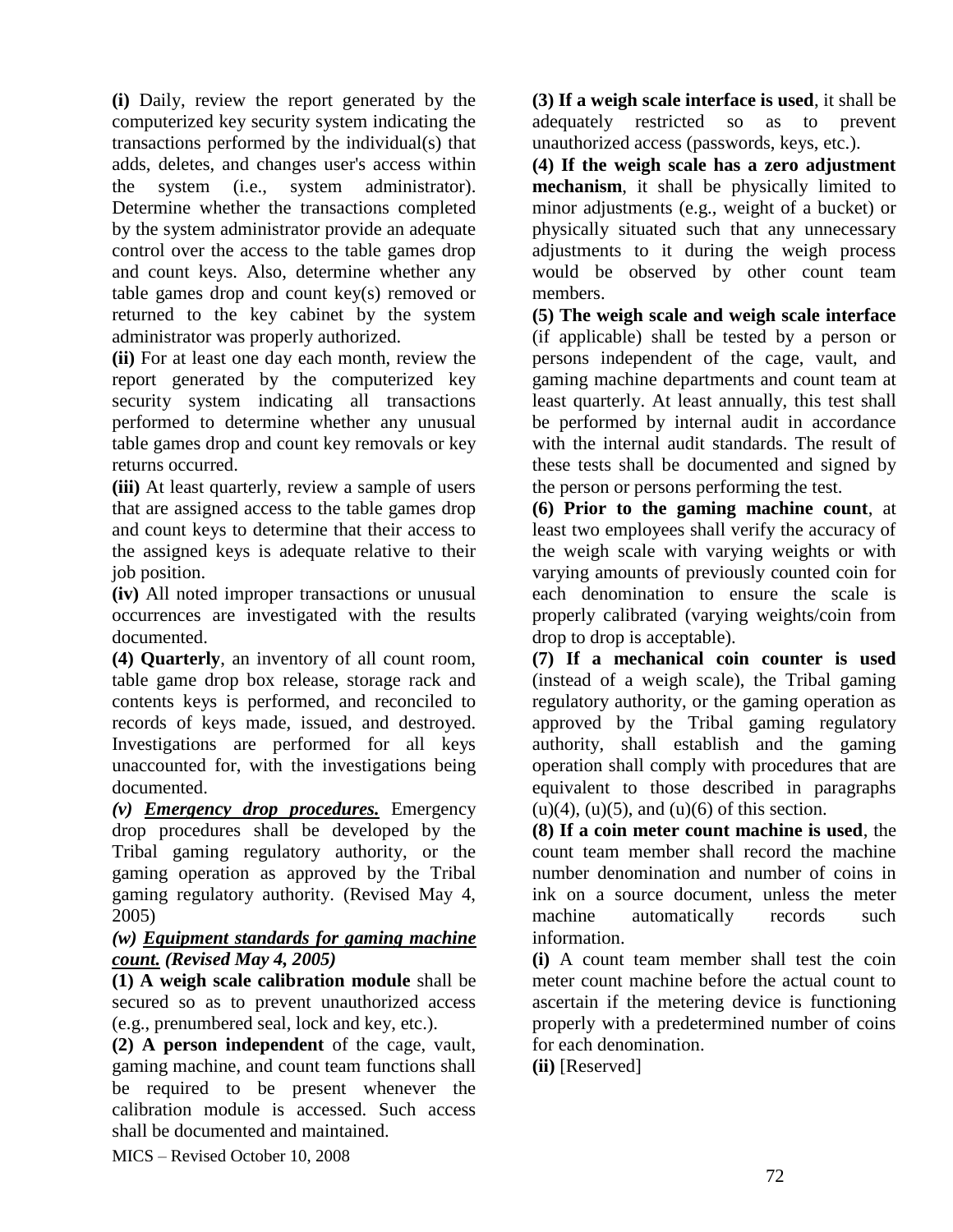# **§542.32 What are the minimum internal control standards for internal audit for Tier B gaming operations?**

### **(a)** *Internal audit personnel***.**

**(1) For Tier B gaming operations**, a separate internal audit department must be maintained. Alternatively, designating personnel (who are independent with respect to the departments/procedures being examined) to perform internal audit work satisfies the requirements of this paragraph.

**(2) The internal audit personnel shall** report directly to the Tribe, Tribal gaming regulatory authority, audit committee, or other entity designated by the Tribe in accordance with the definition of internal audit in §542.2.

### **(b)** *Audits***.**

**(1) Internal audit personnel shall** perform audits of all major gaming areas of the gaming operation. The following shall be reviewed at least annually:

**(i)** Bingo, including but not limited to, bingo card control, payout procedures, and cash reconciliation process;

**(ii)** Pull tabs, including but not limited to, statistical records, winner verification, perpetual inventory, and accountability of sales versus inventory;

**(iii)** Card games, including but not limited to, card games operation, cash exchange procedures, shill transactions, and count procedures;

**(iv)** Keno, including but not limited to, game write and payout procedures, sensitive key location and control, and a review of keno auditing procedures;

**(v)** Pari-mutual wagering, including write and payout procedures, and pari-mutual auditing procedures;

**(vi)** Table games, including but not limited to, fill and credit procedures, pit credit play procedures, rim credit procedures, soft drop/count procedures and the subsequent transfer of funds, unannounced testing of count room currency counters and/or currency interface, location and control over sensitive keys, the tracing of source documents to

summarized documentation and accounting records, and reconciliation to restricted copies;

(vii) Gaming machines, including but not limited to, jackpot payout and gaming machine fill procedures, gaming machine drop/count and bill acceptor drop/count and subsequent transfer of funds, unannounced testing of weigh scale and weigh scale interface, unannounced testing of count room currency counters and/or currency interface, gaming machine drop cabinet access, tracing of source documents to summarized documentation and accounting records, reconciliation to restricted copies, location and control over sensitive keys, compliance with EPROM duplication procedures, and compliance with MICS procedures for gaming machines that accept currency or coin(s) and issue cash-out tickets or gaming machines that do not accept currency or  $\text{coin}(s)$  and do not return currency or  $\text{coin}(s)$ ;

**(viii)** Cage and credit procedures including all cage, credit, and collection procedures, and the reconciliation of trial balances to physical instruments on a sample basis. Cage accountability shall be reconciled to the general ledger;

**(ix)** Information technology functions, including review for compliance with information technology standards;

**(x)** Complimentary service or item, including but not limited to, procedures whereby complimentary service items are issued, authorized, and redeemed; and

**(xi)** Any other internal audits as required by the Tribe, Tribal gaming regulatory authority, audit committee, or other entity designated by the Tribe.

**(2) In addition** to the observation and examinations performed under paragraph (b)(1) of this section, follow-up observations and examinations shall be performed to verify that corrective action has been taken regarding all instances of noncompliance cited by internal audit, the independent accountant, and/or the Commission. The verification shall be performed within six (6) months following the date of notification.

**(3) Whenever possible**, internal audit observations shall be performed on an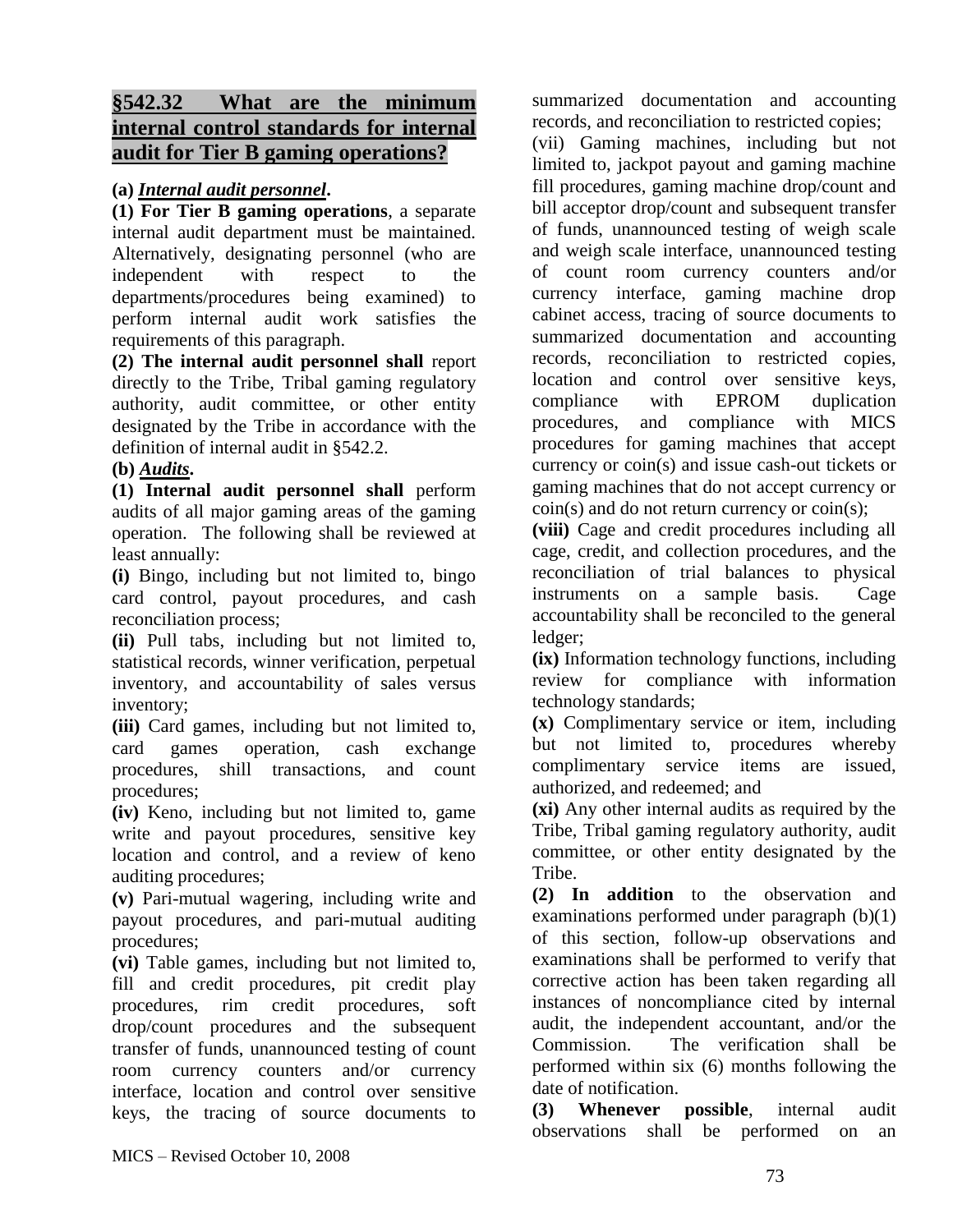unannounced basis (i.e., without the employees being forewarned that their activities will be observed). Additionally, if the independent accountant also performs the internal audit function, the accountant shall perform separate observations of the table games/gaming machine drops and counts to satisfy the internal audit observation requirements and independent accountant tests of controls as required by the American Institute of Certified Public Accountants guide.

#### **(c)** *Documentation***.**

**(1) Documentation** (e.g., checklists, programs, reports, etc.) shall be prepared to evidence all internal audit work performed as it relates to the requirements in this section, including all instances of noncompliance.

**(2) The internal audit department shall** operate with audit programs, which, at a minimum, address the MICS. Additionally, the department shall properly document the work performed, the conclusions reached, and the resolution of all exceptions. Institute of Internal Auditors standards are recommended but not required.

#### **(d)** *Reports*.

**(1) Reports documenting audits performed shall** be maintained and made available to the Commission upon request.

**(2) Such audit reports shall** include the following information:

**(i)** Audit objectives;

**(ii)** Audit procedures and scope;

**(iii)** Findings and conclusions;

**(iv)** Recommendations, if applicable; and

**(v)** Management's response.

**(e)** *Material exceptions***.** All material exceptions resulting from internal audit work shall be investigated and resolved with the results of such being documented and retained for five years.

**(f)** *Role of management***.** 

**(1) Internal audit findings shall** be reported to management.

**(2) Management shall** be required to respond to internal audit findings stating corrective measures to be taken to avoid recurrence of the audit exception.

**(3) Such management responses shall** be included in the internal audit report that will be delivered to management, the Tribe, Tribal gaming regulatory authority, audit committee, or other entity designated by the Tribe.

*(g) Internal Audit Guidelines.* In connection with the internal audit testing pursuant to paragraph (b)(1) of this section, the Commission shall develop recommended Internal Audit Guidelines, which shall be available upon request. (Adopted August 12, 2005)

## **§542.33 What are the minimum internal control standards for surveillance for Tier B gaming operations?**

**(a) The surveillance system shall** be maintained and operated from a staffed surveillance room and shall provide surveillance over gaming areas.

**(b) The entrance to the surveillance room shall** be located so that it is not readily accessible by either gaming operation employees who work primarily on the casino floor, or the general public.

**(c) Access to the surveillance room shall** be limited to surveillance personnel, designated employees, and other persons authorized in accordance with the surveillance department policy. Such policy shall be approved by the Tribal gaming regulatory authority. The surveillance department shall maintain a sign-in log of other authorized persons entering the surveillance room.

**(d) Surveillance room equipment shall** have total override capability over all other satellite surveillance equipment located outside the surveillance room.

**(e) The surveillance system shall** include date and time generators that possess the capability to display the date and time of recorded events on video and/or digital recordings. The displayed date and time shall not significantly obstruct the recorded view.

**(f) The surveillance department shall** strive to ensure staff is trained in the use of the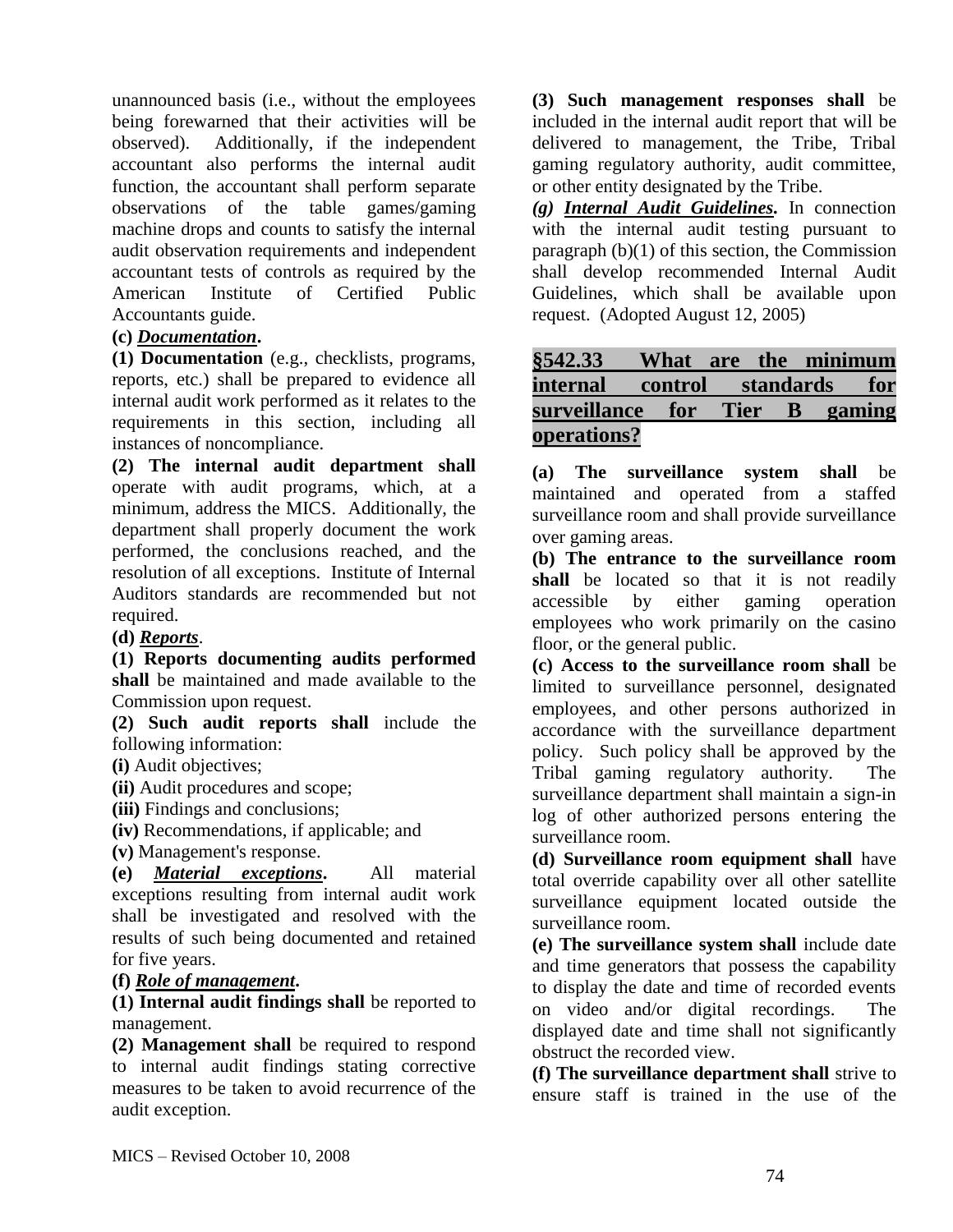equipment, knowledge of the games, and house rules.

**(g) Each camera required by the standards in this section shall** be installed in a manner that will prevent it from being readily obstructed, tampered with, or disabled by customers or employees.

**(h) Each camera required by the standards in this section shall** possess the capability of having its picture displayed on a monitor and recorded. The surveillance system shall include sufficient numbers of monitors and recorders to simultaneously display and record multiple gaming and count room activities, and record the views of all dedicated cameras and motion activated dedicated cameras.

**(i) Reasonable effort shall** be made to repair each malfunction of surveillance system equipment required by the standards in this section within seventy-two (72) hours after the malfunction is discovered. The Tribal gaming regulatory authority shall be notified of any camera(s) that has malfunctioned for more than twenty-four (24) hours.

**(1) In the event of a dedicated camera malfunction,** the gaming operation and/or surveillance department shall immediately provide alternative camera coverage or other security measures, such as additional supervisory or security personnel, to protect the subject activity.

#### **(2)** [Reserved]

#### **(j)** *Bingo***.**

**(1) The surveillance system shall** possess the capability to monitor the bingo ball drawing device or random number generator, which shall be recorded during the course of the draw by a dedicated camera with sufficient clarity to identify the balls drawn or numbers selected.

**(2) The surveillance system shall** monitor and record the game board and the activities of the employees responsible for drawing, calling, and entering the balls drawn or numbers selected.

**(k)** *Card games*. The surveillance system shall monitor and record general activities in each card room with sufficient clarity to identify the employees performing the different functions.

**(l)** *Progressive card games***.** 

**(1) Progressive card games with a progressive jackpot of \$25,000 or more shall** be monitored and recorded by dedicated cameras that provide coverage of:

**(i)** The table surface, sufficient that the card values and card suits can be clearly identified;

**(ii)** An overall view of the entire table with sufficient clarity to identify customers and dealer; and

**(iii)** A view of the posted jackpot amount.

**(2)** [Reserved]

**(m)** *Keno***.** 

**(1) The surveillance system shall** possess the capability to monitor the keno ball-drawing device or random number generator, which shall be recorded during the course of the draw by a dedicated camera with sufficient clarity to identify the balls drawn or numbers selected.

**(2) The surveillance system shall** monitor and record general activities in each keno game area with sufficient clarity to identify the employees performing the different functions.

**(n)** *Pari-mutuel***.** The surveillance system shall monitor and record general activities in the parimutuel area, to include the ticket writer and cashier areas, with sufficient clarity to identify the employees performing the different functions.

#### **(o)** *Table games***.**

**(1) Operations with four (4) or more table games.** Except as otherwise provided in paragraphs  $(o)(3)$ ,  $(o)(4)$ , and  $(o)(5)$  of this section, the surveillance system of gaming operations operating four (4) or more table games shall provide at a minimum one (1) pantilt-zoom camera per two (2) tables and surveillance must be capable of taping:

**(i)** With sufficient clarity to identify customers and dealers; and

**(ii)** With sufficient coverage and clarity to simultaneously view the table bank and determine the configuration of wagers, card values, and game outcome.

**(iii)** One (1) dedicated camera per table and one (1) pan-tilt-zoom camera per four (4) tables may be an acceptable alternative procedure to satisfy the requirements of this paragraph.

**(2) Operations with three (3) or fewer table games**. The surveillance system of gaming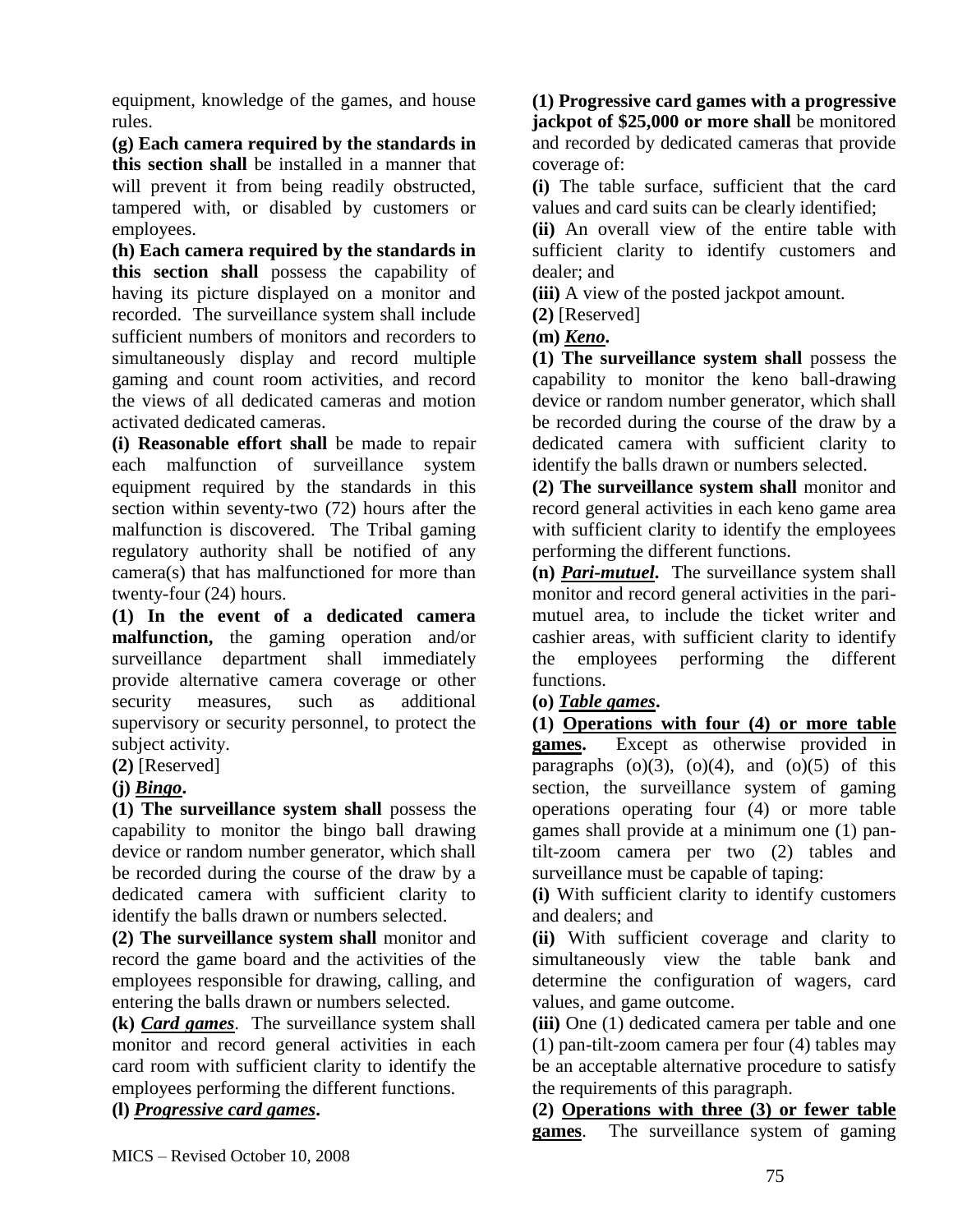operations operating three (3) or fewer table games shall:

**(i)** Comply with the requirements of paragraph (o)(1) of this section; or

**(ii)** Have one (1) overhead camera at each table.

**(3) Craps**. All craps tables shall have two (2) dedicated cross view cameras covering both ends of the table.

**(4) Roulette**. All roulette areas shall have one (1) overhead dedicated camera covering the roulette wheel and shall also have one (1) dedicated camera covering the play of the table.

(**5) Big wheel**. All big wheel games shall have one (1) dedicated camera viewing the wheel.

**(p)** *Progressive table games***.** 

**(1) Progressive table games with a progressive jackpot of \$25,000 or more shall** be monitored and recorded by dedicated cameras that provide coverage of:

**(i)** The table surface, sufficient that the card values and card suits can be clearly identified;

**(ii)** An overall view of the entire table with sufficient clarity to identify customers and dealer; and

**(iii)** A view of the progressive meter jackpot amount. If several tables are linked to the same progressive jackpot meter, only one meter need be recorded.

**(2)** [Reserved]

**(q)** *Gaming machines***.** 

**(1) Except as otherwise provided in paragraphs (q)(2) and (q)(3) of this section, gaming machines offering a payout of more than \$250,000 shall** be monitored and recorded by a dedicated camera(s) to provide coverage of:

**(i)** All customers and employees at the gaming machine, and

**(ii)** The face of the gaming machine, with sufficient clarity to identify the payout line(s) of the gaming machine.

**(2) In-house progressive machine**. In-house progressive gaming machines offering a base payout amount (jackpot reset amount) of more than \$100,000 shall be monitored and recorded by a dedicated camera(s) to provide coverage of:

**(i)** All customers and employees at the gaming machine; and

**(ii)** The face of the gaming machine, with sufficient clarity to identify the payout line(s) of the gaming machine.

**(3) Wide-area progressive machine**. Widearea progressive gaming machines offering a base payout amount of \$1 million or more and monitored by an independent vendor utilizing an on-line progressive computer system shall be recorded by a dedicated camera(s) to provide coverage of: (Revised August 12, 2005)

**(i)** All customers and employees at the gaming machine; and

**(ii)** The face of the gaming machine, with sufficient clarity to identify the payout line(s) of the gaming machine.

**(4) Notwithstanding paragraph (q)(1) of this section, if the gaming machine is a multigame** machine, the Tribal gaming regulatory authority, or the gaming operation subject to the approval of the Tribal gaming regulatory authority, may develop and implement alternative procedures to verify payouts.

**(r)** *Cage and vault***.** 

**(1) The surveillance system shall** monitor and record a general overview of activities occurring in each cage and vault area with sufficient clarity to identify employees within the cage and customers and employees at the counter areas.

**(2) Each cashier station shall** be equipped with one (1) dedicated overhead camera covering the transaction area.

(**3) The surveillance system shall** provide an overview of cash transactions. This overview should include the customer, the employee, and the surrounding area.

### **(s)** *Fills and credits*.

**(1) The cage or vault area in which fills and credits are transacted shall** be monitored and recorded by a dedicated camera or motion activated dedicated camera that provides coverage with sufficient clarity to identify the chip values and the amounts on the fill and credit slips.

(**2) Controls provided by a computerized fill and credit system may** be deemed an adequate alternative to viewing the fill and credit slips.

**(t)** *Currency and coin***.** 

MICS – Revised October 10, 2008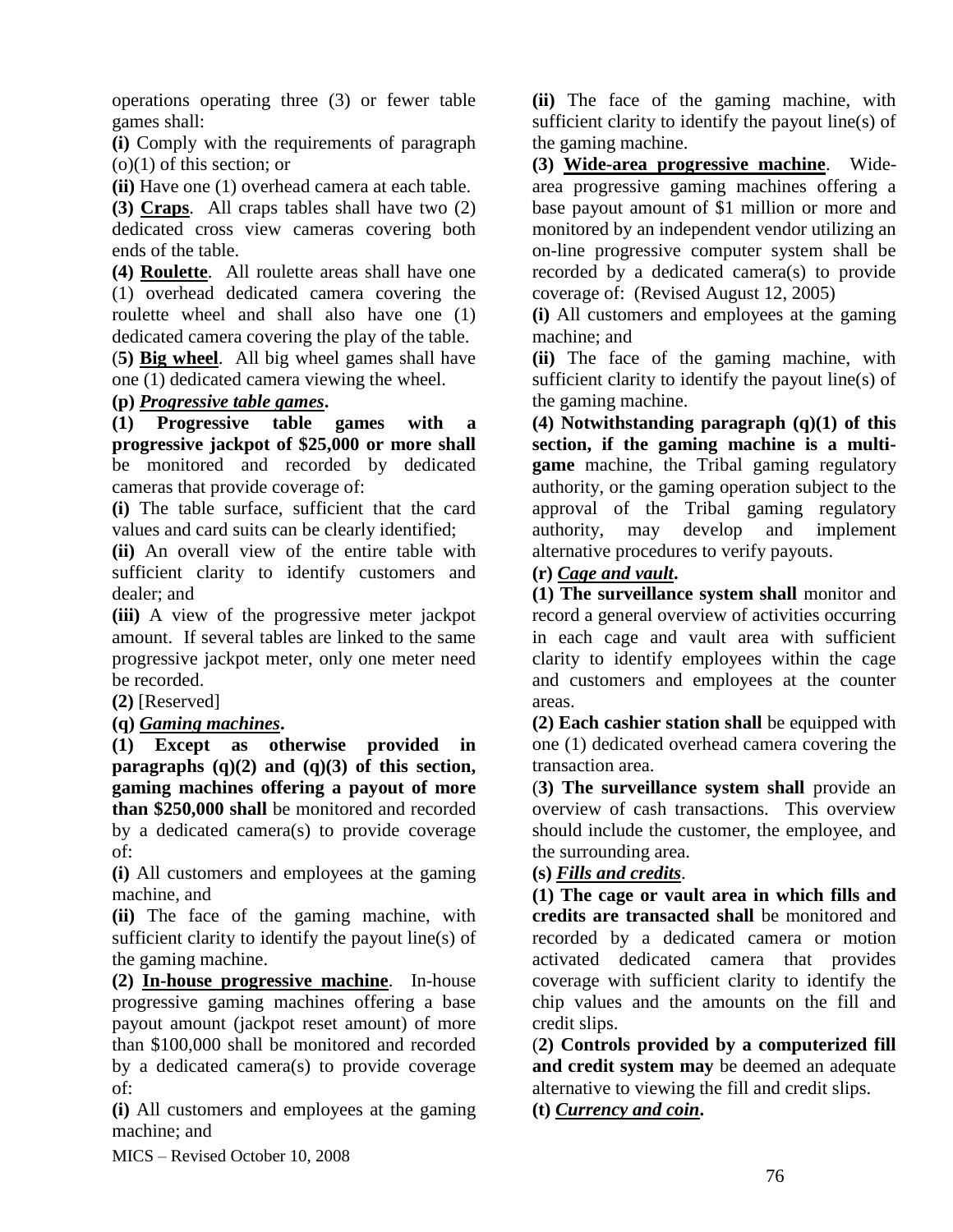**(1) The surveillance system shall** monitor and record with sufficient clarity all areas where currency or coin may be stored or counted.

**(2) The surveillance system shall** provide for:

**(i)** Coverage of scales shall be sufficiently clear to view any attempted manipulation of the recorded data.

**(ii)** Monitoring and recording of the table game drop box storage rack or area by either a dedicated camera or a motion-detector activated camera.

**(iii)** Monitoring and recording of all areas where coin may be stored or counted, including the hard count room, all doors to the hard count room, all scales and wrapping machines, and all areas where uncounted coin may be stored during the drop and count process.

**(iv)** Monitoring and recording of soft count room, including all doors to the room, all table game drop boxes, safes, and counting surfaces, and all count team personnel. The counting surface area must be continuously monitored and recorded by a dedicated camera during the soft count.

**(v)** Monitoring and recording of all areas where currency is sorted, stacked, counted, verified, or stored during the soft count process.

**(u)** *Change booths*. The surveillance system shall monitor and record a general overview of the activities occurring in each gaming machine change booth.

#### **(v)** *Video recording and/or digital record retention***.**

**(1) All video recordings** and/or digital records of coverage provided by the dedicated cameras or motion-activated dedicated cameras required by the standards in this section shall be retained for a minimum of seven (7) days.

**(2) Recordings** involving suspected or confirmed gaming crimes, unlawful activity, or detentions by security personnel, must be retained for a minimum of thirty (30) days.

**(3) Duly authenticated copies** of video recordings and/or digital records shall be provided to the Commission upon request.

MICS – Revised October 10, 2008 **(w)** *Video library log***.** A video library log, or comparable alternative procedure approved by the Tribal gaming regulatory authority, shall be maintained to demonstrate compliance with the

storage, identification, and retention standards required in this section.

### **(x)** *Malfunction and repair log***.**

**(1) Surveillance personnel shall** maintain a log or alternative procedure approved by the Tribal gaming regulatory authority that documents each malfunction and repair of the surveillance system as defined in this section.

**(2) The log shall** state the time, date, and nature of each malfunction, the efforts expended to repair the malfunction, and the date of each effort, the reasons for any delays in repairing the malfunction, the date the malfunction is repaired, and where applicable, any alternative security measures that were taken.

### **(y)** *Surveillance log***.**

**(1) Surveillance personnel shall** maintain a log of all surveillance activities.

**(2) Such log shall** be maintained by surveillance room personnel and shall be stored securely within the surveillance department.

**(3) At a minimum, the following information**  shall be recorded in a surveillance log: **(i)** Date;

**(ii)** Time commenced and terminated;

**(iii)** Activity observed or performed; and

**(iv)** The name or license credential number of each person who initiates, performs, or supervises the surveillance.

**(4) Surveillance personnel shall** also record a summary of the results of the surveillance of any suspicious activity. This summary may be maintained in a separate log.

# **§542.40 What is a Tier C gaming operation?**

**A Tier C gaming operation is one with annual gross gaming revenues of more than \$15 million.**

# **§542.41 What are the minimum internal control standards for drop and count for Tier C gaming operations?**

**(a)** *Computer applications*. For any computer applications utilized, alternate documentation and/or procedures that provide at least the level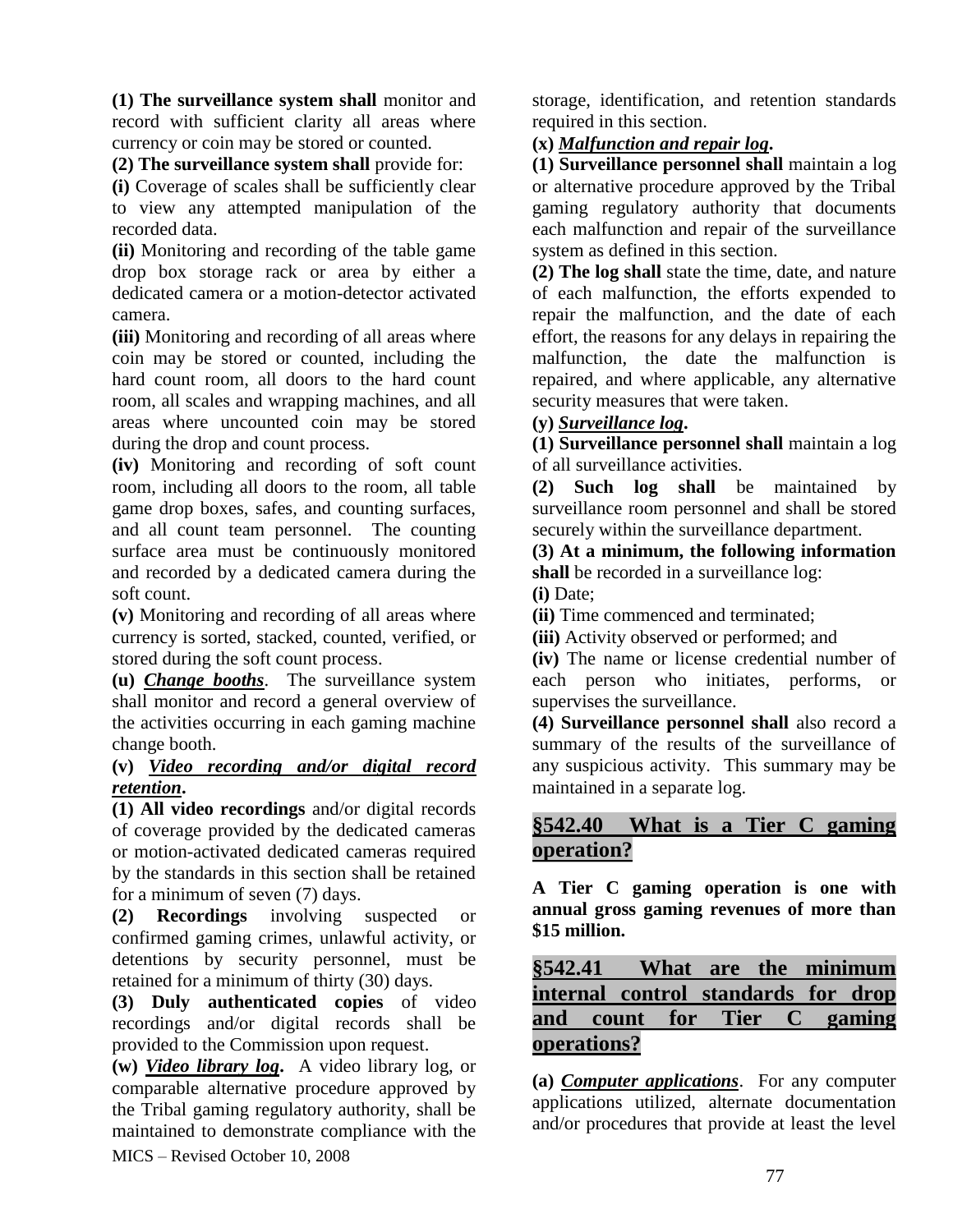of control described by the standards in this section, as approved by the Tribal gaming regulatory authority, will be acceptable.

### **(b)** *Table game drop standards*.

**(1) The setting out of empty table game drop boxes and the drop shall** be a continuous process.

### **(2) At the end of each shift:**

**(i)** All locked table game drop boxes shall be removed from the tables by a person independent of the pit shift being dropped;

**(ii)** A separate drop box shall be placed on each table opened at any time during each shift or a gaming operation may utilize a single drop box with separate openings and compartments for each shift; and

**(iii)** Upon removal from the tables, table game drop boxes shall be transported directly to the count room or other equivalently secure area with comparable controls and locked in a secure manner until the count takes place.

**(3) If drop boxes are not placed on all tables, then the pit department shall** document which tables were open during the shift.

**(4) The transporting of table game drop boxes shall** be performed by a minimum of two persons, at least one of whom is independent of the pit shift being dropped.

**(5) All table game drop boxes shall** be posted with a number corresponding to a permanent number on the gaming table and marked to indicate game, table number, and shift.

**(6) Surveillance shall** be notified when the drop is to begin so that surveillance may monitor the activities.

### **(c)** *Soft count room personnel***.**

**(1) The table game soft count and the gaming machine bill acceptor count shall** be performed by a minimum of three employees.

**(2) Count room personnel shall** not be allowed to exit or enter the count room during the count except for emergencies or scheduled breaks. At no time during the count, shall there be fewer than three employees in the count room until the drop proceeds have been accepted into cage/vault accountability. Surveillance shall be notified whenever count room personnel exit or enter the count room during the count.

**(3) Count team members shall** be rotated on a routine basis such that the count team is not consistently the same three persons more than four (4) days per week. This standard shall not apply to gaming operations that utilize a count team of more than three persons.

**(4) The count team shall** be independent of transactions being reviewed and counted. The count team shall be independent of the cage/vault departments, however, an accounting representative may be used if there is an independent audit of all soft count documentation.

**(d)** *Table game soft count standards***.**

(**1) The table game soft count shall** be performed in a soft count room or other equivalently secure area with comparable controls.

**(2) Access to the count room during the count shall** be restricted to members of the drop and count teams, with the exception of authorized observers, supervisors for resolution of problems, and authorized maintenance personnel.

**(3) If counts from various revenue centers occur simultaneously in the count room, procedures shall** be in effect that prevent the commingling of funds from different revenue centers.

**(4) The table game drop boxes shall** be individually emptied and counted in such a manner to prevent the commingling of funds between boxes until the count of the box has been recorded.

**(i)** The count of each box shall be recorded in ink or other permanent form of recordation.

**(ii)** A second count shall be performed by an employee on the count team who did not perform the initial count.

**(iii)** Corrections to information originally recorded by the count team on soft count documentation shall be made by drawing a single line through the error, writing the correct figure above the original figure, and then obtaining the initials of at least two count team members who verified the change.

**(5) If currency counters** are utilized and the count room table is used only to empty boxes and sort/stack contents, a count team member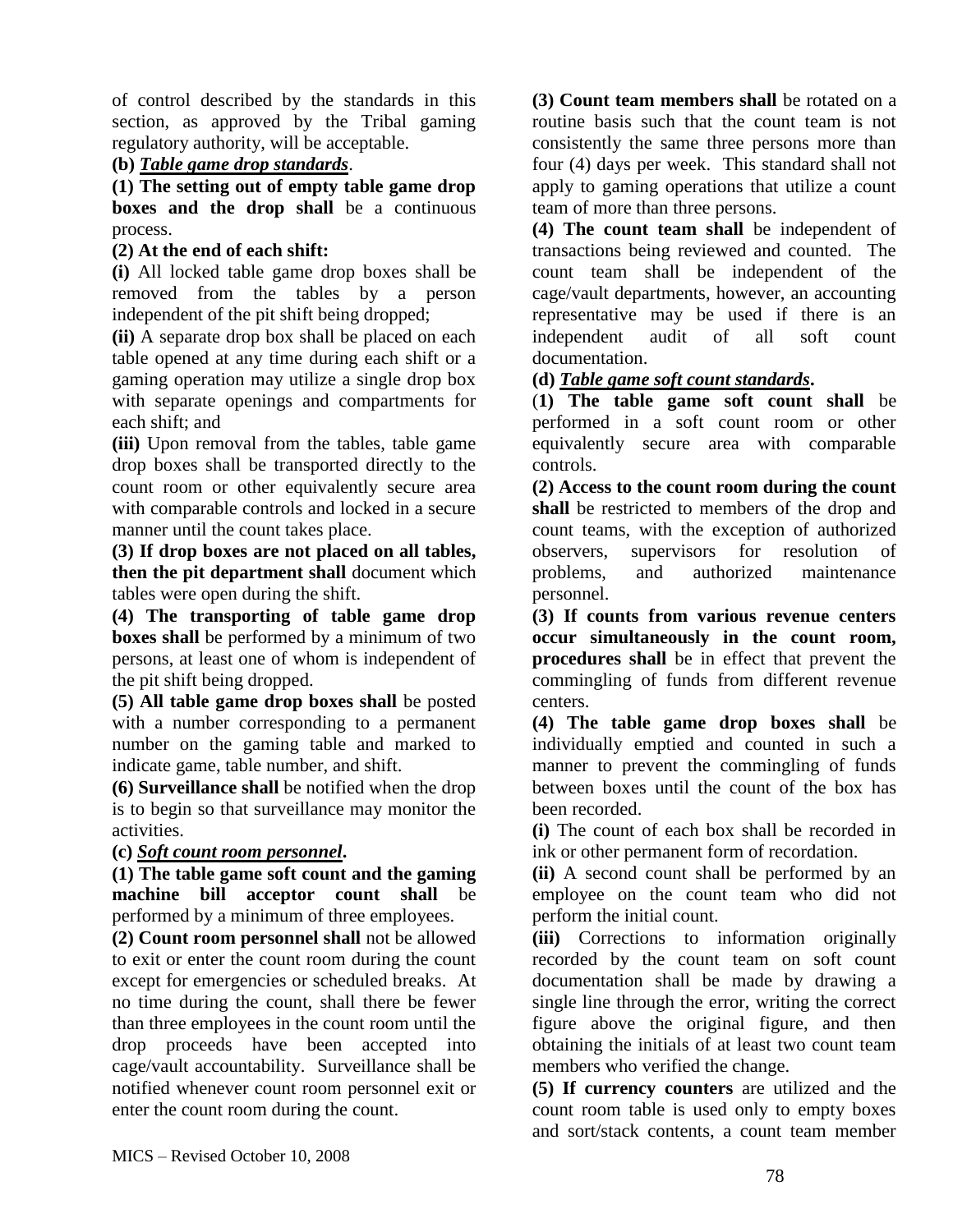shall be able to observe the loading and unloading of all currency at the currency counter, including rejected currency.

**(6) Table game drop boxes, when empty, shall** be shown to another member of the count team, or to another person who is observing the count, or to surveillance, provided the count is monitored in its entirety by a person independent of the count.

**(7) Orders for fill/credit (if applicable) shall** be matched to the fill/credit slips. Fills and credits shall be traced to or recorded on the count sheet.

**(8) Pit marker issue** and payment slips (if applicable) removed from the table game drop boxes shall either be:

**(i)** Traced to or recorded on the count sheet by the count team; or

**(ii)** Totaled by shift and traced to the totals documented by the computerized system. Accounting personnel shall verify the issue/payment slip for each table is accurate.

**(9) Foreign currency exchange forms (if applicable) removed from the table game drop boxes shall** be reviewed for the proper daily exchange rate and the conversion amount shall be recomputed by the count team. Alternatively, this may be performed by accounting/auditing employees.

**(10) The opening/closing** table and marker inventory forms (if applicable) shall either be:

**(i)** Examined and traced to or recorded on the count sheet; or

**(ii)** If a computerized system is used, accounting personnel can trace the opening/closing table and marker inventory forms to the count sheet. Discrepancies shall be investigated with the findings documented and maintained for inspection.

**(11) The count sheet shall** be reconciled to the total drop by a count team member who shall not function as the sole recorder.

**(12) All members of the count team shall** sign the count document or a summary report to attest to their participation in the count.

MICS – Revised October 10, 2008 **(13) All drop proceeds and cash equivalents that were counted shall** be turned over to the cage or vault cashier (who shall be independent of the count team) or to an authorized person/employee independent of the revenue generation and the count process for verification. Such person shall certify by signature as to the accuracy of the drop proceeds delivered and received.

**(14) The count sheet, with all supporting documents, shall** be delivered to the accounting department by a count team member or a person independent of the cashiers department. Alternatively, it may be adequately secured (e.g., locked container to which only accounting personnel can gain access) until retrieved by the accounting department.

**(15) Access to stored, full table game drop boxes shall** be restricted to authorized members of the drop and count teams.

**(e)** *Gaming machine bill acceptor drop standards***.** 

**(1) A minimum of three employees shall** be involved in the removal of the gaming machine drop, at least one of who is independent of the gaming machine department.

**(2) All bill acceptor canisters shall** be removed only at the time previously designated by the gaming operation and reported to the Tribal gaming regulatory authority, except for emergency drops.

**(3) Surveillance shall** be notified when the drop is to begin so that surveillance may monitor the activities.

**(4) The bill acceptor canisters shall** be removed by a person independent of the gaming machine department then transported directly to the count room or other equivalently secure area with comparable controls and locked in a secure manner until the count takes place.

**(i)** Security shall be provided over the bill acceptor canisters removed from the gaming machines and awaiting transport to the count room.

**(ii)** The transporting of bill acceptor canisters shall be performed by a minimum of two persons, at least one of who is independent of the gaming machine department.

**(5) All bill acceptor canisters shall** be posted with a number corresponding to a permanent number on the gaming machine.

**(f)** *Gaming machine bill acceptor count standards***.**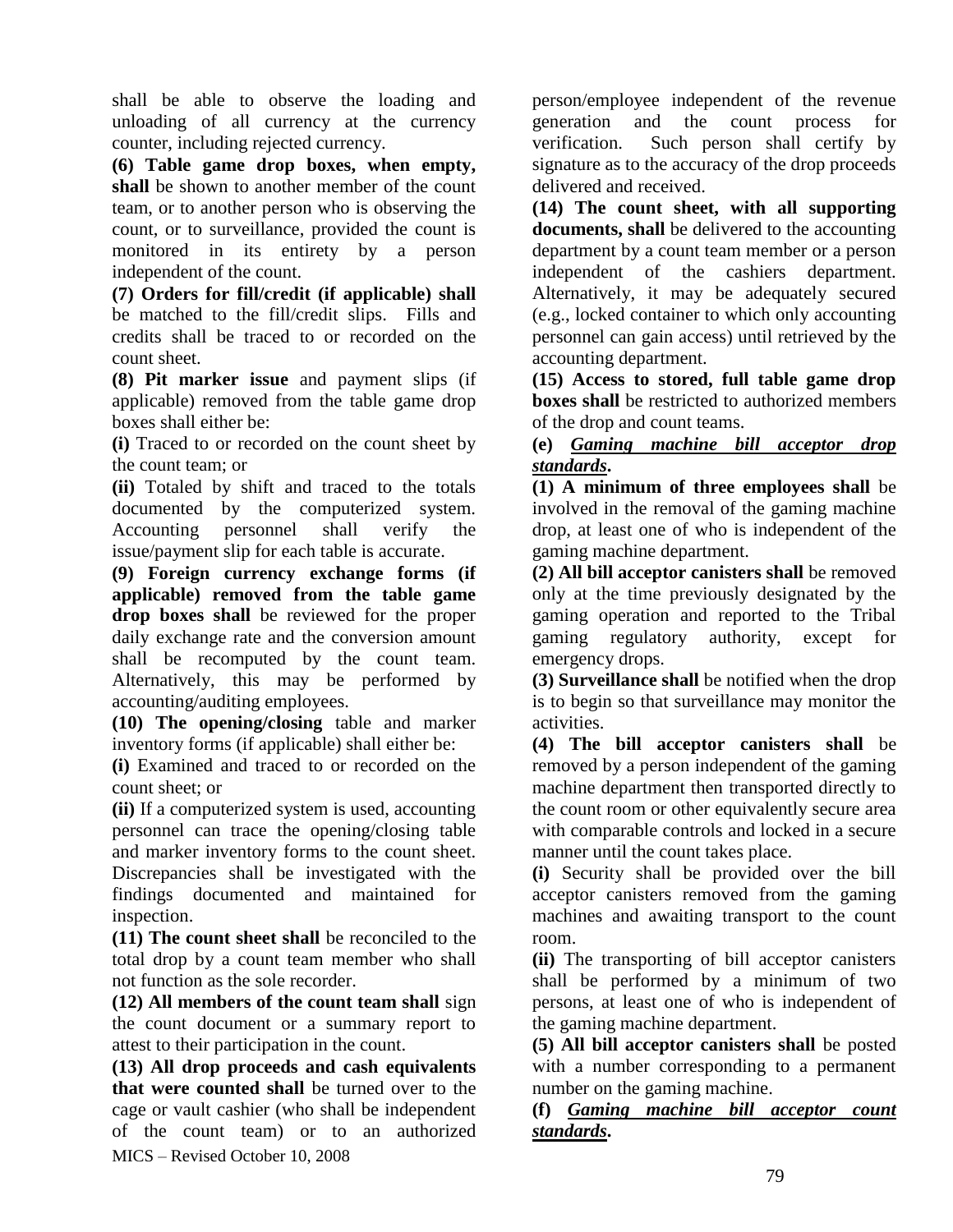**(1) The gaming machine bill acceptor count shall** be performed in a soft count room or other equivalently secure area with comparable controls.

**(2) Access to the count room during the count shall** be restricted to members of the drop and count teams, with the exception of authorized observers, supervisors for resolution of problems, and authorized maintenance personnel.

**(3) If counts from various revenue centers** occur simultaneously in the count room, procedures shall be in effect that prevent the commingling of funds from different revenue centers.

**(4) The bill acceptor canisters shall** be individually emptied and counted in such a manner to prevent the commingling of funds between canisters until the count of the canister has been recorded.

**(i)** The count of each canister shall be recorded in ink or other permanent form of recordation.

**(ii)** Corrections to information originally recorded by the count team on soft count documentation shall be made by drawing a single line through the error, writing the correct figure above the original figure, and then obtaining the initials of at least two count team members who verified the change. (Revised August 12, 2005)

**(5) If currency counters are utilized** and the count room table is used only to empty canisters and sort/stack contents, a count team member shall be able to observe the loading and unloading of all currency at the currency counter, including rejected currency.

**(6) Canisters, when empty, shall** be shown to another member of the count team, or to another person who is observing the count, or to surveillance, provided that the count is monitored in its entirety by a person independent of the count.

**(7) The count sheet shall** be reconciled to the total drop by a count team member who shall not function as the sole recorder.

**(8) All members of the count team shall** sign the count document or a summary report to attest to their participation in the count.

**(9) All drop proceeds and cash equivalents that** were counted shall be turned over to the cage or vault cashier (who shall be independent of the count team) or to an authorized person/employee independent of the revenue generation and the count process for verification. Such person shall certify by signature as to the accuracy of the drop proceeds delivered and received.

**(10) The count sheet**, with all supporting documents, shall be delivered to the accounting department by a count team member or a person independent of the cashiers department. Alternatively, it may be adequately secured (e.g., locked container to which only accounting personnel can gain access) until retrieved by the accounting department.

**(11) Access to stored bill acceptor canisters, full or empty, shall** be restricted to:

**(i)** Authorized members of the drop and count teams; and

**(ii)** Authorized personnel in an emergency for the resolution of a problem.

**(g)** *Gaming machine coin drop standards***.** 

**(1) A minimum of three employees shall** be involved in the removal of the gaming machine drop, at least one of who is independent of the gaming machine department.

**(2) All drop buckets shall** be removed only at the time previously designated by the gaming operation and reported to the Tribal gaming regulatory authority, except for emergency drops.

**(3) Surveillance shall** be notified when the drop is to begin in order that surveillance may monitor the activities.

**(4) Security shall** be provided over the buckets removed from the gaming machine drop cabinets and awaiting transport to the count room.

**(5) As each machine is opened, the contents**  shall be tagged with its respective machine number if the bucket is not permanently marked with the machine number. The contents shall be transported directly to the area designated for the counting of such drop proceeds. If more than one trip is required to remove the contents of the machines, the filled carts of coins shall be securely locked in the room designed for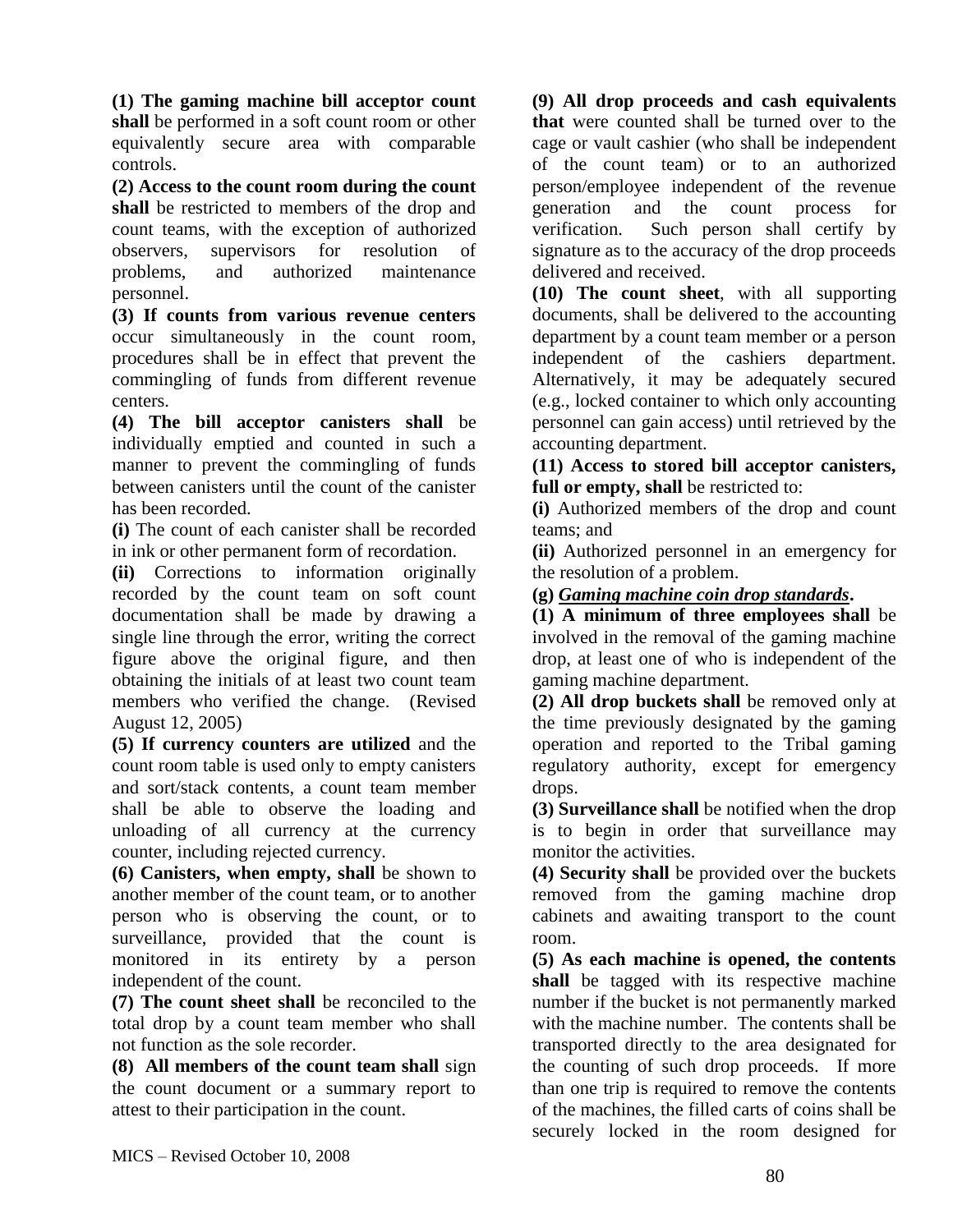counting or in another equivalently secure area with comparable controls. There shall be a locked covering on any carts in which the drop route includes passage out of doors.

**(i)** Alternatively, a smart bucket system that electronically identifies and tracks the gaming machine number, and facilitates the proper recognition of gaming revenue, shall satisfy the requirements of this paragraph.

#### **(ii)** [Reserved]

#### **(6) Each drop bucket in use shall** be:

**(i)** Housed in a locked compartment separate from any other compartment of the gaming machine and keyed differently than other gaming machine compartments; and

**(ii)** Identifiable to the gaming machine from which it is removed. If the gaming machine is identified with a removable tag that is placed in the bucket, the tag shall be placed on top of the bucket when it is collected.

**(7) Each gaming machine shall** have drop buckets into which coins or tokens that are retained by the gaming machine are collected. Drop bucket contents shall not be used to make change or pay hand-paid payouts.

**(8) The collection procedures may** include procedures for dropping gaming machines that have trays instead of drop buckets.

#### **(h)** *Hard count room personnel***.**

**(1) The weigh/count shall** be performed by a minimum of three employees.

**(2) At no time during the weigh/count shall** there be fewer than three employees in the count room until the drop proceeds have been accepted into cage/vault accountability. Surveillance shall be notified whenever count room personnel exit or enter the count room during the count.

**(i)** If the gaming machine count is conducted with a continuous mechanical count meter that is not reset during the count and is verified in writing by at least three employees at the start and end of each denomination count, then one employee may perform the wrap.

#### **(ii)** [Reserved]

MICS – Revised October 10, 2008 **(3) Count team members shall** be rotated on a routine basis such that the count team is not consistently the same three persons more than four (4) days per week. This standard shall not apply to gaming operations that utilize a count team of more than three persons.

**(4) The count team shall** be independent of transactions being reviewed and counted. The count team shall be independent of the cage/vault departments, unless they are nonsupervisory gaming machine employees and perform the laborer function only (A nonsupervisory gaming machine employee is defined as a person below the level of gaming machine shift supervisor). A cage cashier may be used if this person is not allowed to perform the recording function. An accounting representative may be used if there is an independent audit of all count documentation.

### **(i)** *Gaming machine coin count and wrap standards***.**

**(1) Coins shall** include tokens.

**(2) The gaming machine coin count and wrap shall** be performed in a count room or other equivalently secure area with comparable controls.

**(i)** Alternatively, an on-the-floor drop system utilizing a mobile scale shall satisfy the requirements of this paragraph, subject to the following conditions:

**(A)** The gaming operation shall utilize and maintain an effective on-line gaming machine monitoring system, as described in  $§542.13(m)(3);$ 

**(B)** Components of the on-the-floor drop system shall include, but not be limited to, a weigh scale, a laptop computer through which weigh/count applications are operated, a security camera available for the mobile scale system, and a VCR to be housed within the video compartment of the mobile scale. The system may include a mule cart used for mobile weigh scale system locomotion.

**(C)** The gaming operation must obtain the security camera available with the system, and this camera must be added in such a way as to eliminate tampering.

**(D)** Prior to the drop, the drop/count team shall ensure the scale batteries are charged;

**(E)** Prior to the drop, a videotape shall be inserted into the VCR used to record the drop in conjunction with the security camera system and the VCR shall be activated;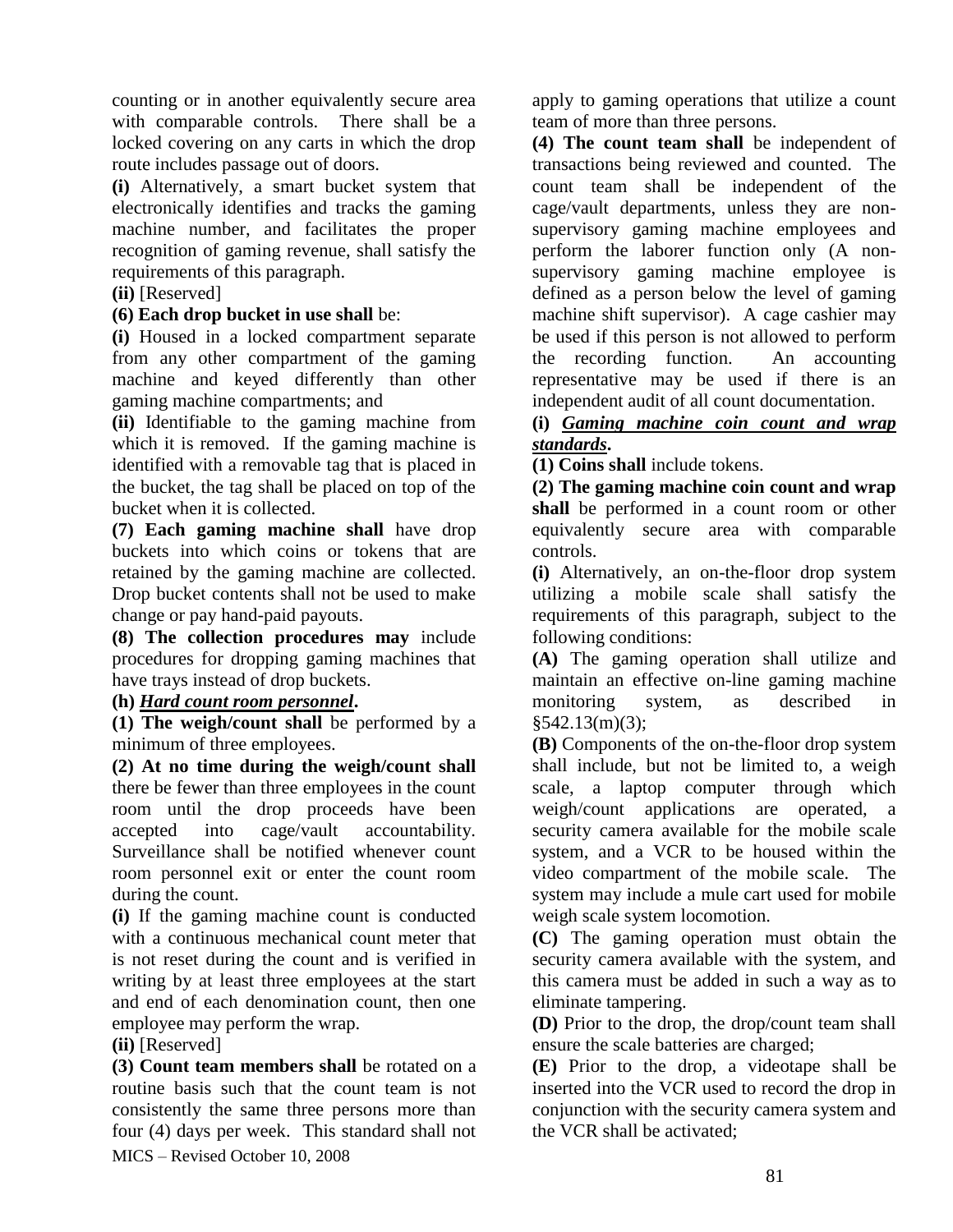**(F)** The weigh scale test shall be performed prior to removing the unit from the hard count room for the start of the weigh/drop/count;

**(G)** Surveillance shall be notified when the weigh/drop/count begins and shall be capable of monitoring the entire process;

**(H)** An observer independent of the weigh/drop/count teams (independent observer) shall remain by the weigh scale at all times and shall observe the entire weigh/drop/count process;

**(I)** Physical custody of the key(s) needed to access the laptop and video compartment shall require the involvement of two persons, one of whom is independent of the drop and count team;

**(J)** The mule key (if applicable), the laptop and video compartment keys, and the remote control for the VCR shall be maintained by a department independent of the gaming machine department. The appropriate personnel shall sign out these keys;

**(K)** A person independent of the weigh/drop/count teams shall be required to accompany these keys while they are checked out, and observe each time the laptop compartment is opened;

**(L)** The laptop access panel shall not be opened outside the hard count room, except in instances when the laptop must be rebooted as a result of a crash, lock up, or other situation requiring immediate corrective action;

**(M)** User access to the system shall be limited to those employees required to have full or limited access to complete the weigh/drop/count; and

**(N)** When the weigh/drop/count is completed, the independent observer shall access the laptop compartment, end the recording session, eject the videotape, and deliver the videotape to surveillance.

**(ii)** [Reserved]

**(3) Access to the count room during the count shall** be restricted to members of the drop and count teams, with the exception of authorized observers, supervisors for resolution of problems, and authorized maintenance personnel.

**(4) If counts from various revenue centers** occur simultaneously in the count room, procedures shall be in effect that prevent the commingling of funds from different revenue centers.

**(5) The following functions shall** be performed in the counting of the gaming machine drop:

**(i)** Recorder function, which involves the recording of the gaming machine count; and

**(ii)** Count team supervisor function, which involves the control of the gaming machine weigh and wrap process. The supervisor shall not perform the initial recording of the weigh/count unless a weigh scale with a printer is used.

**(6) The gaming machine drop shall** be counted, wrapped, and reconciled in such a manner to prevent the commingling of gaming machine drop coin with coin (for each denomination) from the next gaming machine drop until the count of the gaming machine drop has been recorded. If the coins are not wrapped immediately after being weighed or counted, they shall be secured and not commingled with other coin.

**(i)** The amount of the gaming machine drop from each machine shall be recorded in ink or other permanent form of recordation on a gaming machine count document by the recorder or mechanically printed by the weigh scale.

**(ii)** Corrections to information originally recorded by the count team on gaming machine count documentation shall be made by drawing a single line through the error, writing the correct figure above the original figure, and then obtaining the initials of at least two count team members who verified the change.

**(A)** If a weigh scale interface is used, corrections to gaming machine count data shall be made using either of the following:

**(1) Drawing a single line through the error** on the gaming machine document, writing the correct figure above the original figure, and then obtaining the initials of at least two count team employees. If this procedure is used, an employee independent of the gaming machine department and count team shall enter the correct figure into the computer system prior to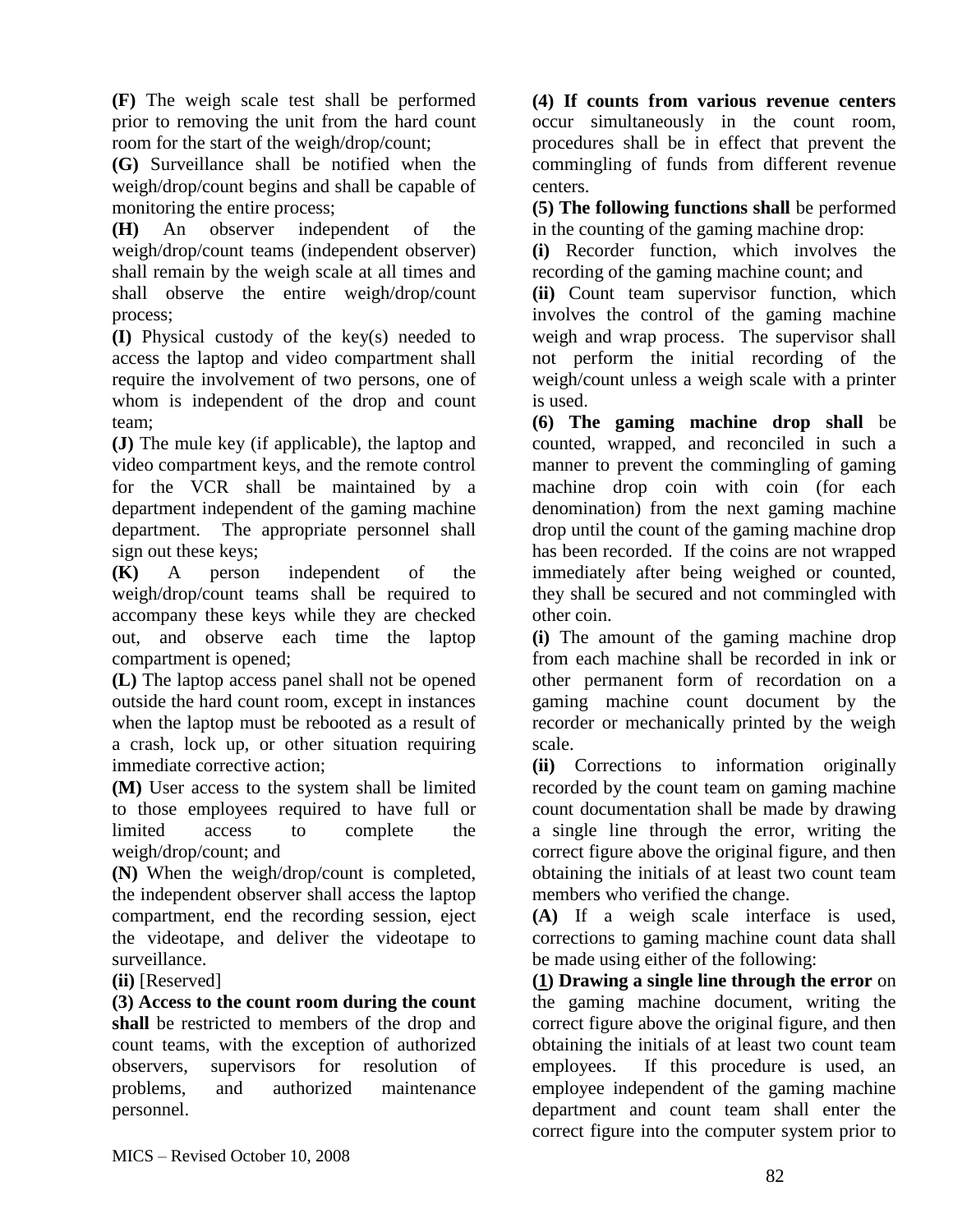the generation of related gaming machine reports; or

**(2) During the count process,** correct the error in the computer system and enter the passwords of at least two count team employees. If this procedure is used, an exception report shall be generated by the computer system identifying the gaming machine number, the error, the correction, and the count team employees attesting to the correction.

#### **(B)** [Reserved]

**(7) If applicable, the weight shall** be converted to dollar amounts before the reconciliation of the weigh to the wrap.

**(8) If a coin meter is used, a count team member shall** convert the coin count for each denomination into dollars and shall enter the results on a summary sheet.

**(9) The recorder and at least one other count team member shall** sign the weigh tape and the gaming machine count document attesting to the accuracy of the weigh/count.

**(10) All members of the count team shall** sign the count document or a summary report to attest to their participation in the count.

**(11) All drop proceeds and cash equivalents that were counted shall** be turned over to the cage or vault cashier (who shall be independent of the count team) or to an authorized person/employee independent of the revenue generation and the count process for verification. Such person shall certify by signature as to the accuracy of the drop proceeds delivered and received.

**(12) All gaming machine count** and wrap documentation, including any applicable computer storage media, shall be delivered to the accounting department by a count team member or a person independent of the cashier's department. Alternatively, it may be adequately secured (e.g., locked container to which only accounting personnel can gain access) until retrieved by the accounting department.

**(13) If the coins are transported off the property,** a second (alternative) count procedure shall be performed before the coins leave the property. Any variances shall be documented.

**(14) Variances**. Large (by denomination, either \$1,000 or 2% of the drop, whichever is less) or unusual (e.g., zero for weigh/count or patterned for all counts) variances between the weigh/count and wrap shall be investigated by management personnel independent of the gaming machine department, count team, and the cage/vault functions on a timely basis. The results of such investigation shall be documented, maintained for inspection, and provided to the Tribal gaming regulatory authority upon request.

#### **(j)** *Security of the count room inventory during the gaming machine coin count and wrap.*

**(1) If the count room serves** as a coin room and coin room inventory is not secured so as to preclude access by the count team, then the following standards shall apply:

**(i)** At the commencement of the gaming machine count the following requirements shall be met:

**(A)** The coin room inventory shall be counted by at least two employees, one of whom is a member of the count team and the other is independent of the weigh/count and wrap procedures;

**(B)** The count in paragraph  $(j)(1)(i)(A)$  of this section shall be recorded on an appropriate inventory form;

**(ii)** Upon completion of the wrap of the gaming machine drop:

**(A)** At least two members of the count team (wrap team), independently from each other, shall count the ending coin room inventory;

**(B)** The counts in paragraph  $(i)(1)(ii)(A)$  of this section shall be recorded on a summary report(s) that evidences the calculation of the final wrap by subtracting the beginning inventory from the sum of the ending inventory and transfers in and out of the coin room;

**(C)** The same count team members shall compare the calculated wrap to the weigh/count, recording the comparison and noting any variances on the summary report;

**(D)** A member of the cage/vault department shall count the ending coin room inventory by denomination and shall reconcile it to the beginning inventory, wrap, transfers, and weigh/count; and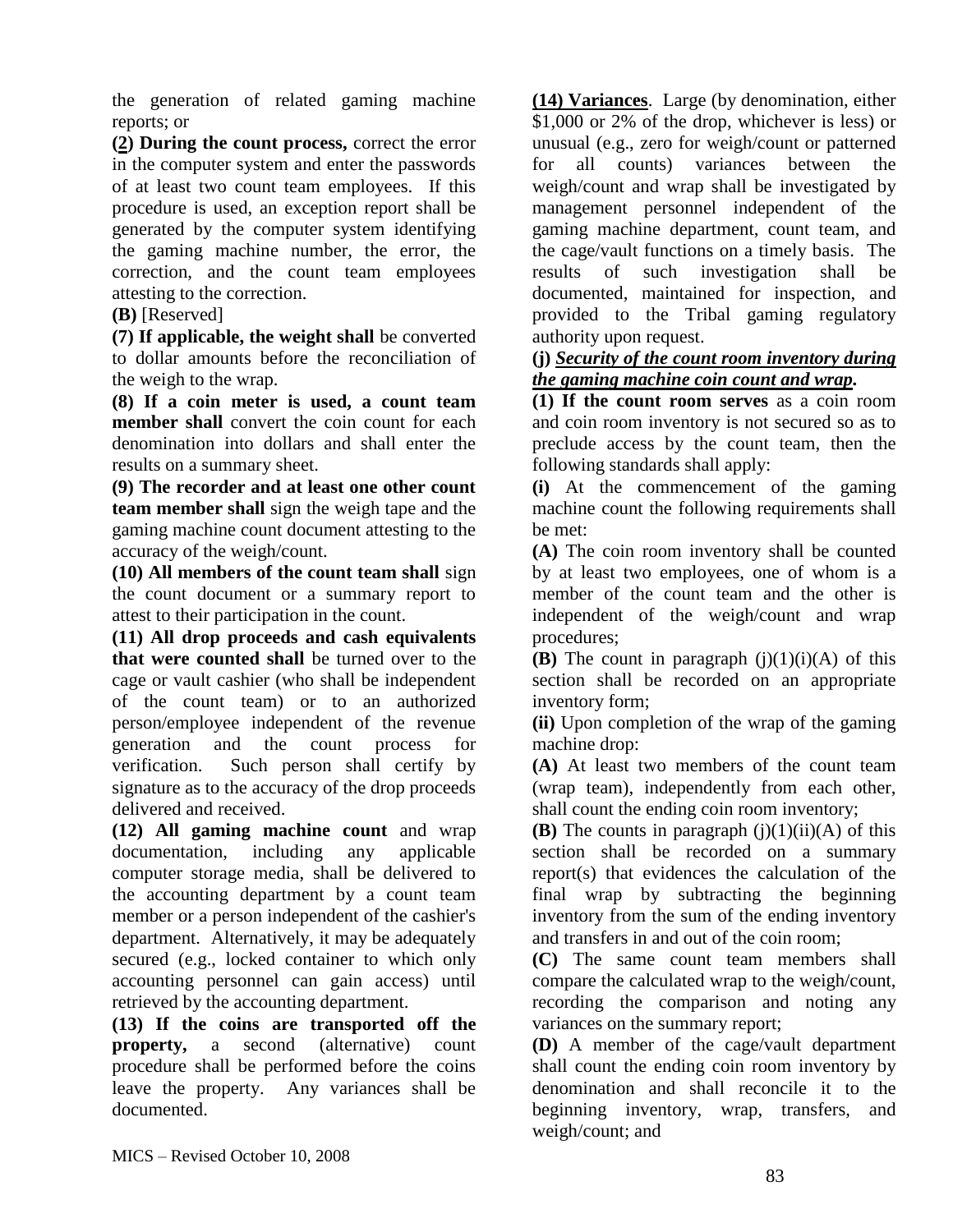**(E)** At the conclusion of the reconciliation, at least two count/wrap team members and the verifying employee shall sign the summary report(s) attesting to its accuracy.

**(2) If the count room is segregated** from the coin room, or if the coin room is used as a count room and the coin room inventory is secured to preclude access by the count team, all of the following requirements shall be completed, at the conclusion of the count:

**(i)** At least two members of the count/wrap team shall count the final wrapped gaming machine drop independently from each other;

**(ii)** The counts shall be recorded on a summary report;

**(iii)** The same count team members (or the accounting department) shall compare the final wrap to the weigh/count, recording the comparison and noting any variances on the summary report;

**(iv)** A member of the cage/vault department shall count the wrapped gaming machine drop by denomination and reconcile it to the weigh/count;

**(v)** At the conclusion of the reconciliation, at least two count team members and the cage/vault employee shall sign the summary report attesting to its accuracy; and

**(vi)** The wrapped coins (exclusive of proper transfers) shall be transported to the cage, vault or coin vault after the reconciliation of the weigh/count to the wrap.

### **(k)** *Transfers during the gaming machine coin count and wrap***.**

(**1) Transfers may** be permitted during the count and wrap only if permitted under the internal control standards approved by the Tribal gaming regulatory authority.

**(2) Each transfer shall** be recorded on a separate multi-part form with a preprinted or concurrently-printed form number (used solely for gaming machine count transfers) that shall be subsequently reconciled by the accounting department to ensure the accuracy of the reconciled gaming machine drop.

**(3) Each transfer must** be counted and signed for by at least two members of the count team and by a person independent of the count team who is responsible for authorizing the transfer.

**(l)** *Gaming machine drop key control standards***.** 

**(1) Gaming machine coin drop cabinet keys, including duplicates, shall** be maintained by a department independent of the gaming machine department.

**(2) The physical custody of the keys** needed to access gaming machine coin drop cabinets, including duplicates, shall require the involvement of two persons, one of whom is independent of the gaming machine department.

**(3) Two employees (separate from key custodian) shall** be required to accompany such keys while checked out and observe each time gaming machine drop cabinets are accessed, unless surveillance is notified each time keys are checked out and surveillance observes the person throughout the period the keys are checked out.

#### **(m)** *Table game drop box key control standards***.**

**(1) Procedures shall** be developed and implemented to insure that unauthorized access to empty table game drop boxes shall not occur from the time the boxes leave the storage racks until they are placed on the tables.

**(2) The involvement of at least two persons independent of the cage department shall** be required to access stored empty table game drop boxes.

**(3) The release keys shall** be separately keyed from the contents keys.

**(4) At least three (two for table game drop box keys in operations with three tables or fewer) count team members are required** to be present at the time count room and other count keys are issued for the count.

**(5) All duplicate keys shall** be maintained in a manner that provides the same degree of control as is required for the original keys. Records shall be maintained for each key duplicated that indicate the number of keys made and destroyed.

**(6) Logs shall** be maintained by the custodian of sensitive keys to document authorization of personnel accessing keys.

**(n)** *Table game drop box release keys***.** 

MICS – Revised October 10, 2008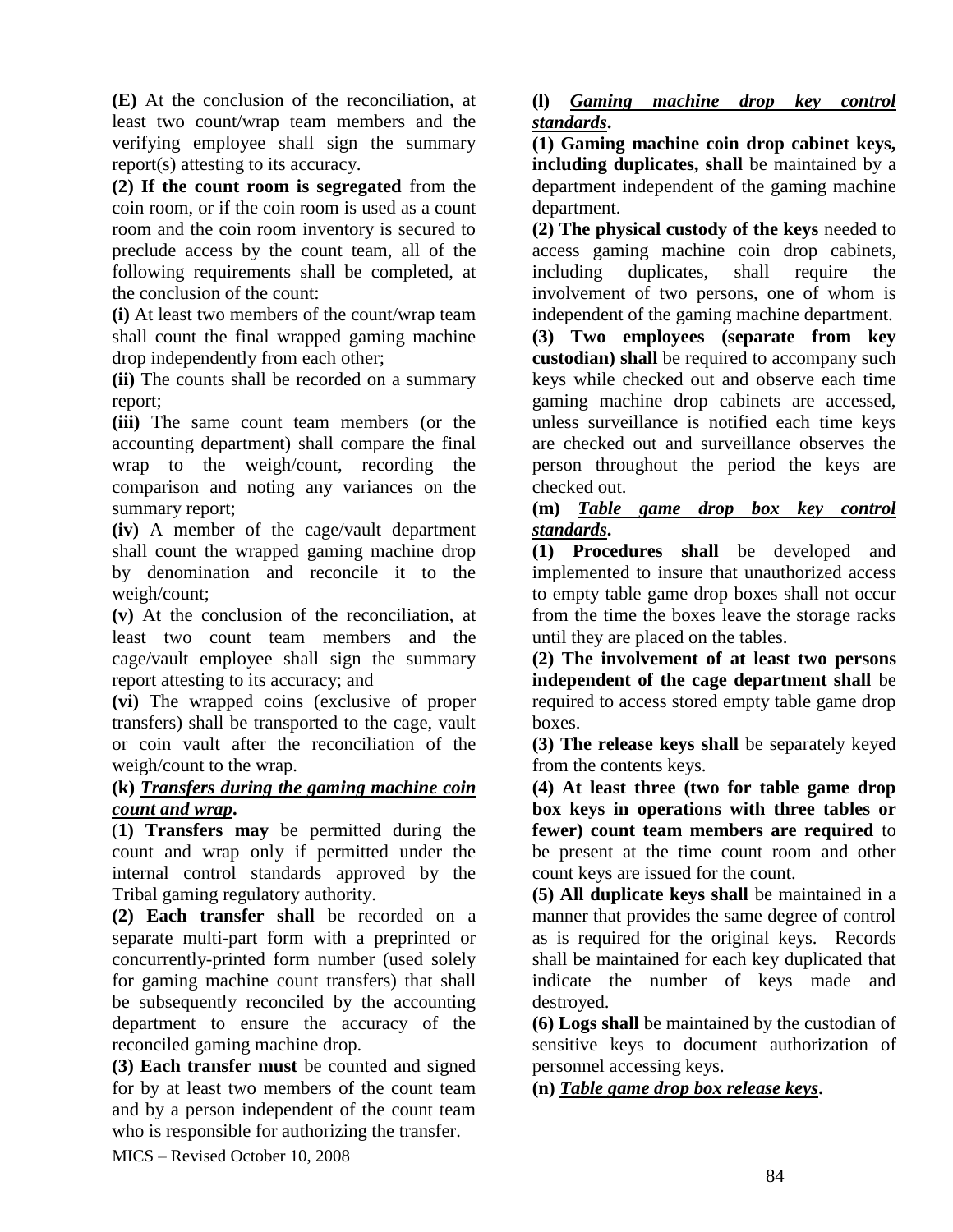**(1) The table game drop box release keys shall** be maintained by a department independent of the pit department.

**(2) Only the person(s) authorized to remove table game drop boxes from the tables shall** be allowed access to the table game drop box release keys; however, the count team members may have access to the release keys during the soft count in order to reset the table game drop boxes.

**(3) Persons authorized to remove the table game drop boxes shall** be precluded from having simultaneous access to the table game drop box contents keys and release keys.

**(4) For situations requiring access** to a table game drop box at a time other than the scheduled drop, the date, time, and signature of employee signing out/in the release key must be documented.

### **(o)** *Bill acceptor canister release keys***.**

(**1) The bill acceptor canister release keys shall** be maintained by a department independent of the gaming machine department. **(2) Only the person(s) authorized** to remove

bill acceptor canisters from the gaming machines shall be allowed access to the release keys.

**(3) Persons authorized to** remove the bill acceptor canisters shall be precluded from having simultaneous access to the bill acceptor canister contents keys and release keys.

**(4) For situations requiring** access to a bill acceptor canister at a time other than the scheduled drop, the date, time, and signature of employee signing out/in the release key must be documented.

### **(p)** *Table game drop box storage rack keys***.**

**(1) A person independent of the pit department shall** be required to accompany the table game drop box storage rack keys and observe each time table game drop boxes are removed from or placed in storage racks.

**(2) Persons authorized to obtain table game drop box storage rack keys shall** be precluded from having simultaneous access to table game drop box contents keys with the exception of the count team.

**(q)** *Bill acceptor canister storage rack keys***.** 

**(1) A person independent** of the gaming machine department shall be required to accompany the bill acceptor canister storage rack keys and observe each time canisters are removed from or placed in storage racks.

**(2) Persons authorized to obtain** bill acceptor canister storage rack keys shall be precluded from having simultaneous access to bill acceptor canister contents keys with the exception of the count team.

### **(r)** *Table game drop box contents keys***.**

**(1) The physical custody of the keys needed for** accessing stored, full table game drop box contents shall require the involvement of persons from at least two separate departments, with the exception of the count team.

**(2) Access to the table game drop box contents** key at other than scheduled count times shall require the involvement of at least three persons from separate departments, including management. The reason for access shall be documented with the signatures of all participants and observers.

**(3) Only count team members shall** be allowed access to table game drop box content keys during the count process.

### **(s)** *Bill acceptor canister contents keys***.**

**(1) The physical custody of the keys** needed for accessing stored, full bill acceptor canister contents shall require involvement of persons from two separate departments, with the exception of the count team.

**(2) Access to the bill acceptor canister contents** key at other than scheduled count times shall require the involvement of at least three persons from separate departments, one of whom must be a supervisor. The reason for access shall be documented with the signatures of all participants and observers.

**(3) Only the count team members shall** be allowed access to bill acceptor canister contents keys during the count process.

### *(t) Gaming machine computerized key security systems. (Adopted May 4, 2005)*

**(1) Computerized key security systems** which restrict access to the gaming machine drop and count keys through the use of passwords, keys or other means, other than a key custodian, must provide the same degree of control as indicated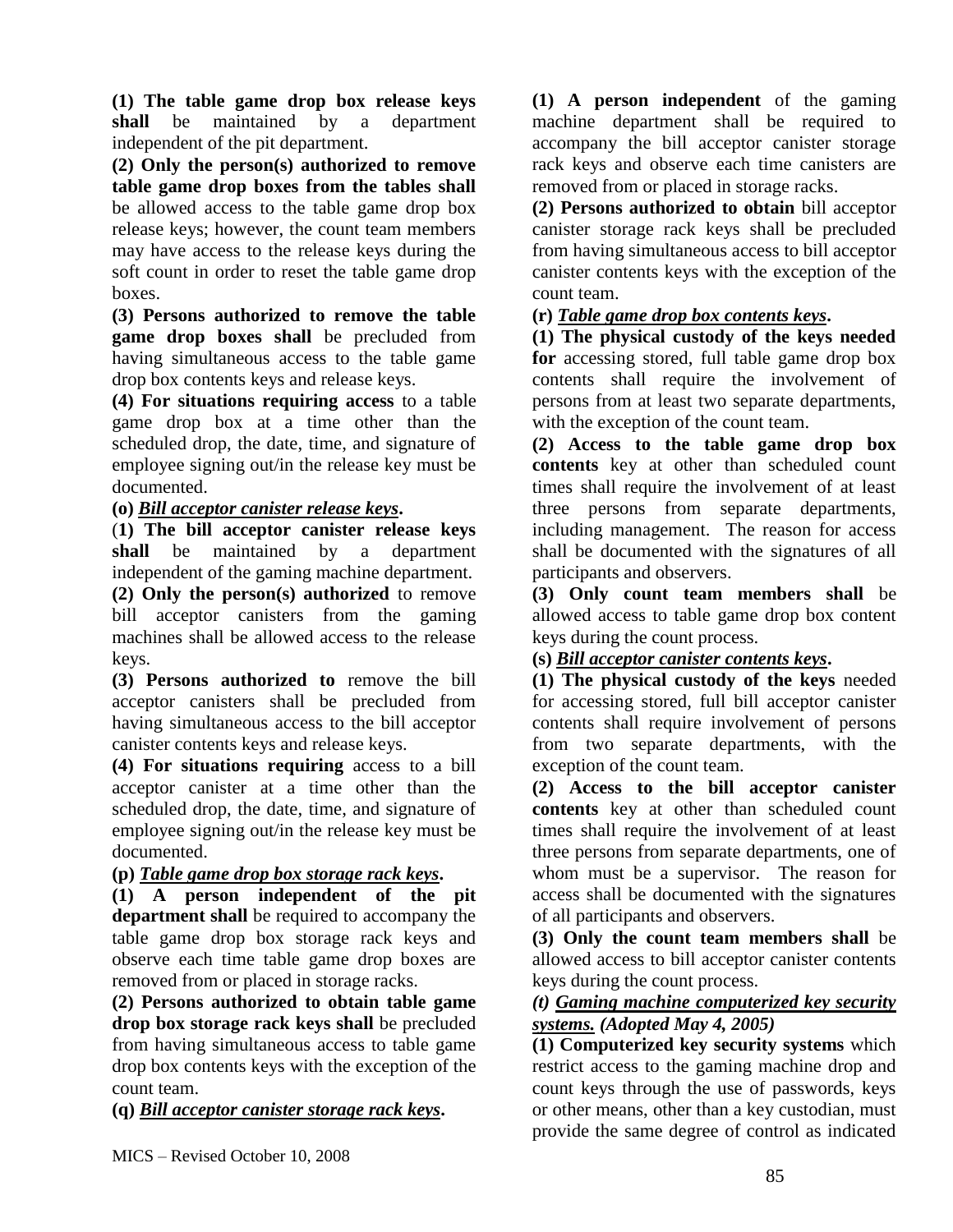in the aforementioned key control standards; refer to paragraphs  $(l)$ ,  $(o)$ ,  $(q)$  and  $(s)$  of this section. Note: This standard does not apply to the system administrator. The system administrator is defined in paragraph  $(t)(2)(i)$  of this section.

**(2) For computerized key security systems**, the following additional gaming machine key control procedures apply:

**(i)** Management personnel independent of the gaming machine department assign and control user access to keys in the computerized key security system (i.e., system administrator) to ensure that gaming machine drop and count keys are restricted to authorized employees.

**(ii)** In the event of an emergency or the key box is inoperable, access to the emergency manual key(s) (a.k.a. override key), used to access the box containing the gaming machine drop and count keys, requires the physical involvement of at least three persons from separate departments, including management. The date, time, and reason for access, must be documented with the signatures of all participating employees signing out/in the emergency manual key(s).

**(iii)** The custody of the keys issued pursuant to paragraph  $(t)(2)(ii)$  of this section requires the presence of two persons from separate departments from the time of their issuance until the time of their return.

**(iv)** Routine physical maintenance that requires accessing the emergency manual key(s) (override key) and does not involve the accessing of the gaming machine drop and count keys, only requires the presence of two persons from separate departments. The date, time and reason for access must be documented with the signatures of all participating employees signing out/in the emergency manual  $key(s)$ .

**(3) For computerized key security systems** controlling access to gaming machine drop and count keys, accounting/audit personnel, independent of the system administrator, will perform the following procedures:

MICS – Revised October 10, 2008 **(i)** Daily, review the report generated by the computerized key security system indicating the transactions performed by the individual(s) that adds, deletes, and changes user's access within the system (i.e., system administrator). Determine whether the transactions completed by the system administrator provide an adequate control over the access to the gaming machine drop and count keys. Also, determine whether any gaming machine drop and count key(s) removed or returned to the key cabinet by the system administrator was properly authorized.

**(ii)** For at least one day each month, review the report generated by the computerized key security system indicating all transactions performed to determine whether any unusual gaming machine drop and count key removals or key returns occurred.

**(iii)** At least quarterly, review a sample of users that are assigned access to the gaming machine drop and count keys to determine that their access to the assigned keys is adequate relative to their job position.

**(iv)** All noted improper transactions or unusual occurrences are investigated with the results documented.

**(4) Quarterly**, an inventory of all count room, drop box release, storage rack and contents keys is performed, and reconciled to records of keys made, issued, and destroyed. Investigations are performed for all keys unaccounted for, with the investigation being documented.

#### *(u) Table games computerized key security systems. (Adopted May 4, 2005)*

**(1) Computerized key security systems** which restrict access to the table game drop and count keys through the use of passwords, keys or other means, other than a key custodian, must provide the same degree of control as indicated in the aforementioned key control standards; refer to paragraphs (m), (n), (p) and (r) of this section. Note: This standard does not apply to the system administrator. The system administrator is defined in paragraph  $(u)(2)(ii)$  of this section.

**(2) For computerized key security systems**, the following additional table game key control procedures apply:

**(i)** Management personnel independent of the table game department assign and control user access to keys in the computerized key security system (i.e., system administrator) to ensure that table game drop and count keys are restricted to authorized employees.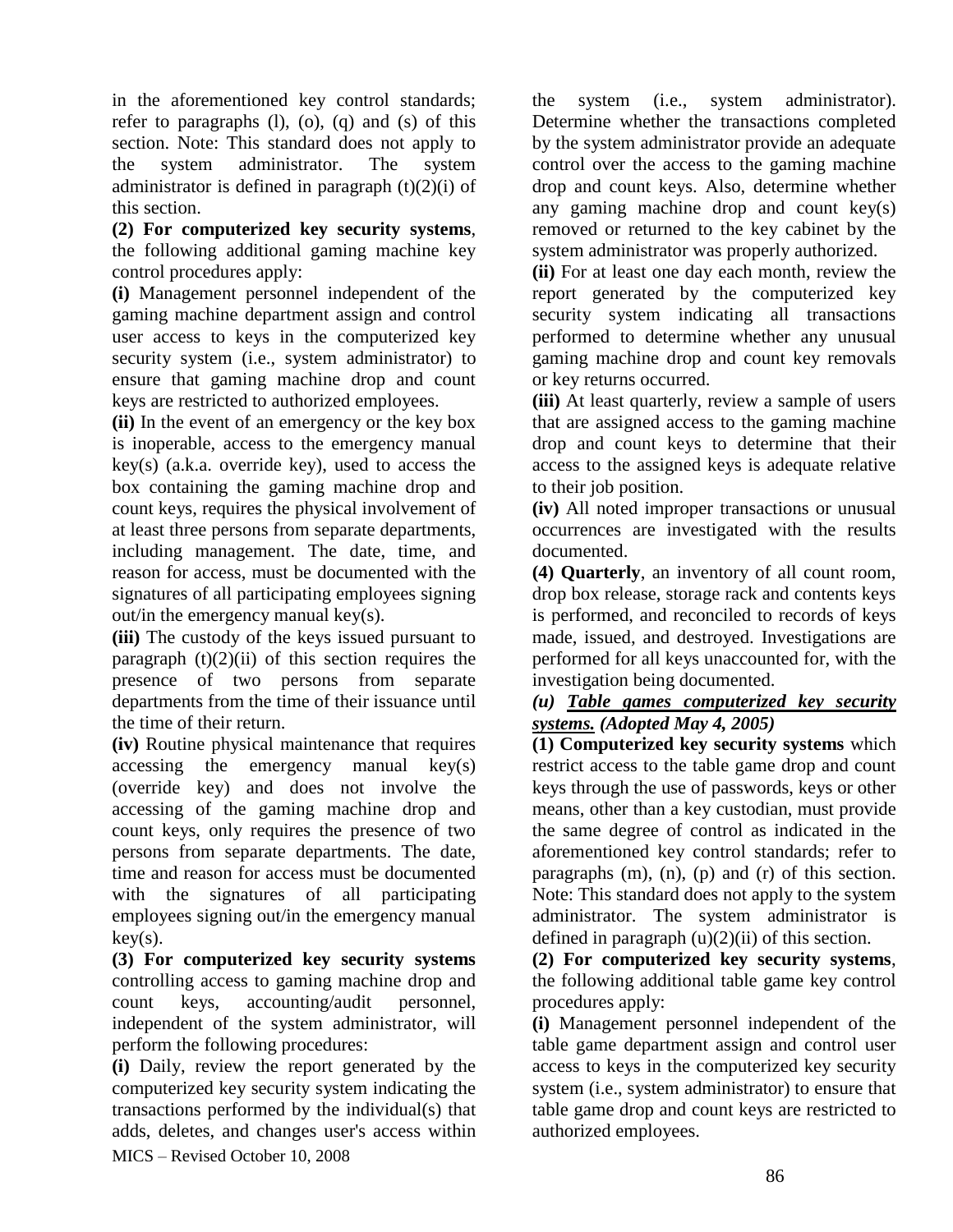**(ii)** In the event of an emergency or the key box is inoperable, access to the emergency manual key(s) (a.k.a. override key), used to access the box containing the table game drop and count keys, requires the physical involvement of at least three persons from separate departments, including management. The date, time, and reason for access, must be documented with the signatures of all participating employees signing out/in the emergency manual key(s).

**(iii)** The custody of the keys issued pursuant to paragraph  $(u)(2)(ii)$  of this section requires the presence of two persons from separate departments from the time of their issuance until the time of their return.

**(iv)** Routine physical maintenance that requires accessing the emergency manual key(s) override key) and does not involve the accessing of the table games drop and count keys, only requires the presence of two persons from separate departments. The date, time and reason for access must be documented with the signatures of all participating employees signing out/in the emergency manual key(s).

**(3) For computerized key security systems** controlling access to table games drop and count keys, accounting/audit personnel, independent of the system administrator, will perform the following procedures:

**(i)** Daily, review the report generated by the computerized key security system indicating the transactions performed by the individual(s) that adds, deletes, and changes user's access within the system (i.e., system administrator). Determine whether the transactions completed by the system administrator provide an adequate control over the access to the table games drop and count keys. Also, determine whether any table games drop and count key(s) removed or returned to the key cabinet by the system administrator was properly authorized.

**(ii)** For at least one day each month, review the report generated by the computerized key security system indicating all transactions performed to determine whether any unusual table games drop and count key removals or key returns occurred.

MICS – Revised October 10, 2008 **(iii)** At least quarterly, review a sample of users that are assigned access to the table games drop

and count keys to determine that their access to the assigned keys is adequate relative to their job position.

**(iv)** All noted improper transactions or unusual occurrences are investigated with the results documented.

**(4) Quarterly**, an inventory of all count room, table game drop box release, storage rack and contents keys is performed, and reconciled to records of keys made, issued, and destroyed. Investigations are performed for all keys unaccounted for, with the investigations being documented.

**(v)** *Emergency drop procedures***.** Emergency drop procedures shall be developed by the Tribal gaming regulatory authority, or the gaming operation as approved by the Tribal gaming regulatory authority. (Revised May 4, 2005)

#### **(w)** *Equipment standards for gaming machine count. (Revised May 4, 2005)*

**(1) A weigh scale calibration module shall** be secured so as to prevent unauthorized access (e.g., prenumbered seal, lock and key, etc.).

**(2) A person independent of the cage, vault, gaming machine, and count team functions shall** be required to be present whenever the calibration module is accessed. Such access shall be documented and maintained.

**(3) If a weigh scale interface is used, it shall** be adequately restricted so as to prevent unauthorized access (passwords, keys, etc.).

**(4) If the weigh scale has a zero adjustment mechanism, it shall** be physically limited to minor adjustments (e.g., weight of a bucket) or physically situated such that any unnecessary adjustments to it during the weigh process would be observed by other count team members.

**(5) The weigh scale and weigh scale interface (if applicable) shall** be tested by a person or persons independent of the cage, vault, and gaming machine departments and count team at least quarterly. At least annually, this test shall be performed by internal audit in accordance with the internal audit standards. The result of these tests shall be documented and signed by the person or persons performing the test.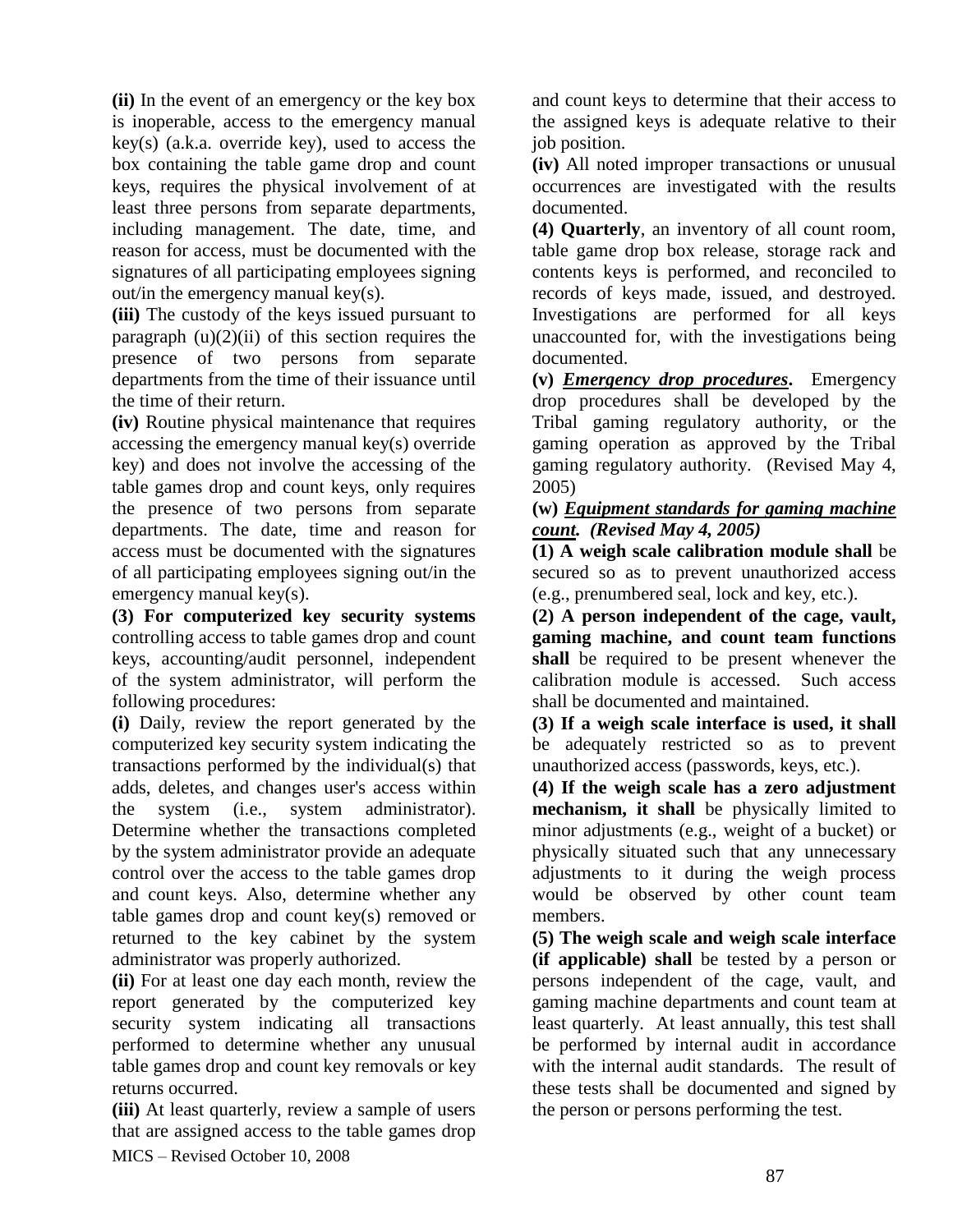**(6) Prior to the gaming machine count, at**  least two employees shall verify the accuracy of the weigh scale with varying weights or with varying amounts of previously counted coin for each denomination to ensure the scale is properly calibrated (varying weights/coin from drop to drop is acceptable).

**(7) If a mechanical coin counter is used** (instead of a weigh scale), the Tribal gaming regulatory authority, or the gaming operation as approved by the Tribal gaming regulatory authority, shall establish and the gaming operation shall comply with procedures that are equivalent to those described in paragraphs  $(u)(4)$ ,  $(u)(5)$ , and  $(u)(6)$  of this section.

**(8) If a coin meter count machine is used**, the count team member shall record the machine number denomination and number of coins in ink on a source document, unless the meter machine automatically records such information.

**(i)** A count team member shall test the coin meter count machine before the actual count to ascertain if the metering device is functioning properly with a predetermined number of coins for each denomination.

**(ii)** [Reserved]

# **§542.42 What are the minimum internal control standards for internal audit for Tier C gaming operations?**

# **(a)** *Internal audit personnel*.

**(1) For Tier C gaming operations**, a separate internal audit department shall be maintained whose primary function is performing internal audit work and that is independent with respect to the departments subject to audit.

**(2) The internal audit personnel shall** report directly to the Tribe, Tribal gaming regulatory authority, audit committee, or other entity designated by the Tribe in accordance with the definition of internal audit in §542.2.

### **(b)** *Audits***.**

**(1) Internal audit personnel shall** perform audits of all major gaming areas of the gaming operation. The following shall be reviewed at least annually:

**(i)** Bingo, including but not limited to, bingo card control, payout procedures, and cash reconciliation process;

**(ii)** Pull tabs, including but not limited to, statistical records, winner verification, perpetual inventory, and accountability of sales versus inventory;

**(iii)** Card games, including but not limited to, card games operation, cash exchange procedures, shill transactions, and count procedures;

**(iv)** Keno, including but not limited to, game write and payout procedures, sensitive key location and control, and a review of keno auditing procedures;

**(v)** Pari-mutual wagering, including write and payout procedures, and pari-mutual auditing procedures;

**(vi)** Table games, including but not limited to, fill and credit procedures, pit credit play procedures, rim credit procedures, soft drop/count procedures and the subsequent transfer of funds, unannounced testing of count room currency counters and/or currency interface, location and control over sensitive keys, the tracing of source documents to summarized documentation and accounting records, and reconciliation to restricted copies;

**(vii)** Gaming machines, including but not limited to, jackpot payout and gaming machine fill procedures, gaming machine drop/count and bill acceptor drop/count and subsequent transfer of funds, unannounced testing of weigh scale and weigh scale interface, unannounced testing of count room currency counters and/or currency interface, gaming machine drop cabinet access, tracing of source documents to summarized documentation and accounting records, reconciliation to restricted copies, location and control over sensitive keys, compliance with EPROM duplication procedures, and compliance with MICS procedures for gaming machines that accept currency or coin(s) and issue cash-out tickets or gaming machines that do not accept currency or coin(s) and do not return currency or coin(s);

**(viii)** Cage and credit procedures including all cage, credit, and collection procedures, and the reconciliation of trial balances to physical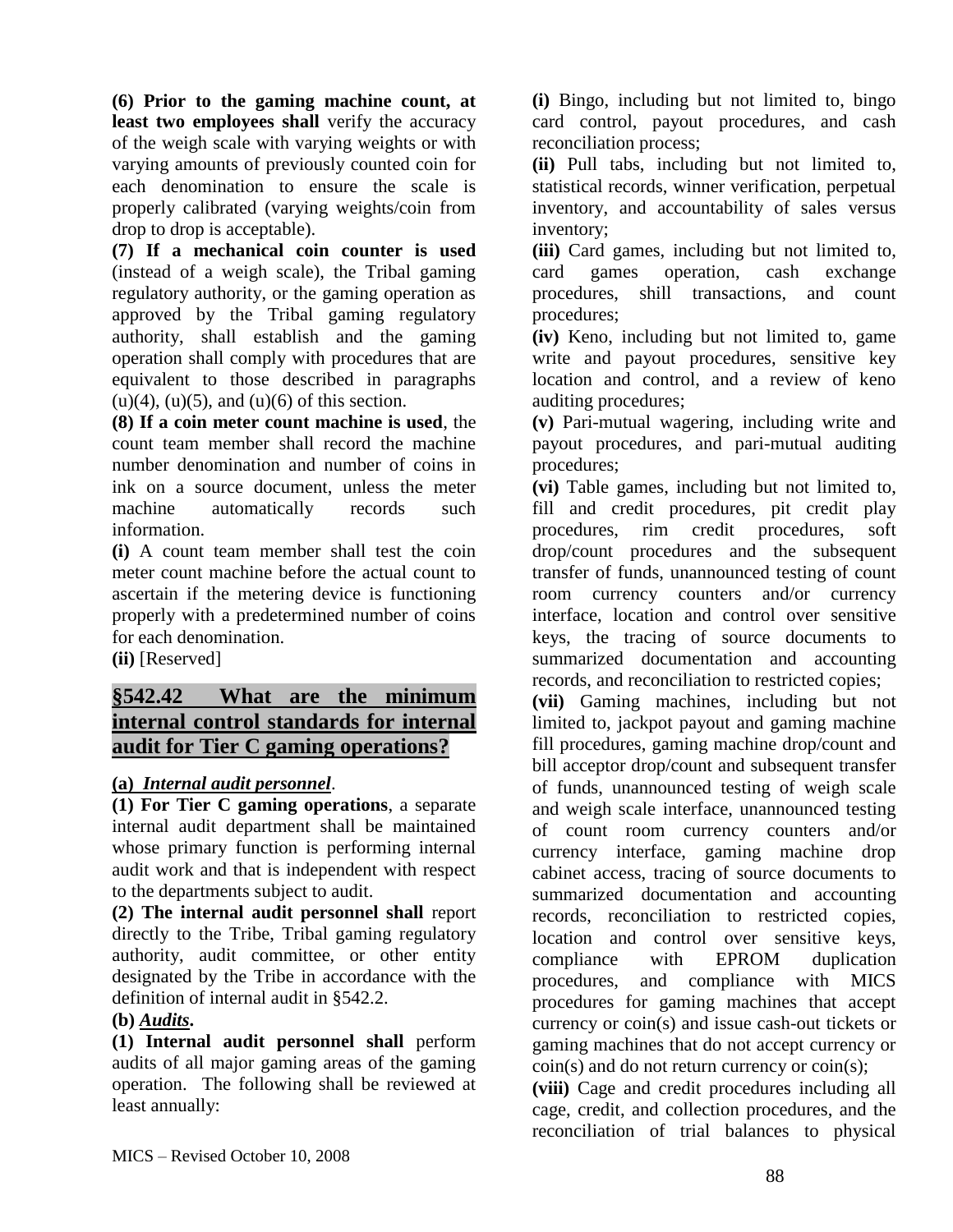instruments on a sample basis. Cage accountability shall be reconciled to the general ledger;

**(ix)** Information technology functions, including review for compliance with information technology standards;

**(x)** Complimentary service or item, including but not limited to, procedures whereby complimentary service items are issued, authorized, and redeemed; and

**(xi)** Any other internal audits as required by the Tribe, Tribal gaming regulatory authority, audit committee, or other entity designated by the Tribe.

**(2) In addition to** the observation and examinations performed under paragraph (b)(1) of this section, follow-up observations and examinations shall be performed to verify that corrective action has been taken regarding all instances of noncompliance cited by internal audit, the independent accountant, and/or the Commission. The verification shall be performed within six (6) months following the date of notification.

**(3) Whenever possible**, internal audit observations shall be performed on an unannounced basis (i.e., without the employees being forewarned that their activities will be observed). Additionally, if the independent accountant also performs the internal audit function, the accountant shall perform separate observations of the table games/gaming machine drops and counts to satisfy the internal audit observation requirements and independent accountant tests of controls as required by the American Institute of Certified Public Accountants guide.

### **(c)** *Documentation***.**

**(1) Documentation** (e.g., checklists, programs, reports, etc.) shall be prepared to evidence all internal audit work performed as it relates to the requirements in this section, including all instances of noncompliance.

MICS – Revised October 10, 2008 **(2) The internal audit department shall** operate with audit programs, which, at a minimum, address the MICS. Additionally, the department shall properly document the work performed, the conclusions reached, and the resolution of all exceptions. Institute of Internal

Auditors standards are recommended but not required.

#### **(d)** *Reports***.**

**(1) Reports documenting audits performed shall** be maintained and made available to the Commission upon request.

**(2) Such audit reports shall** include the following information:

**(i)** Audit objectives;

**(ii)** Audit procedures and scope;

**(iii)** Findings and conclusions;

**(iv)** Recommendations, if applicable; and

**(v)** Management's response.

**(e)** *Material exceptions***.** All material exceptions resulting from internal audit work shall be investigated and resolved with the results of such being documented and retained for five years.

**(f)** *Role of management***.** 

(**1) Internal audit findings shall** be reported to management.

**(2) Management shall** be required to respond to internal audit findings stating corrective measures to be taken to avoid recurrence of the audit exception.

(**3) Such management responses shall** be included in the internal audit report that will be delivered to management, the Tribe, Tribal gaming regulatory authority, audit committee, or other entity designated by the Tribe.

*(g) Internal Audit Guidelines.* In connection with the internal audit testing pursuant to paragraph (b)(1) of this section, the Commission shall develop recommended Internal Audit Guidelines, which shall be available upon request. (Adopted August 12, 2005)

**§542.43 What are the minimum internal control standards for surveillance for a Tier C gaming operation?**

**(a) The surveillance system shall** be maintained and operated from a staffed surveillance room and shall provide surveillance over gaming areas.

**(b) The entrance to the surveillance room shall** be located so that it is not readily accessible by either gaming operation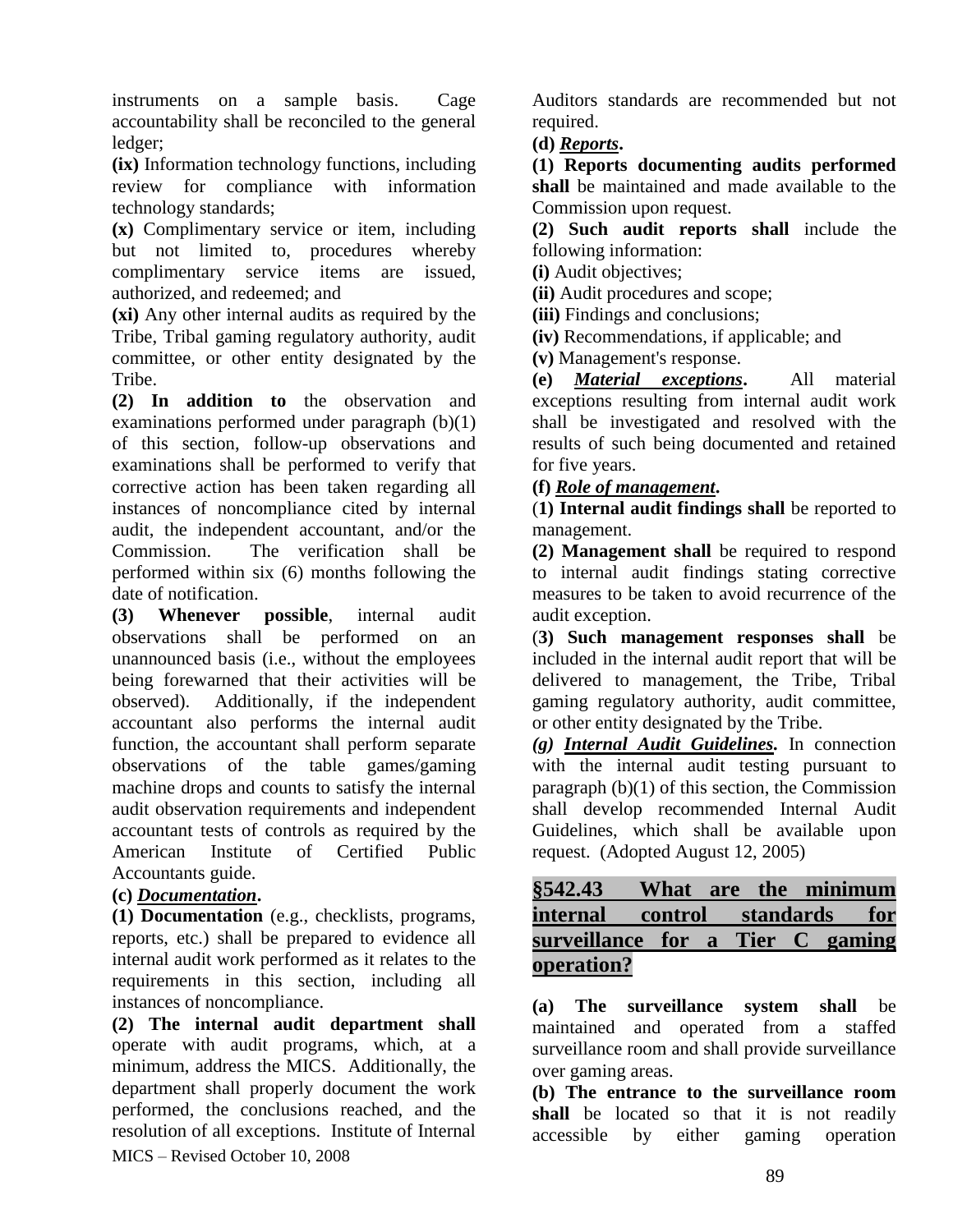employees who work primarily on the casino floor, or the general public.

**(c) Access to the surveillance room shall** be limited to surveillance personnel, designated employees, and other persons authorized in accordance with the surveillance department policy. Such policy shall be approved by the Tribal gaming regulatory authority. The surveillance department shall maintain a sign-in log of other authorized persons entering the surveillance room.

**(d) Surveillance room equipment shall** have total override capability over all other satellite surveillance equipment located outside the surveillance room.

**(e) In the event of power loss to the surveillance system, an auxiliary or backup power source shall** be available and capable of providing immediate restoration of power to all elements of the surveillance system that enable surveillance personnel to observe the table games remaining open for play and all areas covered by dedicated cameras. Auxiliary or backup power sources such as a UPS System, backup generator, or an alternate utility supplier, satisfy this requirement.

**(f) The surveillance system shall** include date and time generators that possess the capability to display the date and time of recorded events on video and/or digital recordings. The displayed date and time shall not significantly obstruct the recorded view.

**(g) The surveillance department shall** strive to ensure staff is trained in the use of the equipment, knowledge of the games, and house rules.

**(h) Each camera required by the standards in this section shall** be installed in a manner that will prevent it from being readily obstructed, tampered with, or disabled by customers or employees.

**(i) Each camera required by the standards in this section shall** possess the capability of having its picture displayed on a monitor and recorded. The surveillance system shall include sufficient numbers of monitors and recorders to simultaneously display and record multiple gaming and count room activities, and record

the views of all dedicated cameras and motion activated dedicated cameras.

**(j) Reasonable effort shall** be made to repair each malfunction of surveillance system equipment required by the standards in this section within seventy-two (72) hours after the malfunction is discovered. The Tribal gaming regulatory authority shall be notified of any camera(s) that has malfunctioned for more than twenty-four (24) hours.

**(1) In the event of a dedicated camera malfunction, the gaming operation and/or the surveillance department shall** immediately provide alternative camera coverage or other security measures, such as additional supervisory or security personnel, to protect the subject activity.

**(2)** [Reserved]

**(k)** *Bingo*.

**(1) The surveillance system shall** possess the capability to monitor the bingo ball drawing device or random number generator, which shall be recorded during the course of the draw by a dedicated camera with sufficient clarity to identify the balls drawn or numbers selected.

**(2) The surveillance system shall** monitor and record the game board and the activities of the employees responsible for drawing, calling, and entering the balls drawn or numbers selected.

**(l)** *Card games*. The surveillance system shall monitor and record general activities in each card room with sufficient clarity to identify the employees performing the different functions.

### **(m)** *Progressive card games***.**

**(1) Progressive card games with a progressive jackpot of \$25,000 or more shall** be monitored and recorded by dedicated cameras that provide coverage of:

**(i)** The table surface, sufficient that the card values and card suits can be clearly identified;

**(ii)** An overall view of the entire table with sufficient clarity to identify customers and dealer; and

**(iii)** A view of the posted jackpot amount.

**(2)** [Reserved]

**(n)** *Keno*.

**(1) The surveillance system shall** possess the capability to monitor the keno ball-drawing device or random number generator, which shall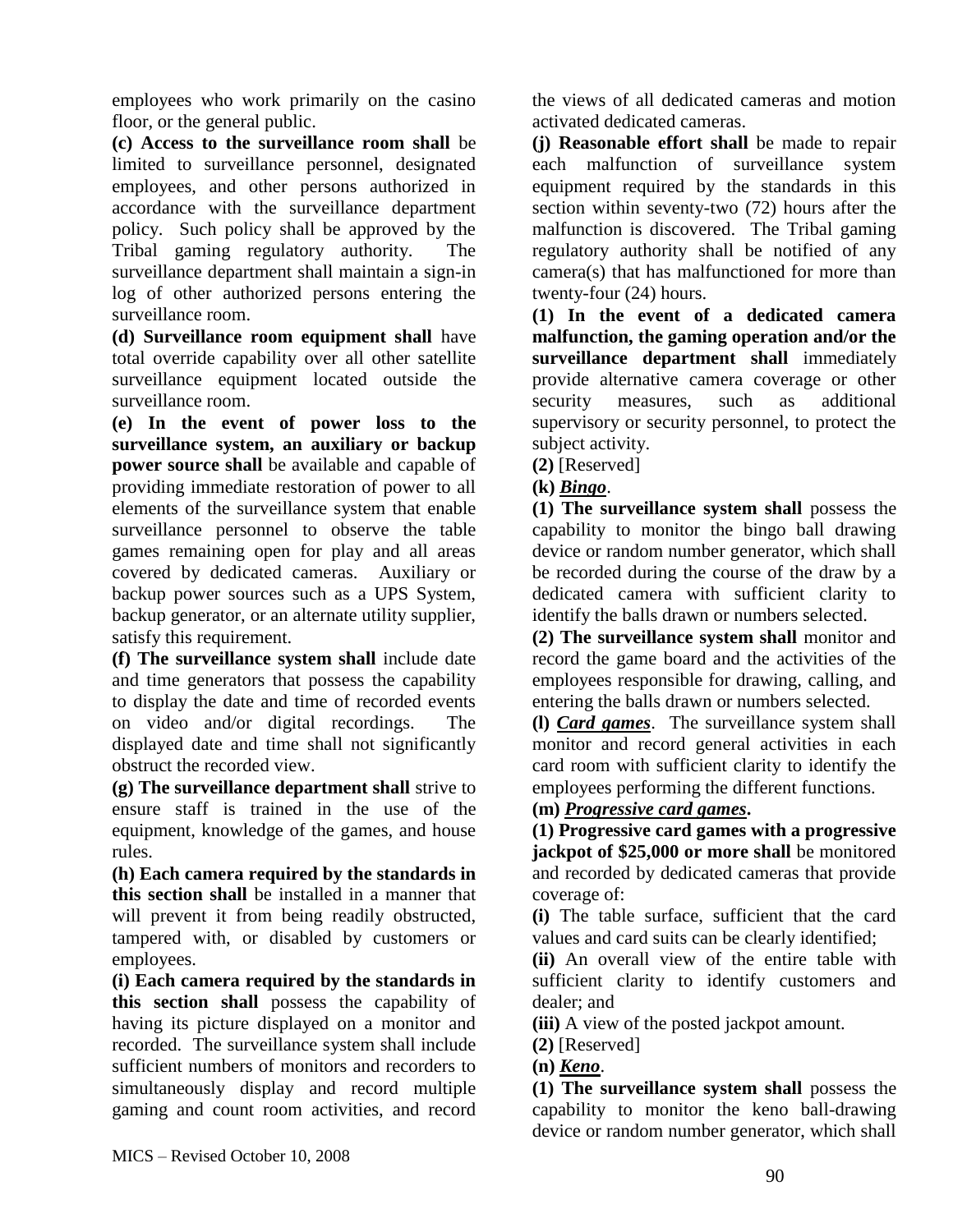be recorded during the course of the draw by a dedicated camera with sufficient clarity to identify the balls drawn or numbers selected.

**(2) The surveillance system shall** monitor and record general activities in each keno game area with sufficient clarity to identify the employees performing the different functions.

**(o)** *Pari-mutuel***.** The surveillance system shall monitor and record general activities in the parimutuel area, to include the ticket writer and cashier areas, with sufficient clarity to identify the employees performing the different functions.

#### **(p)** *Table games***.**

**(1) Operations with four (4) or more table** 

**games**. Except as otherwise provided in paragraphs  $(p)(3)$ ,  $(p)(4)$ , and  $(p)(5)$  of this section, the surveillance system of gaming operations operating four (4) or more table games shall provide at a minimum one (1) pantilt-zoom camera per two (2) tables and surveillance must be capable of taping:

**(i)** With sufficient clarity to identify customers and dealers; and

**(ii)** With sufficient coverage and clarity to simultaneously view the table bank and determine the configuration of wagers, card values, and game outcome.

**(iii)** One (1) dedicated camera per table and one (1) pan-tilt-zoom camera per four (4) tables may be an acceptable alternative procedure to satisfy the requirements of this paragraph.

**(2) Operations with three (3) or fewer table games.** The surveillance system of gaming operations operating three (3) or fewer table games shall:

**(i)** Comply with the requirements of paragraph (p)(1) of this section; or

**(ii)** Have one (1) overhead camera at each table.

**(3) Craps**. All craps tables shall have two (2) dedicated cross view cameras covering both ends of the table.

**(4) Roulette**. All roulette areas shall have one (1) overhead dedicated camera covering the roulette wheel and shall also have one (1) dedicated camera covering the play of the table.

**(5) Big wheel**. All big wheel games shall have one (1) dedicated camera viewing the wheel.

#### **(q)** *Progressive table games*.

MICS – Revised October 10, 2008

(**1) Progressive table games with a progressive jackpot of \$25,000 or more shall** be monitored and recorded by dedicated cameras that provide coverage of:

**(i)** The table surface, sufficient that the card values and card suits can be clearly identified;

**(ii)** An overall view of the entire table with sufficient clarity to identify customers and dealer; and

**(iii)** A view of the progressive meter jackpot amount. If several tables are linked to the same progressive jackpot meter, only one meter need be recorded.

**(2)** [Reserved]

**(r)** *Gaming machines***.** 

**(1) Except as otherwise provided in paragraphs (r)(2) and (r)(3) of this section, gaming machines offering a payout of more than \$250,000 shall** be monitored and recorded by a dedicated camera(s) to provide coverage of:

**(i)** All customers and employees at the gaming machine, and

**(ii)** The face of the gaming machine, with sufficient clarity to identify the payout line(s) of the gaming machine.

**(2) In-house progressive machine**. In-house progressive gaming machines offering a base payout amount (jackpot reset amount) of more than \$100,000 shall be monitored and recorded by a dedicated camera(s) to provide coverage of:

**(i)** All customers and employees at the gaming machine; and

**(ii)** The face of the gaming machine, with sufficient clarity to identify the payout line(s) of the gaming machine.

(**3) Wide-area progressive machine**. Widearea progressive gaming machines offering a base payout amount of \$1 million or more and monitored by an independent vendor utilizing an on-line progressive computer system shall be recorded by a dedicated camera(s) to provide coverage of: (Revised August 12, 2005)

**(i)** All customers and employees at the gaming machine; and

**(ii)** The face of the gaming machine, with sufficient clarity to identify the payout line(s) of the gaming machine.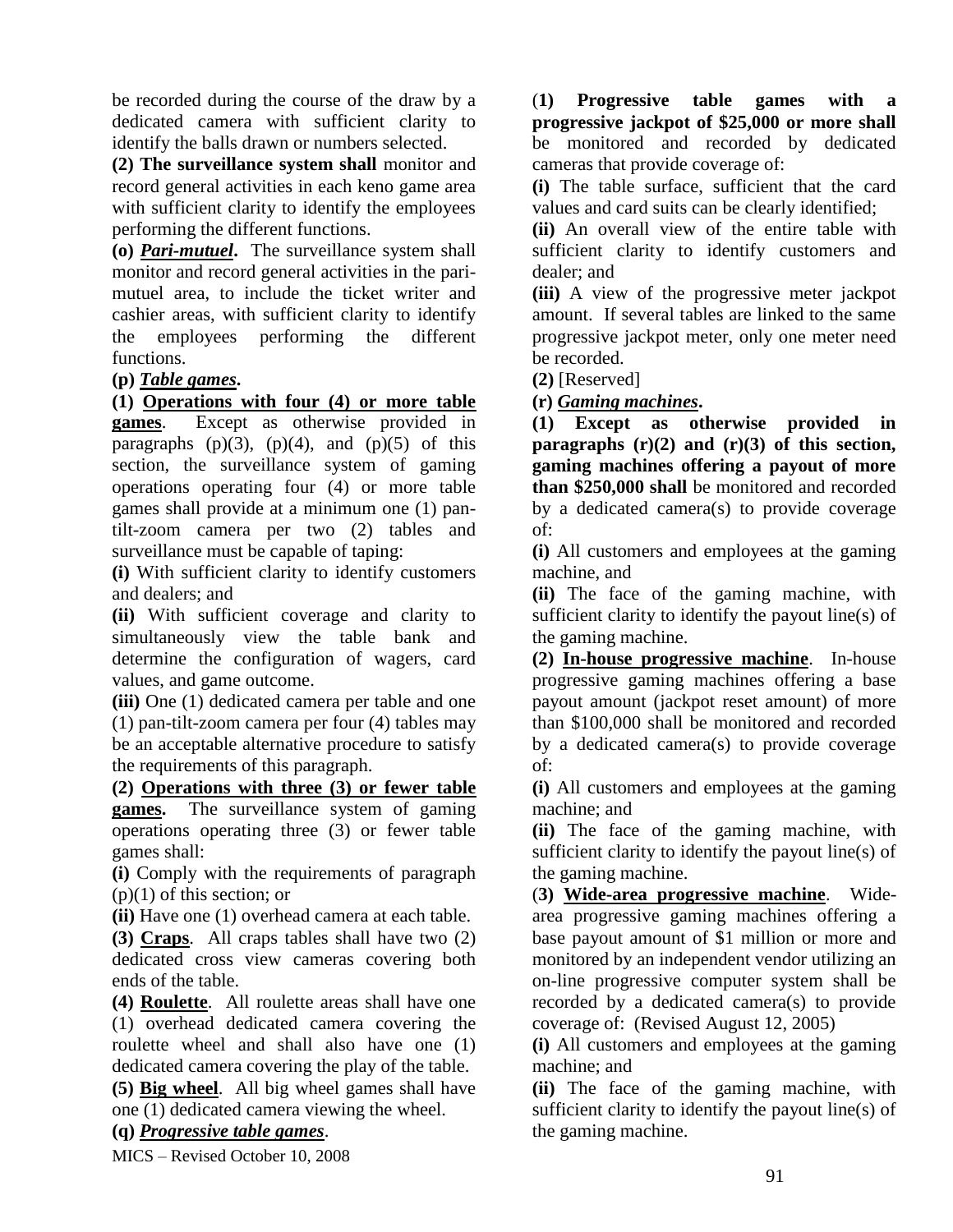**(4) Notwithstanding paragraph (r)(1) of this section, if the gaming machine is a multigame machine, the Tribal gaming regulatory** authority, or the gaming operation subject to the approval of the Tribal gaming regulatory authority, may develop and implement alternative procedures to verify payouts.

### **(s)** *Cage and vault***.**

(1) **The surveillance system shall** monitor and record a general overview of activities occurring in each cage and vault area with sufficient clarity to identify employees within the cage and customers and employees at the counter areas.

**(2) Each cashier station shall** be equipped with one (1) dedicated overhead camera covering the transaction area.

**(3) The surveillance system shall** provide an overview of cash transactions. This overview should include the customer, the employee, and the surrounding area.

### **(t)** *Fills and credits***.**

**(1) The cage or vault area in which fills and credits are transacted shall** be monitored and recorded by a dedicated camera or motion activated dedicated camera that provides coverage with sufficient clarity to identify the chip values and the amounts on the fill and credit slips.

**(2) Controls provided by a computerized fill** and credit system maybe deemed an adequate alternative to viewing the fill and credit slips.

#### **(u)** *Currency and coin***.**

**(1) The surveillance system shall** monitor and record with sufficient clarity all areas where currency or coin may be stored or counted.

#### **(2) Audio capability of the soft count room shall** also be maintained.

**(3) The surveillance system shall** provide for:

**(i)** Coverage of scales shall be sufficiently clear to view any attempted manipulation of the recorded data.

**(ii)** Monitoring and recording of the table game drop box storage rack or area by either a dedicated camera or a motion-detector activated camera.

MICS – Revised October 10, 2008 **(iii)** Monitoring and recording of all areas where coin may be stored or counted, including the hard count room, all doors to the hard count room, all scales and wrapping machines, and all areas where uncounted coin may be stored during the drop and count process.

**(iv)** Monitoring and recording of soft count room, including all doors to the room, all table game drop boxes, safes, and counting surfaces, and all count team personnel. The counting surface area must be continuously monitored and recorded by a dedicated camera during the soft count.

**(v)** Monitoring and recording of all areas where currency is sorted, stacked, counted, verified, or stored during the soft count process.

**(v)** *Change booths***.** The surveillance system shall monitor and record a general overview of the activities occurring in each gaming machine change booth.

#### **(w)** *Video recording and/or digital record retention***.**

**(1) All video recordings** and/or digital records of coverage provided by the dedicated cameras or motion-activated dedicated cameras required by the standards in this section shall be retained for a minimum of seven (7) days.

**(2) Recordings** involving suspected or confirmed gaming crimes, unlawful activity, or detentions by security personnel, must be retained for a minimum of thirty (30) days.

**(3) Duly authenticated copies** of video recordings and/or digital records shall be provided to the Commission upon request.

**(x)** *Video library log***.** A video library log, or comparable alternative procedure approved by the Tribal gaming regulatory authority, shall be maintained to demonstrate compliance with the storage, identification, and retention standards required in this section.

### **(y)** *Malfunction and repair log***.**

**(1) Surveillance personnel shall** maintain a log or alternative procedure approved by the Tribal gaming regulatory authority that documents each malfunction and repair of the surveillance system as defined in this section.

**(2) The log shall** state the time, date, and nature of each malfunction, the efforts expended to repair the malfunction, and the date of each effort, the reasons for any delays in repairing the malfunction, the date the malfunction is